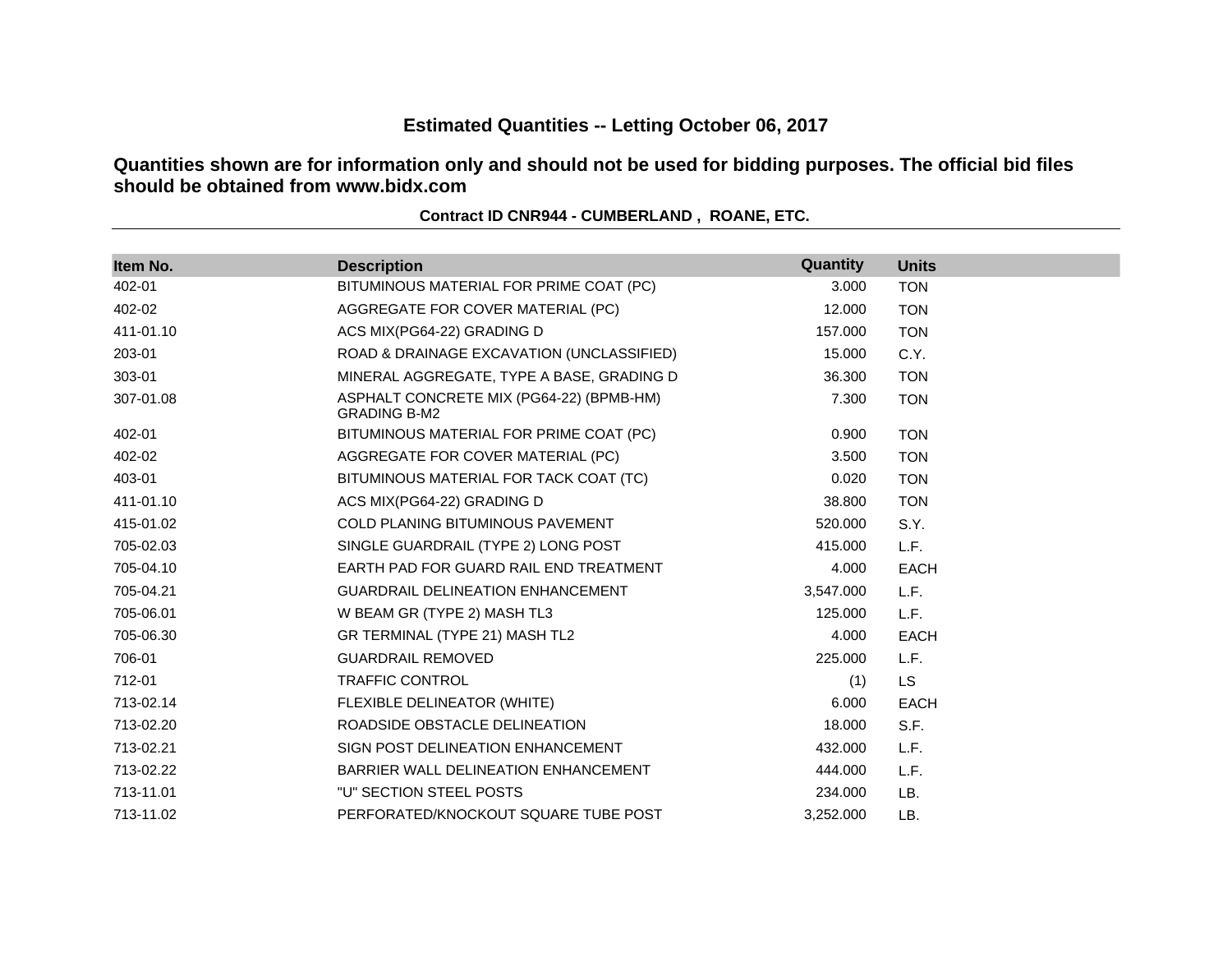**Contract ID CNR944 - CUMBERLAND , ROANE, ETC.**

| Item No.  | <b>Description</b>                                                 | Quantity | <b>Units</b> |
|-----------|--------------------------------------------------------------------|----------|--------------|
| 713-11.21 | P POST SLIP BASE                                                   | 10.000   | <b>EACH</b>  |
| 713-13.02 | FLAT SHEET ALUMINUM SIGNS (0.080" THICK)                           | 128.200  | S.F.         |
| 713-13.03 | FLAT SHEET ALUMINUM SIGNS (0.100" THICK)                           | 502.500  | S.F.         |
| 713-15.36 | REMOVE SIGN, SUPPORT & FOOTING                                     | 12.000   | <b>EACH</b>  |
| 713-16.50 | REMOVE AND REPLACE SIGN (DESCRIPTION)<br>(RECREATIONAL GUIDE SIGN) | 1.000    | <b>EACH</b>  |
| 716-02.04 | PLASTIC PAVEMENT MARKING(CHANNELIZATION<br>STRIPING)               | 10.000   | S.Y.         |
| 716-02.05 | PLASTIC PAVEMENT MARKING (STOP LINE)                               | 206.000  | L.F.         |
| 716-02.07 | PLASTIC PAVEMENT MARKING (24" BARRIER LINE)                        | 250.000  | L.F.         |
| 716-02.08 | PLASTIC PAVEMENT MARKING (8" DOTTED LINE)                          | 175.000  | L.F.         |
| 716-04.12 | PLASTIC PAVEMENT MARKING (YIELD LINE)                              | 16.000   | S.F.         |
| 716-12.01 | ENHANCED FLATLINE THERMO PVMT MRKNG (4IN<br>LINE)                  | 4.000    | L.M.         |
| 716-13.01 | SPRAY THERMO PVMT MRKNG (60 mil) (4IN LINE)                        | 13.500   | L.M.         |
| 716-13.04 | SPRAY THERMO PVMT MRKNG (60 mil) (4IN DOTTED<br>LINE)              | 175.000  | L.F.         |
| 717-01    | <b>MOBILIZATION</b>                                                | (1)      | <b>LS</b>    |
| 730-02.41 | SIGNAL HEAD MODIFICATION (DESCRIPTION) (LED<br>LENS)               | 4.000    | <b>EACH</b>  |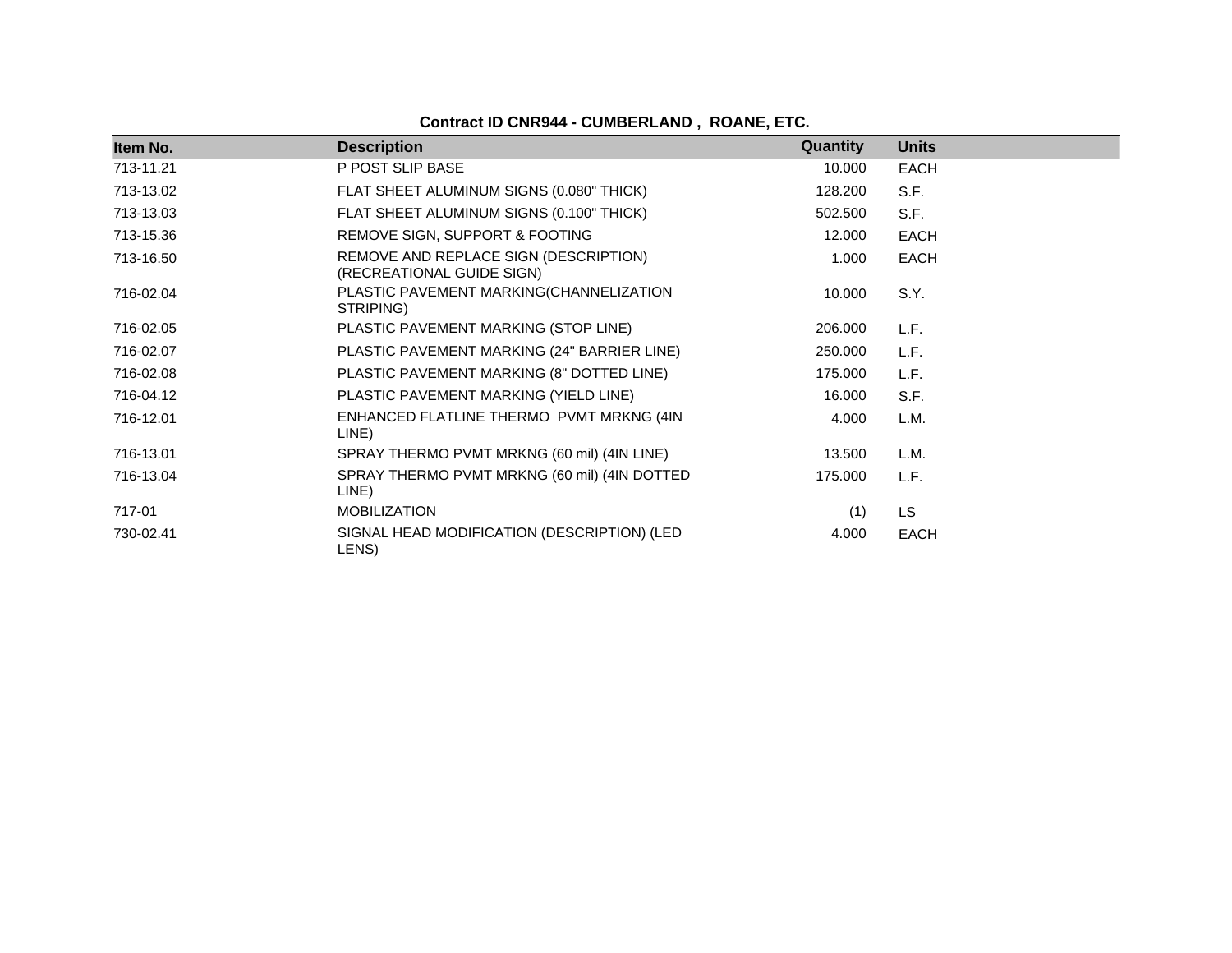| <b>Contract ID CNR943 - ROANE</b> |  |  |
|-----------------------------------|--|--|
|-----------------------------------|--|--|

| Item No.  | <b>Description</b>                                 | Quantity   | <b>Units</b> |
|-----------|----------------------------------------------------|------------|--------------|
| 105-01    | CONSTRUCTION STAKES, LINES AND GRADES              | (1)        | <b>LS</b>    |
| 203-02.01 | BORROW EXCAVATION (GRADED SOLID ROCK)              | 1,085.000  | <b>TON</b>   |
| 203-30.01 | ROADWAY APPROACHES                                 | (1)        | <b>LS</b>    |
| 204-08    | <b>FOUNDATION FILL MATERIAL</b>                    | 52.000     | C.Y.         |
| 209-05    | SEDIMENT REMOVAL                                   | 21.000     | C.Y.         |
| 209-08.02 | TEMPORARY SILT FENCE (WITH BACKING)                | 1,080.000  | L.F.         |
| 209-08.08 | ENHANCED ROCK CHECK DAM                            | 4.000      | <b>EACH</b>  |
| 209-09.03 | SEDIMENT FILTER BAG (15' X 15')                    | 8.000      | <b>EACH</b>  |
| 209-65.04 | TEMPORARY IN STREAM DIVERSION                      | 240.000    | L.F.         |
| 303-01    | MINERAL AGGREGATE, TYPE A BASE, GRADING D          | 218.000    | <b>TON</b>   |
| 303-01.01 | <b>GRANULAR BACKFILL (ROADWAY)</b>                 | 592.000    | <b>TON</b>   |
| 303-10.01 | MINERAL AGGREGATE (SIZE 57)                        | 12.000     | <b>TON</b>   |
| 307-01.15 | ASC MIX (PG64-22) (BPMLC-HM) GRADING CS            | 1.600      | <b>TON</b>   |
| 403-01    | BITUMINOUS MATERIAL FOR TACK COAT (TC)             | 1.000      | <b>TON</b>   |
| 411-01.10 | ACS MIX(PG64-22) GRADING D                         | 175.000    | <b>TON</b>   |
| 411-12.02 | SCORING SHOULDERS (NON-CONTINUOUS) (16IN<br>WIDTH) | 0.200      | L.M.         |
| 415-01.02 | COLD PLANING BITUMINOUS PAVEMENT                   | 1,440.000  | S.Y.         |
| 604-01.01 | CLASS A CONCRETE (ROADWAY)                         | 144.000    | C.Y.         |
| 604-01.02 | STEEL BAR REINFORCEMENT (ROADWAY)                  | 23,675.000 | LB.          |
| 705-01.04 | METAL BEAM GUARD FENCE                             | 46.000     | L.F.         |
| 705-06.01 | W BEAM GR (TYPE 2) MASH TL3                        | 622.000    | L.F.         |
| 705-06.20 | TANGENT ENERGY ABSORBING TERM MASH TL-3            | 4.000      | <b>EACH</b>  |
| 705-08.50 | PORTABLE IMPACT ATTENUATOR NCHRP350 TL-2           | 2.000      | <b>EACH</b>  |
| 709-05.05 | MACHINED RIP-RAP (CLASS A-3)                       | 100.000    | <b>TON</b>   |
| 709-05.09 | MACHINED RIP-RAP (CLASS C)                         | 86.000     | <b>TON</b>   |
| 712-01    | <b>TRAFFIC CONTROL</b>                             | (1)        | <b>LS</b>    |
| 712-02.02 | INTERCONNECTED PORTABLE BARRIER RAIL               | 400.000    | L.F.         |
| 712-04.01 | FLEXIBLE DRUMS (CHANNELIZING)                      | 100.000    | <b>EACH</b>  |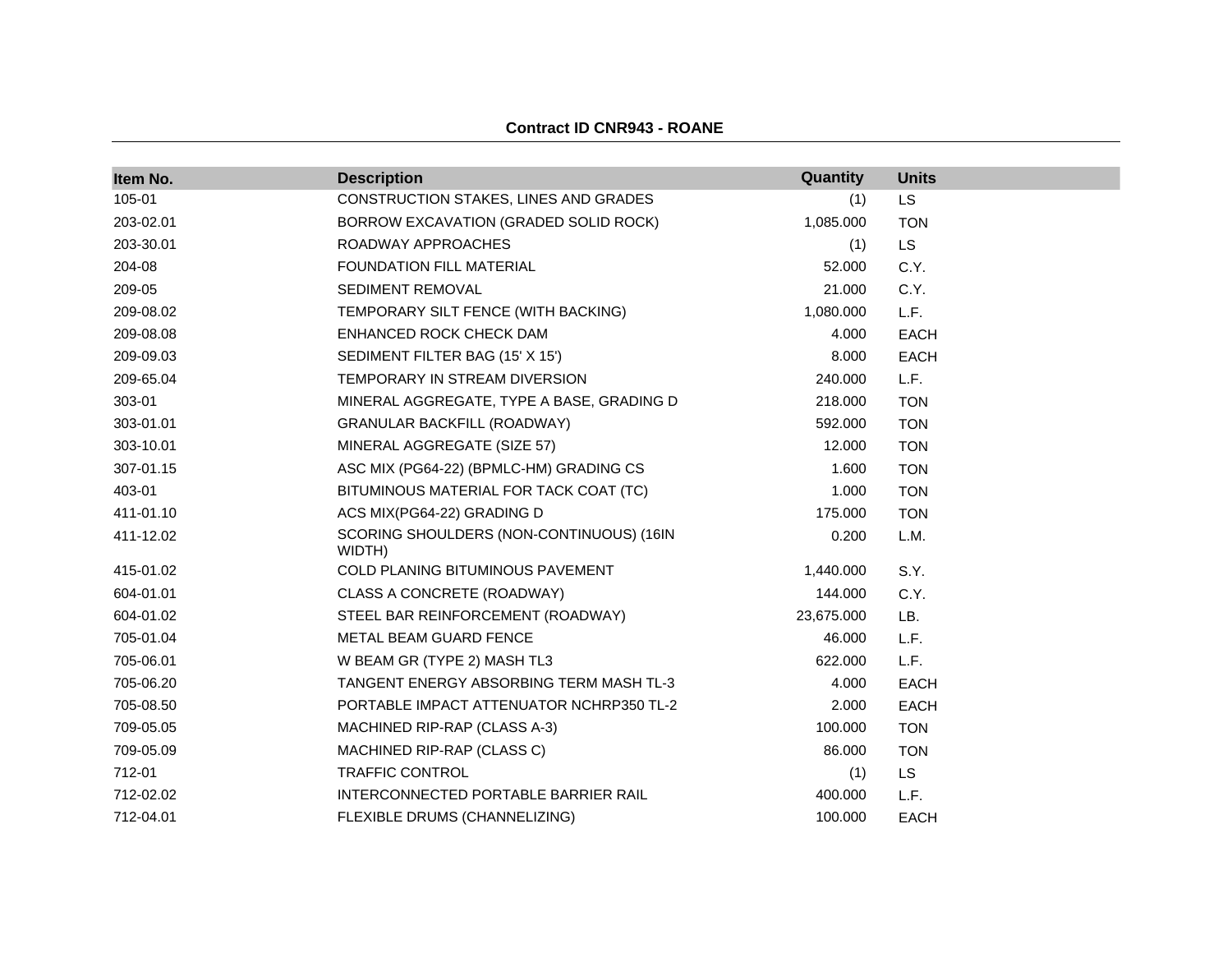**Contract ID CNR943 - ROANE**

| Item No.  | <b>Description</b>                                | Quantity  | <b>Units</b> |
|-----------|---------------------------------------------------|-----------|--------------|
| 712-05.01 | WARNING LIGHTS (TYPE A)                           | 50.000    | <b>EACH</b>  |
| 712-06    | SIGNS (CONSTRUCTION)                              | 384.000   | S.F.         |
| 712-09.30 | REMOVABLE BLACK-OUT TAPE (6")                     | 1,620.000 | L.F.         |
| 713-02.15 | FLEXIBLE DELINEATOR (YELLOW)                      | 20,000    | EACH         |
| 716-01.21 | Snwplwble Pvmt Mrkrs (Bi-Dir)(1 Color)            | 8.000     | EACH         |
| 716-12.02 | ENHANCED FLATLINE THERMO PVMT MRKNG (6IN<br>LINE) | 1.000     | L.M.         |
| 716-13.01 | SPRAY THERMO PVMT MRKNG (60 mil) (4IN LINE)       | 1.000     | L.M.         |
| 717-01    | <b>MOBILIZATION</b>                               | (1)       | <b>LS</b>    |
| 740-10.03 | GEOTEXTILE (TYPE III) (EROSION CONTROL)           | 234.000   | S.Y.         |
| 740-10.04 | GEOTEXTILE (TYPE IV) (STABILIZATION)              | 1,200.000 | S.Y.         |
| 740-11.03 | TEMPORARY SEDIMENT TUBE 18IN (SEE PLANS)          | 160.000   | L.F.         |
| 805-12.02 | <b>EROSION CONTROL BLANKET (TYPE II)</b>          | 3,840.000 | S.Y.         |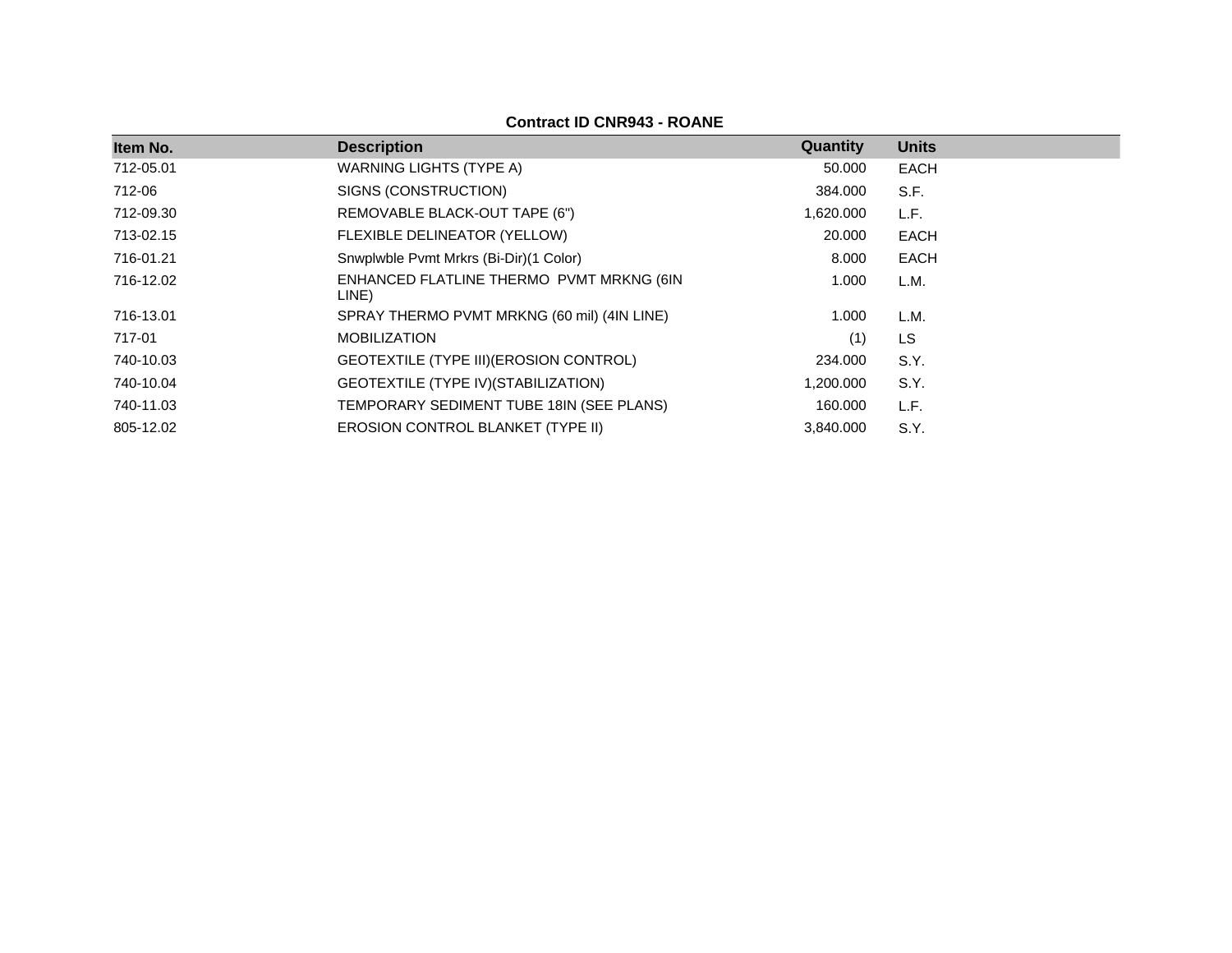### **Contract ID CNR281 - ANDERSON , BLOUNT, ETC.**

| Item No.  | <b>Description</b>                                     | Quantity      | <b>Units</b> |
|-----------|--------------------------------------------------------|---------------|--------------|
| 725-10.75 | TDOT SMARTWAY ITS SYSTEM MAINTENANCE (3<br>YEARS)      | (1)           | LS           |
| 725-10.76 | REPAIR MAINTENANCE LABOR                               | 6,000.000     | <b>HOUR</b>  |
| 725-10.77 | SPARE PARTS AND EQUIPMENT REPLACEMENT                  | 1,000,000.000 | <b>DOLL</b>  |
| 725-10.78 | ONE CALL SERVICE                                       | 6.000.000     | <b>HOUR</b>  |
| 725-10.79 | SOFTWARE AND NETWORK MAINTENANCE AND<br><b>SUPPORT</b> | 250,000,000   | <b>DOLL</b>  |
| 725-10.80 | SPECIAL MAINTENANCE REPAIR                             | 4,000,000.000 | DOLL         |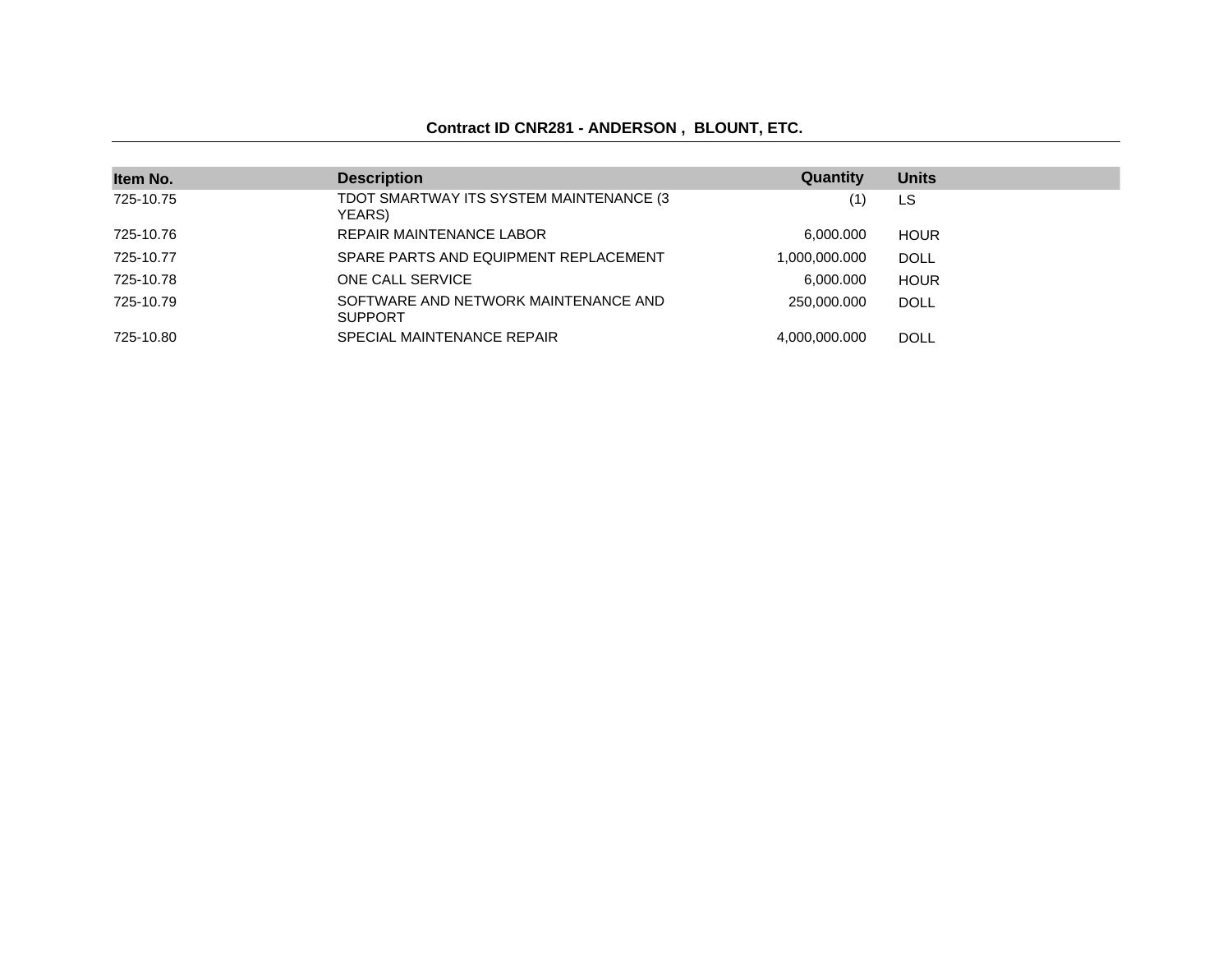### **Contract ID CNR291 - ANDERSON , BLOUNT, ETC.**

| Item No.  | <b>Description</b>             | Quantity   | <b>Units</b> |
|-----------|--------------------------------|------------|--------------|
| 611-07.11 | <b>CLEAN DRAIN(WITH GRATE)</b> | 1,066.000  | EACH         |
| 611-07.12 | CLEAN DRAIN(WALL DRAIN)        | 141.000    | EACH         |
| 611-07.13 | PIPE CLEANING (<18IN DIA.)     | 3,000.000  | L.F.         |
| 611-07.14 | PIPE CLEANING (>OR=18IN DIA.)  | 800,000    | L.F.         |
| 712-01.02 | LANE CLOSURE                   | 60.000     | EACH         |
| 719-01    | SWEEPING                       | 16.074.000 | L.M.         |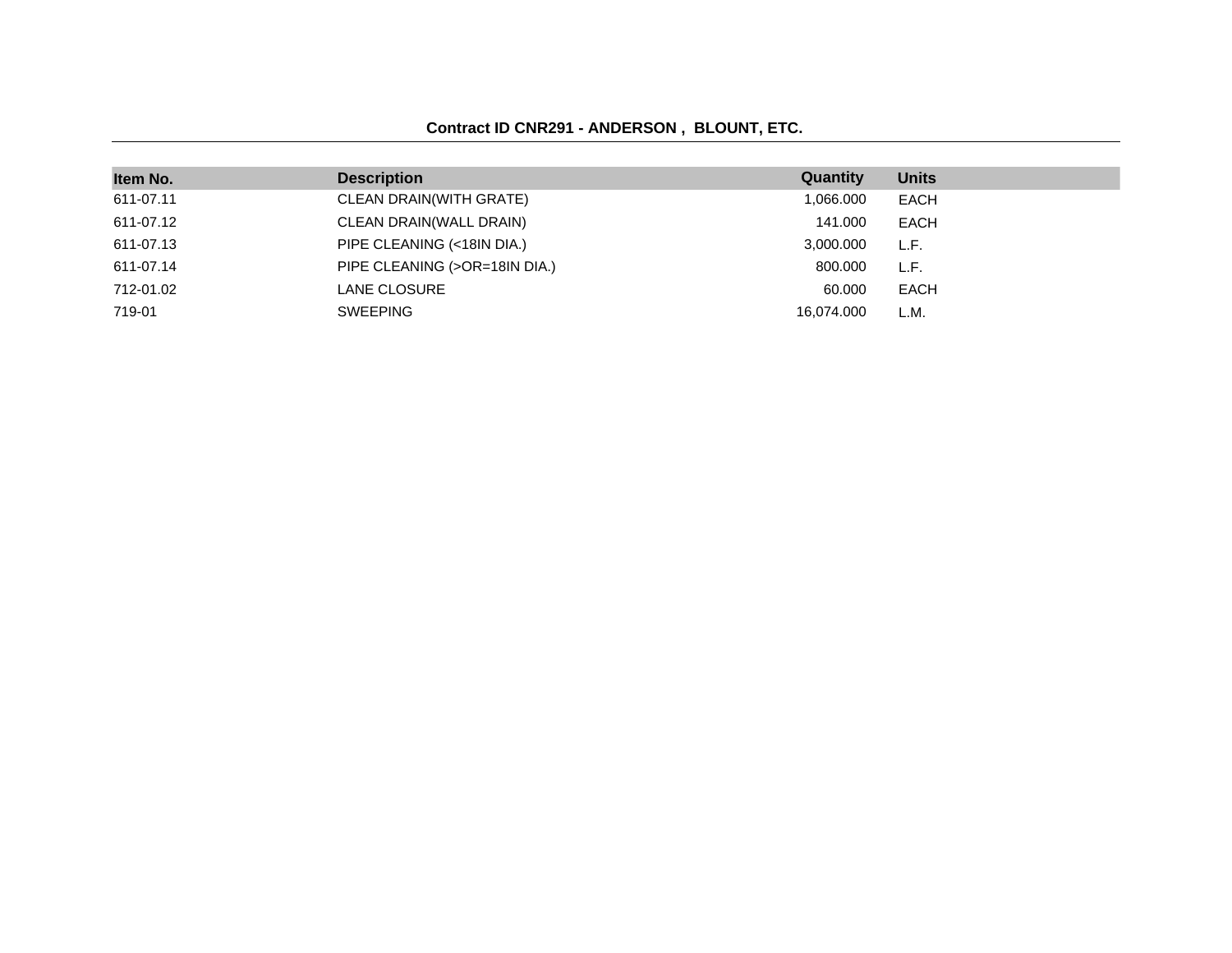| Item No.  | <b>Description</b>                                              | Quantity      | <b>Units</b> |
|-----------|-----------------------------------------------------------------|---------------|--------------|
| 105-01    | CONSTRUCTION STAKES, LINES AND GRADES                           | (1)           | LS           |
| 109-10.01 | <b>TRAINEE</b>                                                  | 4,700.000     | <b>HOUR</b>  |
| 201-01    | <b>CLEARING AND GRUBBING</b>                                    | (1)           | LS           |
| 202-01    | REMOVAL OF STRUCTURES AND OBSTRUCTIONS                          | (1)           | LS           |
| 202-01.50 | REMOVAL OF STRUCTURES AND OBSTRUCTIONS                          | 4.000         | <b>EACH</b>  |
| 202-03.01 | REMOVAL OF ASPHALT PAVEMENT                                     | 9,327.778     | S.Y.         |
| 202-06.02 | REMOVAL OF BUILDINGS (TRACT NO.) (TRACT<br>NO.60)               | (1)           | LS           |
| 202-06.03 | REMOVAL OF BUILDINGS (TRACT NO.) (TRACT<br>NO.61)               | (1)           | <b>LS</b>    |
| 202-06.04 | REMOVAL OF BUILDINGS (TRACT NO.) (TRACT<br>NO.64)               | (1)           | LS           |
| 202-06.05 | REMOVAL OF BUILDINGS (TRACT NO.) (TRACT<br>NO.72)               | (1)           | LS           |
| 202-06.06 | REMOVAL OF BUILDINGS (TRACT NO.) (TRACT<br>NO.86)               | (1)           | LS           |
| 202-13    | WATER WELL ABANDONMENT                                          | 1.000         | <b>EACH</b>  |
| 203-01    | ROAD & DRAINAGE EXCAVATION (UNCLASSIFIED)                       | 1,099,283.000 | C.Y.         |
| 203-02.01 | BORROW EXCAVATION (GRADED SOLID ROCK)                           | 15,194.000    | <b>TON</b>   |
| 203-04    | PLACING AND SPREADING TOPSOIL                                   | 50,228.000    | C.Y.         |
| 203-04.01 | PLACING SPREADING SOIL FOR LANDSCAPING                          | 684.000       | C.Y.         |
| 203-06    | <b>WATER</b>                                                    | 1,743.442     | M.G.         |
| 203-50    | CONSTRUCTION OF HAUL ROAD                                       | (1)           | <b>LS</b>    |
| 204-08    | <b>FOUNDATION FILL MATERIAL</b>                                 | 169.000       | C.Y.         |
| 204-08.01 | BACKFILL MATERIAL (FLOWABLE FILL)                               | 388.334       | C.Y.         |
| 209-02.07 | <b>18" TEMPORARY SLOPE DRAIN</b>                                | 1,625.000     | L.F.         |
| 209-03.45 | STREAM MITIGATION - LIVE FASCINES (SPECIES)                     | 3,180.000     | L.F.         |
| 209-05    | SEDIMENT REMOVAL                                                | 3,179.000     | C.Y.         |
| 209-06.02 | 12" DIA COIR LOG (DESCRIPTION) (FOR LOW<br><b>CHANNEL FLOW)</b> | 400.000       | L.F.         |
| 209-08.02 | TEMPORARY SILT FENCE (WITH BACKING)                             | 67,620.000    | L.F.         |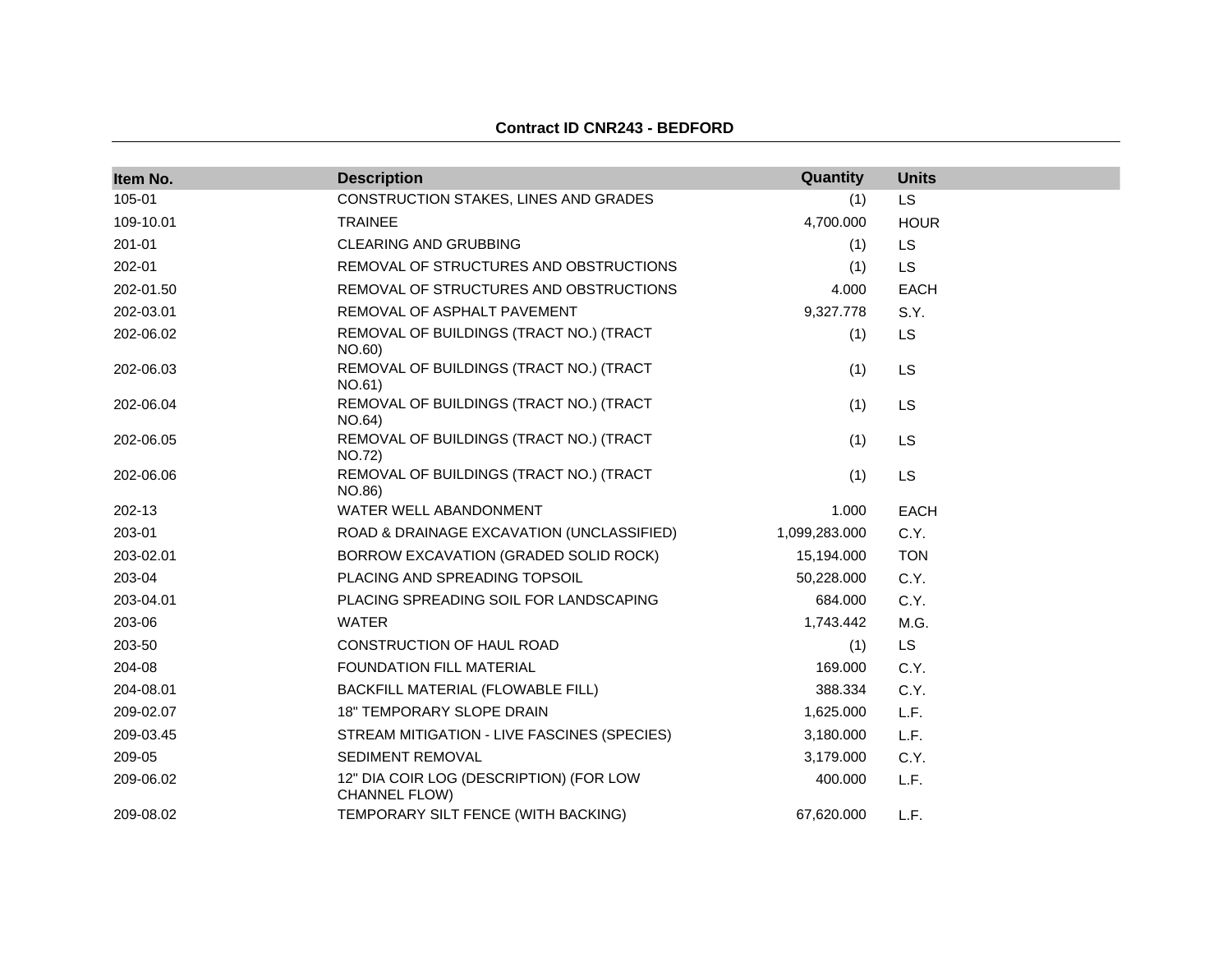| Item No.  | <b>Description</b>                                              | Quantity   | <b>Units</b> |
|-----------|-----------------------------------------------------------------|------------|--------------|
| 209-08.03 | TEMPORARY SILT FENCE (WITHOUT BACKING)                          | 35,090.000 | L.F.         |
| 209-08.07 | ROCK CHECK DAM PER                                              | 380.000    | <b>EACH</b>  |
| 209-08.08 | ENHANCED ROCK CHECK DAM                                         | 193.000    | <b>EACH</b>  |
| 209-09.01 | <b>SANDBAGS</b>                                                 | 7,705.000  | <b>BAG</b>   |
| 209-09.03 | SEDIMENT FILTER BAG (15' X 15')                                 | 16.000     | EACH         |
| 209-10.02 | <b>8IN SKIMMER W/6IN HEAD</b>                                   | 1.000      | <b>EACH</b>  |
| 209-20.03 | POLYETHYLENE SHEETING (6 MIL. MINIMUM)                          | 13,124.000 | S.Y.         |
| 209-40.30 | CATCH BASIN PROTECTION (TYPE A)                                 | 5.000      | <b>EACH</b>  |
| 209-40.33 | CATCH BASIN PROTECTION (TYPE D)                                 | 15.000     | <b>EACH</b>  |
| 209-40.41 | CATCH BASIN FILTER ASSEMBLY(TYPE 1)                             | 19.000     | EACH         |
| 209-40.42 | CATCH BASIN FILTER ASSEMBLY(TYPE 2)                             | 14.000     | <b>EACH</b>  |
| 209-65.03 | <b>TEMPORARY DIVERSION CHANNEL</b>                              | 6,373.000  | L.F.         |
| 209-65.04 | TEMPORARY IN STREAM DIVERSION                                   | 866.000    | L.F.         |
| 303-01    | MINERAL AGGREGATE, TYPE A BASE, GRADING D                       | 21,023.837 | <b>TON</b>   |
| 303-01.01 | <b>GRANULAR BACKFILL (ROADWAY)</b>                              | 4,638.000  | <b>TON</b>   |
| 303-01.02 | <b>GRANULAR BACKFILL (BRIDGES)</b>                              | 6,243.000  | <b>TON</b>   |
| 303-10.01 | MINERAL AGGREGATE (SIZE 57)                                     | 363.000    | <b>TON</b>   |
| 307-01.01 | ASPHALT CONCRETE MIX (PG64-22) (BPMB-HM)<br><b>GRADING A</b>    | 936.906    | <b>TON</b>   |
| 307-01.08 | ASPHALT CONCRETE MIX (PG64-22) (BPMB-HM)<br><b>GRADING B-M2</b> | 1,857.597  | <b>TON</b>   |
| 402-01    | BITUMINOUS MATERIAL FOR PRIME COAT (PC)                         | 45.126     | <b>TON</b>   |
| 402-02    | AGGREGATE FOR COVER MATERIAL (PC)                               | 178.697    | <b>TON</b>   |
| 403-01    | BITUMINOUS MATERIAL FOR TACK COAT (TC)                          | 10.411     | <b>TON</b>   |
| 405-01.01 | BITUMINOUS MATERIAL (BSC)                                       | 17.000     | <b>TON</b>   |
| 405-01.02 | MINERAL AGGREGATE (BSC)                                         | 143.000    | <b>TON</b>   |
| 407-20.05 | SAW CUTTING ASPHALT PAVEMENT                                    | 22.000     | L.F.         |
| 411-01.07 | ACS MIX (PG64-22) GRADING E SHOULDER                            | 368.259    | <b>TON</b>   |
| 411-01.10 | ACS MIX(PG64-22) GRADING D                                      | 1,766.812  | <b>TON</b>   |
| 411-12.01 | SCORING SHOULDERS (CONTINUOUS) (16IN<br>WIDTH)                  | 5.000      | L.M.         |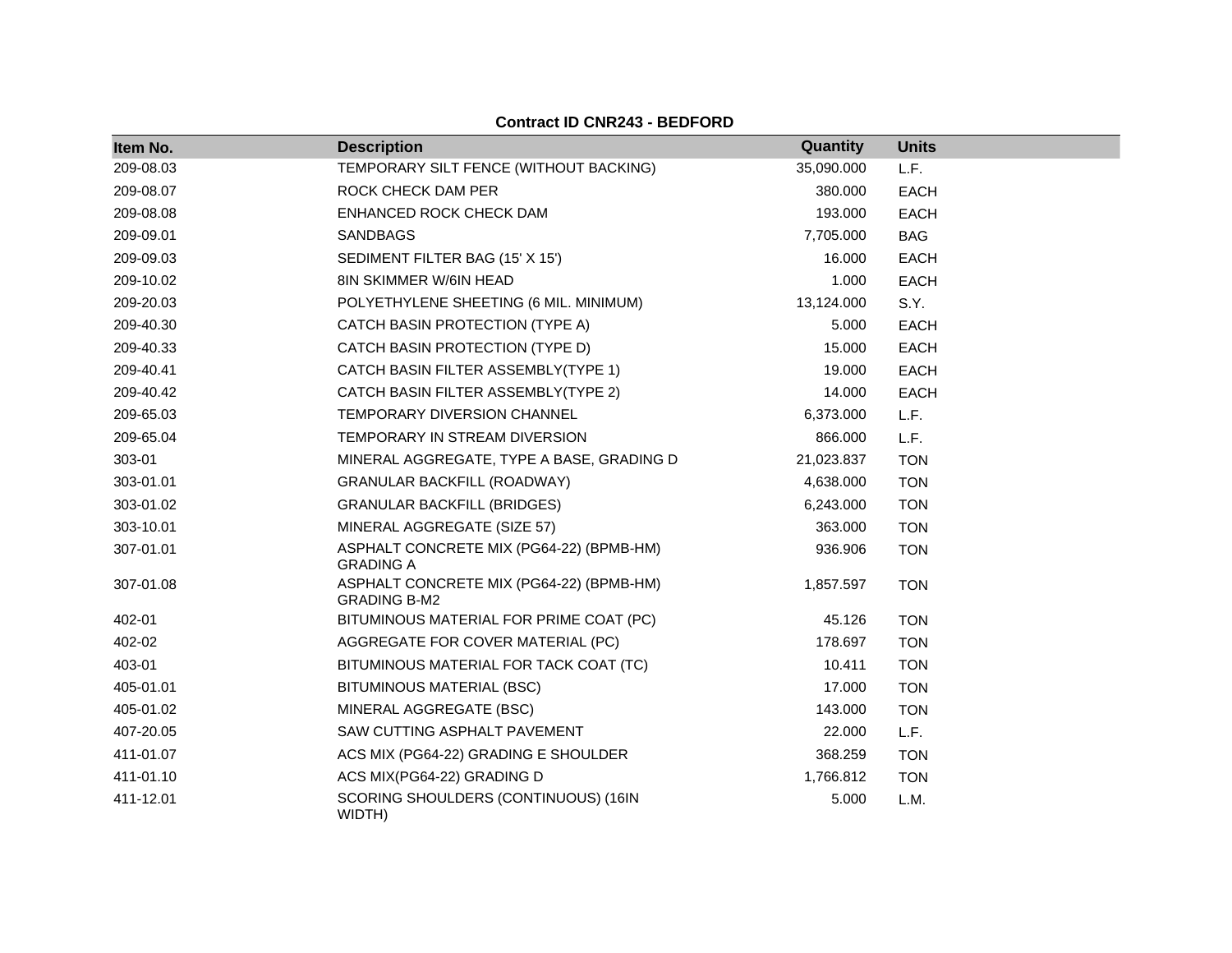| Item No.  | <b>Description</b>                                             | Quantity    | <b>Units</b> |
|-----------|----------------------------------------------------------------|-------------|--------------|
| 411-12.02 | SCORING SHOULDERS (NON-CONTINUOUS) (16IN<br>WIDTH)             | 10.000      | L.M.         |
| 415-01.02 | COLD PLANING BITUMINOUS PAVEMENT                               | 7,200.000   | S.Y.         |
| 502-04.01 | SAWING CONCRETE PAVEMENT (FULL DEPTH)                          | 252.000     | L.F.         |
| 604-01.01 | CLASS A CONCRETE (ROADWAY)                                     | 727.870     | C.Y.         |
| 604-01.02 | STEEL BAR REINFORCEMENT (ROADWAY)                              | 154,734.000 | LB.          |
| 604-02.01 | CLASS A CONCRETE (BOX BRIDGES)                                 | 1,203.490   | C.Y.         |
| 604-02.02 | STEEL BAR REINFORCEMENT (BOX BRIDGES)                          | 174,145.000 | LB.          |
| 604-02.41 | ENERGY DISSIPATER (DESCRIPTION) (TYPE USBR<br>VI, 18" PIPE)    | 1.000       | <b>EACH</b>  |
| 604-02.42 | ENERGY DISSIPATER (DESCRIPTION) (TYPE USBR<br>VI, 24" PIPE)    | 1.000       | <b>EACH</b>  |
| 604-02.43 | ENERGY DISSIPATER (DESCRIPTION) (TYPE USBR<br>VI, 30" RCP)     | 3.000       | <b>EACH</b>  |
| 604-02.44 | ENERGY DISSIPATER (DESCRIPTION) (TYPE USBR<br>VI, 36" PIPE)    | 3.000       | <b>EACH</b>  |
| 604-02.45 | ENERGY DISSIPATER (DESCRIPTION) (TYPE USBR<br>VI, 42" PIPE)    | 1.000       | <b>EACH</b>  |
| 604-02.46 | ENERGY DISSIPATER (DESCRIPTION) (TYPE USBR<br>VI, 48" PIPE)    | 1.000       | <b>EACH</b>  |
| 604-02.47 | ENERGY DISSIPATER (DESCRIPTION) (TYPE USBR<br>VI, 54" PIPE)    | 1.000       | <b>EACH</b>  |
| 604-02.48 | ENERGY DISSIPATER (DESCRIPTION) (TYPE USBR<br>VI, 60" PIPE)    | 1.000       | <b>EACH</b>  |
| 604-15.01 | PORTLAND CEMENT GROUT                                          | 2.000       | C.Y.         |
| 607-03.02 | 18" CONCRETE PIPE CULVERT (CLASS III)                          | 1,095.000   | L.F.         |
| 607-03.05 | 18" CONCRETE PIPE CULVERT(CLASS IV)JACKED-<br><b>IN-PLACE</b>  | 111.000     | L.F.         |
| 607-03.30 | 18" PIPE CULVERT                                               | 586.000     | L.F.         |
| 607-05.02 | 24" CONCRETE PIPE CULVERT (CLASS III)                          | 426.000     | L.F.         |
| 607-05.30 | 24" PIPE CULVERT                                               | 455.000     | L.F.         |
| 607-06.02 | 30" CONCRETE PIPE CULVERT (CLASS III)                          | 406.000     | L.F.         |
| 607-06.05 | 30" CONCRETE PIPE CULVERT(CLASS IV) JACKED-<br><b>IN-PLACE</b> | 144.000     | L.F.         |
| 607-07.02 | 36" CONCRETE PIPE CULVERT (CLASS III)                          | 312.000     | L.F.         |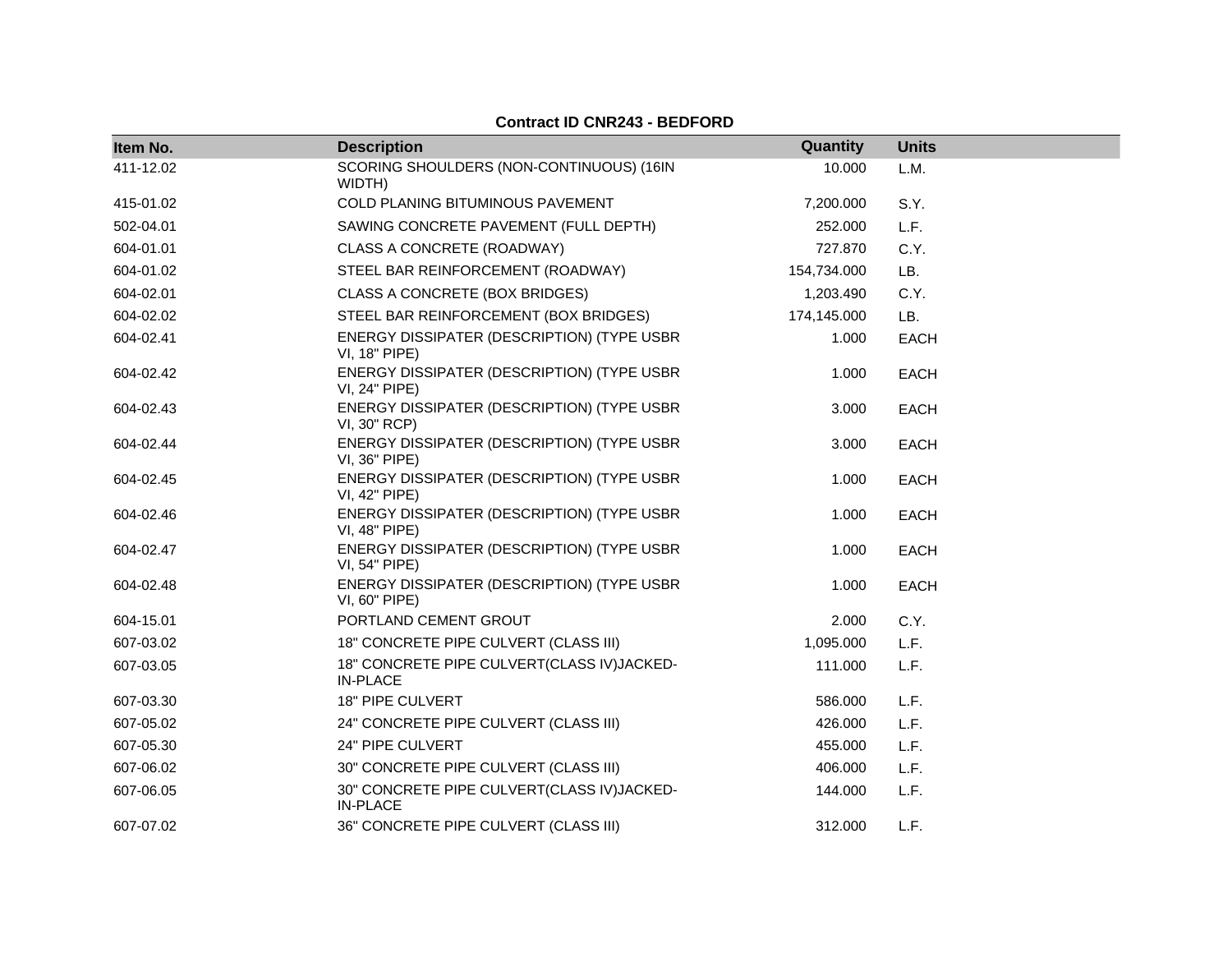| Item No.  | <b>Description</b>                                            | Quantity | <b>Units</b> |
|-----------|---------------------------------------------------------------|----------|--------------|
| 607-07.05 | 36" CONCRETE PIPE CULVERT(CLASS IV)JACKED-<br><b>IN-PLACE</b> | 80.000   | L.F.         |
| 607-08.02 | 42" CONCRETE PIPE CULVERT (CLASS III)                         | 130.000  | L.F.         |
| 607-08.05 | 42" CONCRETE PIPE CULVERT(CLASS IV)JACKED-<br><b>IN-PLACE</b> | 70.000   | L.F.         |
| 607-09.02 | 48" CONCRETE PIPE CULVERT (CLASS III)                         | 126.000  | L.F.         |
| 607-11.05 | 60" CONCRETE PIPE CULVERT (CLASS V)                           | 372,000  | L.F.         |
| 607-13.03 | 72" CONCRETE PIPE CULVERT (CLASS III)                         | 214.000  | L.F.         |
| 607-16.01 | 23"X 14" HORIZONTAL OVAL CONCRETE PIPE<br><b>CULVERT</b>      | 186.000  | L.F.         |
| 607-39.02 | 18" PIPE CULVERT (SIDE DRAIN)                                 | 985.000  | L.F.         |
| 607-39.04 | 30" PIPE CULVERT (SIDE DRAIN)                                 | 27.000   | L.F.         |
| 611-02.12 | JUNCTION BOX, TYPE 3                                          | 1.000    | <b>EACH</b>  |
| 611-07.01 | CLASS A CONCRETE (PIPE ENDWALLS)                              | 20.450   | C.Y.         |
| 611-07.02 | STEEL BAR REINFORCEMENT (PIPE ENDWALLS)                       | 389.000  | LB.          |
| 611-07.31 | 18IN ENDWALL (SIDE DRAIN)                                     | 42.000   | EACH         |
| 611-07.32 | 24IN ENDWALL (SIDE DRAIN)                                     | 11.000   | <b>EACH</b>  |
| 611-07.54 | 18IN ENDWALL (CROSS DRAIN) 3:1                                | 4.000    | <b>EACH</b>  |
| 611-07.55 | 18IN ENDWALL (CROSS DRAIN) 4:1                                | 4.000    | EACH         |
| 611-07.56 | 18IN ENDWALL (CROSS DRAIN) 6:1                                | 4.000    | <b>EACH</b>  |
| 611-07.57 | 24IN ENDWALL (CROSS DRAIN) 3:1                                | 4.000    | <b>EACH</b>  |
| 611-07.58 | 24IN ENDWALL (CROSS DRAIN) 4:1                                | 3.000    | <b>EACH</b>  |
| 611-07.59 | 24IN ENDWALL (CROSS DRAIN) 6:1                                | 1.000    | <b>EACH</b>  |
| 611-07.60 | 30IN ENDWALL (CROSS DRAIN) 3:1                                | 1.000    | <b>EACH</b>  |
| 611-07.62 | 30IN ENDWALL (CROSS DRAIN) 6:1                                | 5.000    | <b>EACH</b>  |
| 611-07.63 | 36IN ENDWALL (CROSS DRAIN) 3:1                                | 2.000    | EACH         |
| 611-07.68 | 42IN ENDWALL (CROSS DRAIN) 6:1                                | 1.000    | <b>EACH</b>  |
| 611-07.71 | 48IN ENDWALL (CROSS DRAIN) 6:1                                | 1.000    | <b>EACH</b>  |
| 611-07.73 | 18IN ENDWALL (MEDIAN DRAIN)                                   | 4.000    | <b>EACH</b>  |
| 611-38.01 | CATCH BASINS, TYPE 38, 0' - 4' DEPTH                          | 9.000    | <b>EACH</b>  |
| 611-38.02 | CATCH BASINS, TYPE 38, > 4' - 8' DEPTH                        | 3.000    | <b>EACH</b>  |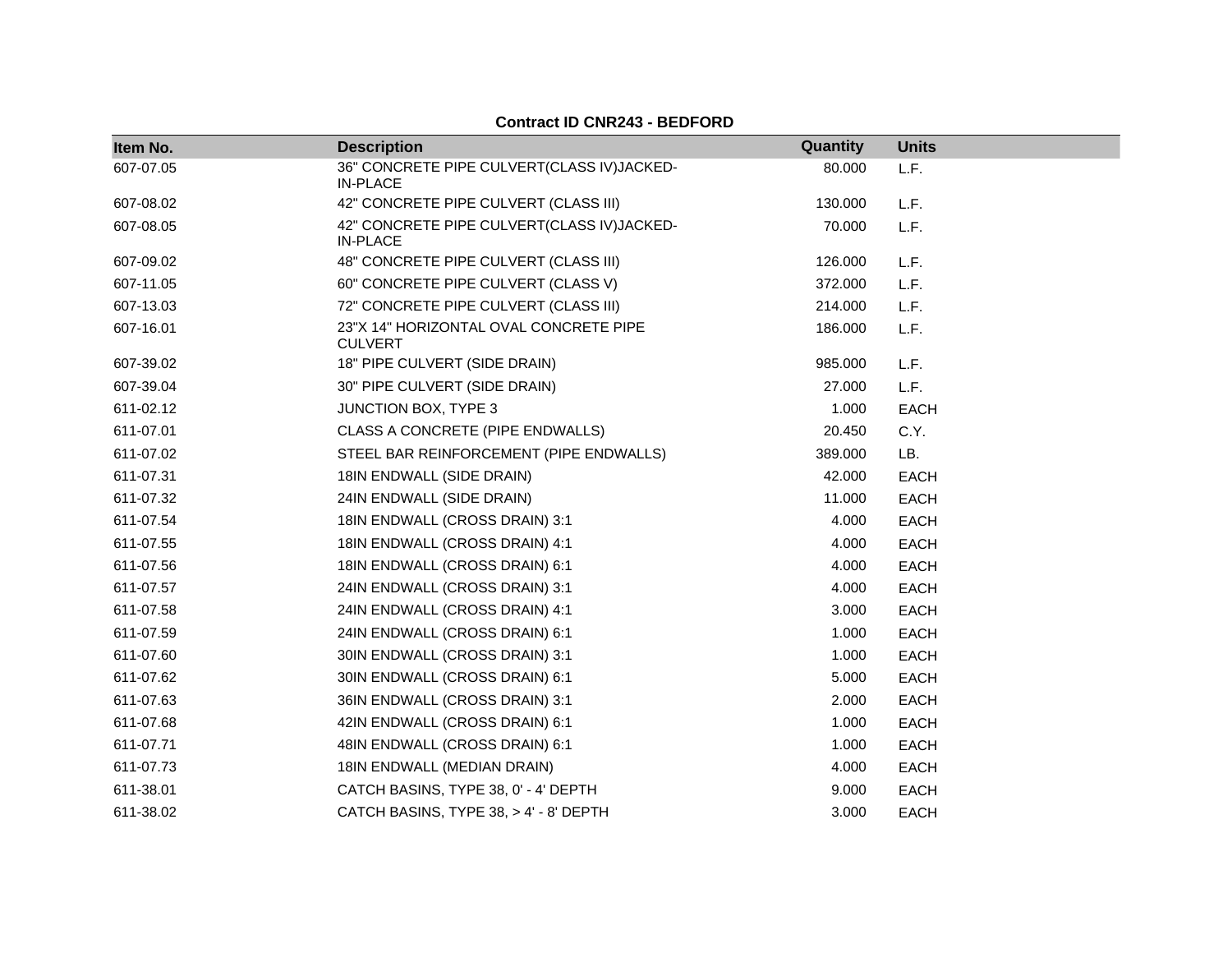| Item No.  | <b>Description</b>                                                     | Quantity   | <b>Units</b> |
|-----------|------------------------------------------------------------------------|------------|--------------|
| 611-39.01 | CATCH BASINS, TYPE 39, 0' - 4' DEPTH                                   | 6.000      | <b>EACH</b>  |
| 611-39.03 | CATCH BASINS, TYPE 39, > 8' - 12' DEPTH                                | 1.000      | <b>EACH</b>  |
| 611-42.01 | CATCH BASINS, TYPE 42, 0' - 4' DEPTH                                   | 2.000      | <b>EACH</b>  |
| 621-03.02 | <b>18" TEMPORARY DRAINAGE PIPE</b>                                     | 2,403.000  | L.F.         |
| 621-03.03 | 24" TEMPORARY DRAINAGE PIPE                                            | 68.000     | L.F.         |
| 621-03.04 | 30" TEMPORARY DRAINAGE PIPE                                            | 46.000     | L.F.         |
| 621-03.05 | 36" TEMPORARY DRAINAGE PIPE                                            | 140.000    | L.F.         |
| 621-03.07 | <b>48" TEMPORARY DRAINAGE PIPE</b>                                     | 220.000    | L.F.         |
| 621-03.09 | 60" TEMPORARY DRAINAGE PIPE                                            | 212.000    | L.F.         |
| 701-02    | <b>CONCRETE DRIVEWAY</b>                                               | 31,530.000 | S.F.         |
| 705-01.01 | <b>GUARDRAIL AT BRIDGE ENDS</b>                                        | 54.000     | L.F.         |
| 705-01.04 | METAL BEAM GUARD FENCE                                                 | 18.750     | L.F.         |
| 705-04.50 | PORTABLE BARRIER RAIL DELINEATOR                                       | 52.000     | <b>EACH</b>  |
| 705-06.01 | W BEAM GR (TYPE 2) MASH TL3                                            | 10,794.000 | L.F.         |
| 705-06.10 | GR TERMINALTRAILING END (TYPE 13) MASH TL3                             | 23,000     | <b>EACH</b>  |
| 705-06.11 | GR TERMINAL (IN-INLINE) MASH TL3                                       | 12.000     | <b>EACH</b>  |
| 705-06.20 | TANGENT ENERGY ABSORBING TERM MASH TL-3                                | 15.000     | <b>EACH</b>  |
| 705-06.30 | GR TERMINAL (TYPE 21) MASH TL2                                         | 10.000     | <b>EACH</b>  |
| 705-11.01 | GUARDRAIL AT BRIDGE ENDS (POWDER COATED)                               | 54.000     | L.F.         |
| 705-11.03 | SINGLE GUARDRAIL (TYPE 2) (POWDER COATED)                              | 613.000    | L.F.         |
| 705-11.08 | GUARDRAIL TERMINAL (TYPE 13) (POWDER<br>COATED)                        | 1.000      | <b>EACH</b>  |
| 705-11.11 | TAN ENERGY ABSORB TERMINAL (NCHRP 350, TL<br>3) (POWDER COATED)        | 1.000      | <b>EACH</b>  |
| 705-20.23 | REUSABLE CRASH CUSHION WIDE (MASH TL-3)                                | 1.000      | <b>EACH</b>  |
| 705-20.25 | TEMPORARY CRASH CUSHION (MASH TL-3)                                    | 11.000     | <b>EACH</b>  |
| 706-01    | <b>GUARDRAIL REMOVED</b>                                               | 775.000    | L.F.         |
| 707-06.01 | REMOVAL OF FENCE (DESCRIPTION) (CHAIN LINK)                            | 1,472.000  | L.F.         |
| 707-06.04 | REMOVAL AND RESET GATE (DESCRIPTION)<br>(METAL STOCK, DRIVE ENT. GATE) | 4.000      | <b>EACH</b>  |
| 707-08.11 | <b>HIGH-VISIBILITY CONSTRUCTION FENCE</b>                              | 1,000.000  | L.F.         |

**Contract ID CNR243 - BEDFORD**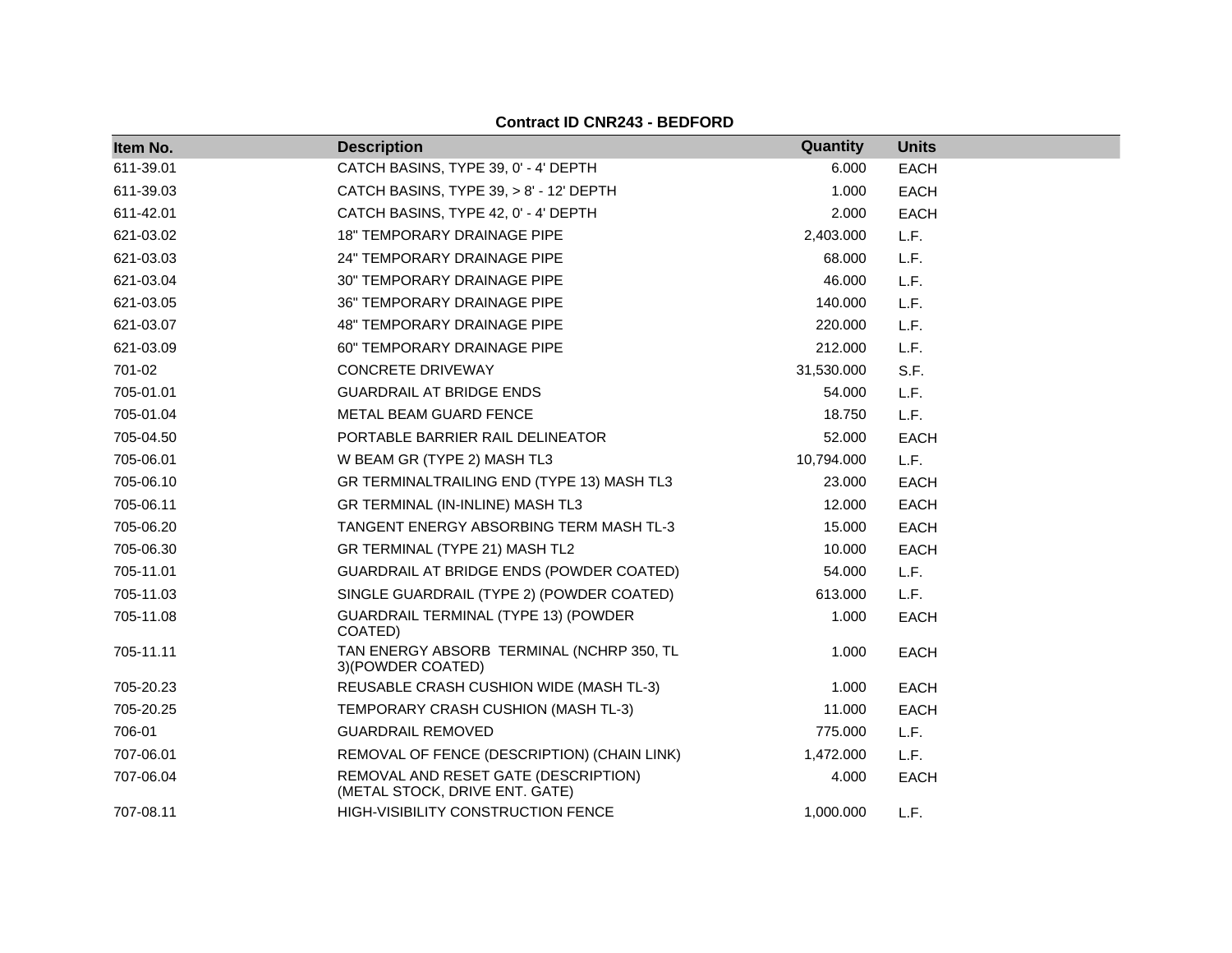| Item No.  | <b>Description</b>                       | Quantity   | <b>Units</b> |
|-----------|------------------------------------------|------------|--------------|
| 708-02.01 | MARKERS (CONCRETE R.O.W. POSTS)          | 176.000    | <b>EACH</b>  |
| 709-05.05 | MACHINED RIP-RAP (CLASS A-3)             | 1,021.000  | <b>TON</b>   |
| 709-05.06 | MACHINED RIP-RAP (CLASS A-1)             | 9,620.000  | <b>TON</b>   |
| 709-05.08 | MACHINED RIP-RAP (CLASS B)               | 2,599.676  | <b>TON</b>   |
| 709-05.09 | MACHINED RIP-RAP (CLASS C)               | 380.000    | <b>TON</b>   |
| 710-02    | AGGREGATE UNDERDRAINS (WITH PIPE)        | 38,554.000 | L.F.         |
| 710-05    | LATERAL UNDERDRAIN                       | 6,168.640  | L.F.         |
| 710-06.11 | LATERAL UNDERDRAIN ENDWALL (2:1)         | 4.000      | <b>EACH</b>  |
| 710-06.12 | LATERAL UNDERDRAIN ENDWALL (3:1)         | 21.000     | <b>EACH</b>  |
| 710-06.13 | LATERAL UNDERDRAIN ENDWALL (4:1)         | 30.000     | <b>EACH</b>  |
| 710-06.14 | LATERAL UNDERDRAIN ENDWALL (5:1)         | 1.000      | <b>EACH</b>  |
| 710-06.15 | LATERAL UNDERDRAIN ENDWALL (6:1)         | 124.000    | <b>EACH</b>  |
| 712-01    | <b>TRAFFIC CONTROL</b>                   | (1)        | LS.          |
| 712-02.02 | INTERCONNECTED PORTABLE BARRIER RAIL     | 2,496.390  | L.F.         |
| 712-04.01 | FLEXIBLE DRUMS (CHANNELIZING)            | 313.000    | <b>EACH</b>  |
| 712-05.01 | <b>WARNING LIGHTS (TYPE A)</b>           | 79.000     | <b>EACH</b>  |
| 712-05.03 | <b>WARNING LIGHTS (TYPE C)</b>           | 79.000     | <b>EACH</b>  |
| 712-06    | SIGNS (CONSTRUCTION)                     | 1,522.000  | S.F.         |
| 712-06.01 | <b>VERTICAL PANELS</b>                   | 174.000    | S.F.         |
| 712-07.03 | TEMPORARY BARRICADES (TYPE III)          | 96.000     | L.F.         |
| 712-08.03 | ARROW BOARD (TYPE C)                     | 4.000      | <b>EACH</b>  |
| 713-02.21 | SIGN POST DELINEATION ENHANCEMENT        | 960.000    | L.F.         |
| 713-11.01 | "U" SECTION STEEL POSTS                  | 2,249.000  | LB.          |
| 713-11.02 | PERFORATED/KNOCKOUT SQUARE TUBE POST     | 3,645.258  | LB.          |
| 713-13.02 | FLAT SHEET ALUMINUM SIGNS (0.080" THICK) | 185.375    | S.F.         |
| 713-13.03 | FLAT SHEET ALUMINUM SIGNS (0.100" THICK) | 1,458.000  | S.F.         |
| 713-15    | REMOVAL OF SIGNS, POSTS AND FOOTINGS     | (1)        | <b>LS</b>    |
| 713-16.01 | CHANGEABLE MESSAGE SIGN UNIT             | 4.000      | <b>EACH</b>  |
| 713-16.06 | DEAD END SIGN AND SUPPORT                | 1.000      | <b>EACH</b>  |
| 716-01.07 | TEMPORARY RAISED PAVEMENT MARKER, YELLOW | 180.000    | <b>EACH</b>  |

**Contract ID CNR243 - BEDFORD**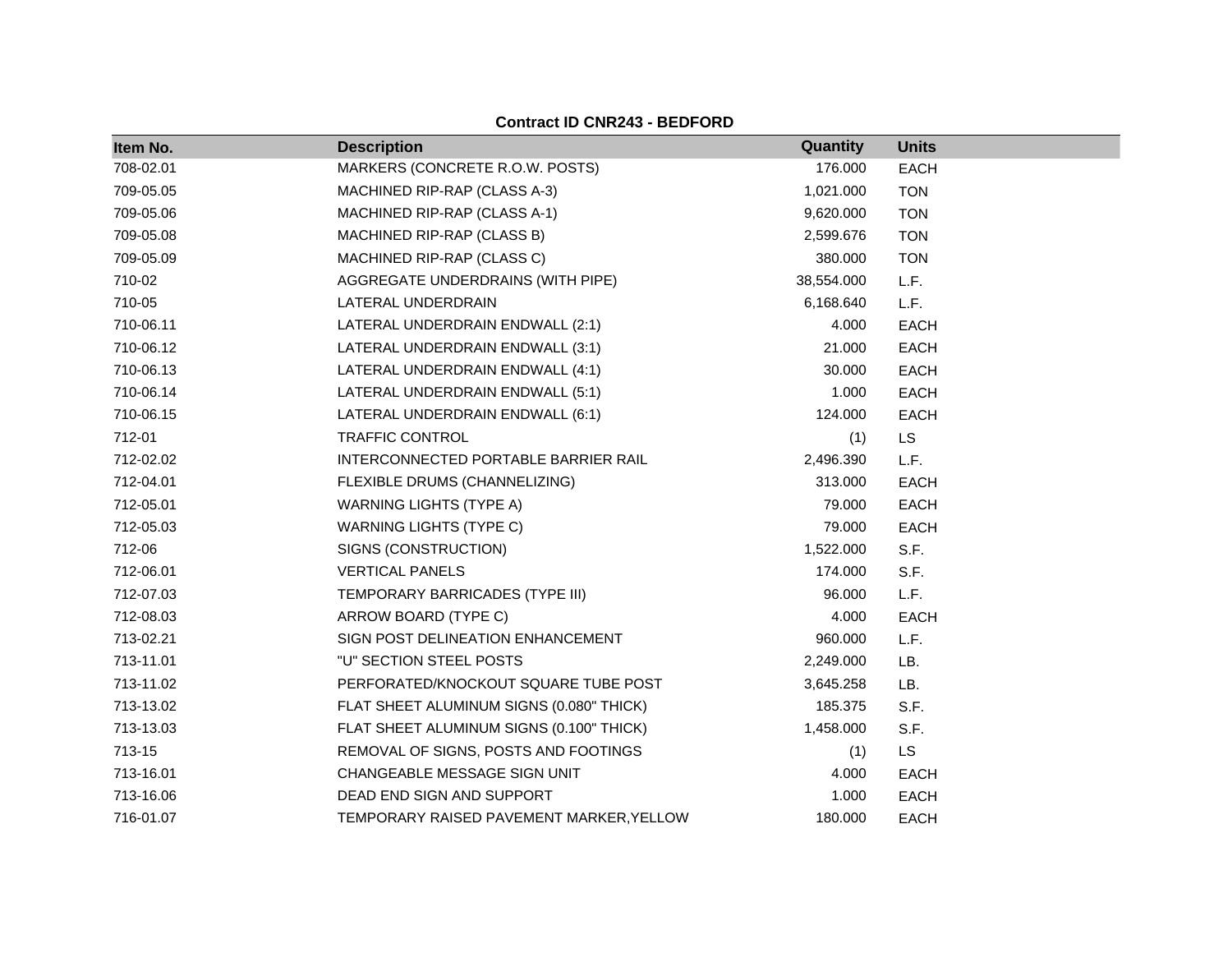#### **Item No. Description Quantity Units** 716-01.22 Snwplwble Pvmt Mrkrs (Mono-Dir)(1 Color) 37.500 EACH 716-01.23 Snwplwble Pvmt Mrkrs (Bi-Dir)(2 Color) 488.180 EACH 716-02.04 PLASTIC PAVEMENT MARKING(CHANNELIZATION STRIPING) 38.111 S.Y. 716-02.05 PLASTIC PAVEMENT MARKING (STOP LINE) 125.000 L.F. 716-02.06 PLASTIC PAVEMENT MARKING (TURN LANE ARROW) 7.000 EACH 716-04.14 PLASTIC PAVEMENT MARKING (LANE REDUCTION ARROW) 2.000 EACH 716-05.01 PAINTED PAVEMENT MARKING (4" LINE) 3.000 L.M. 716-05.02 PAINTED PAVEMENT MARKING (8" BARRIER LINE) 8,400.000 L.F. 716-05.05 PAINTED PAVEMENT MARKING (STOP LINE) 126.000 L.F. 716-05.20 PAINTED PAVEMENT MARKING (6" LINE) 21.000 L.M. 716-08.01 REMOVAL OF PAVEMENT MARKING (LINE) 10,471.000 L.F. 716-12.02 ENHANCED FLATLINE THERMO PVMT MRKNG (6IN LINE) 18.996 L.M. 717-01 MOBILIZATION (1) LS 721-01.03 IRRIGATION SYSTEM (1) LS 740-10.03 GEOTEXTILE (TYPE III)(EROSION CONTROL) 13,993.000 S.Y. 740-10.04 GEOTEXTILE (TYPE IV)(STABILIZATION) 8,127.000 S.Y. 740-11.03 TEMPORARY SEDIMENT TUBE 18IN 14,122.000 L.F. 801-01 SEEDING (WITH MULCH) 3,653.000 UNIT 801-01.07 TEMPORARY SEEDING (WITH MULCH) 8,789.000 UNIT 801-01.16 BONDED FIBER MATRIX HYDROMULCH (W/PERMANENT SEED) 510.000 UNIT 801-01.34 GRASS SEED MIX (RIPZN/FLPL) 2.000 UNIT 801-02 SEEDING (WITHOUT MULCH) 100.000 UNIT 801-02.01 CROWN VETCH MIXTURE (WITHOUT MULCH) 660.000 UNIT 801-02.15 FERTILIZER 88.000 TON 801-03 WATER (SEEDING & SODDING) 2,697.000 M.G. 801-07 SEED (SUPPLEMENTAL APPLICATION) 821.881 LB. 801-08 FERTILIZER (SUPPLEMENTAL APPLICATION) 6.301 TON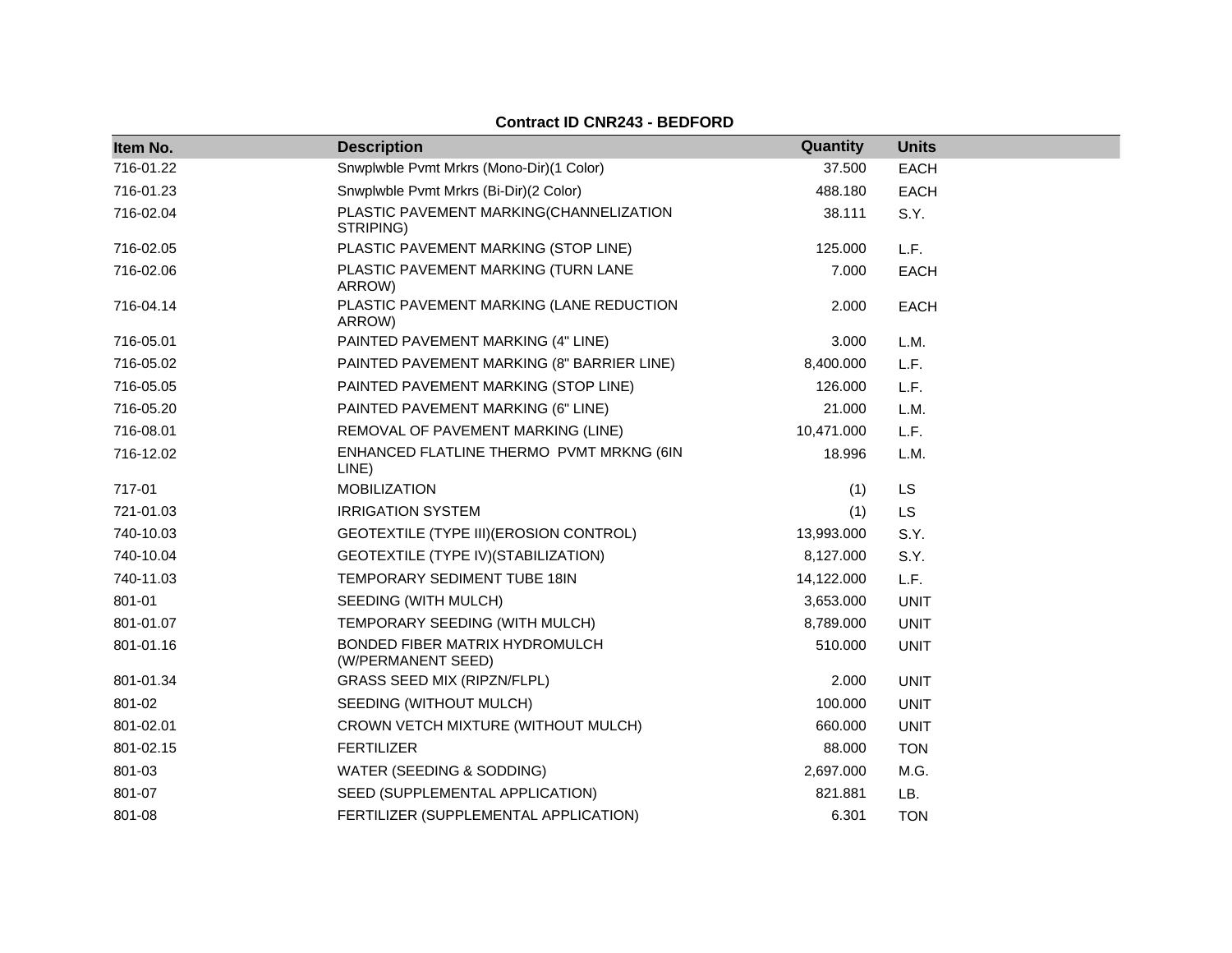| Item No.  | <b>Description</b>                                                      | Quantity   | <b>Units</b> |
|-----------|-------------------------------------------------------------------------|------------|--------------|
| 802-01.10 | TREES (DESCRIPTION) (SEE PLANS)                                         | 9.000      | <b>EACH</b>  |
| 802-01.11 | TREES (DESCRIPTION) (SEE PLANS)                                         | 25.000     | <b>EACH</b>  |
| 802-01.12 | TREES (DESCRIPTION) (SEE PLANS)                                         | 35.000     | <b>EACH</b>  |
| 802-03.01 | SHRUBS (DESCRIPTION) (SEE PLANS)                                        | 335.000    | <b>EACH</b>  |
| 802-06.03 | MULCH (3IN SHREDDED PINE BARK MULCH)                                    | 171.000    | C.Y.         |
| 802-07.01 | FLOWER (DESCRIPTION OF GROUPS) (SEE PLANS)                              | 1,210.000  | <b>EACH</b>  |
| 802-11.04 | ACER SACCHARUM (SUGAR MAPLE 2-5FT CNTNR<br>GRWN)                        | 43.000     | EACH         |
| 802-11.09 | CARYA OVATA (SHAGBARK HICKORY 2-5FT CNTNR<br>GRWN)                      | 38.000     | <b>EACH</b>  |
| 802-11.18 | LIQUIDAMBER STYRACIFLUA (SWEETGUM 2-5FT<br>CNTNR GRWN)                  | 43.000     | <b>EACH</b>  |
| 802-11.26 | PLATANUS OCCIDENTALIS (SYCAMORE 2-5FT<br>CNTNR GRWN)                    | 41.000     | <b>EACH</b>  |
| 802-11.31 | QUERCUS FALCATA (SOUTHERN RED OAK 2-5FT<br>CNTNR GRWN)                  | 39.000     | <b>EACH</b>  |
| 802-12.01 | ACER NEGUNDO (BOX ELDER SEEDLNG B.R.)                                   | 67.000     | <b>EACH</b>  |
| 802-12.18 | LIQUIDAMBER STYRACIFLUA (SWEETGUM<br>SEEDLNG B.R.)                      | 71.000     | EACH         |
| 802-12.40 | SALIX NIGRA (BLACK WILLOW SEEDLNG B.R.)                                 | 62.000     | <b>EACH</b>  |
| 803-01    | SODDING (NEW SOD)                                                       | 21,234.667 | S.Y.         |
| 805-01.02 | TURF REINFORCEMENT MAT (CLASS II)                                       | 32,759.000 | S.Y.         |
| 805-01.03 | TURF REINFORCEMENT MAT (CLASS III)                                      | 2,527.036  | S.Y.         |
| 805-12.01 | EROSION CONTROL BLANKET (TYPE I)                                        | 53,015.000 | S.Y.         |
| 805-12.02 | EROSION CONTROL BLANKET (TYPE II)                                       | 33,934.000 | S.Y.         |
| 806-02.03 | PROJECT MOWING                                                          | 6.000      | <b>CYCL</b>  |
| 920-10.05 | (DESCRIPTION) (SEE PLANS)                                               | (1)        | LS           |
| 202-01.02 | REMOVAL OF ASBESTOS                                                     | (1)        | LS           |
| 202-04.01 | REMOVAL OF STRUCTURES (DESCRIPTION, STA.)<br>(BRIDGE NO. 02-SR16-26.19) | (1)        | <b>LS</b>    |
| 204-02.01 | DRY EXCAVATION (BRIDGES)                                                | 434.000    | C.Y.         |
| 204-03.01 | WET EXCAVATION (BRIDGES) (BRIDGES)                                      | 304.000    | C.Y.         |
| 204-04.01 | ROCK EXCAVATION (BRIDGES)                                               | 20,000     | C.Y.         |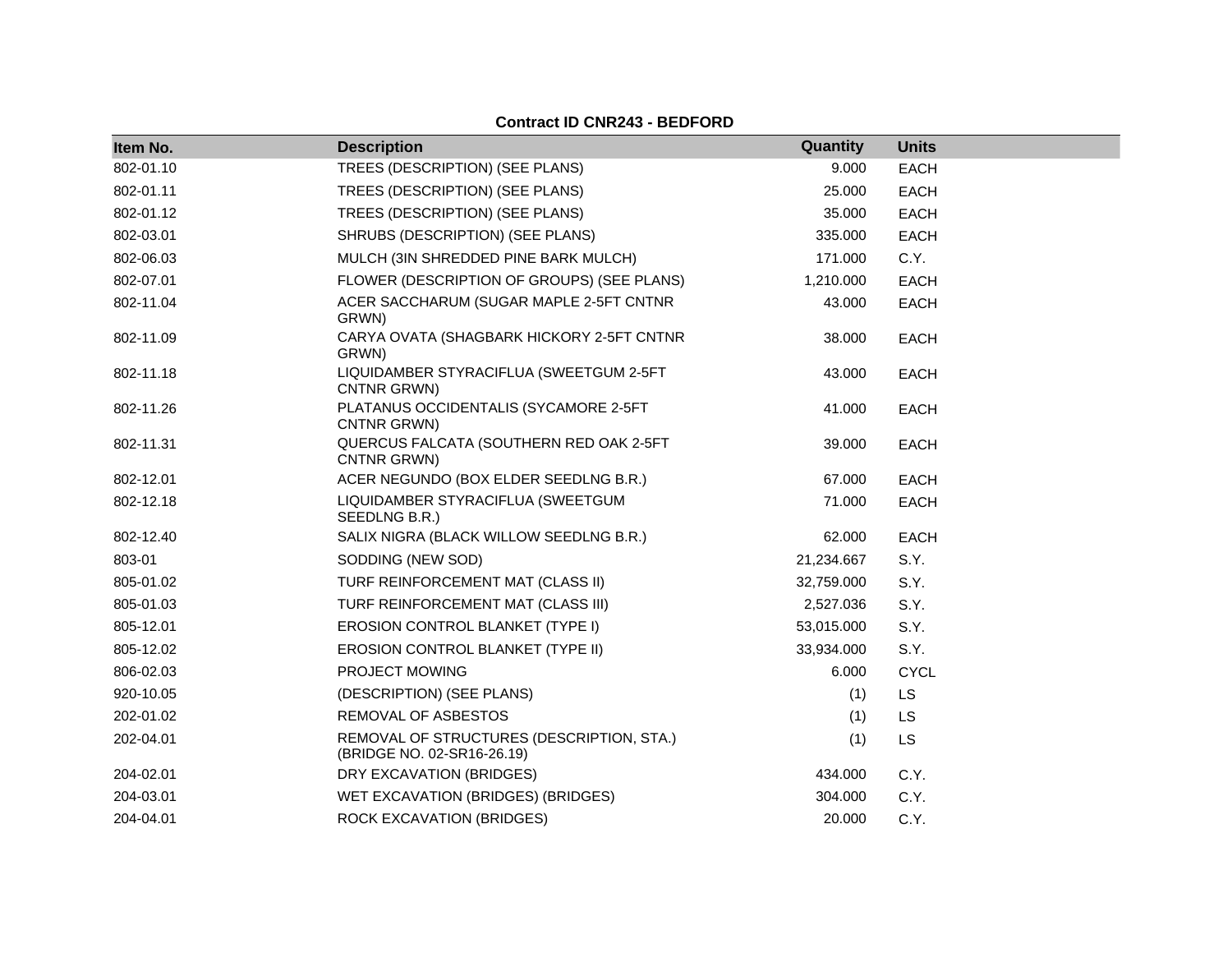| Item No.  | <b>Description</b>                                                                      | Quantity    | <b>Units</b> |
|-----------|-----------------------------------------------------------------------------------------|-------------|--------------|
| 204-05    | <b>ROCK DRILLING (BRIDGES)</b>                                                          | 36.000      | L.F.         |
| 204-10.01 | FOUNDATION PREPARATION(PR NO. , STA<br>$\lambda$<br>(PIER NO. 1 - STATION 34+19.00 LL)  | (1)         | <b>LS</b>    |
| 204-10.02 | FOUNDATION PREPARATION(PR NO. , STA<br>$\lambda$<br>(PIER NO. 1 - STATION 552+71.81 RL) | (1)         | <b>LS</b>    |
| 204-14    | CORE DRILLING FOR PILES(ROCK)                                                           | 72.000      | L.F.         |
| 204-15    | CORE DRILLING FOR PILES(SOIL)                                                           | 88.000      | L.F.         |
| 303-01.02 | <b>GRANULAR BACKFILL (BRIDGES)</b>                                                      | 60.000      | <b>TON</b>   |
| 604-02.03 | <b>EPOXY COATED REINFORCING STEEL</b>                                                   | 137,644.000 | LB.          |
| 604-03.01 | <b>CLASS A CONCRETE (BRIDGES)</b>                                                       | 360.000     | C.Y.         |
| 604-03.02 | STEEL BAR REINFORCEMENT (BRIDGES)                                                       | 50,258.000  | LB.          |
| 604-03.04 | PAVEMENT @ BRIDGE ENDS                                                                  | 448.000     | S.Y.         |
| 604-03.09 | CLASS D CONCRETE (BRIDGE DECK)                                                          | 364.000     | C.Y.         |
| 604-04.01 | APPLIED TEXTURE FINISH (NEW STRUCTURES)                                                 | 1,236.000   | S.Y.         |
| 604-05.31 | BRIDGE DECK GROOVING (MECHANICAL)                                                       | 1,760.000   | S.Y.         |
| 604-12.04 | STONE VENEER FINISH                                                                     | 2,954.000   | S.F.         |
| 606-02.03 | STEEL PILES (10 INCH)                                                                   | 431.000     | L.F.         |
| 606-02.06 | PILE TIPS (STEEL PILES, 10 INCH)                                                        | 32.000      | <b>EACH</b>  |
| 615-01.03 | PRESTRESSED CONCRETE I-BEAM (TYPE III)                                                  | 1,444.000   | L.F.         |
| 620-05.01 | CONC PARAPET SINGLE SLOPE (STD-1-1SS)                                                   | 704.000     | L.F.         |
| 710-09.01 | 6" PERFORATED PIPE WITH VERTICAL DRAIN<br><b>SYSTEM</b>                                 | 262.000     | L.F.         |
| 710-09.02 | 6" PIPE UNDERDRAIN                                                                      | 88.000      | L.F.         |
| 790-02.04 | POLE 35FT CLASS 5 WOOD                                                                  | 2.000       | <b>EACH</b>  |
| 790-03.02 | POLE 40FT CLASS 3 WOOD                                                                  | 1.000       | <b>EACH</b>  |
| 790-03.03 | POLE 40FT CLASS 4 WOOD                                                                  | 2.000       | <b>EACH</b>  |
| 790-04.02 | POLE 45FT CLASS 2 WOOD                                                                  | 5.000       | <b>EACH</b>  |
| 790-04.03 | POLE 45FT CLASS 3 WOOD                                                                  | 19.000      | <b>EACH</b>  |
| 790-04.04 | POLE 45FT CLASS 4 WOOD                                                                  | 5.000       | <b>EACH</b>  |
| 790-05.02 | POLE 50FT CLASS 2 WOOD                                                                  | 70.000      | <b>EACH</b>  |
| 790-06.02 | POLE 55FT CLASS 2 WOOD                                                                  | 15.000      | <b>EACH</b>  |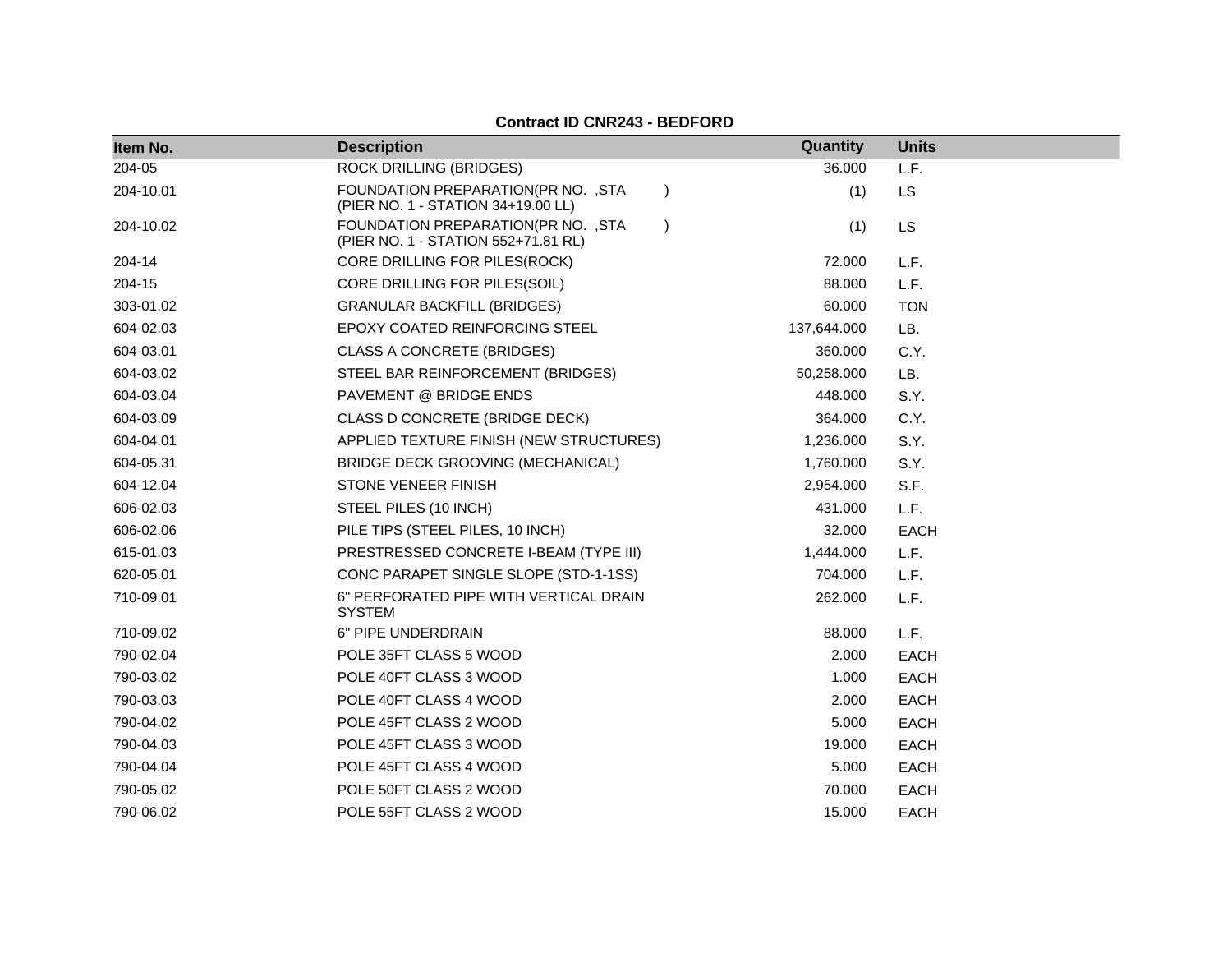| Item No.  | <b>Description</b>                       | Quantity   | <b>Units</b> |  |
|-----------|------------------------------------------|------------|--------------|--|
| 790-07.02 | POLE 60FT CLASS 2 WOOD                   | 1.000      | <b>EACH</b>  |  |
| 790-08.01 | POLE 65FT CLASS 2 WOOD                   | 1.000      | <b>EACH</b>  |  |
| 790-22.01 | 1PH SGL PRIMARY SUPPORT 25KV             | 2.000      | <b>EACH</b>  |  |
| 790-22.07 | 1PH DBL PTS ANGLE 25KV                   | 2.000      | <b>EACH</b>  |  |
| 790-22.11 | 1PH DDE ANGLE 25KV                       | 2.000      | <b>EACH</b>  |  |
| 790-22.13 | 1PH DEAD END 25KV                        | 8.000      | <b>EACH</b>  |  |
| 790-22.14 | 1PH DEAD END TAP 25KV                    | 2.000      | <b>EACH</b>  |  |
| 790-22.15 | 1PH DEAD END TAP W/ EXTENSION 25KV       | 18.000     | <b>EACH</b>  |  |
| 790-22.16 | 1PH DDE TANGENT 25KV                     | 6.000      | <b>EACH</b>  |  |
| 790-22.18 | 1PH SGL DEAD END XARM 25KV               | 2.000      | <b>EACH</b>  |  |
| 790-24.08 | 2PH DEAD END CROSSARM 25KV               | 2.000      | <b>EACH</b>  |  |
| 790-24.10 | 2PH DDE XARM 25KV                        | 1.000      | <b>EACH</b>  |  |
| 790-26.02 | 3PH CROSSARM DBL LRG COND 25KV           | 16.000     | <b>EACH</b>  |  |
| 790-26.03 | 3PH CROSSARM SGL LRG COND 25KV           | 54.000     | <b>EACH</b>  |  |
| 790-26.15 | 3PH XARM DBL 10FT LRG COND SM ANGLE 25KV | 8.000      | <b>EACH</b>  |  |
| 790-26.20 | 3PH VERTICAL ANGLE LRG COND 25KV         | 7.000      | <b>EACH</b>  |  |
| 790-26.21 | 3PH VERTICAL DDE ANGLE 25KV              | 1.000      | <b>EACH</b>  |  |
| 790-26.26 | 3PH CROSSARM DEAD END 25KV               | 3.000      | <b>EACH</b>  |  |
| 790-26.27 | 3PH CROSSARM DBL DDE 25KV                | 1.000      | <b>EACH</b>  |  |
| 790-26.29 | 3PH DDE UNBALANCED LOAD 25KV             | 1.000      | <b>EACH</b>  |  |
| 790-26.30 | 3PH CROSSARM DBL-DDE-INV ARM 25KV        | 3.000      | <b>EACH</b>  |  |
| 790-30.03 | SECONDARY ASSEMBLIES DEADEND             | 17.000     | <b>EACH</b>  |  |
| 790-31.11 | SERVICE CONDUCTOR 2 AL TRIPLEX           | 404.000    | L.F.         |  |
| 790-31.12 | SERVICE CONDUCTOR 1/0 AL TRIPLEX         | 315.000    | L.F.         |  |
| 790-32.02 | DOWN GUY - THROUGH BOLT TYPE HEAVY DUTY  | 119.000    | <b>EACH</b>  |  |
| 790-32.07 | OH GUY - THROUGH BOLT TYPE               | 11.000     | <b>EACH</b>  |  |
| 790-32.23 | <b>GUY GUARD</b>                         | 84.000     | <b>EACH</b>  |  |
| 790-33.14 | 3/4IN TWIN EYE                           | 84.000     | <b>EACH</b>  |  |
| 790-40.01 | OH COND 4 7/1 ACSR SWANATE               | 11,820.000 | L.F.         |  |
| 790-40.03 | OH COND 1/0 6/1 ACSR RAVEN               | 178.000    | L.F.         |  |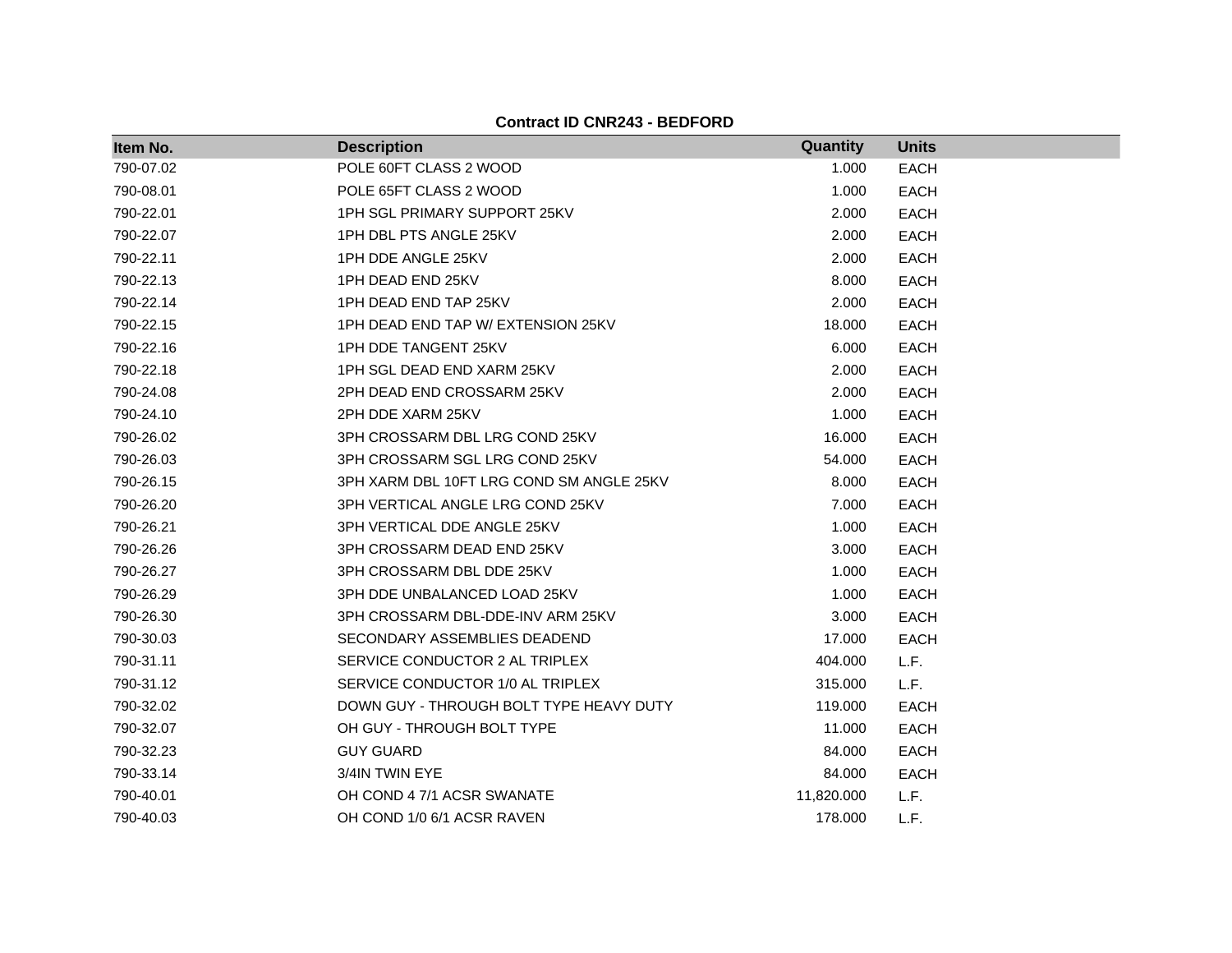| Item No.  | <b>Description</b>                           | Quantity   | <b>Units</b> |
|-----------|----------------------------------------------|------------|--------------|
| 790-40.05 | OH COND 3/0 6/1 ACSR PIGEON                  | 20,806.000 | L.F.         |
| 790-40.09 | OH COND 336.4 18/1 ACSR MERLIN               | 60,876.000 | L.F.         |
| 790-41.49 | UG SEC COND 4/0 AL TPLX                      | 488.000    | L.F.         |
| 790-42.13 | CONDUIT - POLE MTD - 3IN SCH 80 PVC          | 245.000    | L.F.         |
| 790-42.16 | 1 DUCT @ 36IN-48IN DEPTH                     | 45.000     | L.F.         |
| 790-43.48 | SEC PULLBOX SMALL (REPLACE ONLY)             | 4.000      | EACH         |
| 790-46.02 | 1PH TRANSFORMER CONV W/POLE MTD FUSE & LA    | 8.000      | <b>EACH</b>  |
| 790-46.03 | 1PH TRANSFORMER CONV W/XARM MTD FUSE &<br>LA | 7.000      | <b>EACH</b>  |
| 790-54.04 | 15KVA 1PH OH XFORMER 14.4KV 120/240          | 8.000      | <b>EACH</b>  |
| 790-54.06 | 25KVA 1PH OH XFORMER 14.4KV 120/240          | 6.000      | <b>EACH</b>  |
| 790-54.09 | 37.5KVA 1PH OH XFORMER 14.4KV 120/240        | 1.000      | <b>EACH</b>  |
| 790-59.02 | HOOK STICK SWITCH VERTICAL - SINGLE 25KV     | 8.000      | <b>EACH</b>  |
| 790-61.01 | 1PH FUSE CUTOUT XARM MOUNT 25KV              | 19.000     | <b>EACH</b>  |
| 790-61.02 | 1PH FUSE CUTOUT BRKT MOUNT 25KV              | 1.000      | <b>EACH</b>  |
| 790-63.15 | 3PH ELECTR RECL 800A CONT 16000A INT 25KV    | 1.000      | <b>EACH</b>  |
| 790-65.05 | LIGHTNING ARRESTER ARM MTD 18 KV             | 45.000     | <b>EACH</b>  |
| 790-69.08 | <b>GROUND-GROUND ROD</b>                     | 112,000    | <b>EACH</b>  |
| 790-69.21 | 1-SGL PHASE RECLOSER                         | 3.000      | <b>EACH</b>  |
| 790-69.22 | POLE TOP PIN                                 | 7.000      | <b>EACH</b>  |
| 790-69.32 | ARM PIN                                      | 8.000      | <b>EACH</b>  |
| 790-70.01 | STREET LIGHT ON WOOD POLE                    | 4.000      | <b>EACH</b>  |
| 790-98.01 | <b>REMOVE WIRE</b>                           | 90,514.000 | L.F.         |
| 790-98.02 | <b>REMOVE POLES</b>                          | 67.000     | <b>EACH</b>  |
| 790-98.03 | REMOVE FRAMING/ASSOCIATED APPARATUS          | 308.000    | <b>EACH</b>  |
| 790-98.20 | TREE AND BRUSH REMOVAL OFF ROW               | (1)        | <b>LS</b>    |
| 793-01.08 | POLE 35FT CLASS 5 WOOD                       | 4.000      | <b>EACH</b>  |
| 793-01.41 | <b>ANCHOR 1IN</b>                            | 50.000     | <b>EACH</b>  |
| 793-14.19 | 4IN SCH 80 ORANGE FLEXPIPE                   | 119.000    | L.F.         |
| 793-16.04 | DIRECTIONAL BORE 4IN/FLEX SLEEVE             | 119.000    | L.F.         |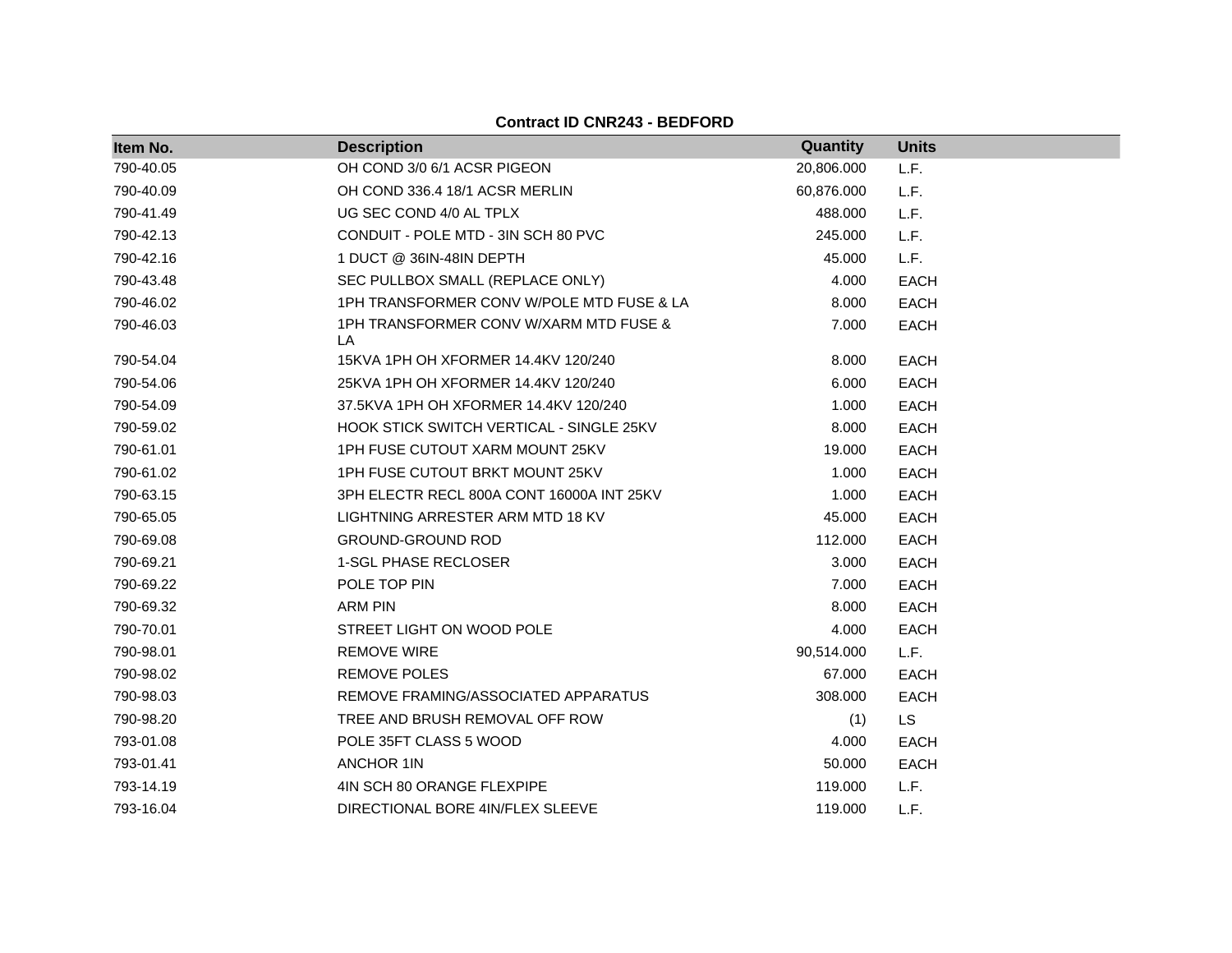| Item No.  | <b>Description</b>                                              | Quantity    | <b>Units</b> |
|-----------|-----------------------------------------------------------------|-------------|--------------|
| 793-98.04 | REMOVE POLES ALL SIZES                                          | 25.000      | <b>EACH</b>  |
| 795-01.03 | 6IN DIP RESTRAINED JOINT WATER LINE                             | 850.000     | L.F.         |
| 795-03.05 | <b>6IN PVC WATER LINE</b>                                       | 33,045.000  | L.F.         |
| 795-03.06 | <b>8IN PVC WATER LINE</b>                                       | 200.000     | L.F.         |
| 795-05.18 | HDD 8IN HDPE CASING PIPE-ROCK                                   | 550.000     | L.F.         |
| 795-05.77 | BORE/JACK 12IN STEEL CASING PIPE-ROCK.                          | 1,300.000   | L.F.         |
| 795-05.79 | BORE/JACK 16IN STEEL CASING PIPE-ROCK.                          | 650,000     | L.F.         |
| 795-07.03 | 6IN X 6IN TAPPING SLEEVE AND VALVE                              | 2.000       | <b>EACH</b>  |
| 795-08.04 | <b>6IN GATE VALVE ASSEMBLY</b>                                  | 106.000     | <b>EACH</b>  |
| 795-09.01 | 3/4IN WATER SERVICE METER ASSEMBLY                              | 80.000      | <b>EACH</b>  |
| 795-09.04 | 2IN WATER SERVICE METER ASSEMBLY                                | 3.000       | <b>EACH</b>  |
| 795-09.14 | 3/4IN HDPE SERVICE PIPE                                         | 3,000.000   | L.F.         |
| 795-09.17 | 2IN HDPE SERVICE PIPE                                           | 100.000     | L.F.         |
| 795-09.27 | TI OF 2IN PVC CASING FOR SERVICE PIPE-ROCK                      | 2,250.000   | L.F.         |
| 795-11.02 | FIRE HYDRANT ASSEMBLY                                           | 24.000      | <b>EACH</b>  |
| 795-13.01 | DI FITTINGS                                                     | 12,000.000  | LB.          |
| 795-14.05 | CONCRETE ENCASEMENT                                             | 1,000.000   | L.F.         |
| 795-14.08 | <b>RESTORE ASPHALT</b>                                          | 100.000     | S.Y.         |
| 795-15.02 | 12IN STEEL CASING PIPE OPEN CUT METHOD                          | 220.000     | L.F.         |
| 203-06    | <b>WATER</b>                                                    | 4,913.398   | M.G.         |
| 303-01    | MINERAL AGGREGATE, TYPE A BASE, GRADING D                       | 219,096.869 | <b>TON</b>   |
| 307-01.21 | ASP. CONC. MIX(PG70-22) (BPMB-HM) GR. A-S                       | 15,694.698  | <b>TON</b>   |
| 307-02.01 | ASPHALT CONCRETE MIX (PG70-22) (BPMB-HM)<br><b>GRADING A</b>    | 20,054.336  | <b>TON</b>   |
| 307-02.08 | ASPHALT CONCRETE MIX (PG70-22) (BPMB-HM)<br><b>GRADING B-M2</b> | 13,128.704  | <b>TON</b>   |
| 402-01    | BITUMINOUS MATERIAL FOR PRIME COAT (PC)                         | 262.496     | <b>TON</b>   |
| 402-02    | AGGREGATE FOR COVER MATERIAL (PC)                               | 1,039.483   | <b>TON</b>   |
| 403-01    | BITUMINOUS MATERIAL FOR TACK COAT (TC)                          | 100.339     | <b>TON</b>   |
| 411-01.07 | ACS MIX (PG64-22) GRADING E SHOULDER                            | 4,442.390   | <b>TON</b>   |
| 411-02.10 | ACS MIX(PG70-22) GRADING D                                      | 7,667.804   | <b>TON</b>   |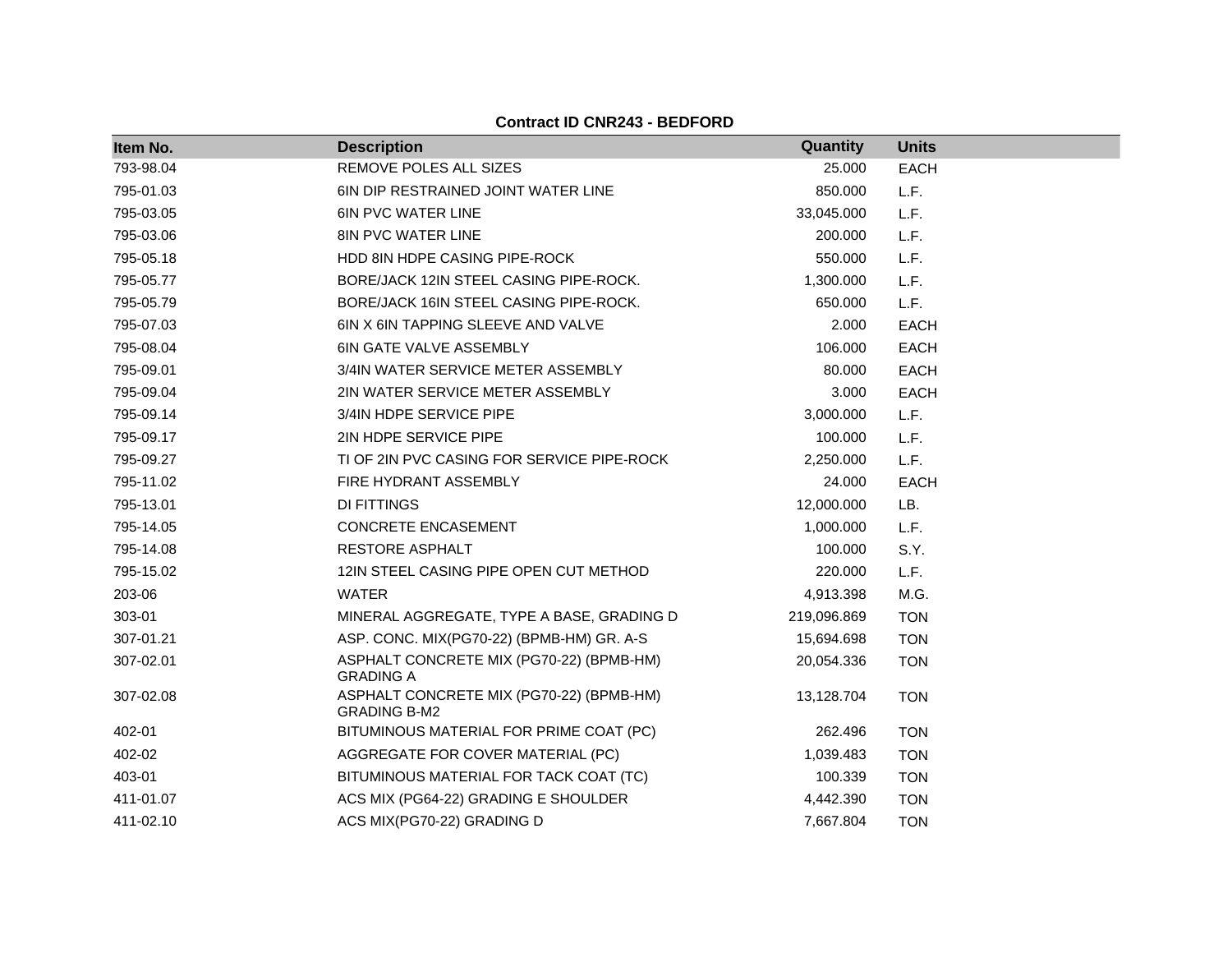| Item No.  | <b>Description</b>                                              | Quantity    | <b>Units</b> |
|-----------|-----------------------------------------------------------------|-------------|--------------|
| 203-06    | <b>WATER</b>                                                    | 4,373.791   | M.G.         |
| 303-01    | MINERAL AGGREGATE, TYPE A BASE, GRADING D                       | 170,611.940 | <b>TON</b>   |
| 307-01.21 | ASP. CONC. MIX(PG70-22) (BPMB-HM) GR. A-S                       | 15,694.698  | <b>TON</b>   |
| 307-02.01 | ASPHALT CONCRETE MIX (PG70-22) (BPMB-HM)<br><b>GRADING A</b>    | 20,054.336  | TON          |
| 307-02.08 | ASPHALT CONCRETE MIX (PG70-22) (BPMB-HM)<br><b>GRADING B-M2</b> | 13,128.704  | TON          |
| 309-01.01 | MINERAL AGGREGATE (A-CBC)                                       | 31,455.114  | <b>TON</b>   |
| 309-01.02 | PORTLAND CEMENT (A-CBC)                                         | 1,214.165   | <b>TON</b>   |
| 309-02    | BITUMINOUS MATERIAL (A-CBC)                                     | 100.528     | <b>TON</b>   |
| 402-01    | BITUMINOUS MATERIAL FOR PRIME COAT (PC)                         | 262.496     | <b>TON</b>   |
| 402-02    | AGGREGATE FOR COVER MATERIAL (PC)                               | 1,039.483   | <b>TON</b>   |
| 403-01    | BITUMINOUS MATERIAL FOR TACK COAT (TC)                          | 100.339     | TON          |
| 411-01.07 | ACS MIX (PG64-22) GRADING E SHOULDER                            | 4,442.390   | <b>TON</b>   |
| 411-02.10 | ACS MIX(PG70-22) GRADING D                                      | 7,667.804   | TON          |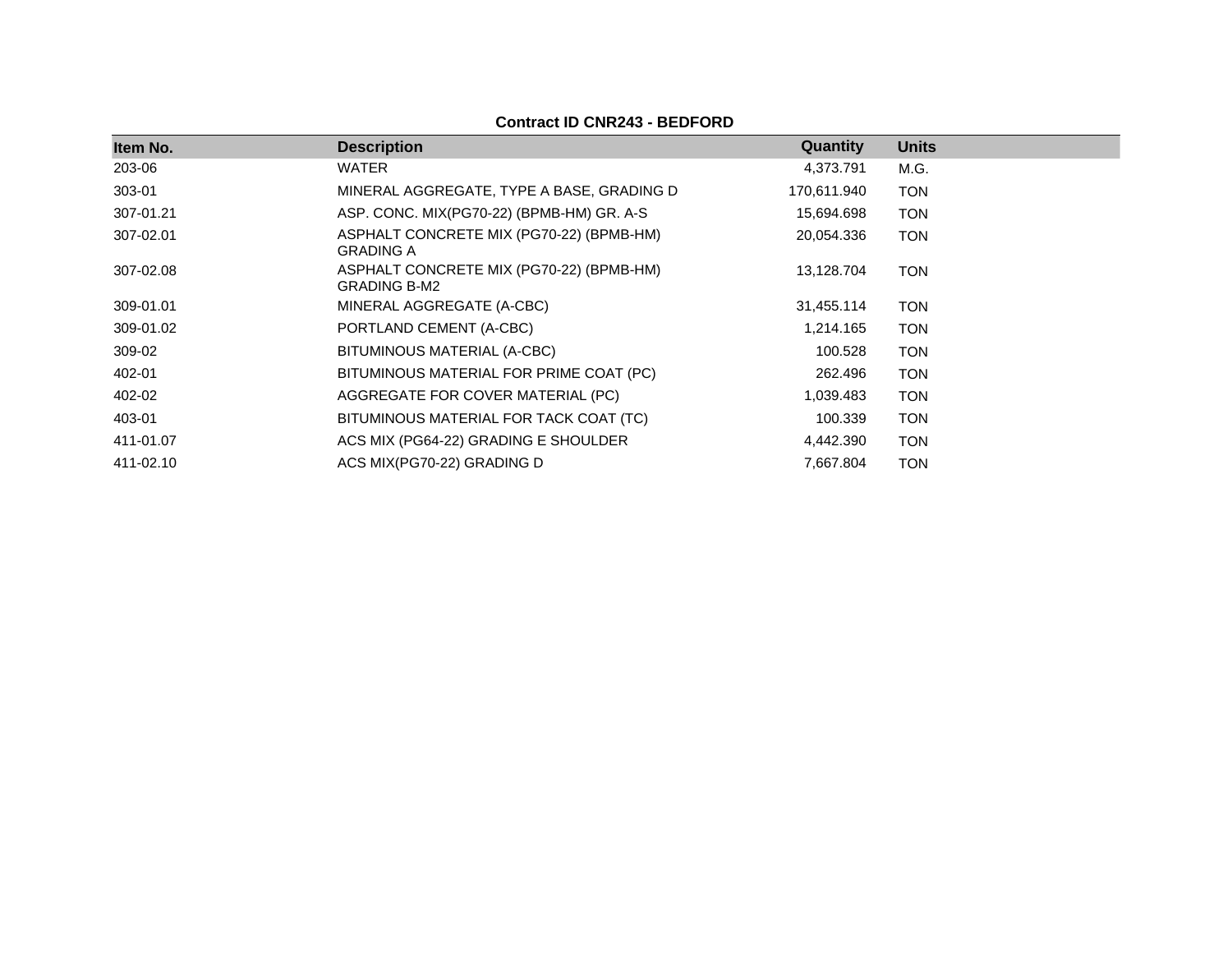### **Contract ID CNR294 - BENTON , CARROLL, ETC.**

| Item No.  | <b>Description</b>            | Quantity   | <b>Units</b> |
|-----------|-------------------------------|------------|--------------|
| 611-07.11 | CLEAN DRAIN(WITH GRATE)       | 2,302.000  | <b>EACH</b>  |
| 611-07.12 | CLEAN DRAIN(WALL DRAIN)       | 1,057.000  | EACH         |
| 611-07.13 | PIPE CLEANING (<18IN DIA.)    | 1,200.000  | L.F.         |
| 611-07.14 | PIPE CLEANING (>OR=18IN DIA.) | 400.000    | L.F.         |
| 712-01.02 | <b>LANE CLOSURE</b>           | 40.000     | <b>EACH</b>  |
| 719-01.02 | ROADWAY SWEEPING              | 1,849.000  | L.M.         |
| 719-01.11 | <b>SWEEPING</b>               | 10.436.000 | L.M.         |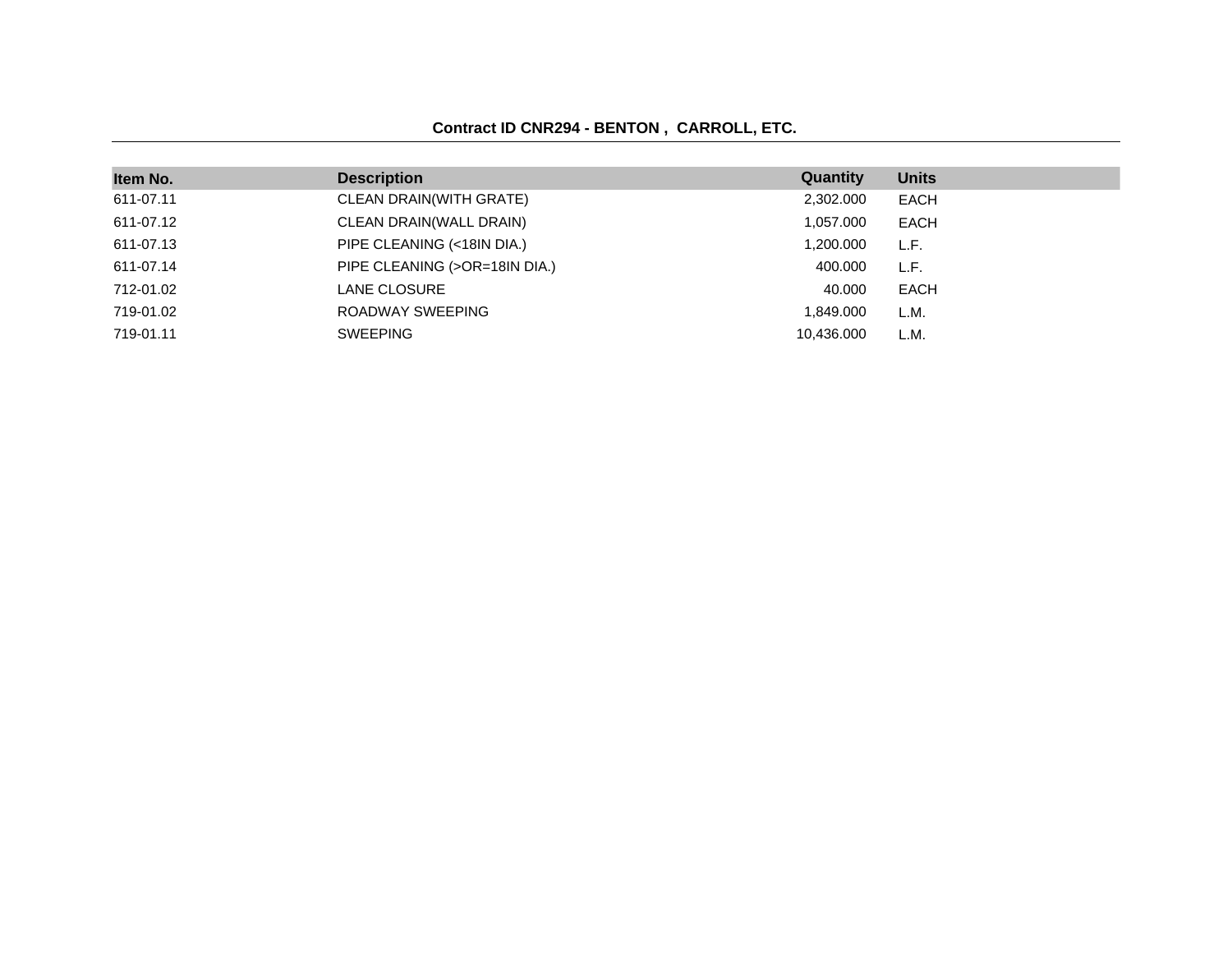### **Contract ID CNR292 - BRADLEY , GRUNDY, ETC.**

| Item No.  | <b>Description</b>            | Quantity   | <b>Units</b> |
|-----------|-------------------------------|------------|--------------|
| 611-07.10 | CLEAN DRAIN (TRENCH DRAIN)    | 15,000.000 | L.F.         |
| 611-07.11 | CLEAN DRAIN(WITH GRATE)       | 1,000.000  | <b>EACH</b>  |
| 611-07.12 | CLEAN DRAIN(WALL DRAIN)       | 250,000    | <b>EACH</b>  |
| 611-07.13 | PIPE CLEANING (<18IN DIA.)    | 12,000.000 | L.F.         |
| 611-07.14 | PIPE CLEANING (>OR=18IN DIA.) | 1.500.000  | L.F.         |
| 712-01.02 | LANE CLOSURE                  | 125,000    | EACH         |
| 719-01    | <b>SWEEPING</b>               | 7.644.000  | L.M.         |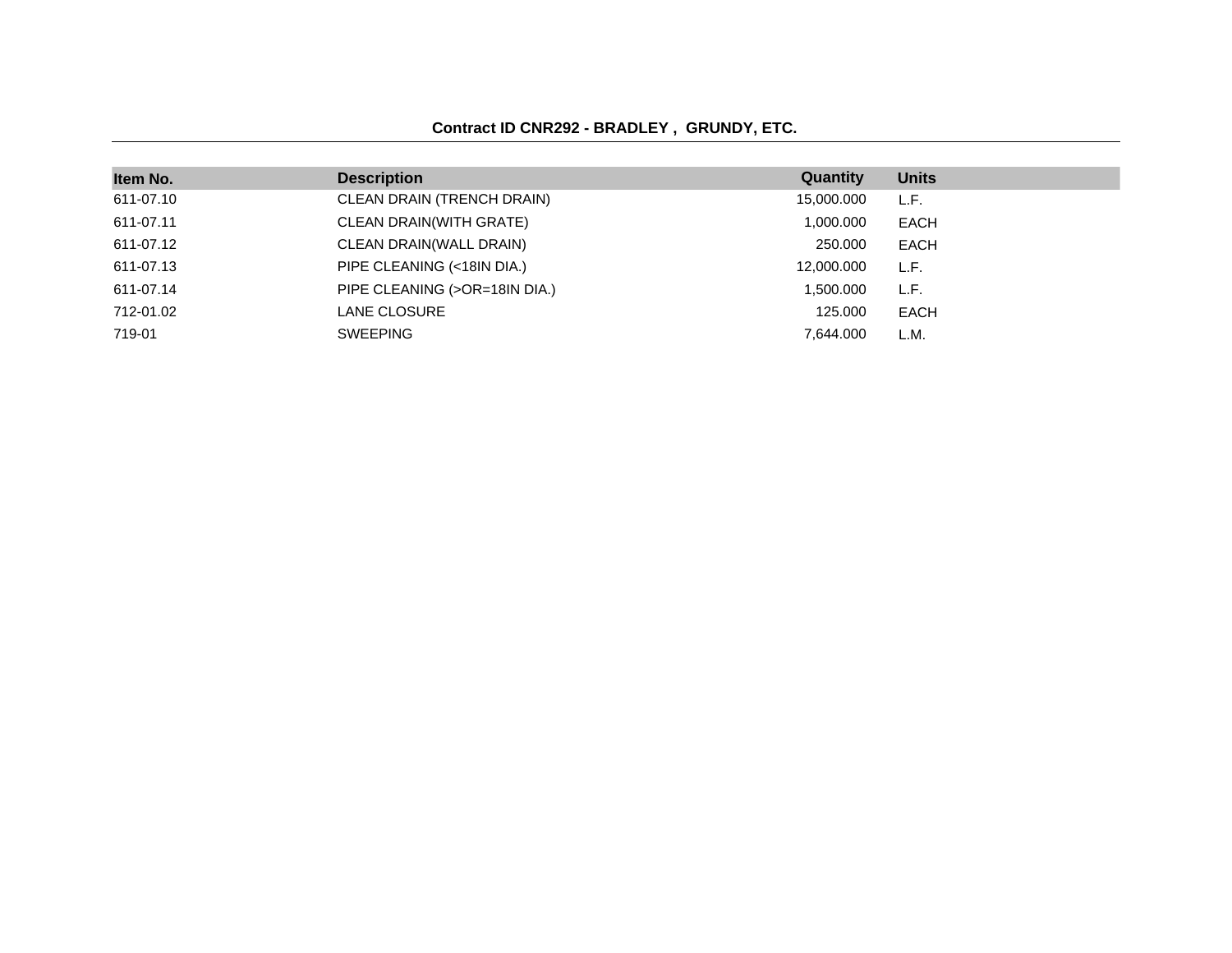| Item No.  | <b>Description</b>                                              | Quantity  | <b>Units</b> |
|-----------|-----------------------------------------------------------------|-----------|--------------|
| 105-01    | CONSTRUCTION STAKES, LINES AND GRADES                           | (1)       | <b>LS</b>    |
| 201-01    | <b>CLEARING AND GRUBBING</b>                                    | (1)       | <b>LS</b>    |
| 203-01    | ROAD & DRAINAGE EXCAVATION (UNCLASSIFIED)                       | 1,665.000 | C.Y.         |
| 203-03    | BORROW EXCAVATION (UNCLASSIFIED)                                | 159.000   | C.Y.         |
| 203-03.01 | BORROW EXCAVATION (SELECT MATERIAL)                             | 371.000   | C.Y.         |
| 203-07    | <b>FURNISHING &amp; SPREADING TOPSOIL</b>                       | 175.000   | C.Y.         |
| 209-05    | <b>SEDIMENT REMOVAL</b>                                         | 58.000    | C.Y.         |
| 209-08.04 | TEMPORARY ENHANCED SILT FENCE                                   | 1,078.000 | L.F.         |
| 209-08.07 | ROCK CHECK DAM PER                                              | 4.000     | <b>EACH</b>  |
| 209-08.08 | ENHANCED ROCK CHECK DAM                                         | 16.000    | <b>EACH</b>  |
| 209-09.03 | SEDIMENT FILTER BAG (15' X 15')                                 | 4.000     | <b>EACH</b>  |
| 209-65.04 | TEMPORARY IN STREAM DIVERSION                                   | 507.000   | L.F.         |
| 303-01    | MINERAL AGGREGATE, TYPE A BASE, GRADING D                       | 5,714.000 | <b>TON</b>   |
| 303-10.01 | MINERAL AGGREGATE (SIZE 57)                                     | 22.000    | <b>TON</b>   |
| 307-01.08 | ASPHALT CONCRETE MIX (PG64-22) (BPMB-HM)<br><b>GRADING B-M2</b> | 522.000   | <b>TON</b>   |
| 402-01    | BITUMINOUS MATERIAL FOR PRIME COAT (PC)                         | 1.000     | <b>TON</b>   |
| 402-02    | AGGREGATE FOR COVER MATERIAL (PC)                               | 9.000     | <b>TON</b>   |
| 403-01    | BITUMINOUS MATERIAL FOR TACK COAT (TC)                          | 1.000     | <b>TON</b>   |
| 411-01.10 | ACS MIX(PG64-22) GRADING D                                      | 302.000   | <b>TON</b>   |
| 411-12.03 | SCORING FOR RUMBLE STRIPE (NON-<br>CONTINUOUS) (8IN WIDTH)      | 0.410     | L.M.         |
| 607-39.02 | 18" PIPE CULVERT (SIDE DRAIN)                                   | 24.000    | L.F.         |
| 607-39.03 | 24" PIPE CULVERT (SIDE DRAIN)                                   | 66.000    | L.F.         |
| 705-01.01 | <b>GUARDRAIL AT BRIDGE ENDS</b>                                 | 216,000   | L.F.         |
| 705-02.02 | SINGLE GUARDRAIL (TYPE 2)                                       | 107.000   | L.F.         |
| 705-04.03 | <b>GUARDRAIL TERMINAL (TYPE 13)</b>                             | 1.000     | <b>EACH</b>  |
| 705-04.05 | <b>GUARDRAIL TERMINAL (TYPE-IN-LINE)</b>                        | 3.000     | EACH         |
| 705-04.09 | EARTH PAD FOR TYPE 38 GR END TREATMENT                          | 5.000     | <b>EACH</b>  |

#### **Contract ID CNR285 - CARROLL**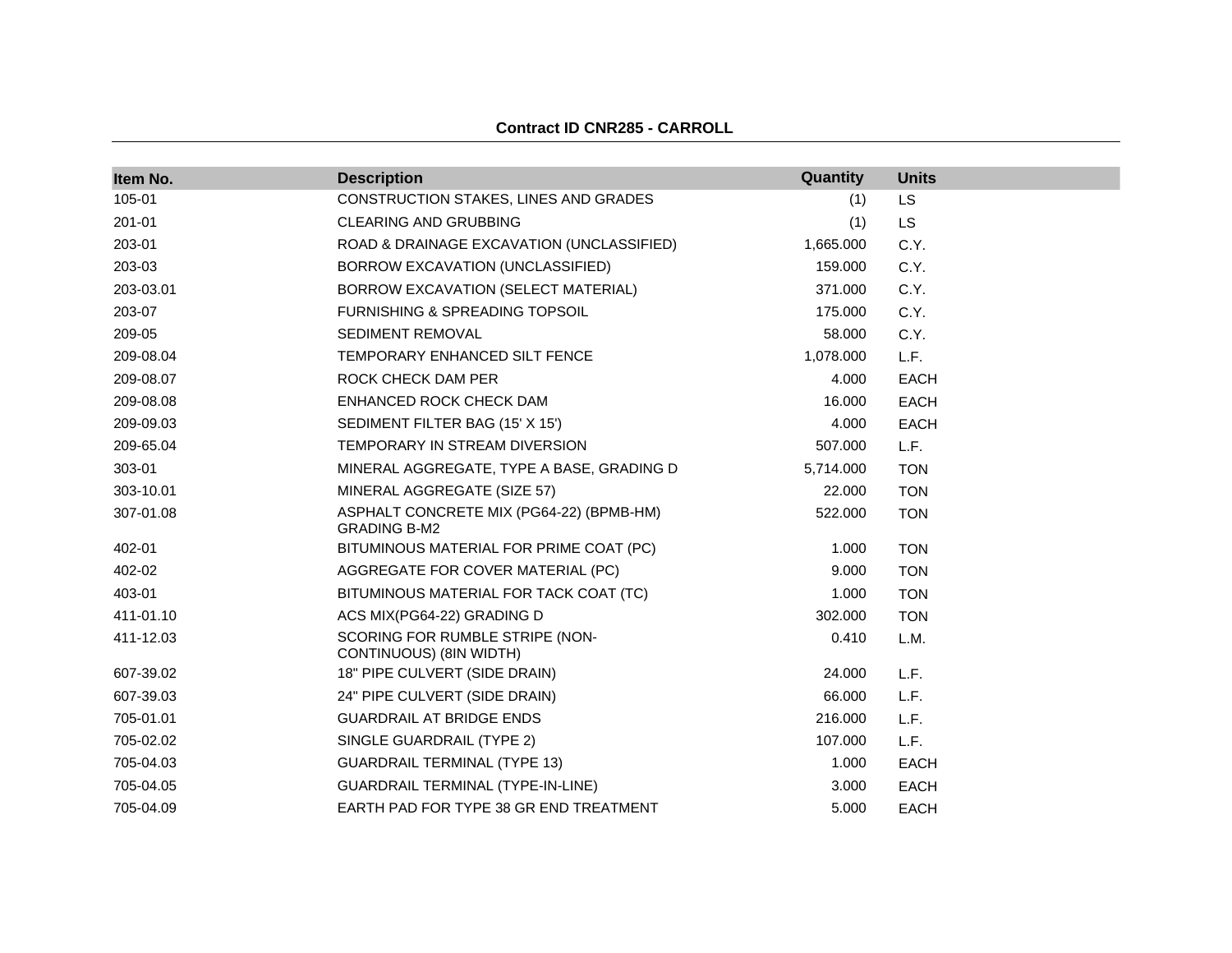| Item No.  | <b>Description</b>                                                          | Quantity  | <b>Units</b> |
|-----------|-----------------------------------------------------------------------------|-----------|--------------|
| 705-06.20 | TANGENT ENERGY ABSORBING TERM MASH TL-3                                     | 5.000     | <b>EACH</b>  |
| 706-01    | <b>GUARDRAIL REMOVED</b>                                                    | 662.000   | L.F.         |
| 707-06.05 | REMOVAL OF FENCE (DESCRIPTION) (BARBED<br>WIRE FENCE)                       | (1)       | <b>LS</b>    |
| 707-08.11 | HIGH-VISIBILITY CONSTRUCTION FENCE                                          | 1,150.000 | L.F.         |
| 708-02.01 | MARKERS (CONCRETE R.O.W. POSTS)                                             | 17.000    | <b>EACH</b>  |
| 709-05.05 | MACHINED RIP-RAP (CLASS A-3)                                                | 100.000   | <b>TON</b>   |
| 709-05.06 | MACHINED RIP-RAP (CLASS A-1)                                                | 1,133.000 | <b>TON</b>   |
| 709-05.08 | MACHINED RIP-RAP (CLASS B)                                                  | 3,431.000 | <b>TON</b>   |
| 712-01    | TRAFFIC CONTROL                                                             | (1)       | LS           |
| 712-04.01 | FLEXIBLE DRUMS (CHANNELIZING)                                               | 24.000    | <b>EACH</b>  |
| 712-05.01 | <b>WARNING LIGHTS (TYPE A)</b>                                              | 41.000    | <b>EACH</b>  |
| 712-06    | SIGNS (CONSTRUCTION)                                                        | 716.000   | S.F.         |
| 712-07.03 | TEMPORARY BARRICADES (TYPE III)                                             | 136.000   | L.F.         |
| 713-02.14 | FLEXIBLE DELINEATOR (WHITE)                                                 | 17.000    | <b>EACH</b>  |
| 713-15    | REMOVAL OF SIGNS, POSTS AND FOOTINGS                                        | (1)       | <b>LS</b>    |
| 713-16.01 | CHANGEABLE MESSAGE SIGN UNIT                                                | 2.000     | <b>EACH</b>  |
| 716-01.21 | Snwplwble Pvmt Mrkrs (Bi-Dir)(1 Color)                                      | 24.000    | <b>EACH</b>  |
| 716-13.01 | SPRAY THERMO PVMT MRKNG (60 mil) (4IN LINE)                                 | 0.820     | L.M.         |
| 717-01    | <b>MOBILIZATION</b>                                                         | (1)       | <b>LS</b>    |
| 740-10.03 | GEOTEXTILE (TYPE III) (EROSION CONTROL)                                     | 1,082.000 | S.Y.         |
| 740-10.04 | GEOTEXTILE (TYPE IV) (STABILIZATION)                                        | 581.000   | S.Y.         |
| 740-11.02 | TEMPORARY SEDIMENT TUBE 12IN                                                | 300.000   | L.F.         |
| 801-02    | SEEDING (WITHOUT MULCH)                                                     | 5.000     | <b>UNIT</b>  |
| 801-02.08 | TEMPORARY SEEDING (WITHOUT MULCH)                                           | 3.000     | <b>UNIT</b>  |
| 801-03    | WATER (SEEDING & SODDING)                                                   | 4.000     | M.G.         |
| 803-01    | SODDING (NEW SOD)                                                           | 1,048.000 | S.Y.         |
| 805-12.02 | EROSION CONTROL BLANKET (TYPE II)                                           | 526.000   | S.Y.         |
| 202-04.01 | REMOVAL OF STRUCTURES (DESCRIPTION, STA.)<br>(EXIST. BR. NO. 09-SR104-7.67) | (1)       | LS           |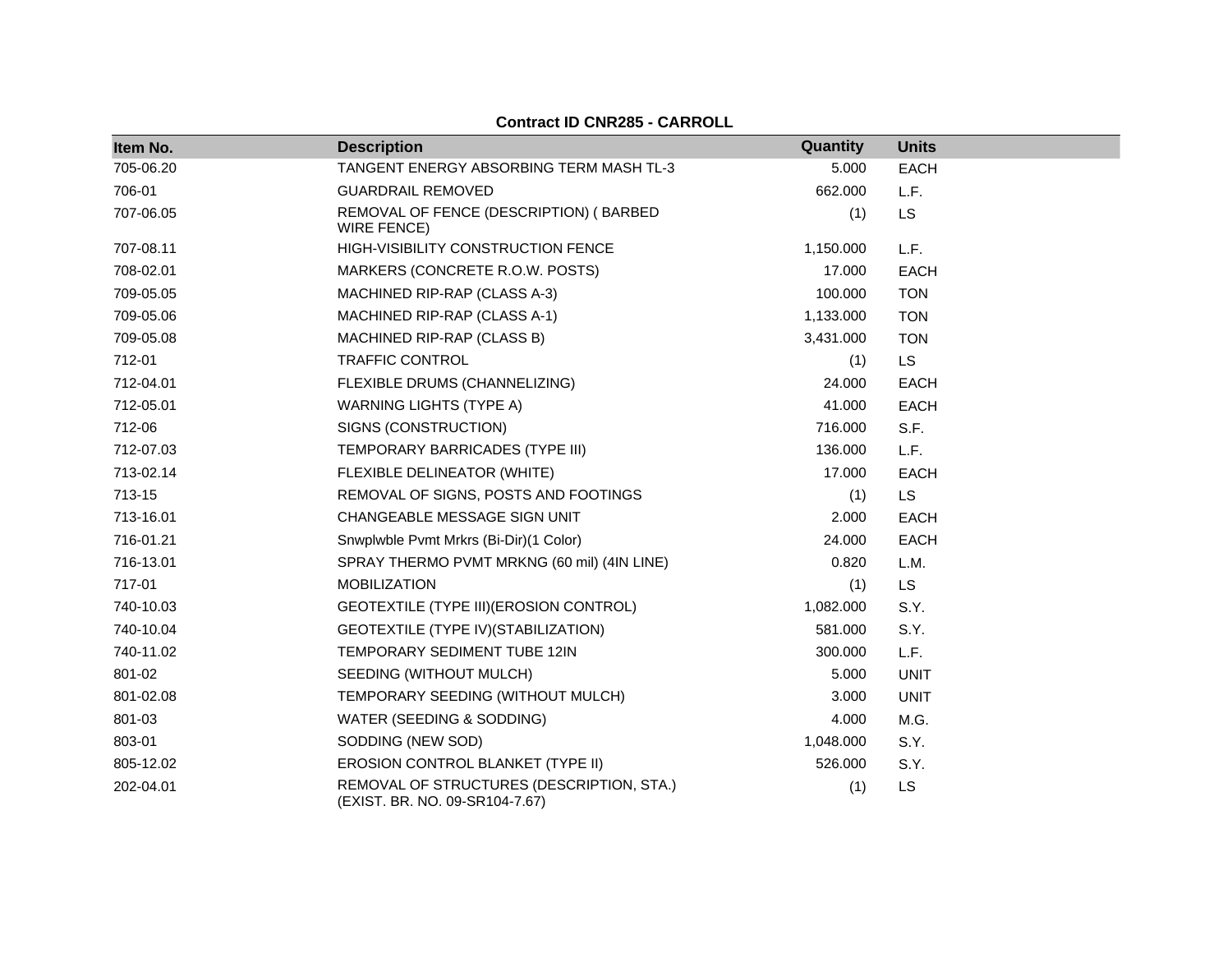| Item No.  | <b>Description</b>                                                          | Quantity   | <b>Units</b> |
|-----------|-----------------------------------------------------------------------------|------------|--------------|
| 202-04.02 | REMOVAL OF STRUCTURES (DESCRIPTION, STA.)<br>(EXIST. BR. NO. 09-SR104-8.94) | (1)        | LS.          |
| 204-02.01 | DRY EXCAVATION (BRIDGES)                                                    | 308.000    | C.Y.         |
| 303-01.02 | <b>GRANULAR BACKFILL (BRIDGES)</b>                                          | 50.000     | <b>TON</b>   |
| 604-02.03 | EPOXY COATED REINFORCING STEEL                                              | 30,017.000 | LB.          |
| 604-03.01 | <b>CLASS A CONCRETE (BRIDGES)</b>                                           | 141.000    | C.Y.         |
| 604-03.02 | STEEL BAR REINFORCEMENT (BRIDGES)                                           | 18,728.000 | LB.          |
| 604-03.09 | <b>CLASS D CONCRETE (BRIDGE DECK)</b>                                       | 152.000    | C.Y.         |
| 604-04.01 | APPLIED TEXTURE FINISH (NEW STRUCTURES)                                     | 683.000    | S.Y.         |
| 604-04.03 | BRIDGE END DRAINS(2'X8')                                                    | 4.000      | <b>EACH</b>  |
| 604-04.41 | THREE STAR STATE EMBLEM                                                     | 8.000      | <b>EACH</b>  |
| 606-09.01 | TEST PILES (PRECAST CONCRETE, SIZE 1)                                       | 140.000    | L.F.         |
| 606-09.02 | LOADING TEST (PRECAST CONCRETE, SIZE 1)                                     | 2.000      | <b>EACH</b>  |
| 606-09.03 | PRECAST CONCRETE PILES (SIZE 1)                                             | 700.000    | L.F.         |
| 606-12.01 | PILE ANCHORAGE SYSTEM (SEISMIC)                                             | 24.000     | <b>EACH</b>  |
| 615-01.03 | PRESTRESSED CONCRETE I-BEAM (TYPE III)                                      | 308.000    | L.F.         |
| 615-02.04 | PRESTRESSED CONCRETE BOX BEAM (27" X 36")                                   | 274.000    | L.F.         |
| 620-05.01 | CONC PARAPET SINGLE SLOPE (STD-1-1SS)                                       | 422.000    | L.F.         |
| 710-09.01 | 6" PERFORATED PIPE WITH VERTICAL DRAIN<br><b>SYSTEM</b>                     | 222.000    | L.F.         |
| 710-09.02 | 6" PIPE UNDERDRAIN                                                          | 60.000     | L.F.         |
| 790-02.03 | POLE 35FT CLASS 4 WOOD                                                      | 1.000      | <b>EACH</b>  |
| 790-03.02 | POLE 40FT CLASS 3 WOOD                                                      | 1.000      | <b>EACH</b>  |
| 790-04.02 | POLE 45FT CLASS 2 WOOD                                                      | 5.000      | <b>EACH</b>  |
| 790-05.02 | POLE 50FT CLASS 2 WOOD                                                      | 1.000      | <b>EACH</b>  |
| 790-21.05 | 1PH DBL PRIMARY SUPPORT 15KV                                                | 1.000      | <b>EACH</b>  |
| 790-21.06 | 1PH PRIMARY MED ANGLE 15KV                                                  | 1.000      | <b>EACH</b>  |
| 790-21.09 | 1PH PRIMARY TAP 15KV                                                        | 7.000      | <b>EACH</b>  |
| 790-26.15 | 3PH XARM DBL 10FT LRG COND SM ANGLE 25KV                                    | 5.000      | <b>EACH</b>  |
| 790-26.27 | 3PH CROSSARM DBL DDE 25KV                                                   | 1.000      | <b>EACH</b>  |
| 790-32.01 | DOWN GUY - THROUGH BOLT TYPE                                                | 9.000      | <b>EACH</b>  |

**Contract ID CNR285 - CARROLL**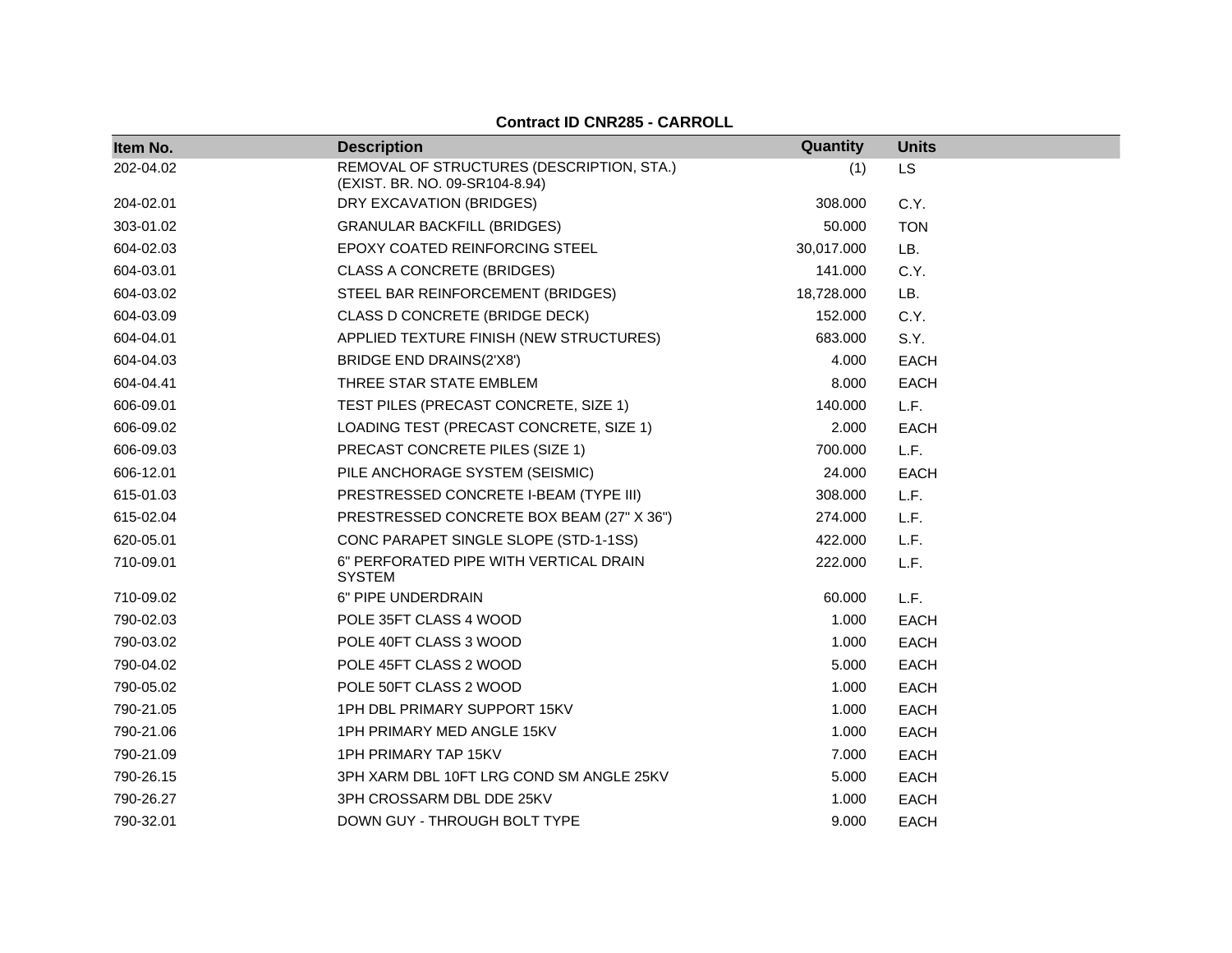| Item No.  | <b>Description</b>                  | Quantity  | <b>Units</b> |
|-----------|-------------------------------------|-----------|--------------|
| 790-32.07 | OH GUY - THROUGH BOLT TYPE          | 1.000     | <b>EACH</b>  |
| 790-32.23 | <b>GUY GUARD</b>                    | 7.000     | <b>EACH</b>  |
| 790-33.03 | SCREW TYPE ANCHOR 6,000LB-8,000LB   | 5.000     | <b>EACH</b>  |
| 790-33.04 | SCREW TYPE ANCHOR 10,000LB-12,000LB | 3.000     | <b>EACH</b>  |
| 790-40.01 | OH COND 4 7/1 ACSR SWANATE          | 1,480.000 | L.F.         |
| 790-40.03 | OH COND 1/0 6/1 ACSR RAVEN          | 1,284.000 | L.F.         |
| 790-40.05 | OH COND 3/0 6/1 ACSR PIGEON         | 3,852.000 | L.F.         |
| 790-58.06 | <b>GOAB SWITCH 15KV</b>             | 1.000     | <b>EACH</b>  |
| 790-65.03 | LIGHTNING ARRESTER ARM MTD 9 KV     | 1.000     | <b>EACH</b>  |
| 790-68.01 | POLE GROUND ROD TYPE                | 6.000     | <b>EACH</b>  |
| 790-68.07 | POLE GROUND FOR AIR BREAK SWITCH    | 1.000     | <b>EACH</b>  |
| 790-68.10 | MISCELLANEOUS ASSEMBLIES            | 1.000     | <b>EACH</b>  |
| 790-98.01 | <b>REMOVE WIRE</b>                  | 6,748.000 | L.F.         |
| 790-98.02 | <b>REMOVE POLES</b>                 | 6.000     | <b>EACH</b>  |
| 790-98.03 | REMOVE FRAMING/ASSOCIATED APPARATUS | 39.000    | <b>EACH</b>  |
| 790-98.20 | TREE AND BRUSH REMOVAL OFF ROW      | (1)       | <b>LS</b>    |

**Contract ID CNR285 - CARROLL**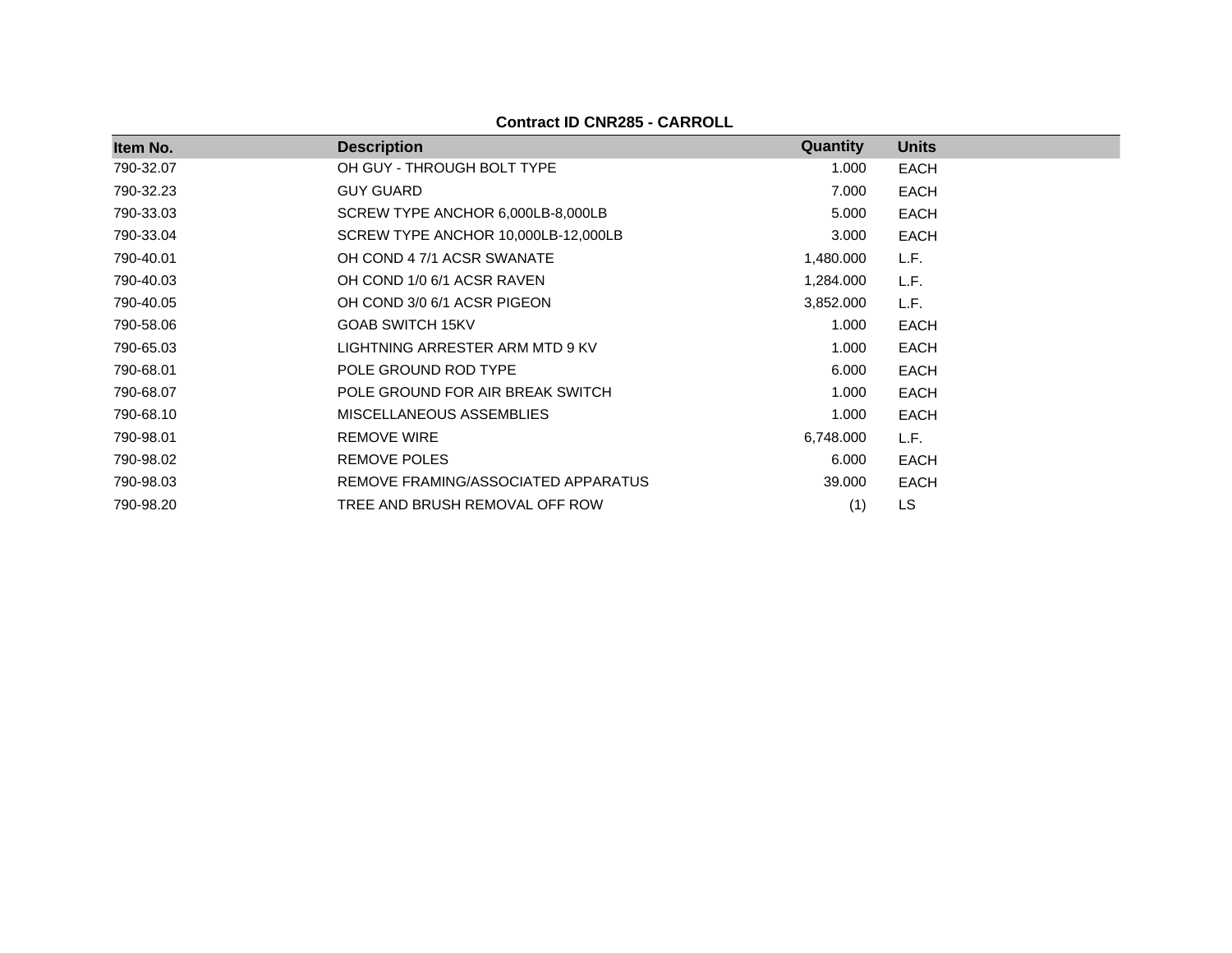| Item No. | Description     | Quantity | <b>Units</b> |
|----------|-----------------|----------|--------------|
| 719-01   | <b>SWEEPING</b> | .511.000 | L.M.         |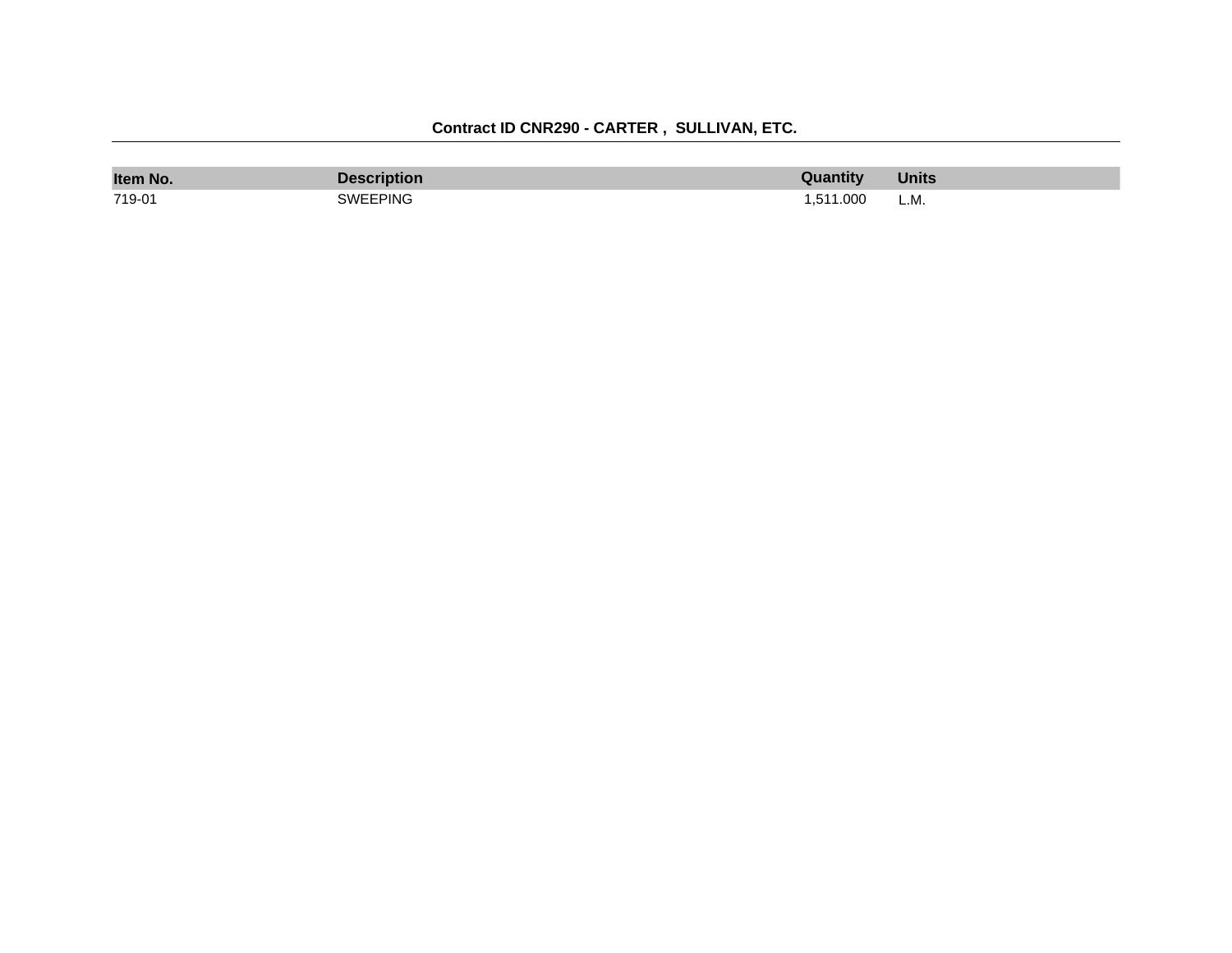|  |  | <b>Contract ID CNR244 - CLAIBORNE</b> |
|--|--|---------------------------------------|
|--|--|---------------------------------------|

| Item No.  | <b>Description</b>                       | Quantity  | <b>Units</b> |
|-----------|------------------------------------------|-----------|--------------|
| 105-01    | CONSTRUCTION STAKES, LINES AND GRADES    | (1)       | <b>LS</b>    |
| 203-03    | BORROW EXCAVATION (UNCLASSIFIED)         | 293.000   | C.Y.         |
| 203-04    | PLACING AND SPREADING TOPSOIL            | 9.000     | C.Y.         |
| 209-05    | SEDIMENT REMOVAL                         | 7.000     | C.Y.         |
| 209-08.03 | TEMPORARY SILT FENCE (WITHOUT BACKING)   | 1,000.000 | L.F.         |
| 209-40.33 | CATCH BASIN PROTECTION (TYPE D)          | 3.000     | <b>EACH</b>  |
| 403-01    | BITUMINOUS MATERIAL FOR TACK COAT (TC)   | 4.000     | <b>TON</b>   |
| 403-02    | ASPHALT CEMENT FOR TACK COAT (TC)        | 2.000     | <b>TON</b>   |
| 411-02.10 | ACS MIX(PG70-22) GRADING D               | 460.000   | <b>TON</b>   |
| 415-01.02 | COLD PLANING BITUMINOUS PAVEMENT         | 7,160.000 | S.Y.         |
| 611-01.20 | ADJUSTMENT OF EXISTING MANHOLE           | 2.000     | <b>EACH</b>  |
| 702-01    | <b>CONCRETE CURB</b>                     | 20.000    | C.Y.         |
| 705-04.21 | GUARDRAIL DELINEATION ENHANCEMENT        | 1,062.000 | L.F.         |
| 712-01    | <b>TRAFFIC CONTROL</b>                   | (1)       | <b>LS</b>    |
| 712-04.01 | FLEXIBLE DRUMS (CHANNELIZING)            | 30.000    | <b>EACH</b>  |
| 712-06    | SIGNS (CONSTRUCTION)                     | 296.000   | S.F.         |
| 712-08.03 | ARROW BOARD (TYPE C)                     | 1.000     | <b>EACH</b>  |
| 713-02.21 | SIGN POST DELINEATION ENHANCEMENT        | 42.000    | L.F.         |
| 713-15    | REMOVAL OF SIGNS, POSTS AND FOOTINGS     | (1)       | <b>LS</b>    |
| 713-16.20 | SIGNS (DESCRIPTION) (D9-2, 24"X24")      | 1.000     | <b>EACH</b>  |
| 713-16.21 | SIGNS (DESCRIPTION) (M6-1R, 21"X15")     | 1.000     | <b>EACH</b>  |
| 713-16.22 | SIGNS (DESCRIPTION) (R1-1, 36"X36")      | 4.000     | <b>EACH</b>  |
| 713-16.23 | SIGNS (DESCRIPTION) (W2-2, 36"X36")      | 2.000     | <b>EACH</b>  |
| 713-16.24 | SIGNS (DESCRIPTION) (W2-8, 36"X36")      | 2.000     | <b>EACH</b>  |
| 713-16.25 | SIGNS (DESCRIPTION) (W3-3, 36"X36")      | 3.000     | <b>EACH</b>  |
| 716-01.21 | Snwplwble Pvmt Mrkrs (Bi-Dir)(1 Color)   | 39.000    | EACH         |
| 716-01.22 | Snwplwble Pvmt Mrkrs (Mono-Dir)(1 Color) | 11.000    | <b>EACH</b>  |
| 716-02.05 | PLASTIC PAVEMENT MARKING (STOP LINE)     | 167.000   | L.F.         |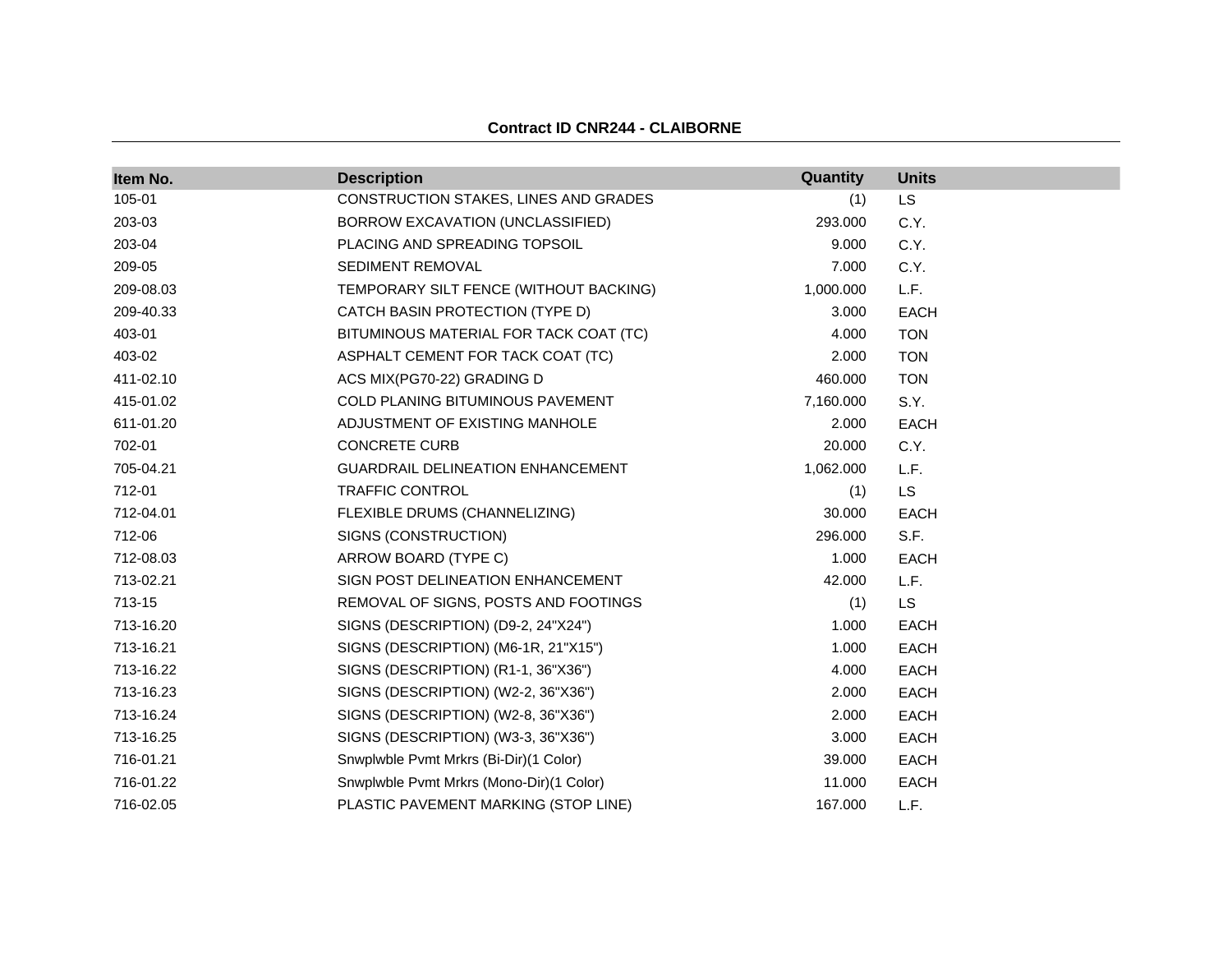#### **Item No. Description Quantity Units** 716-02.06 PLASTIC PAVEMENT MARKING (TURN LANE ARROW) 3.000 EACH 716-04.01 PLASTIC PAVEMENT MARKING (STRAIGHT-TURN ARROW) 1.000 EACH 716-05.01 **PAINTED PAVEMENT MARKING (4" LINE)** 1.500 L.M. 716-12.01 ENHANCED FLATLINE THERMO PVMT MRKNG (4IN LINE) 1.500 L.M. 716-12.04 ENHANCED FLATLINE THERMO PVMT MRKNG (4IN DOTTED LINE) 90.000 L.F. 717-01 MOBILIZATION (1) LS 730-02.09 SIGNAL HEAD ASSEMBLY (130 WITH BACKPLATE) 6.000 EACH 730-02.30 SIGNAL HEAD ASSEMBLY (DESCRIPTION) (130 A3 WITH BACKPLATE) 2.000 EACH 730-02.31 SIGNAL HEAD ASSEMBLY (DESCRIPTION) (140 A1 WITH BACKPLATE) 2.000 EACH 730-03.21 INSTALL PULL BOX (TYPE B) 8.000 EACH 730-05.01 ELECTRICAL SERVICE CONNECTION 1.000 EACH 730-08.03 SIGNAL CABLE - 7 CONDUCTOR 1,250.000 L.F. 730-11.01 STEEL CONDUIT RISER ASSEMBLY 1.000 EACH 730-12.01 CONDUIT 1" DIAMETER (PVC) 190.000 L.F. 730-12.02 CONDUIT 2" DIAMETER (PVC) 35.000 L.F. 730-12.03 CONDUIT 3" DIAMETER (PVC) 20.000 L.F. 730-12.07 CONDUIT 1" DIAMETER (RGS) 20.000 L.F. 730-12.14 CONDUIT 3" DIAMETER (JACK AND BORE) 375.000 L.F. 730-13.01 VEHICLE LOOP DETECTOR (SHELF MOUNT) 8.000 EACH 730-13.07 VEHICLE DETECTOR (SIREN ACTIVATED PRIORITY CONTROL) 2.000 EACH 730-14.01 SHIELDED DETECTOR CABLE 2,450.000 L.F. 730-14.02 SAW SLOT 4,035.000 L.F. 730-15.32 CABINET (EIGHT PHASE BASE MOUNTED) 1.000 EACH 730-16.02 EIGHT PHASE ACTUATED CONTROLLER 1.000 EACH 730-21.10 WOOD POLE (DESCRIPTION) (POWER SOURCE) 1.000 EACH

#### **Contract ID CNR244 - CLAIBORNE**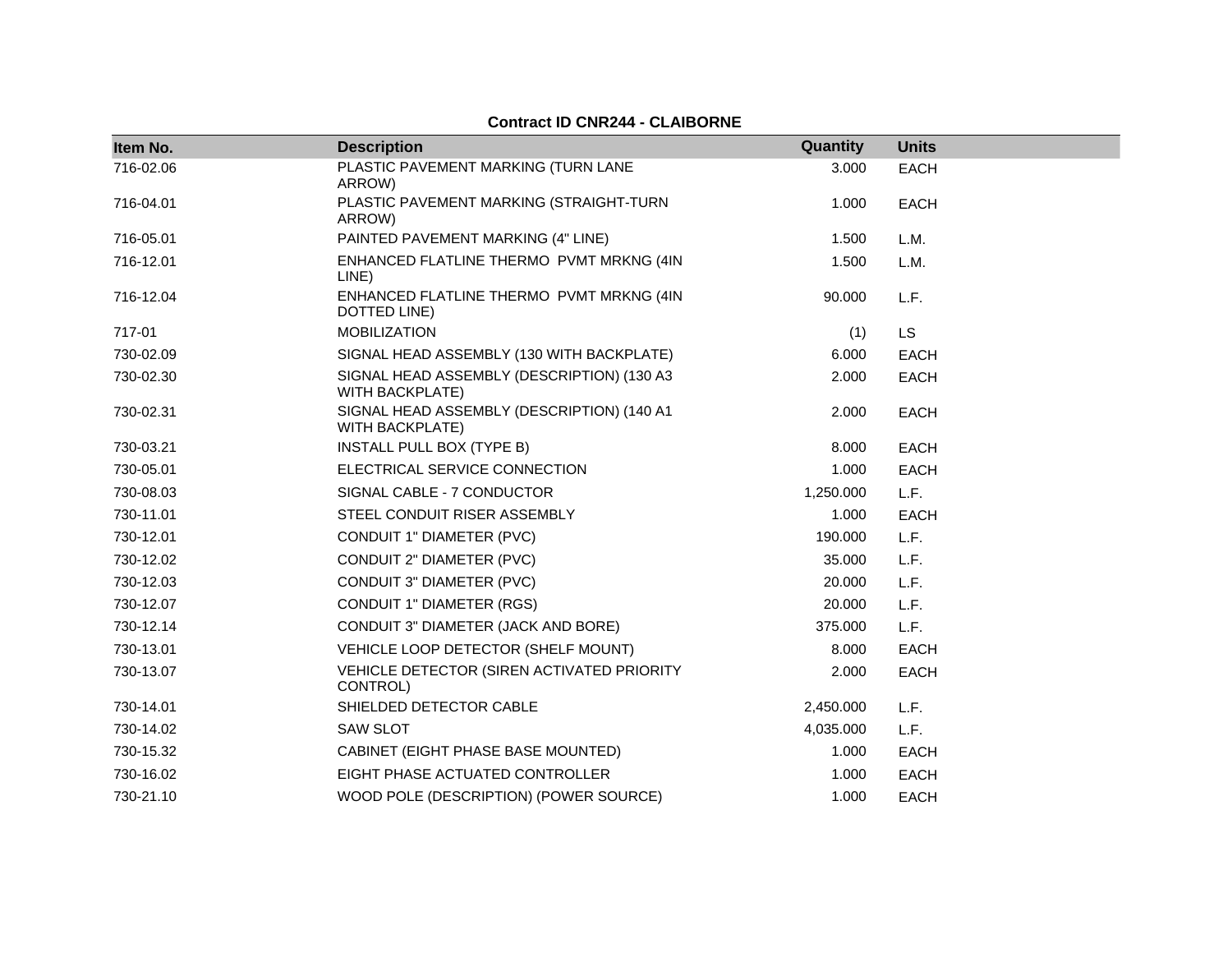## **Contract ID CNR244 - CLAIBORNE**

| Item No.  | <b>Description</b>                                           | Quantity  | <b>Units</b> |
|-----------|--------------------------------------------------------------|-----------|--------------|
| 730-23.96 | CANTILEVER SIGNAL SUPPORT (DESCRIPTION) (2)<br>@50'845'      | 1.000     | EACH         |
| 730-23.97 | CANTILEVER SIGNAL SUPPORT (DESCRIPTION) (2)<br>$@60'$ & 55') | 1.000     | EACH         |
| 740-11.02 | TEMPORARY SEDIMENT TUBE 12IN (SEE PLANS)                     | 1.000.000 | L.F.         |
| 801-01    | SEEDING (WITH MULCH)                                         | 1.000     | UNIT         |
| 801-03    | WATER (SEEDING & SODDING)                                    | 1.000     | M.G.         |
| 803-01    | SODDING (NEW SOD)                                            | .736.000  | S.Y.         |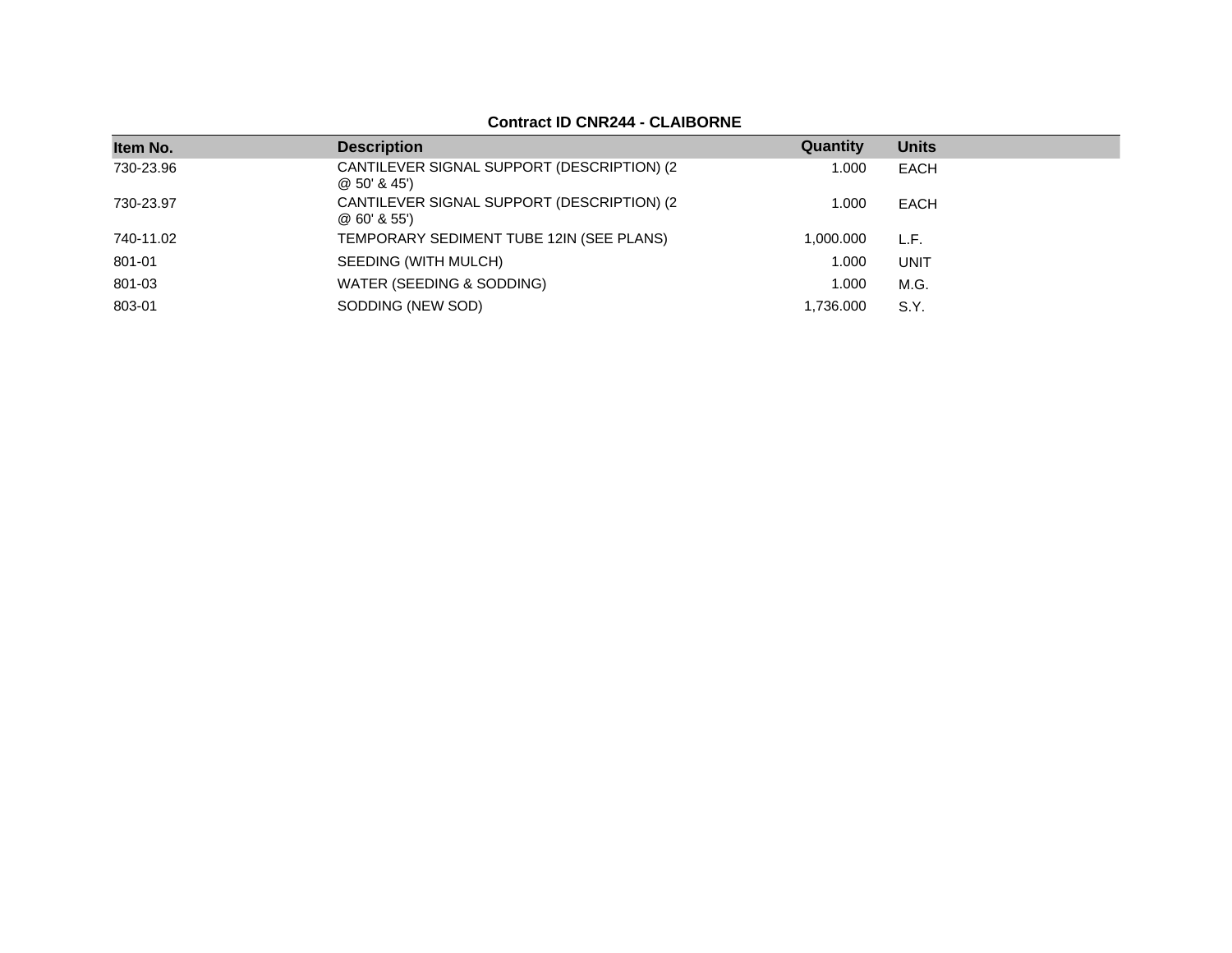| Item No.  | <b>Description</b>                                                             | Quantity  | <b>Units</b> |
|-----------|--------------------------------------------------------------------------------|-----------|--------------|
| 201-07.01 | REMOVAL AND DISPOSAL OF BRUSH & TREES                                          | (1)       | <b>LS</b>    |
| 202-01.02 | REMOVAL OF ASBESTOS                                                            | (1)       | <b>LS</b>    |
| 209-08.02 | TEMPORARY SILT FENCE (WITH BACKING)                                            | 200.000   | L.F.         |
| 307-01.08 | ASPHALT CONCRETE MIX (PG64-22) (BPMB-HM)<br><b>GRADING B-M2</b>                | 240.000   | <b>TON</b>   |
| 411-01.10 | ACS MIX(PG64-22) GRADING D                                                     | 233.000   | <b>TON</b>   |
| 415-01.02 | <b>COLD PLANING BITUMINOUS PAVEMENT</b>                                        | 1,662.000 | S.Y.         |
| 602-10.19 | <b>JACKING STEEL SPANS</b>                                                     | (1)       | <b>LS</b>    |
| 602-10.50 | STRUCTURAL STEEL REPAIR                                                        | 6.000     | <b>EACH</b>  |
| 603-02.01 | REPAINTING EXISTING STEEL STRUCTURES (LOC.<br>& DES.) (BR. NO. 14-SR053-08.89) | (1)       | <b>LS</b>    |
| 603-05.20 | CONTAINMENT & DISPOSAL OF WASTE(LOCATION<br>& DESCRP) (BR. NO. 14-SR053-08.89) | (1)       | LS           |
| 604-04.02 | APPLIED TEXTURE FINISH (EXISTING<br>STRUCTURES)                                | 1,705.000 | S.Y.         |
| 604-10.05 | <b>CONCRETE</b>                                                                | 15.000    | S.F.         |
| 604-10.14 | REMOVE EXISTING WEARING SURFACE                                                | (1)       | <b>LS</b>    |
| 604-10.32 | EXPANSION JOINT REPAIRS (TYPE A)                                               | 102.000   | L.F.         |
| 604-10.50 | BRIDGE DECK REPAIRS (PARTIAL DEPTH OF SLAB)                                    | 90.000    | S.Y.         |
| 604-10.54 | <b>CONCRETE REPAIRS</b>                                                        | 15.000    | S.F.         |
| 604-10.63 | <b>CONCRETE REPAIRS (CRACKS)</b>                                               | 16.000    | L.F.         |
| 617-01    | <b>BRIDGE DECK SEALANT</b>                                                     | 1,850.000 | S.Y.         |
| 620-09    | REMOVAL & REPLACEMENT OF EXISTING BRIDGE<br>RAIL                               | 728,000   | L.F.         |
| 705-08.51 | PORTABLE IMPACT ATTENUATOR NCHRP350 TL-3                                       | 2.000     | <b>EACH</b>  |
| 705-10.30 | <b>GUARDRAIL ATTACHMENT TO SLOPE FACE</b><br><b>ENDPOST</b>                    | 103.000   | L.F.         |
| 706-01    | <b>GUARDRAIL REMOVED</b>                                                       | 103.000   | L.F.         |
| 712-01    | <b>TRAFFIC CONTROL</b>                                                         | (1)       | <b>LS</b>    |
| 712-02.02 | INTERCONNECTED PORTABLE BARRIER RAIL                                           | 778.000   | L.F.         |
| 712-04.01 | FLEXIBLE DRUMS (CHANNELIZING)                                                  | 83.000    | <b>EACH</b>  |

**Contract ID CNR284 - CLAY**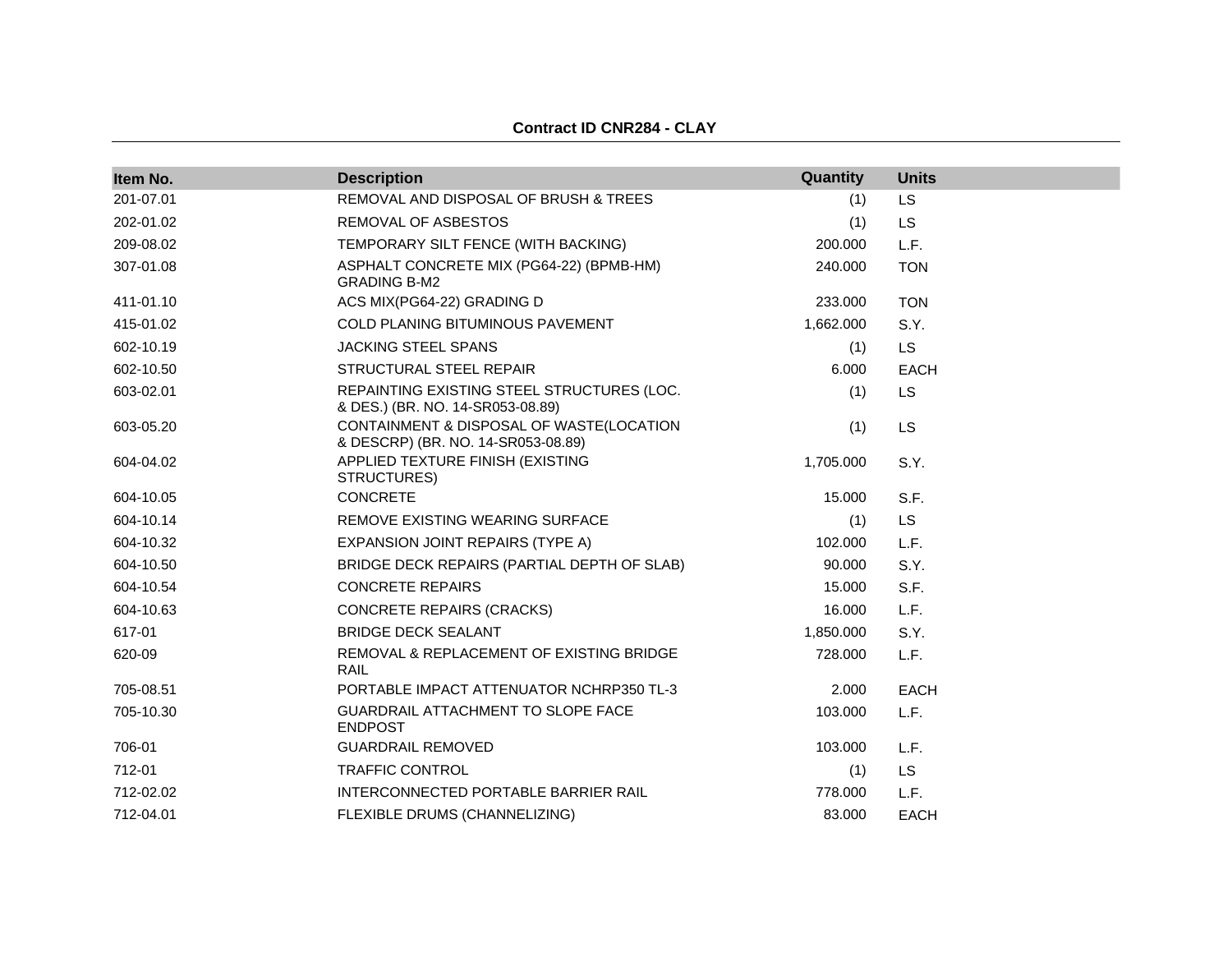| Item No.  | <b>Description</b>                                       | Quantity  | <b>Units</b> |
|-----------|----------------------------------------------------------|-----------|--------------|
| 712-04.50 | PORTABLE BARRIER RAIL DELINEATOR                         | 21.000    | <b>EACH</b>  |
| 712-06    | SIGNS (CONSTRUCTION)                                     | 215.000   | S.F.         |
| 712-09.04 | REMOVABLE PAVEMENT MARKING (STOP LINE)                   | 24.000    | L.F.         |
| 713-02.26 | CONCRETE BARRIER/PARAPET DELINEATOR                      | 64.000    | <b>EACH</b>  |
| 714-16.01 | NAVIGATIONAL LIGHTING                                    | (1)       | LS           |
| 716-01.21 | Snwplwble Pvmt Mrkrs (Bi-Dir)(1 Color)                   | 10.000    | <b>EACH</b>  |
| 716-01.30 | REMOVAL OF SNOWPLOWABLE REFLECTIVE<br>MARKER             | 10.000    | <b>EACH</b>  |
| 716-05.02 | PAINTED PAVEMENT MARKING (8" BARRIER LINE)               | 9,050.000 | L.F.         |
| 716-05.04 | PAINTED PAVEMENT MARKING (CHANNELIZATION<br>STRIPING)    | 200.000   | S.Y.         |
| 716-08.02 | REMOVAL OF PAVEMENT MARKING (8" BARRIER<br>LINE)         | 9,050.000 | L.F.         |
| 716-08.04 | REMOVAL OF PAVEMENT MARKING<br>(CHANNELIZATION STRIPING) | 200.000   | S.Y.         |
| 716-12.02 | ENHANCED FLATLINE THERMO PVMT MRKNG (6IN<br>LINE)        | 1.000     | L.M.         |
| 717-01    | <b>MOBILIZATION</b>                                      | (1)       | LS           |

## **Contract ID CNR284 - CLAY**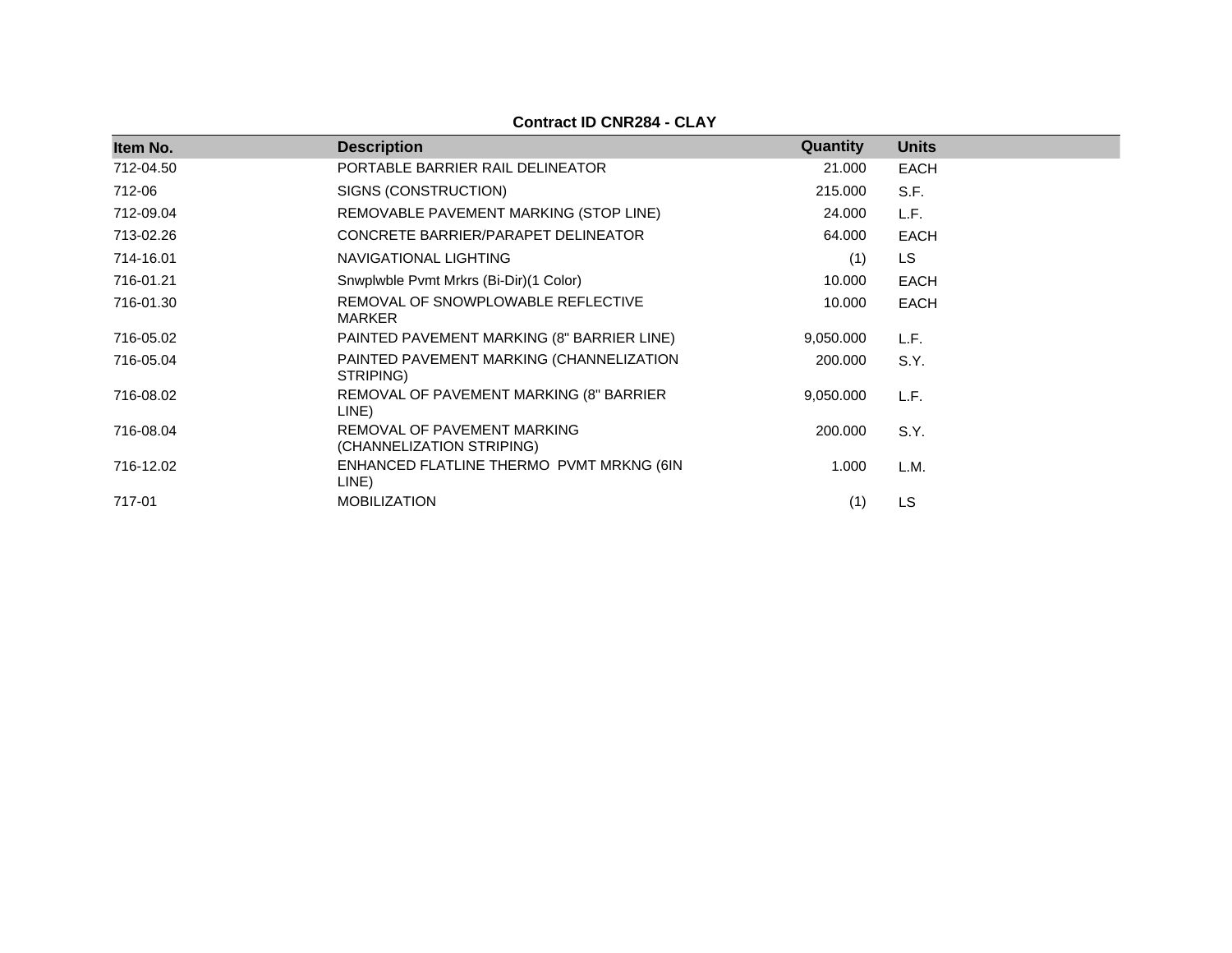#### **Contract ID CNR307 - DAVIDSON**

| Item No.  | <b>Description</b>                                           | Quantity  | <b>Units</b> |
|-----------|--------------------------------------------------------------|-----------|--------------|
| 604-04.01 | APPLIED TEXTURE FINISH (NEW STRUCTURES)                      | 281.000   | S.Y.         |
| 604-04.10 | GRAFFITI PROTECTION SYSTEM(DESCRIPTION)<br>(PANELS)          | 254.000   | S.Y.         |
| 712-01    | <b>TRAFFIC CONTROL</b>                                       | (1)       | LS           |
| 712-04.01 | FLEXIBLE DRUMS (CHANNELIZING)                                | 50,000    | <b>EACH</b>  |
| 712-08.10 | MOBILE MESSAGE SIGN UNIT W/ATTENUATOR                        | 200,000   | <b>HOUR</b>  |
| 713-16.01 | CHANGEABLE MESSAGE SIGN UNIT                                 | 2.000     | <b>EACH</b>  |
| 717-01    | <b>MOBILIZATION</b>                                          | (1)       | LS           |
| 718-01.01 | NOISE BARRIER (DESCRIPTION) (REPLACEMENT,<br>NON-ABSORPTIVE) | 1,549.000 | S.F.         |
| 718-01.02 | NOISE BARRIER (DESCRIPTION) REPLACEMENT,<br>ABSORPTIVE)      | 400.000   | S.F.         |
| 718-01.03 | NOISE BARRIER (DESCRIPTION) (INSTALLATION,<br>ABSORPTIVE)    | 920,000   | S.F.         |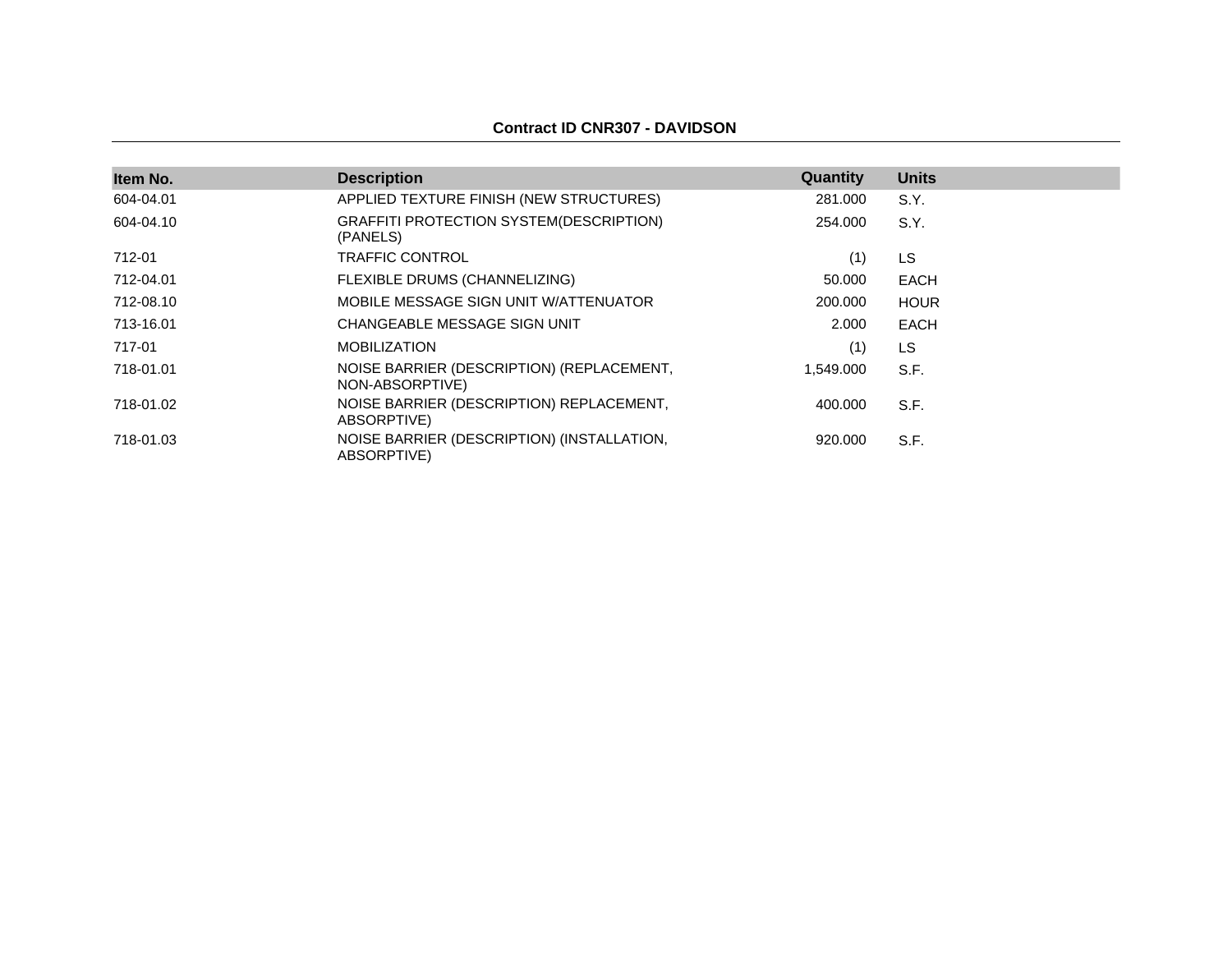### **Contract ID CNR293 - DAVIDSON , MONTGOMERY, ETC.**

| Item No.  | <b>Description</b>                                                                  | Quantity   | <b>Units</b> |
|-----------|-------------------------------------------------------------------------------------|------------|--------------|
| 603-05.40 | CONTAINMENT & DISPOSAL OF WASTE(LOCATION<br>& DESCRP) (DAVIDSON CO BRIDGE CLEANING) | 14,000.000 | GAL.         |
| 611-07.10 | CLEAN DRAIN (TRENCH DRAIN)                                                          | 5,000.000  | L.F.         |
| 611-07.11 | <b>CLEAN DRAIN(WITH GRATE)</b>                                                      | 9,193.000  | <b>EACH</b>  |
| 611-07.12 | CLEAN DRAIN(WALL DRAIN)                                                             | 1,195.000  | <b>EACH</b>  |
| 611-07.13 | PIPE CLEANING (<18IN DIA.)                                                          | 3,400.000  | L.F.         |
| 611-07.14 | PIPE CLEANING (>OR=18IN DIA.)                                                       | 2,600.000  | L.F.         |
| 712-01.02 | <b>LANE CLOSURE</b>                                                                 | 70.000     | <b>EACH</b>  |
| 712-01.56 | MAINTENANCE OF TRAFFIC (<br>) (BRIDGE<br>CLEANING)                                  | 7.000      | EACH         |
| 719-01    | <b>SWEEPING</b>                                                                     | 18,606.000 | L.M.         |
| 719-01.21 | STRUCTURE AND SITE CLEANING(LOCATION) (I-<br>40@CHARLOTTE AVE)                      | (1)        | <b>LS</b>    |
| 719-01.23 | STRUCTURE AND SITE CLEANING(LOCATION) (I-<br>40@40TH STREET)                        | (1)        | <b>LS</b>    |
| 719-01.24 | STRUCTURE AND SITE CLEANING(LOCATION) (I-<br>40@BATAVIA STREET)                     | (1)        | <b>LS</b>    |
| 719-01.25 | STRUCTURE AND SITE CLEANING(LOCATION) (I-<br>40@CLIFTON STREET)                     | (1)        | <b>LS</b>    |
| 719-01.26 | STRUCTURE AND SITE CLEANING(LOCATION) (I-<br>40@CLIFTON STREET #2)                  | (1)        | <b>LS</b>    |
| 719-01.27 | STRUCTURE AND SITE CLEANING(LOCATION) (I-<br>40@28TH AVENUE)                        | (1)        | <b>LS</b>    |
| 719-01.28 | STRUCTURE AND SITE CLEANING(LOCATION) (I-<br>40@21ST AVENUE)                        | (1)        | <b>LS</b>    |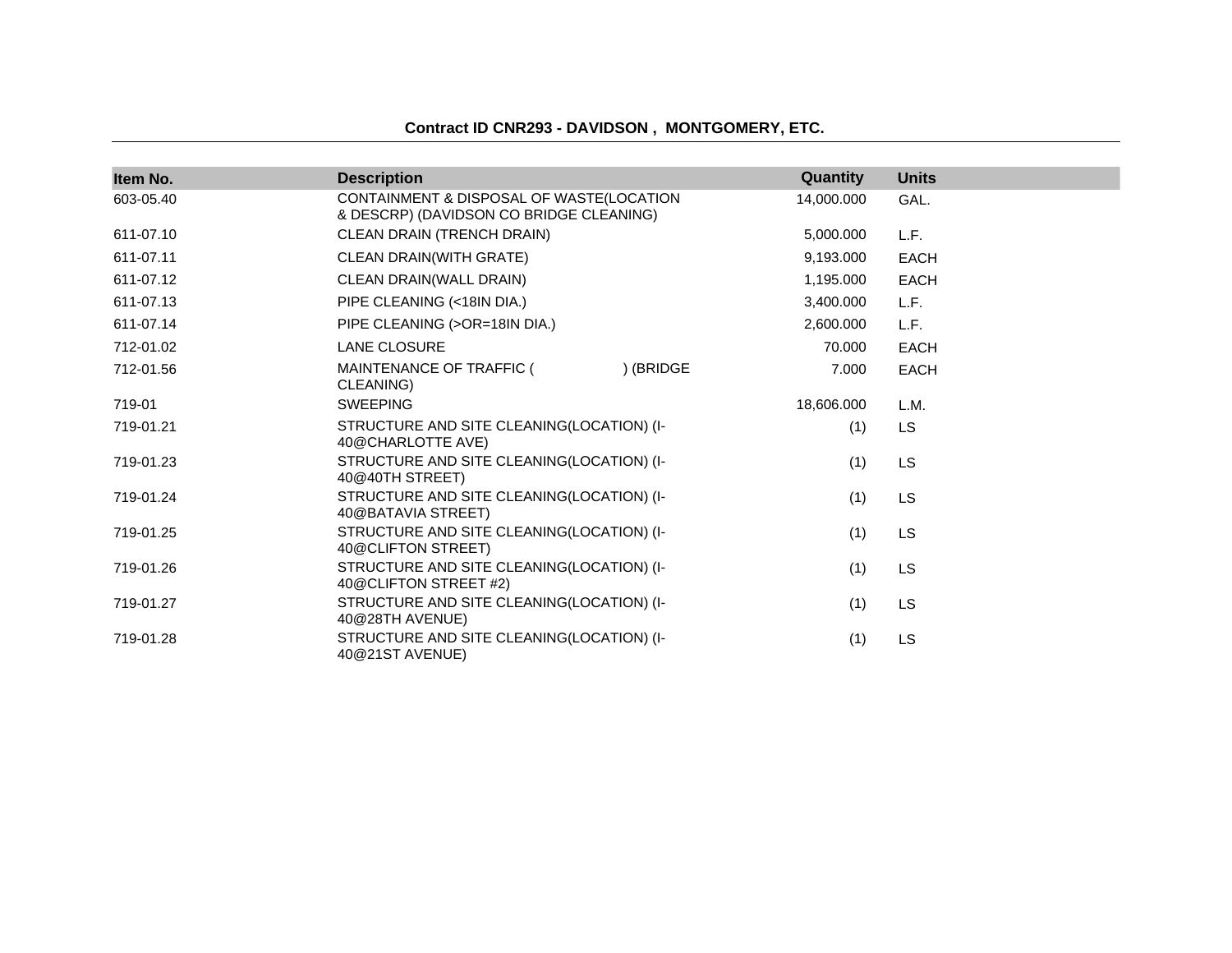| Item No.  | <b>Description</b>                                              | Quantity   | <b>Units</b> |
|-----------|-----------------------------------------------------------------|------------|--------------|
| 209-08.02 | TEMPORARY SILT FENCE (WITH BACKING)                             | 600.000    | L.F.         |
| 303-02    | MINERAL AGGREGATE, TYPE B BASE, GRADING<br>(DESCRIPTION) (A)    | 45.000     | <b>TON</b>   |
| 307-01.01 | ASPHALT CONCRETE MIX (PG64-22) (BPMB-HM)<br><b>GRADING A</b>    | 1.000      | <b>TON</b>   |
| 307-01.08 | ASPHALT CONCRETE MIX (PG64-22) (BPMB-HM)<br><b>GRADING B-M2</b> | 1.000      | <b>TON</b>   |
| 402-01    | BITUMINOUS MATERIAL FOR PRIME COAT (PC)                         | 1.000      | <b>TON</b>   |
| 403-01    | BITUMINOUS MATERIAL FOR TACK COAT (TC)                          | 1.000      | <b>TON</b>   |
| 411-01.10 | ACS MIX(PG64-22) GRADING D                                      | 48.000     | <b>TON</b>   |
| 415-01.02 | COLD PLANING BITUMINOUS PAVEMENT                                | 700.000    | S.Y.         |
| 604-04.02 | APPLIED TEXTURE FINISH (EXISTING<br>STRUCTURES)                 | 38.000     | S.Y.         |
| 604-05.31 | BRIDGE DECK GROOVING (MECHANICAL)                               | 400.000    | S.Y.         |
| 604-10.05 | <b>CONCRETE</b>                                                 | 20,000     | S.F.         |
| 604-10.09 | <b>CONCRETE</b>                                                 | 75.000     | C.Y.         |
| 604-10.13 | CONCRETE SLAB REMOVAL                                           | (1)        | <b>LS</b>    |
| 604-10.14 | REMOVE EXISTING WEARING SURFACE                                 | (1)        | <b>LS</b>    |
| 604-10.18 | REINFORCING STEEL (REPAIRS)                                     | 28,300.000 | LB.          |
| 604-10.30 | BRIDGE DECK REPAIRS (FULL DEPTH OF SLAB)                        | 10.000     | S.Y.         |
| 604-10.50 | BRIDGE DECK REPAIRS (PARTIAL DEPTH OF SLAB)                     | 40.000     | S.Y.         |
| 604-10.51 | <b>SCARIFYING</b>                                               | 425.000    | S.Y.         |
| 604-10.54 | <b>CONCRETE REPAIRS</b>                                         | 20,000     | S.F.         |
| 604-10.60 | EXPANSION JOINT REPAIRS (MODULAR TYPE)                          | 100.000    | L.F.         |
| 620-05.01 | CONC PARAPET SINGLE SLOPE (STD-1-1SS)                           | 287.000    | L.F.         |
| 705-01.01 | <b>GUARDRAIL AT BRIDGE ENDS</b>                                 | 108.000    | L.F.         |
| 705-02.02 | SINGLE GUARDRAIL (TYPE 2)                                       | 100.000    | L.F.         |
| 705-04.05 | <b>GUARDRAIL TERMINAL (TYPE-IN-LINE)</b>                        | 1.000      | <b>EACH</b>  |
| 705-04.09 | EARTH PAD FOR TYPE 38 GR END TREATMENT                          | 3.000      | <b>EACH</b>  |
| 705-04.50 | PORTABLE BARRIER RAIL DELINEATOR                                | 40.000     | <b>EACH</b>  |

#### **Contract ID CNR288 - DECATUR**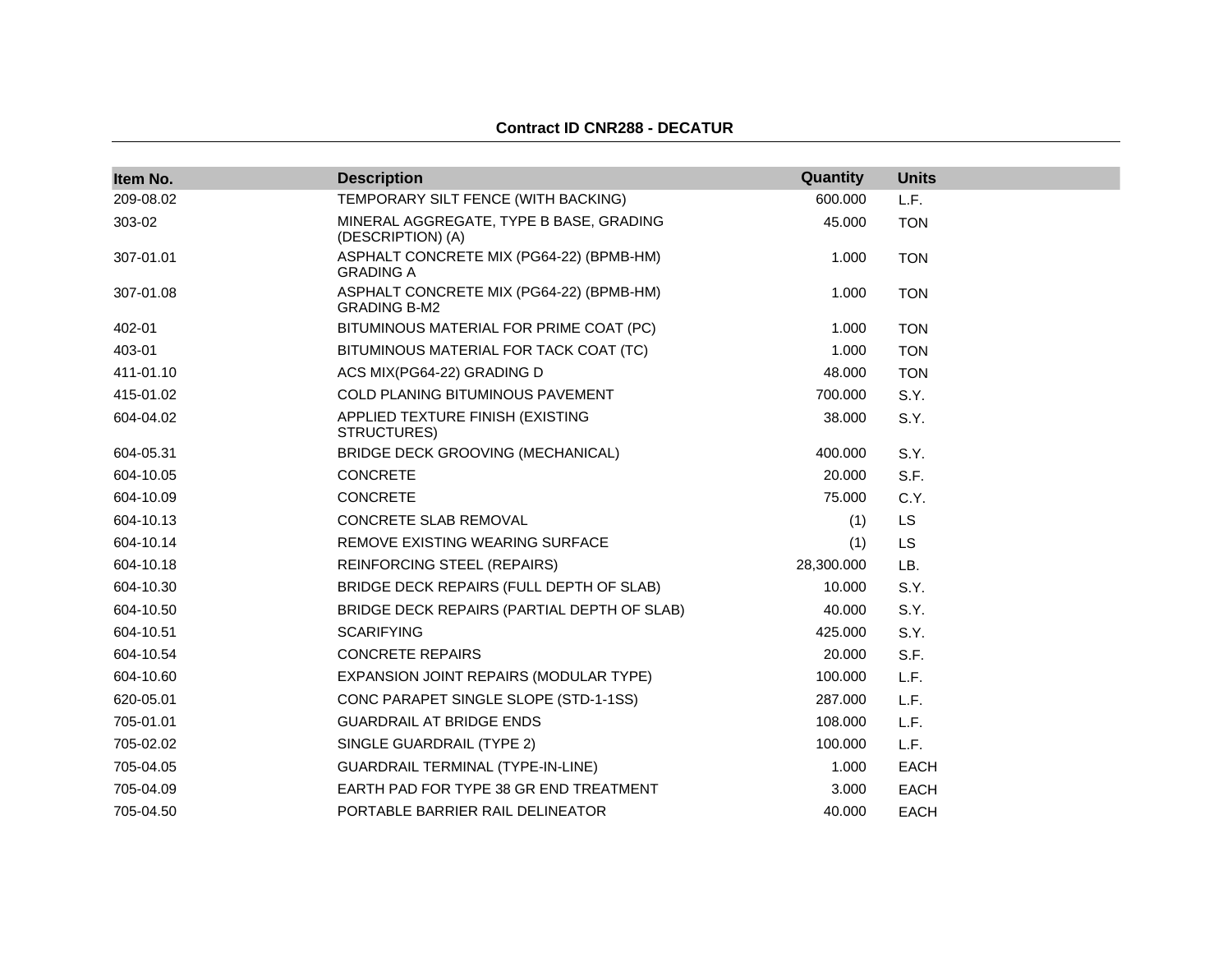| Item No.  | <b>Description</b>                                | Quantity  | <b>Units</b> |
|-----------|---------------------------------------------------|-----------|--------------|
| 705-06.20 | TANGENT ENERGY ABSORBING TERM MASH TL-3           | 3.000     | <b>EACH</b>  |
| 705-08.51 | PORTABLE IMPACT ATTENUATOR NCHRP350 TL-3          | 2.000     | <b>EACH</b>  |
| 712-01    | <b>TRAFFIC CONTROL</b>                            | (1)       | <b>LS</b>    |
| 712-02.02 | INTERCONNECTED PORTABLE BARRIER RAIL              | 520.000   | L.F.         |
| 712-04.01 | FLEXIBLE DRUMS (CHANNELIZING)                     | 58.000    | <b>EACH</b>  |
| 712-06    | SIGNS (CONSTRUCTION)                              | 1,281.000 | S.F.         |
| 712-07.03 | TEMPORARY BARRICADES (TYPE III)                   | 70.000    | L.F.         |
| 712-09.01 | REMOVABLE PAVEMENT MARKING LINE                   | 5,900.000 | L.F.         |
| 712-09.04 | REMOVABLE PAVEMENT MARKING (STOP LINE)            | 132.000   | L.F.         |
| 713-16.01 | CHANGEABLE MESSAGE SIGN UNIT                      | 6.000     | <b>EACH</b>  |
| 716-12.02 | ENHANCED FLATLINE THERMO PVMT MRKNG (6IN<br>LINE) | 0.200     | L.M.         |
| 716-13.02 | SPRAY THERMO PVMT MRKNG (60 mil) (6IN LINE)       | 0.200     | L.M.         |
| 717-01    | <b>MOBILIZATION</b>                               | (1)       | <b>LS</b>    |
| 730-40    | TEMPORARY TRAFFIC SIGNAL SYSTEM                   | 4.000     | <b>EACH</b>  |
| 801-03    | WATER (SEEDING & SODDING)                         | 6.000     | M.G.         |
| 803-01    | SODDING (NEW SOD)                                 | 600.000   | S.Y.         |

**Contract ID CNR288 - DECATUR**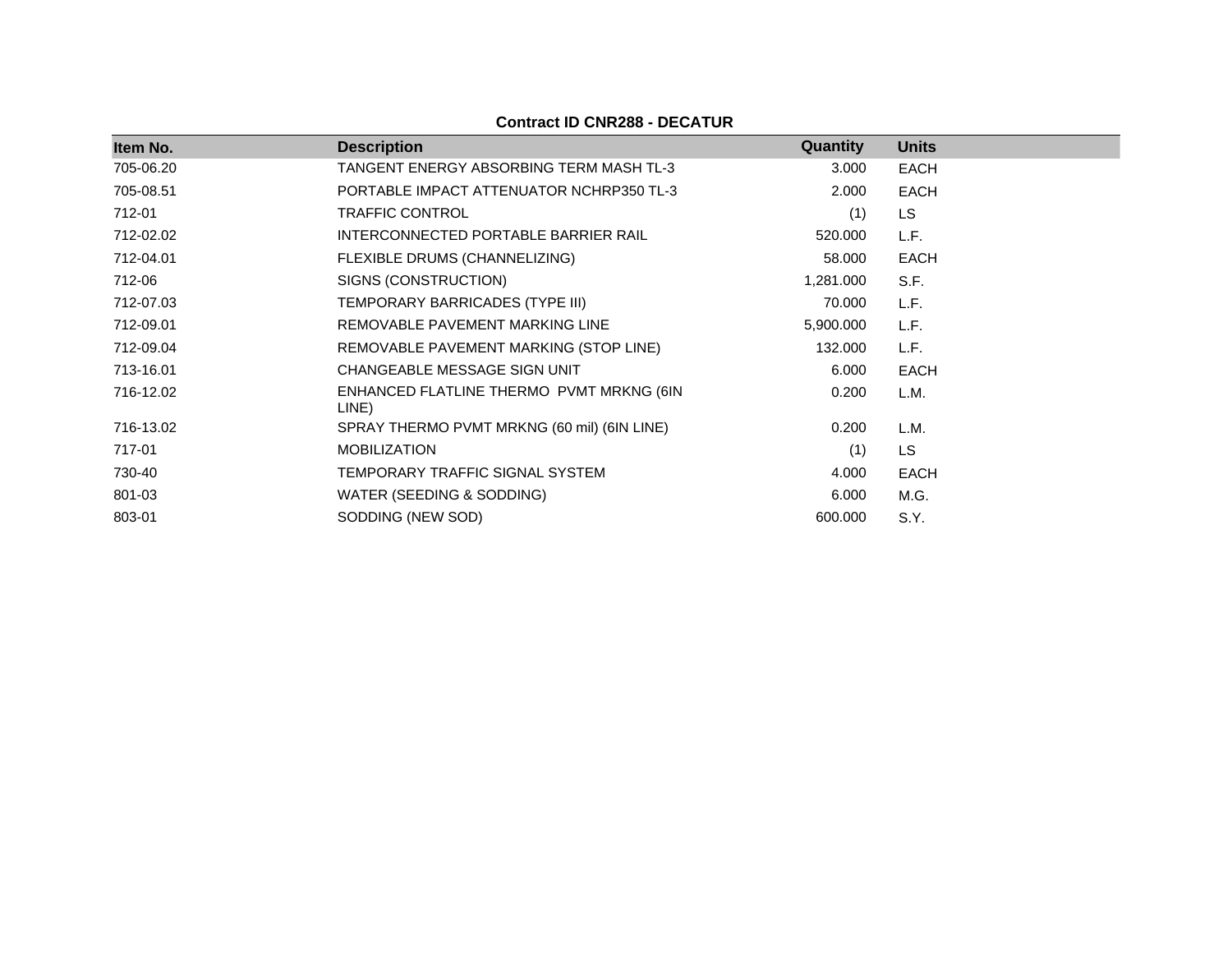#### **Contract ID CNR297 - FAYETTE & SHELBY**

| Item No.  | <b>Description</b>                                            | Quantity  | <b>Units</b> |
|-----------|---------------------------------------------------------------|-----------|--------------|
| 303-01.09 | MINERAL AGGREGATE, TYPE A BASE, GRADING D<br><b>LIMESTONE</b> | 390.000   | <b>TON</b>   |
| 705-06.01 | W BEAM GR (TYPE 2) MASH TL3                                   | 900.000   | L.F.         |
| 705-06.10 | GR TERMINALTRAILING END (TYPE 13) MASH TL3                    | 5.000     | <b>EACH</b>  |
| 705-06.20 | TANGENT ENERGY ABSORBING TERM MASH TL-3                       | 13.000    | <b>EACH</b>  |
| 712-04.01 | FLEXIBLE DRUMS (CHANNELIZING)                                 | 100.000   | <b>EACH</b>  |
| 712-05.01 | <b>WARNING LIGHTS (TYPE A)</b>                                | 25,000    | <b>EACH</b>  |
| 712-06    | SIGNS (CONSTRUCTION)                                          | 600.000   | S.F.         |
| 712-08.03 | ARROW BOARD (TYPE C)                                          | 4.000     | <b>EACH</b>  |
| 713-01.01 | CLASS A CONCRETE (FOUNDATION FOR SIGN<br>SUPPORTS)            | 7.000     | C.Y.         |
| 713-01.02 | STEEL BAR REINFORCEMENT(FOUNDATION FOR<br>SIGN SUPPORTS)      | 1,973.000 | LB.          |
| 713-02.04 | DELINEATOR (MILE MARKER) & STEEL POST                         | 34.000    | <b>EACH</b>  |
| 713-02.14 | FLEXIBLE DELINEATOR (WHITE)                                   | 1,200.000 | <b>EACH</b>  |
| 713-02.15 | FLEXIBLE DELINEATOR (YELLOW)                                  | 400.000   | <b>EACH</b>  |
| 713-06    | STEEL I-BEAMS & WF-BEAMS(BREAKAWAY) SIGN<br><b>SUPPORT</b>    | 6,986.500 | LB.          |
| 713-11.02 | PERFORATED/KNOCKOUT SQUARE TUBE POST                          | 3,862.740 | LB.          |
| 713-13.03 | FLAT SHEET ALUMINUM SIGNS (0.100" THICK)                      | 1,176.000 | S.F.         |
| 713-14    | EXTRUDED ALUMINUM PANEL SIGNS                                 | 5,429.000 | S.F.         |
| 713-15    | REMOVAL OF SIGNS, POSTS AND FOOTINGS                          | (1)       | <b>LS</b>    |
| 713-15.37 | <b>INSTALLATION OF SIGN</b><br>MESSAGE(LETTER,#,ARROW,SHIELD) | 1,278.250 | S.F.         |
| 713-16.01 | CHANGEABLE MESSAGE SIGN UNIT                                  | 4.000     | <b>EACH</b>  |
| 713-17.02 | INSTALL AUXILIARY SUPPORT FOR EXIT NUMBER<br>PANEL            | 45.000    | <b>EACH</b>  |
| 713-30.09 | BARRIER MOUNTED SIGN SUPPORT (BRIDGE RAIL)                    | 20.000    | <b>EACH</b>  |
| 716-01.21 | Snwplwble Pvmt Mrkrs (Bi-Dir)(1 Color)                        | 20.000    | <b>EACH</b>  |
| 716-01.22 | Snwplwble Pvmt Mrkrs (Mono-Dir)(1 Color)                      | 20.000    | <b>EACH</b>  |
| 716-01.23 | Snwplwble Pvmt Mrkrs (Bi-Dir)(2 Color)                        | 20,000    | <b>EACH</b>  |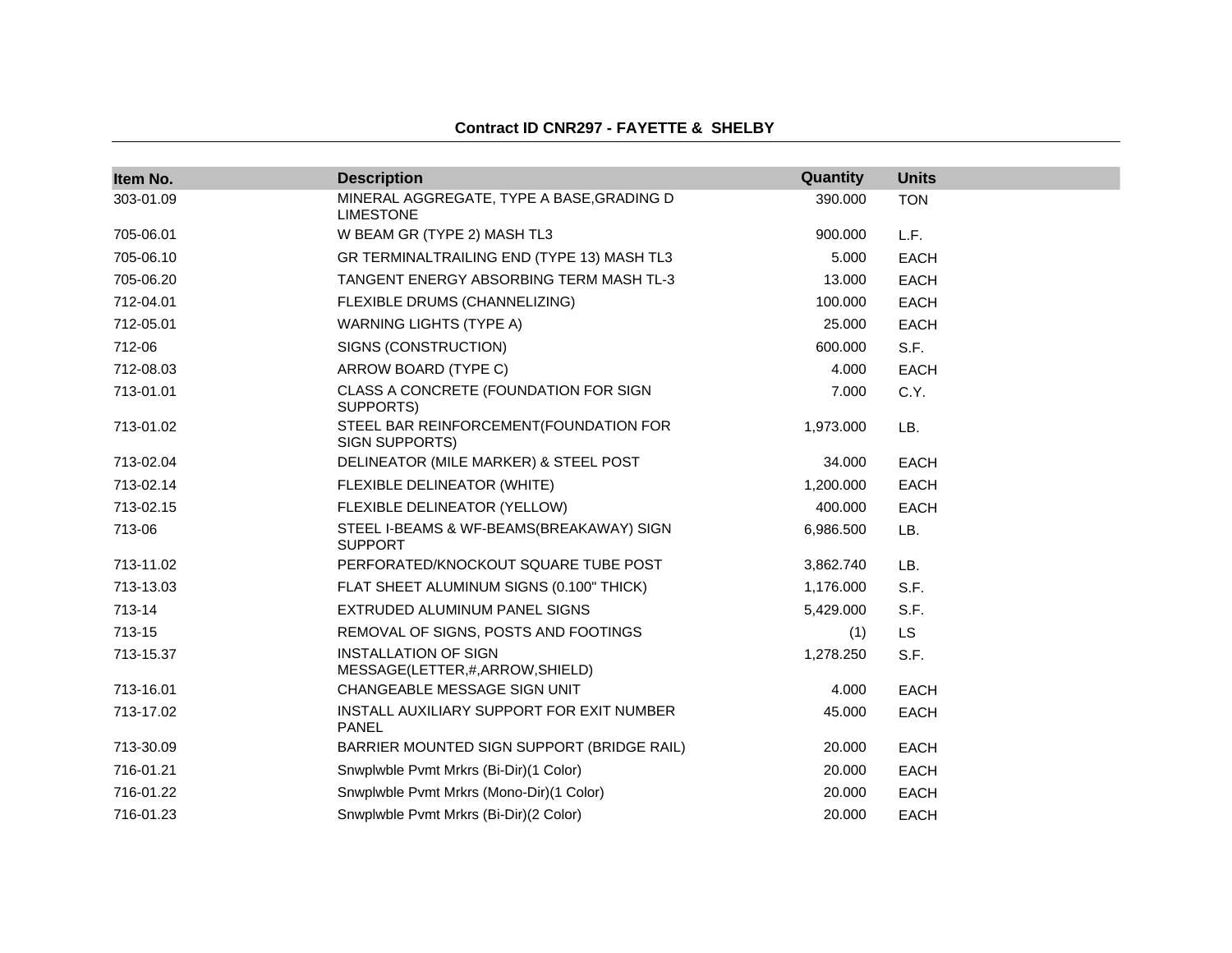# **Contract ID CNR297 - FAYETTE & SHELBY**

| Item No. | <b>Description</b>  | Quantity | <b>Units</b> |
|----------|---------------------|----------|--------------|
| 717-01   | <b>MOBILIZATION</b> |          | نٽ<br>$\sim$ |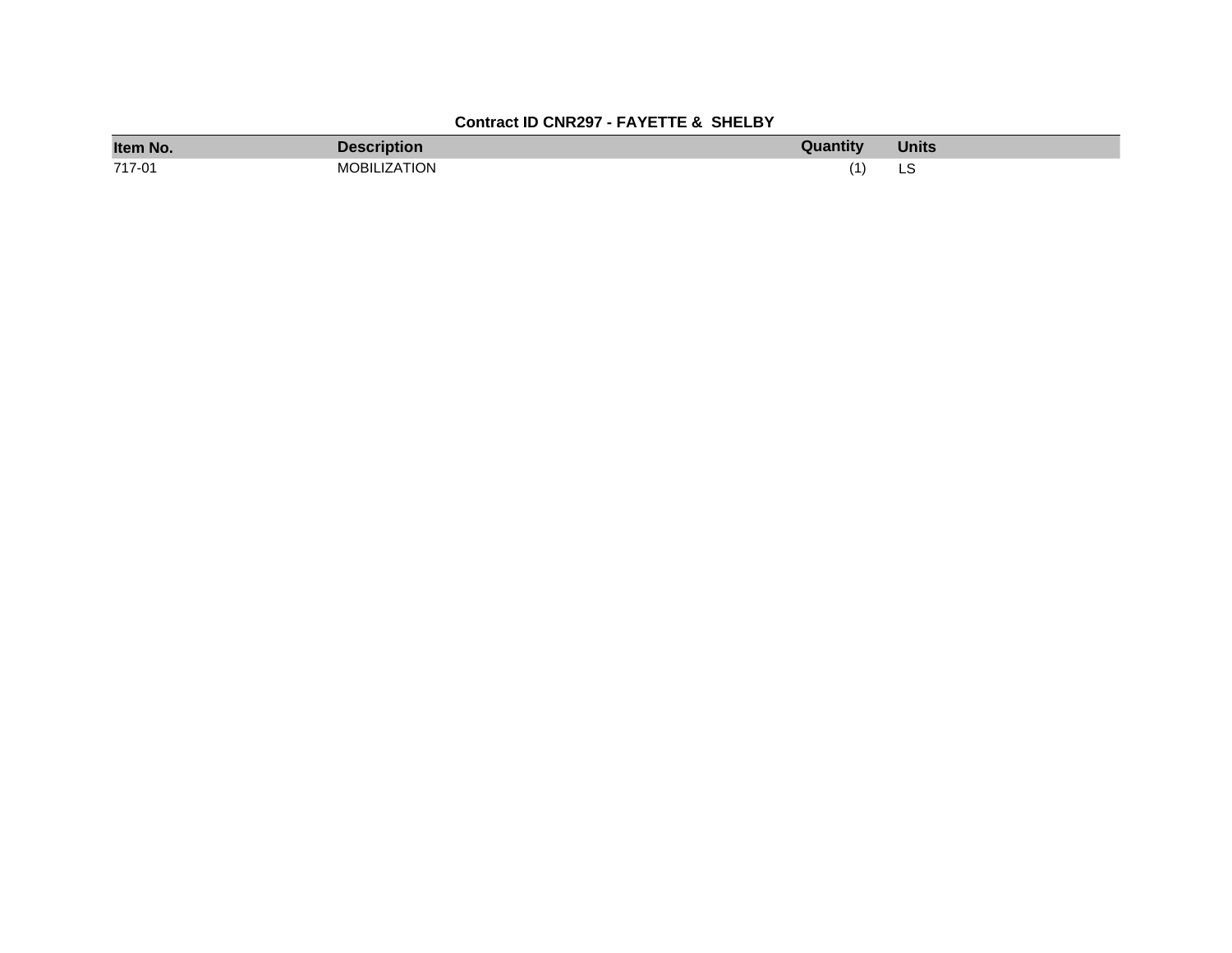| Item No.  | <b>Description</b>                                       | Quantity   | <b>Units</b> |
|-----------|----------------------------------------------------------|------------|--------------|
| 105-01    | CONSTRUCTION STAKES, LINES AND GRADES                    | (1)        | LS           |
| 109-10.01 | <b>TRAINEE</b>                                           | 2,300.000  | <b>HOUR</b>  |
| 201-01    | <b>CLEARING AND GRUBBING</b>                             | (1)        | LS           |
| 202-01    | REMOVAL OF STRUCTURES AND OBSTRUCTIONS                   | (1)        | <b>LS</b>    |
| 202-02.01 | REMOVAL OF PIPE (SIZE, STA.) (15", VARIOUS<br>LOCATIONS) | 1,318.000  | L.F.         |
| 202-02.02 | REMOVAL OF PIPE (SIZE, STA.) (18", VARIOUS<br>LOCATIONS) | 692.000    | L.F.         |
| 202-02.03 | REMOVAL OF PIPE (SIZE, STA.) (24", VARIOUS<br>LOCATIONS) | 9.000      | L.F.         |
| 202-03    | REMOVAL OF RIGID PAVEMENT, SIDEWALK, ETC.                | 3,134.000  | S.Y.         |
| 202-03.01 | REMOVAL OF ASPHALT PAVEMENT                              | 290.000    | S.Y.         |
| 202-08.10 | REMOVAL OF CURB (DESCRIPTION) (DETACHED)                 | 4,078.000  | L.F.         |
| 202-08.15 | REMOVAL OF CURB AND GUTTER (DESCRIPTION)<br>(TYPE 6-30)  | 1,097.000  | L.F.         |
| 203-01    | ROAD & DRAINAGE EXCAVATION (UNCLASSIFIED)                | 30,117.000 | C.Y.         |
| 203-03    | BORROW EXCAVATION (UNCLASSIFIED)                         | 1,448.000  | C.Y.         |
| 203-06    | <b>WATER</b>                                             | 2,359.000  | M.G.         |
| 203-07    | FURNISHING & SPREADING TOPSOIL                           | 432.000    | C.Y.         |
| 204-06.01 | FLOWABLE FILL (GENERAL)                                  | 330.000    | C.Y.         |
| 209-02.04 | 10" TEMPORARY SLOPE DRAIN                                | 65.000     | L.F.         |
| 209-02.05 | 12" TEMPORARY SLOPE DRAIN                                | 246.000    | L.F.         |
| 209-02.07 | <b>18" TEMPORARY SLOPE DRAIN</b>                         | 176.000    | L.F.         |
| 209-03.22 | FILTER SOCK (18 INCH)                                    | 1,325.000  | L.F.         |
| 209-05    | <b>SEDIMENT REMOVAL</b>                                  | 205.000    | C.Y.         |
| 209-08.03 | TEMPORARY SILT FENCE (WITHOUT BACKING)                   | 22,805.000 | L.F.         |
| 209-08.07 | ROCK CHECK DAM PER                                       | 123.000    | <b>EACH</b>  |
| 209-08.08 | ENHANCED ROCK CHECK DAM                                  | 39.000     | <b>EACH</b>  |
| 209-09.41 | <b>CURB INLET PROTECTION (TYPE 2)</b>                    | 28.000     | <b>EACH</b>  |
| 209-09.43 | <b>CURB INLET PROTECTION (TYPE 4)</b>                    | 117.000    | <b>EACH</b>  |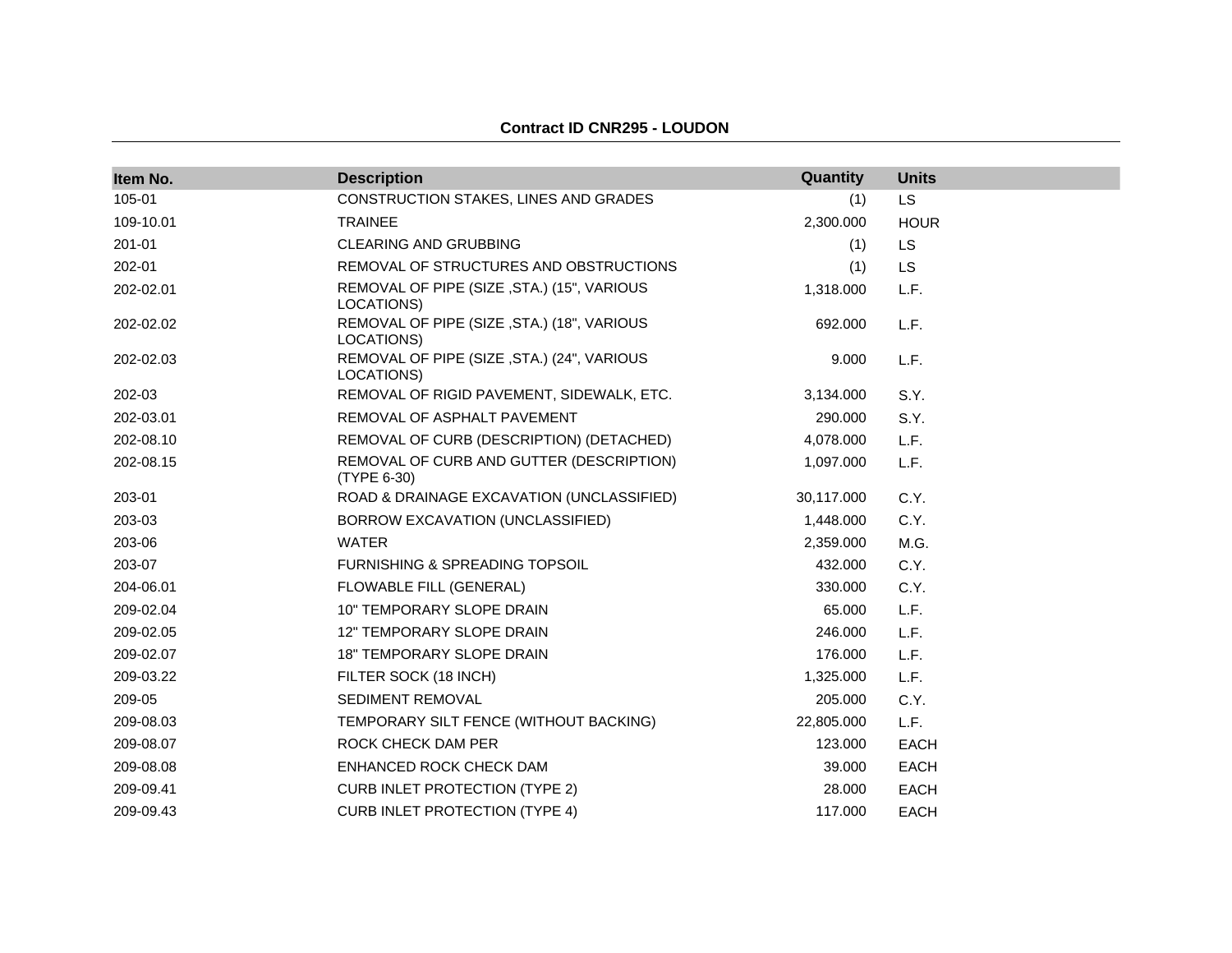| Item No.  | <b>Description</b>                                              | Quantity   | <b>Units</b> |
|-----------|-----------------------------------------------------------------|------------|--------------|
| 209-40.30 | CATCH BASIN PROTECTION (TYPE A)                                 | 2.000      | <b>EACH</b>  |
| 209-40.33 | CATCH BASIN PROTECTION (TYPE D)                                 | 58.000     | <b>EACH</b>  |
| 209-40.41 | CATCH BASIN FILTER ASSEMBLY(TYPE 1)                             | 7.000      | <b>EACH</b>  |
| 209-40.42 | CATCH BASIN FILTER ASSEMBLY(TYPE 2)                             | 5.000      | <b>EACH</b>  |
| 209-40.43 | CATCH BASIN FILTER ASSEMBLY(TYPE 3)                             | 1.000      | EACH         |
| 209-40.44 | CATCH BASIN FILTER ASSEMBLY(TYPE 4)                             | 6.000      | <b>EACH</b>  |
| 209-40.46 | CATCH BASIN FILTER ASSEMBLY(TYPE 6)                             | 60.000     | <b>EACH</b>  |
| 209-40.47 | CATCH BASIN FILTER ASSEMBLY(TYPE 7)                             | 18.000     | <b>EACH</b>  |
| 303-01    | MINERAL AGGREGATE, TYPE A BASE, GRADING D                       | 40,097.000 | <b>TON</b>   |
| 303-10.01 | MINERAL AGGREGATE (SIZE 57)                                     | 1,497.000  | <b>TON</b>   |
| 307-01.01 | ASPHALT CONCRETE MIX (PG64-22) (BPMB-HM)<br><b>GRADING A</b>    | 497.000    | <b>TON</b>   |
| 307-01.08 | ASPHALT CONCRETE MIX (PG64-22) (BPMB-HM)<br><b>GRADING B-M2</b> | 471.000    | <b>TON</b>   |
| 307-01.21 | ASP. CONC. MIX(PG70-22) (BPMB-HM) GR. A-S                       | 2,415.000  | <b>TON</b>   |
| 307-01.22 | ASP. CONC. MIX(PG76-22) (BPMB-HM) GR. A-S                       | 2,529.000  | <b>TON</b>   |
| 307-02.01 | ASPHALT CONCRETE MIX (PG70-22) (BPMB-HM)<br><b>GRADING A</b>    | 7,941.000  | <b>TON</b>   |
| 307-02.08 | ASPHALT CONCRETE MIX (PG70-22) (BPMB-HM)<br><b>GRADING B-M2</b> | 9,608.000  | <b>TON</b>   |
| 313-03    | <b>TREATED PERMEABLE BASE</b>                                   | 2,346.000  | S.Y.         |
| 402-01    | BITUMINOUS MATERIAL FOR PRIME COAT (PC)                         | 66.000     | <b>TON</b>   |
| 402-02    | AGGREGATE FOR COVER MATERIAL (PC)                               | 247.000    | <b>TON</b>   |
| 403-01    | BITUMINOUS MATERIAL FOR TACK COAT (TC)                          | 61.000     | <b>TON</b>   |
| 411-01.07 | ACS MIX (PG64-22) GRADING E SHOULDER                            | 332.000    | <b>TON</b>   |
| 411-01.10 | ACS MIX(PG64-22) GRADING D                                      | 635.000    | <b>TON</b>   |
| 411-02.10 | ACS MIX(PG70-22) GRADING D                                      | 5,838.000  | <b>TON</b>   |
| 411-33.34 | STAMPED ASPHALT PATTERN                                         | 3,746.000  | S.F.         |
| 415-01.02 | COLD PLANING BITUMINOUS PAVEMENT                                | 2,834.000  | S.Y.         |
| 415-01.03 | COLD PLANING BITUMINOUS PAVEMENT                                | 276.000    | C.Y.         |
| 501-01.01 | PORTLAND CEMENT CONCRETE PAVEMENT<br>(PLAIN) 8"                 | 2,241.000  | S.Y.         |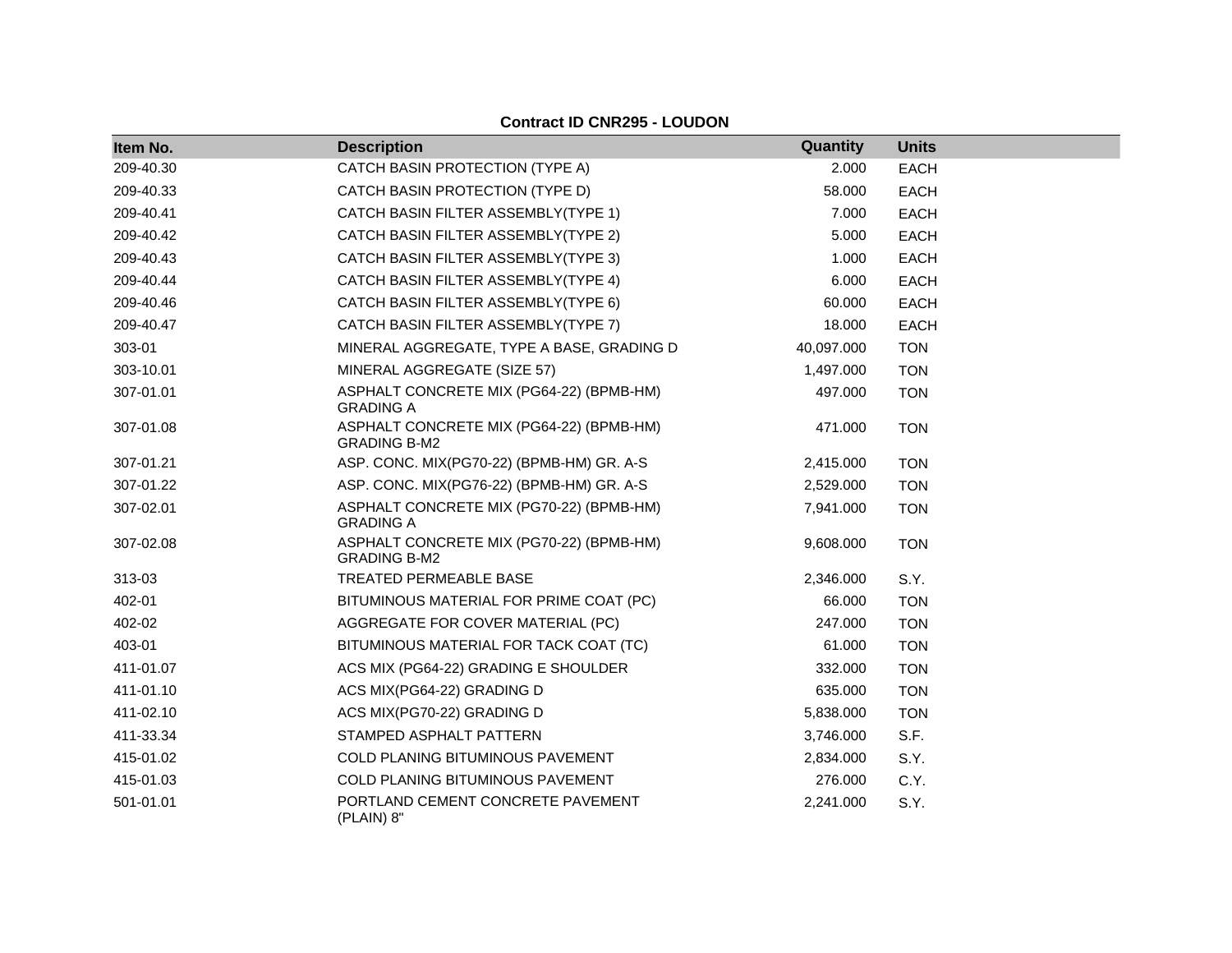| Item No.  | <b>Description</b>                                           | Quantity  | <b>Units</b> |
|-----------|--------------------------------------------------------------|-----------|--------------|
| 501-01.03 | PORTLAND CEMENT CONCRETE PAVEMENT<br>(PLAIN) 10"             | 2,243.000 | S.Y.         |
| 502-03.13 | CONCRETE PAVEMENT REMOVAL                                    | 2,037.000 | S.Y.         |
| 604-07.01 | RETAINING WALL (DESCRIPTION) (STA. 28+60.56 TO<br>$29+82.53$ | 178.000   | S.F.         |
| 604-07.02 | RETAINING WALL (DESCRIPTION) (STA. 30+41.39 TO<br>$31+62.57$ | 141.000   | S.F.         |
| 604-07.03 | RETAINING WALL (DESCRIPTION) (STA. 38+30.26 TO<br>$38+40.46$ | 21.000    | S.F.         |
| 607-03.02 | 18" CONCRETE PIPE CULVERT (CLASS III)                        | 5,055.000 | L.F.         |
| 607-05.02 | 24" CONCRETE PIPE CULVERT (CLASS III)                        | 573.000   | L.F.         |
| 607-06.02 | 30" CONCRETE PIPE CULVERT (CLASS III)                        | 198.000   | L.F.         |
| 607-07.02 | 36" CONCRETE PIPE CULVERT (CLASS III)                        | 758.000   | L.F.         |
| 607-08.02 | 42" CONCRETE PIPE CULVERT (CLASS III)                        | 158.000   | L.F.         |
| 607-09.02 | 48" CONCRETE PIPE CULVERT (CLASS III)                        | 534.000   | L.F.         |
| 607-39.01 | 15" PIPE CULVERT (SIDE DRAIN)                                | 50.000    | L.F.         |
| 607-39.02 | 18" PIPE CULVERT (SIDE DRAIN)                                | 231.000   | L.F.         |
| 611-01.02 | MANHOLES, > 4' - 8' DEPTH                                    | 8.000     | <b>EACH</b>  |
| 611-01.03 | MANHOLES, $> 8'$ - 12' DEPTH                                 | 5.000     | <b>EACH</b>  |
| 611-01.04 | MANHOLES, $> 12' - 16'$ DEPTH                                | 1.000     | <b>EACH</b>  |
| 611-07.01 | CLASS A CONCRETE (PIPE ENDWALLS)                             | 3.000     | C.Y.         |
| 611-07.02 | STEEL BAR REINFORCEMENT (PIPE ENDWALLS)                      | 323.000   | LB.          |
| 611-07.31 | 18IN ENDWALL (SIDE DRAIN)                                    | 1.000     | <b>EACH</b>  |
| 611-07.52 | 15IN ENDWALL (CROSS DRAIN) 4:1                               | 1.000     | <b>EACH</b>  |
| 611-07.55 | 18IN ENDWALL (CROSS DRAIN) 4:1                               | 1.000     | <b>EACH</b>  |
| 611-09.01 | ADJUSTMENT OF EXISTING CATCHBASIN                            | 3.000     | EACH         |
| 611-09.03 | CAPPING EXISTING CATCHBASIN                                  | 1.000     | <b>EACH</b>  |
| 611-10.01 | CATCH BASINS, TYPE 10, 0' - 4' DEPTH                         | 2.000     | EACH         |
| 611-10.02 | CATCH BASINS, TYPE 10, > 4' - 8' DEPTH                       | 3.000     | <b>EACH</b>  |
| 611-12.01 | CATCH BASINS, TYPE 12, 0' - 4' DEPTH                         | 1.000     | <b>EACH</b>  |
| 611-12.02 | CATCH BASINS, TYPE 12, > 4' - 8' DEPTH                       | 17.000    | <b>EACH</b>  |
| 611-12.03 | CATCH BASINS, TYPE 12, > 8' - 12' DEPTH                      | 16.000    | <b>EACH</b>  |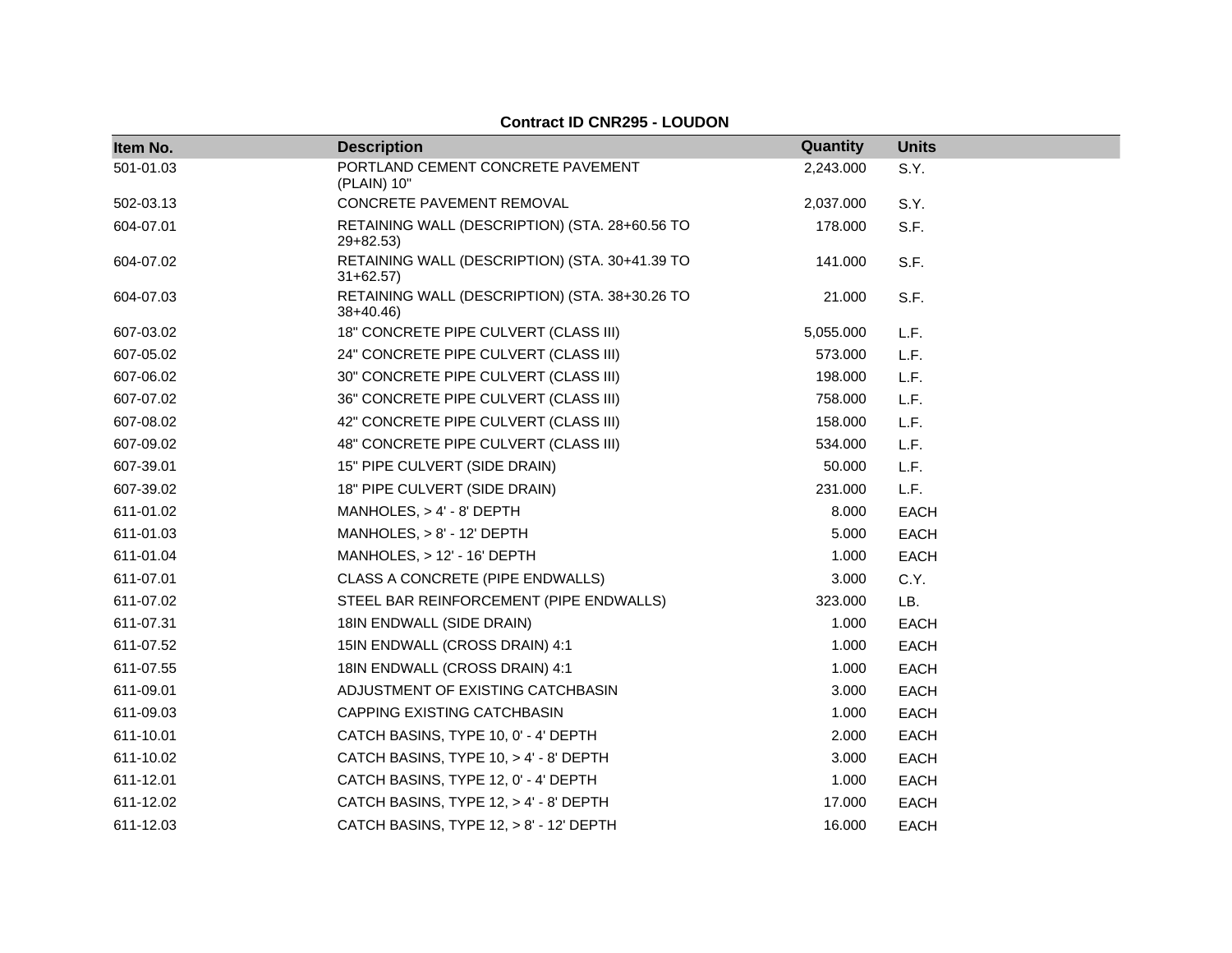| Item No.  | <b>Description</b>                         | Quantity   | <b>Units</b> |
|-----------|--------------------------------------------|------------|--------------|
| 611-12.04 | CATCH BASINS, TYPE 12, > 12' - 16' DEPTH   | 1.000      | <b>EACH</b>  |
| 611-14.02 | CATCH BASINS, TYPE 14, > 4' - 8' DEPTH     | 12.000     | <b>EACH</b>  |
| 611-14.03 | CATCH BASINS, TYPE 14, > 8' - 12' DEPTH    | 5.000      | <b>EACH</b>  |
| 611-25.01 | CATCH BASINS, TYPE 25, 0' - 4' DEPTH       | 2.000      | <b>EACH</b>  |
| 611-25.02 | CATCH BASINS, TYPE 25, > 4' - 8' DEPTH     | 20.000     | <b>EACH</b>  |
| 611-26.02 | CATCH BASINS, TYPE 26, > 4' - 8' DEPTH     | 4.000      | <b>EACH</b>  |
| 611-42.01 | CATCH BASINS, TYPE 42, 0' - 4' DEPTH       | 5.000      | <b>EACH</b>  |
| 611-42.02 | CATCH BASINS, TYPE 42, > 4' - 8' DEPTH     | 7.000      | <b>EACH</b>  |
| 701-01.01 | CONCRETE SIDEWALK (4 ")                    | 14,030.000 | S.F.         |
| 701-02    | <b>CONCRETE DRIVEWAY</b>                   | 3,493.000  | S.F.         |
| 701-02.01 | CONCRETE CURB RAMP (RETROFIT)              | 242.000    | S.F.         |
| 701-02.02 | <b>CONCRETE DRIVEWAY (8")</b>              | 1,311.000  | S.F.         |
| 701-02.03 | CONCRETE CURB RAMP                         | 3,618.000  | S.F.         |
| 701-03    | CONCRETE MEDIAN PAVEMENT                   | 646.000    | C.Y.         |
| 702-01    | <b>CONCRETE CURB</b>                       | 676.000    | C.Y.         |
| 702-01.01 | <b>EXTRUDED SLOPING CURB</b>               | 299.000    | L.F.         |
| 702-01.03 | MODULAR CURB W/DELINEATOR                  | 1,229.000  | L.F.         |
| 702-03    | CONCRETE COMBINED CURB & GUTTER            | 452.000    | C.Y.         |
| 703-01    | CEMENT CONCRETE DITCH PAVING               | 44.000     | C.Y.         |
| 705-04.02 | <b>GUARDRAIL TERMINAL (TYPE 12)</b>        | 1.000      | <b>EACH</b>  |
| 705-04.05 | GUARDRAIL TERMINAL (TYPE-IN-LINE)          | 3.000      | <b>EACH</b>  |
| 705-04.50 | PORTABLE BARRIER RAIL DELINEATOR           | 64.000     | <b>EACH</b>  |
| 705-06.01 | W BEAM GR (TYPE 2) MASH TL3                | 569.000    | L.F.         |
| 705-06.10 | GR TERMINALTRAILING END (TYPE 13) MASH TL3 | 4.000      | <b>EACH</b>  |
| 705-06.20 | TANGENT ENERGY ABSORBING TERM MASH TL-3    | 2.000      | <b>EACH</b>  |
| 705-08.51 | PORTABLE IMPACT ATTENUATOR NCHRP350 TL-3   | 4.000      | <b>EACH</b>  |
| 706-01    | <b>GUARDRAIL REMOVED</b>                   | 125.000    | L.F.         |
| 706-06.06 | RADIUS RAIL LONG POST (9-12 FT)            | 169.000    | L.F.         |
| 707-08.11 | HIGH-VISIBILITY CONSTRUCTION FENCE         | 4,000.000  | L.F.         |
| 708-03.10 | <b>SIGN WALLS</b>                          | 4.000      | <b>EACH</b>  |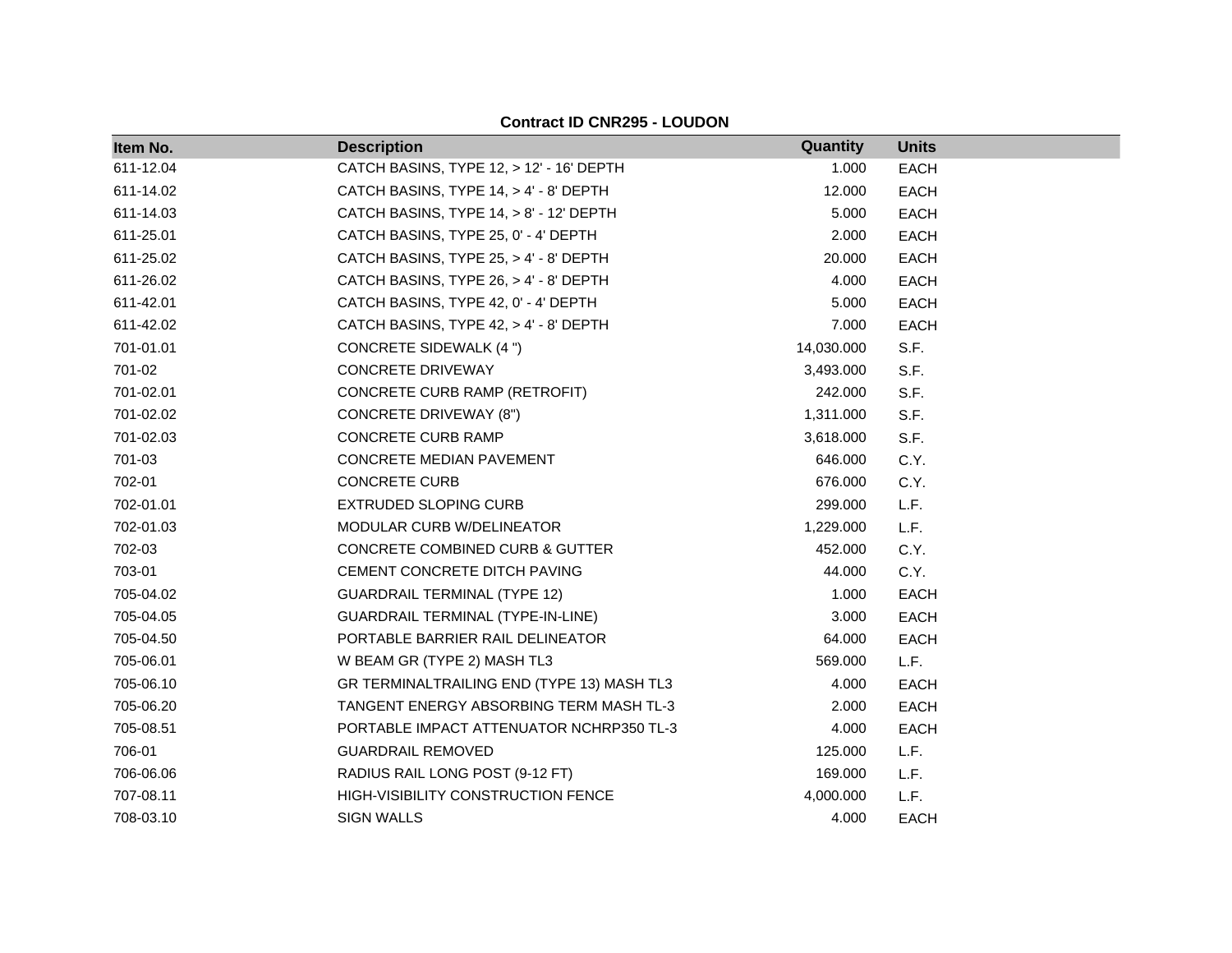| Item No.  | <b>Description</b>                                           | Quantity   | <b>Units</b> |
|-----------|--------------------------------------------------------------|------------|--------------|
| 708-03.11 | <b>CONCRETE PAD</b>                                          | (166)      | S.F.         |
| 709-05.05 | MACHINED RIP-RAP (CLASS A-3)                                 | 845.000    | <b>TON</b>   |
| 709-05.06 | MACHINED RIP-RAP (CLASS A-1)                                 | 791.000    | <b>TON</b>   |
| 709-05.08 | MACHINED RIP-RAP (CLASS B)                                   | 215.000    | <b>TON</b>   |
| 710-02    | AGGREGATE UNDERDRAINS (WITH PIPE)                            | 16,018.000 | L.F.         |
| 710-05    | LATERAL UNDERDRAIN                                           | 595.000    | L.F.         |
| 710-06.12 | LATERAL UNDERDRAIN ENDWALL (3:1)                             | 7.000      | <b>EACH</b>  |
| 710-06.13 | LATERAL UNDERDRAIN ENDWALL (4:1)                             | 38.000     | <b>EACH</b>  |
| 710-06.15 | LATERAL UNDERDRAIN ENDWALL (6:1)                             | 1.000      | <b>EACH</b>  |
| 712-01    | <b>TRAFFIC CONTROL</b>                                       | (1)        | <b>LS</b>    |
| 712-02.02 | INTERCONNECTED PORTABLE BARRIER RAIL                         | 1,670.000  | L.F.         |
| 712-04.01 | FLEXIBLE DRUMS (CHANNELIZING)                                | 506.000    | <b>EACH</b>  |
| 712-05.01 | <b>WARNING LIGHTS (TYPE A)</b>                               | 43.000     | <b>EACH</b>  |
| 712-05.03 | <b>WARNING LIGHTS (TYPE C)</b>                               | 31.000     | <b>EACH</b>  |
| 712-06    | SIGNS (CONSTRUCTION)                                         | 2,193.000  | S.F.         |
| 712-06.16 | SIGNS (CONSTRUCTION) (REDUCED SPEED<br>WARNING)              | 4.000      | <b>EACH</b>  |
| 712-07.03 | TEMPORARY BARRICADES (TYPE III)                              | 302.000    | L.F.         |
| 712-08.03 | ARROW BOARD (TYPE C)                                         | 7.000      | <b>EACH</b>  |
| 712-09.01 | REMOVABLE PAVEMENT MARKING LINE                              | 1,423.000  | L.F.         |
| 712-09.02 | REMOVABLE PAVEMENT MARKING (8" BARRIER<br>LINE)              | 4,526.000  | L.F.         |
| 712-09.04 | REMOVABLE PAVEMENT MARKING (STOP LINE)                       | 72.000     | L.F.         |
| 713-01.01 | CLASS A CONCRETE (FOUNDATION FOR SIGN<br>SUPPORTS)           | 6.500      | C.Y.         |
| 713-01.02 | STEEL BAR REINFORCEMENT(FOUNDATION FOR<br>SIGN SUPPORTS)     | 487.000    | LB.          |
| 713-05    | STEEL HOLLOW SQUARE POST (BREAKAWAY)<br><b>SIGN SUPPORTS</b> | 2,535.000  | LB.          |
| 713-09.01 | STEEL OVERHEAD SIGN STRUCTURE (SPAN___)<br>(SPAN S.R. 73)    | 1.000      | <b>EACH</b>  |
| 713-11.02 | PERFORATED/KNOCKOUT SQUARE TUBE POST                         | 2,230.000  | LB.          |
| 713-11.03 | 2 1/2" DIA ROUND STEEL TUBE SIGN POST                        | 1.950.000  | LB.          |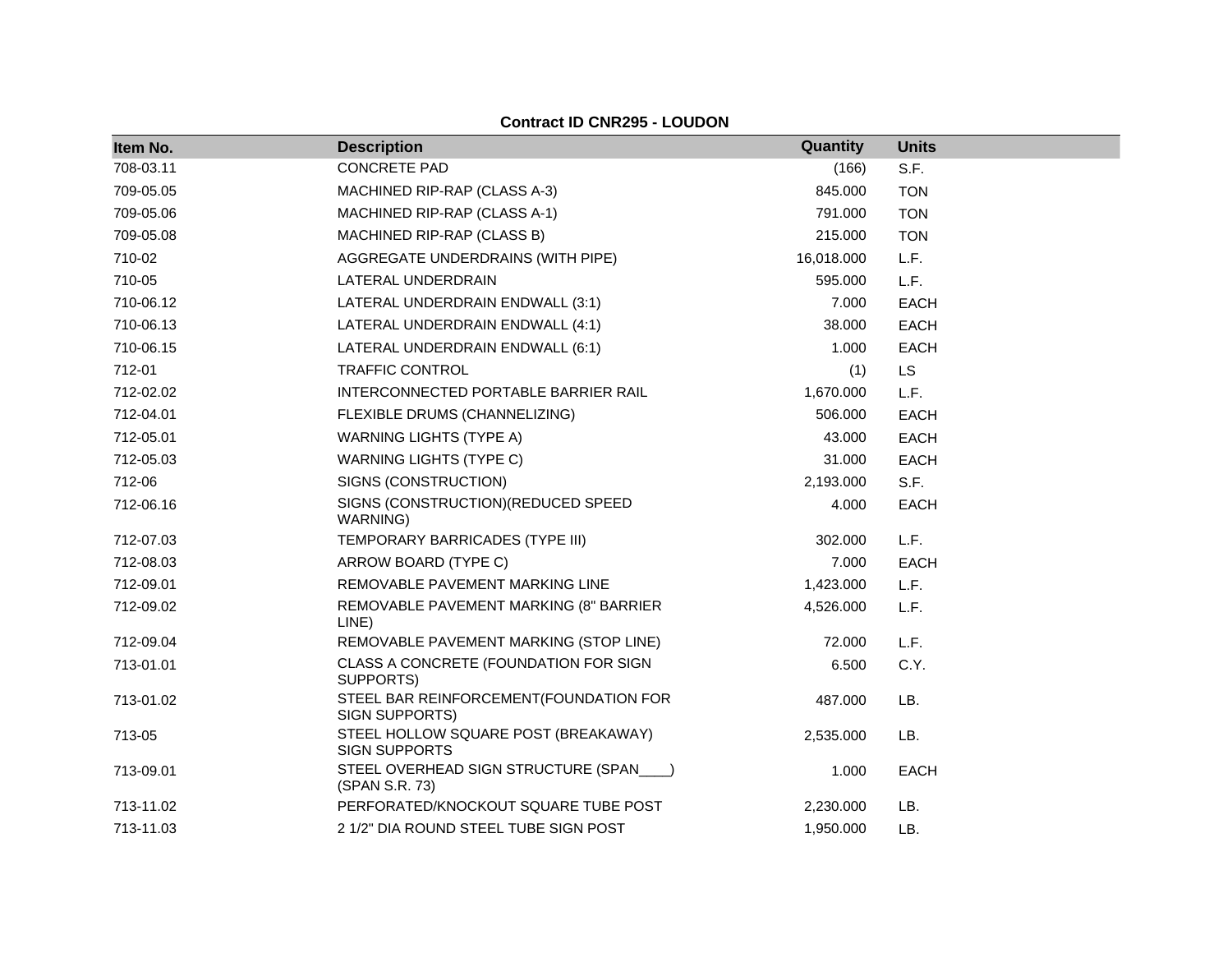| Item No.  | <b>Description</b>                                             | Quantity   | <b>Units</b> |
|-----------|----------------------------------------------------------------|------------|--------------|
| 713-11.05 | SQUARE TUBE SIGN SUPPORT                                       | 1,012.000  | LB.          |
| 713-11.21 | P POST SLIP BASE                                               | 78.000     | <b>EACH</b>  |
| 713-11.23 | ROUND POST SLIP BASE                                           | 31.000     | <b>EACH</b>  |
| 713-13.02 | FLAT SHEET ALUMINUM SIGNS (0.080" THICK)                       | 668.000    | S.F.         |
| 713-13.03 | FLAT SHEET ALUMINUM SIGNS (0.100" THICK)                       | 736.000    | S.F.         |
| 713-14.01 | EXTRUDED ALUMINUM PANEL SIGNS (ANODIZED)                       | 141.500    | S.F.         |
| 713-14.21 | STREET NAME SIGN (RIGID 0.100IN THICK                          | 1,452.000  | S.F.         |
| 713-15    | REMOVAL OF SIGNS, POSTS AND FOOTINGS                           | (1)        | <b>LS</b>    |
| 713-15.07 | SUSPENDED FLAT SHEET ALUMINUM SIGN (0.080"<br>THICK)           | 32.000     | <b>EACH</b>  |
| 713-15.35 | METAL BARRICADE (TYPE III)                                     | 10.000     | <b>EACH</b>  |
| 713-16.04 | CHANGEABLE MESSAGE SIGN UNIT (DESCRIPT)                        | 10.000     | <b>EACH</b>  |
| 713-16.07 | END OF ROADWAY SIGN AND SUPPORT                                | 10.000     | EACH         |
| 713-16.20 | SIGNS (DESCRIPTION) (STREET NAME SIGNS)                        | 4.000      | EACH         |
| 713-16.21 | SIGNS (DESCRIPTION) (R10-10)                                   | 8.000      | <b>EACH</b>  |
| 713-16.41 | <b>RELOCATE SIGN</b>                                           | (1)        | <b>LS</b>    |
| 713-16.50 | REMOVE AND REPLACE SIGN (DESCRIPTION)<br>(EXISTING STOP SIGNS) | 7.000      | <b>EACH</b>  |
| 714-02.02 | ENCASED CONDUIT (2" PVC, SCHEDULE 40)                          | 600.000    | L.F.         |
| 714-03    | JACKED OR BORED CONDUIT                                        | 810.000    | L.F.         |
| 714-03.01 | DIRECT BURIAL CONDUIT (2" PVC, SCHEDULE 40)                    | 11,020.000 | L.F.         |
| 714-05.03 | PULL BOXES (TYPE B)                                            | 43.000     | EACH         |
| 714-05.04 | PULL BOXES (TYPE C)                                            | 13.000     | EACH         |
| 714-05.46 | WOOD POLE (DESCRIPTION)                                        | 3.000      | <b>EACH</b>  |
| 714-06.03 | CABLE (1/C # 10 AWG)                                           | 3,600.000  | L.F.         |
| 714-06.05 | CABLE $(1/C \# 6 \text{ AWG})$                                 | 13,100.000 | L.F.         |
| 714-06.06 | CABLE (1/C # 4 AWG)                                            | 25,795.000 | L.F.         |
| 714-06.08 | CABLE (DESCRIPTION) (# 6 SOLID COPPER SOFT<br>DRAWN)           | 895.000    | L.F.         |
| 714-06.09 | CABLE (DESCRIPTION) (# 6 COPPER SOFT DRAWN<br>BARE)            | 7,505.000  | L.F.         |
| 714-08.09 | LIGHT STANDARDS (DESCRIPTION) (ALUMINUM)                       | 45.000     | <b>EACH</b>  |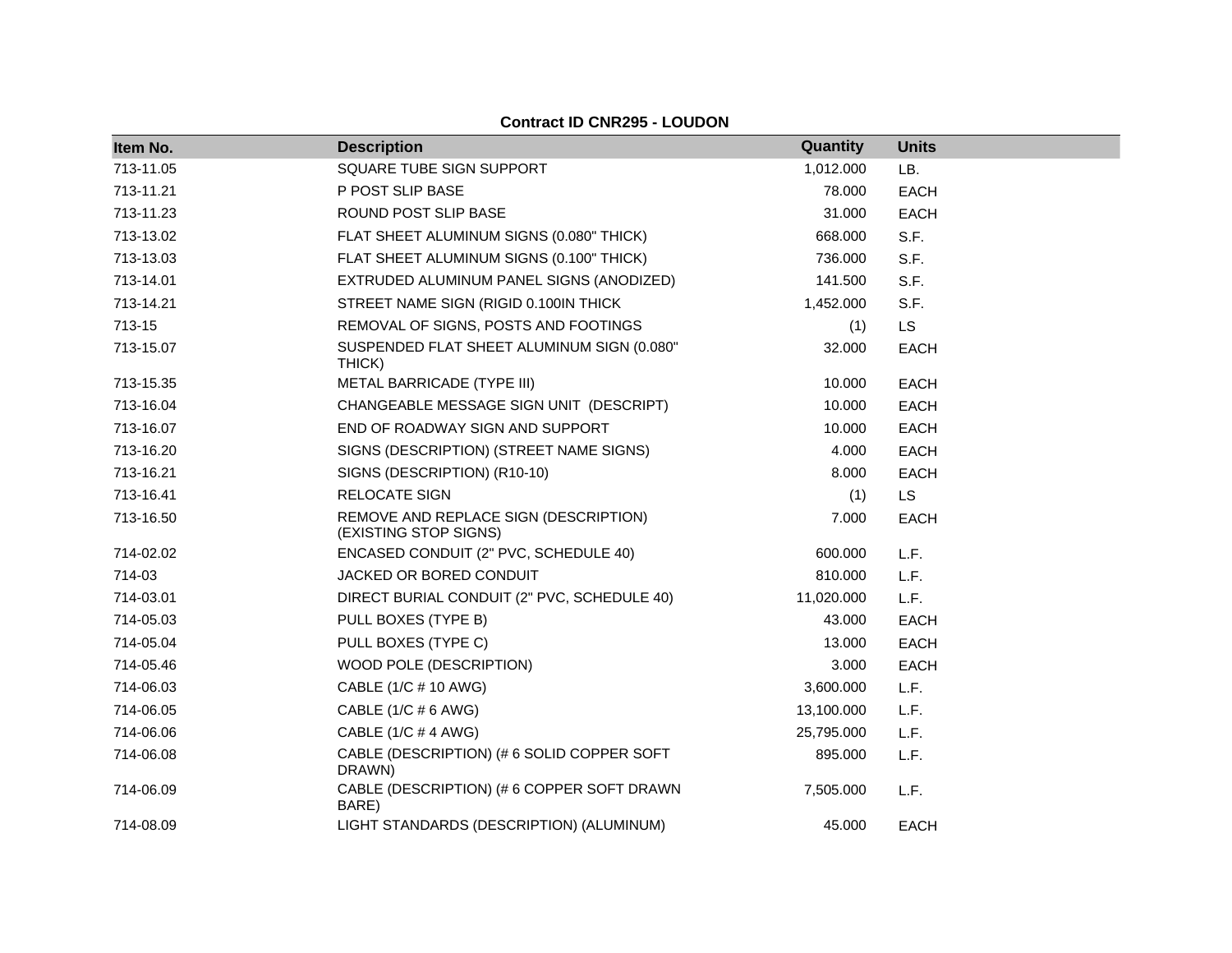| Item No.  | <b>Description</b>                                          | Quantity  | <b>Units</b> |
|-----------|-------------------------------------------------------------|-----------|--------------|
| 714-08.10 | LIGHT STANDARDS (DESCRIPTION) (30 FT<br>DECORATIVE POLE)    | 2.000     | <b>EACH</b>  |
| 714-08.11 | LIGHT STANDARDS (DESCRIPTION) (20 FT<br>DECORATIVE POLE)    | 35.000    | <b>EACH</b>  |
| 714-08.20 | FOUNDATION (ONLY) FOR LIGHT STANDARD                        | 45.000    | <b>EACH</b>  |
| 714-08.33 | REMOVAL OF EXISTING COBRA HEAD LUMINAIRE                    | 12.000    | <b>EACH</b>  |
| 714-08.34 | REMOVAL OF LIGHT STANDARD                                   | 48.000    | <b>EACH</b>  |
| 714-09.09 | LUMINAIRES (DESCRIPTION) (171W LED)                         | 49.000    | <b>EACH</b>  |
| 714-09.10 | LUMINAIRES (DESCRIPTION) (171W LED, SIGNAL<br>POLE MOUNTED) | 4.000     | EACH         |
| 714-09.11 | LUMINAIRES (DESCRIPTION) (171W LED, LCUB<br>POLE MOUNTED)   | 5.000     | <b>EACH</b>  |
| 714-09.12 | LUMINAIRES (DESCRIPTION) (165W LED)                         | 49.000    | <b>EACH</b>  |
| 714-09.13 | LUMINAIRES (DESCRIPTION) (165W LED, SIGNAL<br>POLE MOUNTED) | 4.000     | <b>EACH</b>  |
| 714-09.14 | LUMINAIRES (DESCRIPTION) (165W LED, LCUB<br>POLE MOUNTED)   | 5.000     | <b>EACH</b>  |
| 714-09.15 | LUMINAIRES (DESCRIPTION) (LED TEARDROP)                     | 39.000    | <b>EACH</b>  |
| 714-12.01 | CONTROL CENTER (NO. 1)                                      | (1)       | LS           |
| 714-25    | ELECTRICAL CONNECTION                                       | 8.000     | <b>EACH</b>  |
| 716-01.23 | Snwplwble Pvmt Mrkrs (Bi-Dir)(2 Color)                      | 80.000    | <b>EACH</b>  |
| 716-02.04 | PLASTIC PAVEMENT MARKING(CHANNELIZATION<br>STRIPING)        | 878.000   | S.Y.         |
| 716-02.05 | PLASTIC PAVEMENT MARKING (STOP LINE)                        | 930.000   | L.F.         |
| 716-02.06 | PLASTIC PAVEMENT MARKING (TURN LANE<br>ARROW)               | 64.000    | EACH         |
| 716-02.08 | PLASTIC PAVEMENT MARKING (8" DOTTED LINE)                   | 3,027.000 | L.F.         |
| 716-02.09 | PLASTIC PAVEMENT MARKING (LONGITUDINAL<br>CROSS-WALK)       | 224.000   | L.F.         |
| 716-02.11 | PLASTIC PAVEMENT MARKING (6" DOTTED LINE)                   | 776.000   | L.F.         |
| 716-03.01 | PLASTIC WORD PAVEMENT MARKING (ONLY)                        | 6.000     | EACH         |
| 716-04.01 | PLASTIC PAVEMENT MARKING (STRAIGHT-TURN<br>ARROW)           | 5.000     | <b>EACH</b>  |
| 716-04.05 | PLASTIC PAVEMENT MARKING (STRAIGHT ARROW)                   | 12.000    | <b>EACH</b>  |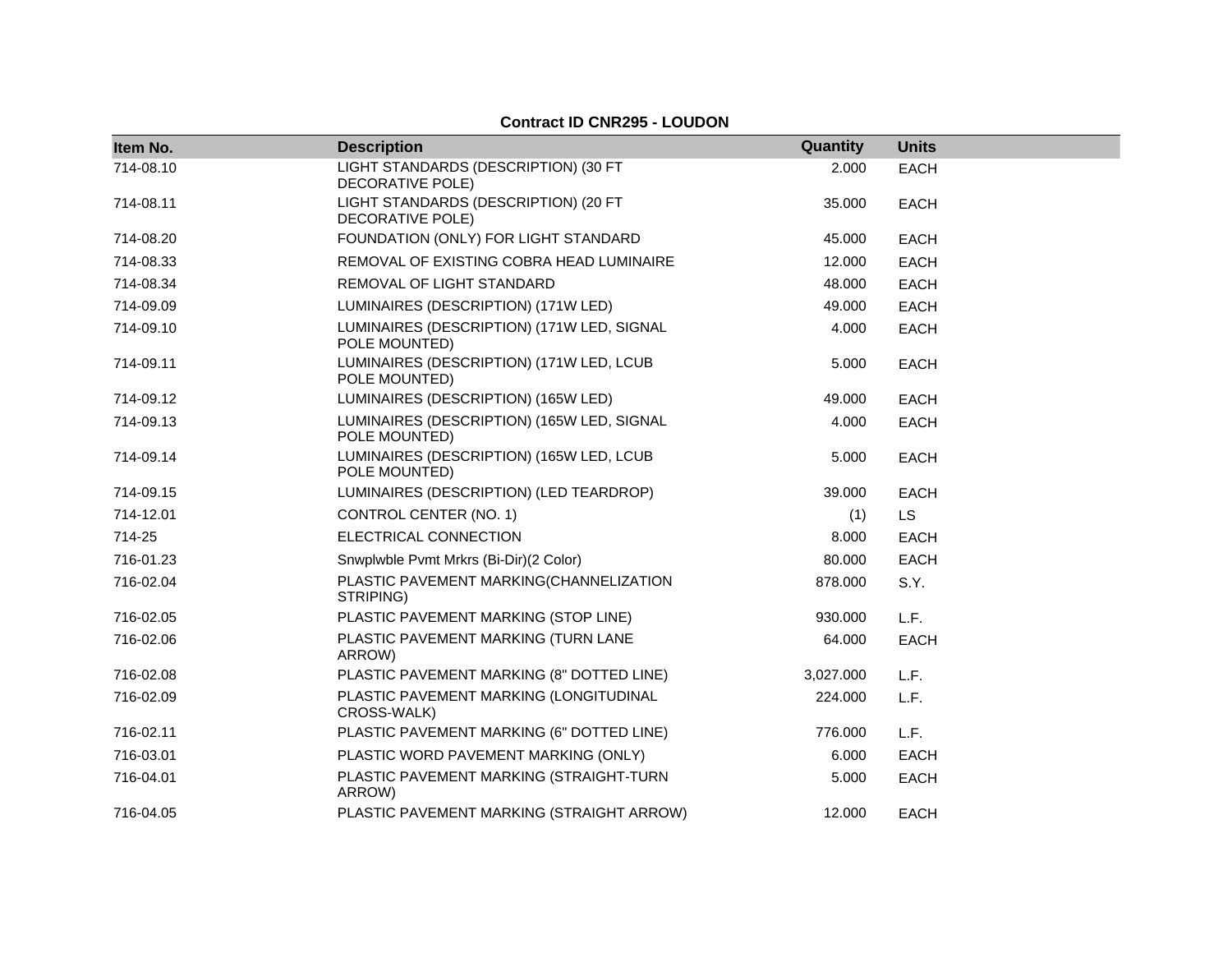| Item No.  | <b>Description</b>                                                   | Quantity  | <b>Units</b> |
|-----------|----------------------------------------------------------------------|-----------|--------------|
| 716-05.01 | PAINTED PAVEMENT MARKING (4" LINE)                                   | 20.580    | L.M.         |
| 716-05.02 | PAINTED PAVEMENT MARKING (8" BARRIER LINE)                           | 6,911.000 | L.F.         |
| 716-05.04 | PAINTED PAVEMENT MARKING (CHANNELIZATION<br>STRIPING)                | 516.000   | S.Y.         |
| 716-05.05 | PAINTED PAVEMENT MARKING (STOP LINE)                                 | 376.000   | L.F.         |
| 716-05.06 | PAINTED PAVEMENT MARKING (TURN LANE<br>ARROW)                        | 34.000    | <b>EACH</b>  |
| 716-05.09 | PAINTED PAVEMENT MARKING(STRAIGHT-TURN<br>ARROW)                     | 2.000     | <b>EACH</b>  |
| 716-05.11 | PAINTED PAVEMENT MARKING(STRAIGHT ARROW)                             | 7.000     | <b>EACH</b>  |
| 716-05.21 | PAINTED PAVEMENT MARKING(4"DOTTED LINE)                              | 2,046.000 | L.F.         |
| 716-06.01 | PAINTED WORD PVMT MARK (                                             | 16.000    | EACH         |
| 716-12.01 | ENHANCED FLATLINE THERMO PVMT MRKNG (4IN<br>LINE)                    | 3.600     | L.M.         |
| 716-12.02 | ENHANCED FLATLINE THERMO PVMT MRKNG (6IN<br>LINE)                    | 1.900     | L.M.         |
| 716-12.03 | ENHANCED FLATLINE THERMO PVMT MRKNG (8IN<br><b>BARRIER LINE)</b>     | 934.000   | L.F.         |
| 716-13.01 | SPRAY THERMO PVMT MRKNG (60 mil) (4IN LINE)                          | 2.500     | L.M.         |
| 717-01    | <b>MOBILIZATION</b>                                                  | (1)       | <b>LS</b>    |
| 721-01.01 | BENCH (6')                                                           | 5.000     | <b>EACH</b>  |
| 721-01.02 | <b>TRASH RECEPTACLE</b>                                              | 5.000     | EACH         |
| 730-01.02 | REMOVAL OF SIGNAL EQUIPMENT                                          | 13.000    | <b>EACH</b>  |
| 730-02.09 | SIGNAL HEAD ASSEMBLY (130 WITH BACKPLATE)                            | 32.000    | <b>EACH</b>  |
| 730-02.17 | SIGNAL HEAD ASSEMBLY (150 A2H WITH<br><b>BACKPLATE)</b>              | 11.000    | <b>EACH</b>  |
| 730-02.30 | SIGNAL HEAD ASSEMBLY (DESCRIPTION) (130 A3<br><b>WITH BACKPLATE)</b> | 2.000     | <b>EACH</b>  |
| 730-02.31 | SIGNAL HEAD ASSEMBLY (DESCRIPTION) (130 A3)                          | 9.000     | EACH         |
| 730-03.20 | <b>INSTALL PULL BOX (TYPE A)</b>                                     | 6.000     | <b>EACH</b>  |
| 730-03.21 | INSTALL PULL BOX (TYPE B)                                            | 27.000    | <b>EACH</b>  |
| 730-05.01 | ELECTRICAL SERVICE CONNECTION                                        | 4.000     | <b>EACH</b>  |
| 730-05.02 | SERVICE CABLE (2 CONDUCTOR, #8 AWG)                                  | 850.000   | L.F.         |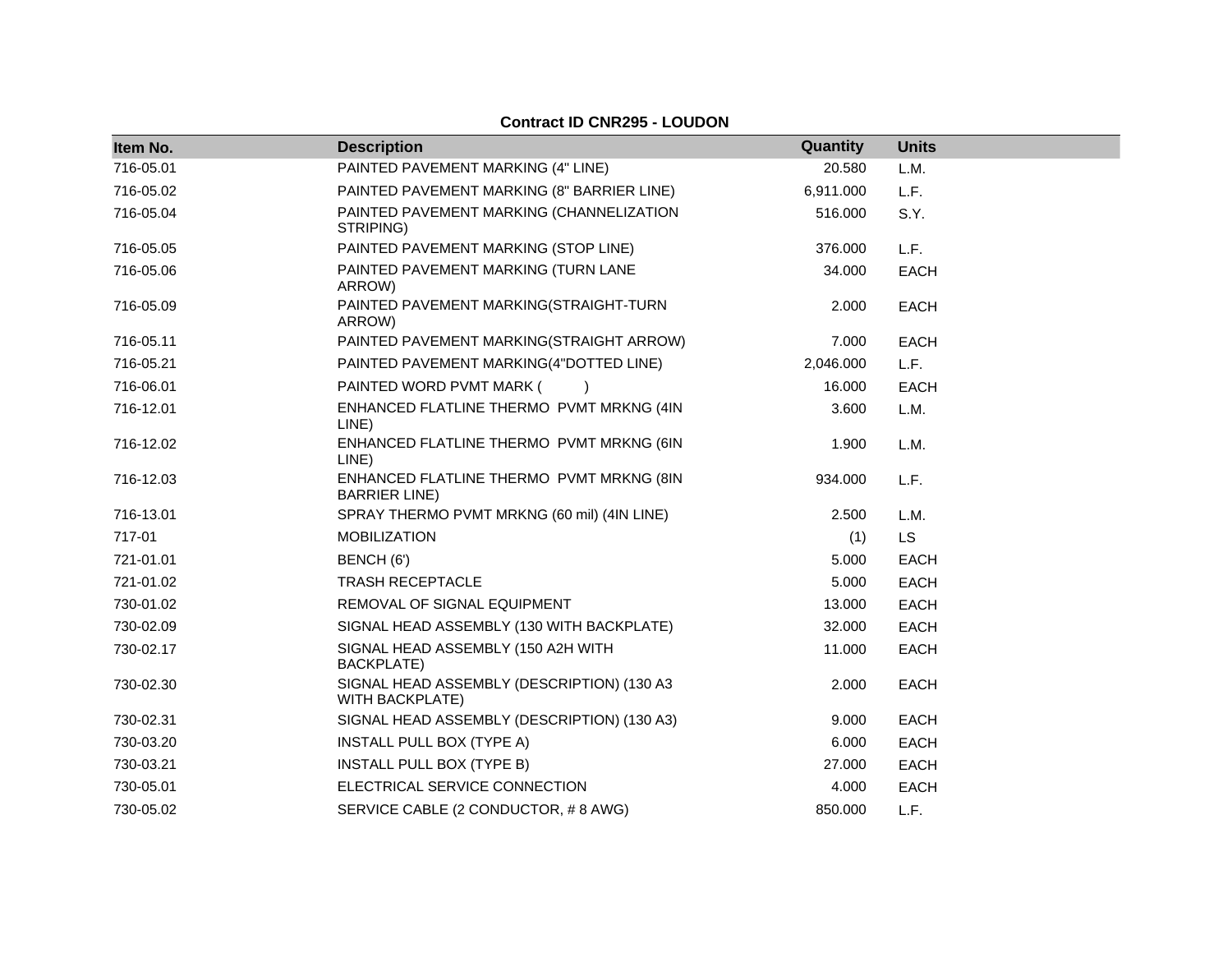| Item No.  | <b>Description</b>                                               | <b>Quantity</b> | <b>Units</b> |
|-----------|------------------------------------------------------------------|-----------------|--------------|
| 730-08.01 | SIGNAL CABLE - 3 CONDUCTOR                                       | 770.000         | L.F.         |
| 730-08.02 | SIGNAL CABLE - 5 CONDUCTOR                                       | 850.000         | L.F.         |
| 730-08.03 | SIGNAL CABLE - 7 CONDUCTOR                                       | 5,526.000       | L.F.         |
| 730-12.01 | CONDUIT 1" DIAMETER (PVC)                                        | 1,362.000       | L.F.         |
| 730-12.02 | CONDUIT 2" DIAMETER (PVC)                                        | 1,682.000       | L.F.         |
| 730-12.03 | CONDUIT 3" DIAMETER (PVC)                                        | 295.000         | L.F.         |
| 730-12.13 | CONDUIT 2" DIAMETER (JACK AND BORE)                              | 2,069.000       | L.F.         |
| 730-12.14 | CONDUIT 3" DIAMETER (JACK AND BORE)                              | 389.000         | L.F.         |
| 730-13.02 | <b>VEHICLE DETECTOR (VIDEO)</b>                                  | 1.000           | <b>EACH</b>  |
| 730-13.08 | VEHICLE DETECTOR (DESCRIPTION) (RADAR)                           | 1.000           | <b>EACH</b>  |
| 730-14.01 | SHIELDED DETECTOR CABLE                                          | 13,317.000      | L.F.         |
| 730-14.02 | <b>SAW SLOT</b>                                                  | 5,017.000       | L.F.         |
| 730-14.03 | <b>LOOP WIRE</b>                                                 | 14,670.000      | L.F.         |
| 730-15.32 | CABINET (EIGHT PHASE BASE MOUNTED)                               | 4.000           | <b>EACH</b>  |
| 730-16.02 | EIGHT PHASE ACTUATED CONTROLLER                                  | 4.000           | <b>EACH</b>  |
| 730-23.20 | CANTILEVER SIGNAL SUPPORT (DESCRIPTION) (1<br>ARM @ 65')         | 2.000           | <b>EACH</b>  |
| 730-23.30 | PEDESTAL POLE (DESCRIPTION) (10 FT)                              | 4.000           | <b>EACH</b>  |
| 730-23.36 | CANTILEVER SIGNAL SUPPORT (DESCRIPTION) (2<br>ARMS @ 90' & 66')  | 1.000           | <b>EACH</b>  |
| 730-23.37 | CANTILEVER SIGNAL SUPPORT (DESCRIPTION) (2<br>ARMS @ 90' & 68')  | 1.000           | <b>EACH</b>  |
| 730-23.38 | CANTILEVER SIGNAL SUPPORT (DESCRIPTION) (2)<br>ARMS @ 68' & 50') | 1.000           | <b>EACH</b>  |
| 730-23.39 | CANTILEVER SIGNAL SUPPORT (DESCRIPTION) (2<br>ARMS @ 64' & 66')  | 1.000           | <b>EACH</b>  |
| 730-23.96 | CANTILEVER SIGNAL SUPPORT (DESCRIPTION) (2)<br>ARMS @ 74' & 66') | 1.000           | <b>EACH</b>  |
| 730-23.97 | CANTILEVER SIGNAL SUPPORT (DESCRIPTION) (2<br>ARMS @ 80' & 75')  | 1.000           | <b>EACH</b>  |
| 730-23.98 | CANTILEVER SIGNAL SUPPORT (DESCRIPTION) (1<br>ARM @ 75')         | 1.000           | <b>EACH</b>  |
| 730-23.99 | CANTILEVER SIGNAL SUPPORT (DESCRIPTION) (1<br>ARM @ 60')         | 1.000           | <b>EACH</b>  |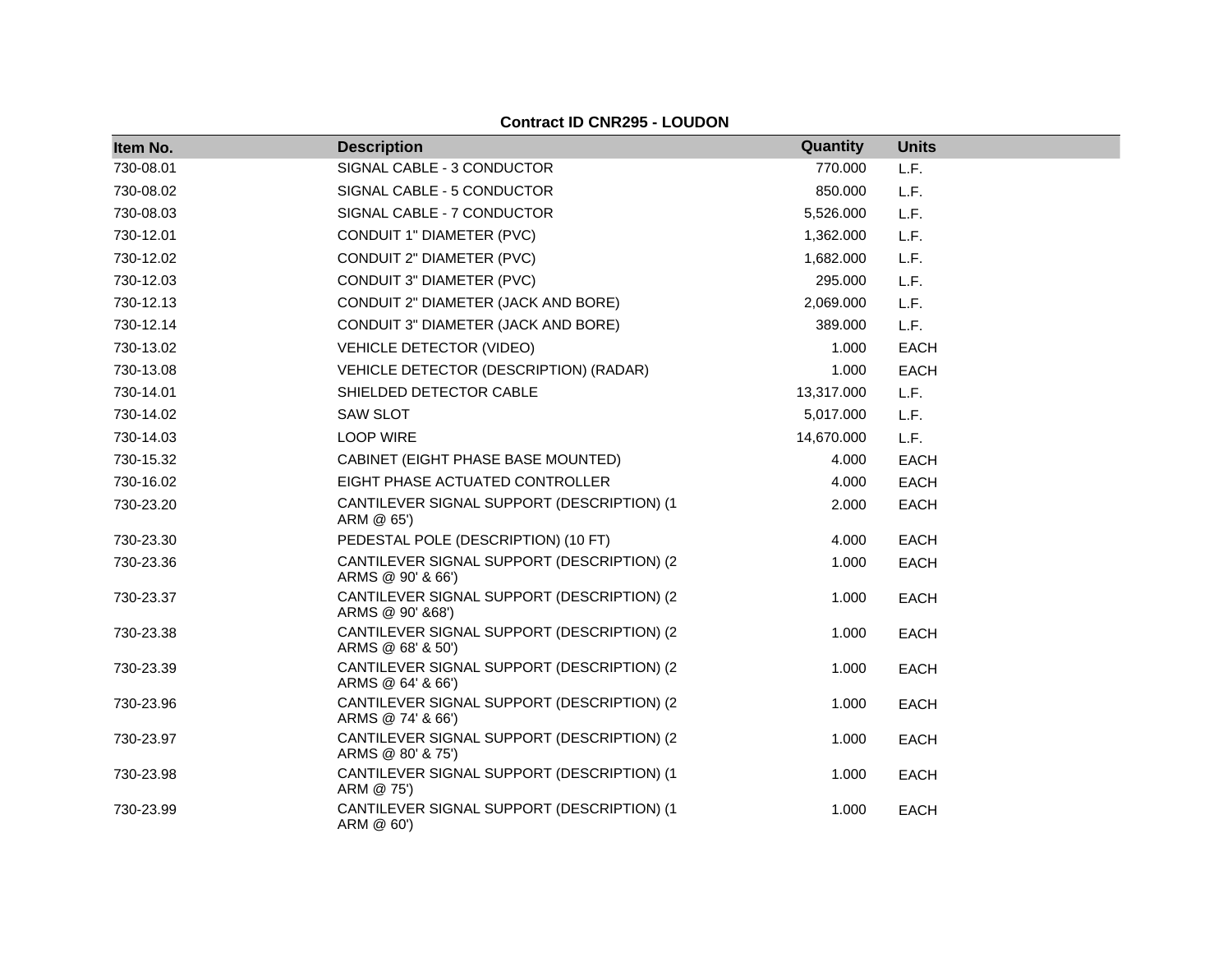| Item No.  | <b>Description</b>                                                      | Quantity   | <b>Units</b> |
|-----------|-------------------------------------------------------------------------|------------|--------------|
| 730-26.11 | COUNTDOWN PED SGNL HEAD W/AUDIBLE PUSH<br><b>BUTTON &amp; 15IN SIGN</b> | 8.000      | <b>EACH</b>  |
| 740-10.03 | GEOTEXTILE (TYPE III) (EROSION CONTROL)                                 | 3,050.000  | S.Y.         |
| 740-11.02 | TEMPORARY SEDIMENT TUBE 12IN                                            | 3,266.000  | L.F.         |
| 740-11.04 | TEMPORARY SEDIMENT TUBE 20IN                                            | 2,797.000  | L.F.         |
| 801-01.07 | TEMPORARY SEEDING (WITH MULCH)                                          | 229.000    | <b>UNIT</b>  |
| 801-03    | WATER (SEEDING & SODDING)                                               | 350.000    | M.G.         |
| 802-01.10 | TREES (DESCRIPTION) (STREET TREES, 4" CAL.,<br><b>B&amp;B</b> )         | 55.000     | <b>EACH</b>  |
| 802-01.11 | TREES (DESCRIPTION) (ORNAMENTAL TREES, 2"<br>CAL., B&B)                 | 37.000     | <b>EACH</b>  |
| 802-03.01 | SHRUBS (DESCRIPTION) (3-4' HT., FULL PLANT, #5<br>CONT.)                | 469.000    | <b>EACH</b>  |
| 802-04.70 | GROUND COVER (DESCRIPTION) (1 GAL., @ 12"<br>O.C.)                      | 3,191.000  | <b>EACH</b>  |
| 802-04.71 | GROUND COVER (DESCRIPTION) (1 GAL., @ 18"<br>O.C.)                      | 648.000    | <b>EACH</b>  |
| 802-04.72 | GROUND COVER (DESCRIPTION) (1 GAL., @ 36"<br>O.C.)                      | 917.000    | <b>EACH</b>  |
| 802-04.73 | GROUND COVER (DESCRIPTION) (3 GAL., @ 36"<br>O.C.)                      | 219.000    | <b>EACH</b>  |
| 802-06.03 | MULCH (3IN SHREDDED PINE BARK MULCH)                                    | 220.000    | C.Y.         |
| 802-50.99 | <b>PLANTING SOIL</b>                                                    | 1,341.000  | C.Y.         |
| 803-01    | SODDING (NEW SOD)                                                       | 37,271.000 | S.Y.         |
| 791-02.02 | 2IN MDPE GAS MAIN                                                       | 160.000    | L.F.         |
| 791-02.04 | 4IN MDPE GAS MAIN                                                       | 2,000.000  | L.F.         |
| 791-02.05 | <b>6IN MDPE GAS MAIN</b>                                                | 170.000    | L.F.         |
| 791-04.05 | HDD 6IN PE PIPE - UNCONSOLIDATED                                        | 100.000    | L.F.         |
| 791-04.14 | HDD 6IN PE PIPE - ROCK                                                  | 100.000    | L.F.         |
| 791-06.02 | CONNECT TO 2IN EX. PE MAIN                                              | 3.000      | EACH         |
| 791-06.03 | CONNECT TO 4IN EX. PE MAIN                                              | 3.000      | <b>EACH</b>  |
| 791-06.31 | CONNECT TO 2IN EX. STL MAIN W/ STOPPLE                                  | 1.000      | <b>EACH</b>  |
| 791-06.33 | CONNECT TO 6IN EX. STL MAIN W/ STOPPLE                                  | 2.000      | <b>EACH</b>  |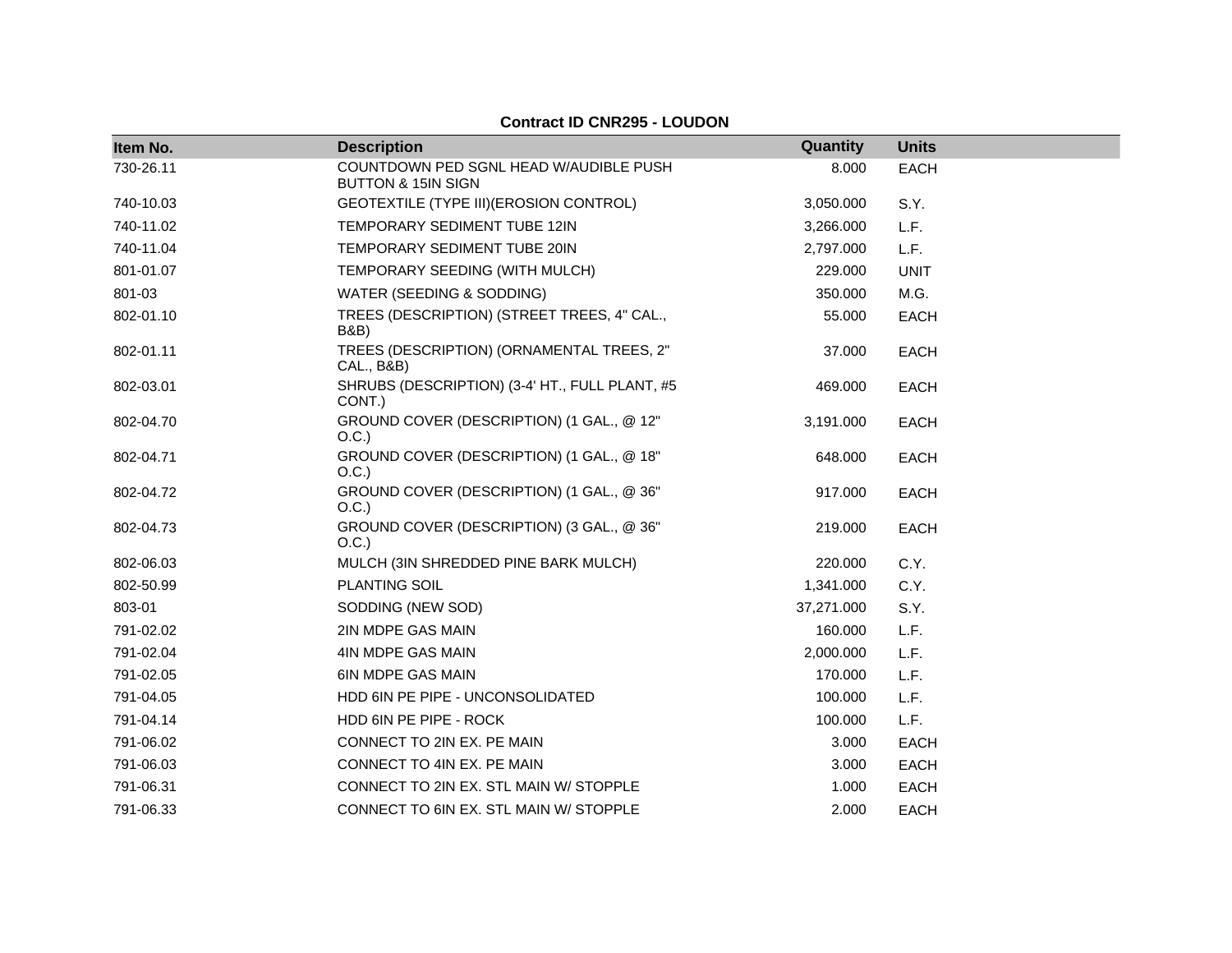| Item No.  | <b>Description</b>                    | Quantity | <b>Units</b> |
|-----------|---------------------------------------|----------|--------------|
| 791-07.01 | 2IN PE GAS VALVE ASSEMBLY             | 4.000    | <b>EACH</b>  |
| 791-07.02 | 4IN PE GAS VALVE ASSEMBLY             | 2.000    | <b>EACH</b>  |
| 791-07.03 | 6IN PE GAS VALVE ASSEMBLY             | 2.000    | <b>EACH</b>  |
| 791-08.02 | 3/4IN SERVICE ASSEMBLY                | 3.000    | <b>EACH</b>  |
| 791-08.03 | <b>1IN SERVICE ASSEMBLY</b>           | 1.000    | <b>EACH</b>  |
| 791-08.07 | 3/4IN PE SERVICE PIPE                 | 60.000   | L.F.         |
| 791-08.08 | 1IN PE SERVICE PIPE                   | 50.000   | L.F.         |
| 791-08.17 | HDD 3/4IN PE SERVICE PIPE             | 50.000   | L.F.         |
| 791-09.02 | 3-WIRE CATHODIC PROTECTION STATION    | 1.000    | <b>EACH</b>  |
| 791-09.03 | <b>17LB MAGNESIUM ANODES</b>          | 5.000    | <b>EACH</b>  |
| 791-09.05 | RESTORE ASPHALT                       | 20.000   | S.Y.         |
| 791-10.01 | RETIRE IN PLACE 3/4IN SERV CUT & PLUG | 3.000    | <b>EACH</b>  |
| 791-10.02 | RETIRE IN PLACE 1IN SERV CUT & PLUG   | 1.000    | <b>EACH</b>  |
| 791-10.04 | RETIRE IN PLACE 2IN SERV CUT & PLUG   | 3.000    | <b>EACH</b>  |
| 791-10.05 | RETIRE IN PLACE 4IN SERV CUT & PLUG   | 3.000    | <b>EACH</b>  |
| 791-10.06 | RETIRE IN PLACE 6IN SERV CUT & PLUG   | 2.000    | <b>EACH</b>  |
| 793-01.08 | POLE 35FT CLASS 5 WOOD                | 3.000    | <b>EACH</b>  |
| 793-01.12 | POLE 40FT CLASS 4 WOOD                | 1.000    | <b>EACH</b>  |
| 793-01.18 | POLE 45FT CLASS 4 WOOD                | 1.000    | <b>EACH</b>  |
| 793-01.42 | ANCHOR 1 1/4IN                        | 11.000   | <b>EACH</b>  |
| 793-11.25 | CONCRETE HANDHOLE 4FT X 4FT X 4FT     | 1.000    | <b>EACH</b>  |
| 793-11.31 | <b>REMOVE HANDHOLE</b>                | 1.000    | <b>EACH</b>  |
| 793-12.01 | DIG SPLICE PIT 80 C.F.                | 1.000    | <b>EACH</b>  |
| 793-12.02 | <b>REARRANGEMENT EXISTING CABLE</b>   | 9.000    | <b>EACH</b>  |
| 793-13.12 | 1 DUCT FORMATION @ 36IN DEPTH         | 9.000    | L.F.         |
| 793-13.17 | 2 DUCT FORMATION @ 36IN DEPTH         | 300.000  | L.F.         |
| 793-13.22 | 3 DUCT FORMATION @ 36IN DEPTH         | 510.000  | L.F.         |
| 793-13.32 | 6 DUCT FORMATION @ 36IN DEPTH         | 350.000  | L.F.         |
| 793-13.37 | 9 DUCT FORMATION @ 36IN DEPTH         | 420.000  | L.F.         |
| 793-13.42 | 12 DUCT FORMATION @ 36IN DEPTH        | 500.000  | L.F.         |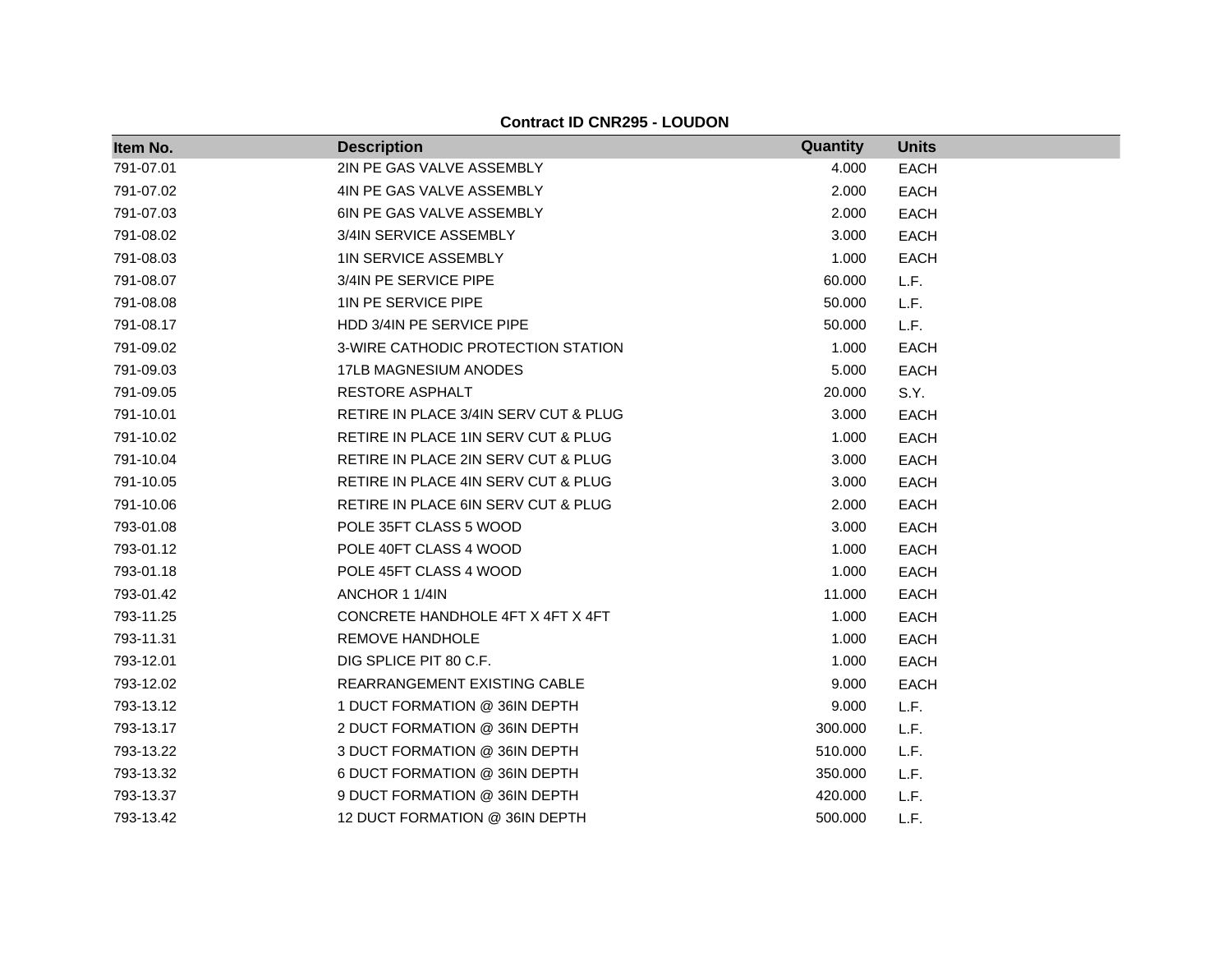**Item No. Description Quantity Units** 793-14.02 CONCRETE ENCASEMENT PER DUCT 14,090.000 L.F. 793-14.03 MH PRECAST 6-FT W X 12-FT L X 7-FT H 3.000 EACH 793-14.10 4IN CORE DRILL INTO MANHOLE 1.000 EACH 793-14.14 MULTI DUCT 2,120.000 L.F. 793-14.21 ROD DUCTS 7,045.000 L.F. 793-16.22 GROUND BED 1.000 EACH 793-98.04 REMOVE POLES ALL SIZES 3.000 EACH 795-01.04 6IN DIP SLIP JOINT WATER LINE 200.000 L.F. 795-01.05 8IN DIP RESTRAINED JOINT WATER LINE 300.000 L.F. 795-01.06 8IN DIP SLIP JOINT WATER LINE 950.000 L.F. 795-01.08 10IN DIP SLIP JOINT WATER LINE 450.000 L.F. 795-01.10 12IN DIP SLIP JOINT WATER LINE 4,600.000 L.F. 795-03.02 2IN PVC WATER LINE 60.000 L.F. 795-06.01 CONNECT TO 2IN WATER LINE 1.000 EACH 795-06.04 CONNECT TO 6IN WATER LINE CONNECT TO 6IN WATER LINE 795-06.05 CONNECT TO 8IN WATER LINE 6.000 EACH 795-06.06 CONNECT TO 10IN WATER LINE 4.000 EACH 795-06.07 CONNECT TO 12IN WATER LINE 3.000 EACH 795-08.01 2IN GATE VALVE ASSEMBLY 3.000 EACH 795-08.04 6IN GATE VALVE ASSEMBLY 6.000 EACH 795-08.05 8IN GATE VALVE ASSEMBLY 8.000 EACH 795-08.06 10IN GATE VALVE ASSEMBLY 5.000 EACH 795-08.09 12IN GATE VALVE ASSEMBLY 7.000 EACH 795-09.01 3/4IN WATER SERVICE METER ASSEMBLY 12.000 EACH 795-09.02 1IN WATER SERVICE METER ASSEMBLY 1.000 EACH 795-09.03 1-1/2IN WATER SERVICE METER ASSEMBLY 1.000 EACH 795-09.04 2IN WATER SERVICE METER ASSEMBLY 1.000 EACH 795-09.09 RELOCATE/RECONNECT SERVICE ASSEMBLY 2.000 EACH 795-09.11 1-1/2IN COPPER SERVICE PIPE 50.000 L.F. 795-09.12 2IN COPPER SERVICE PIPE 90.000 L.F.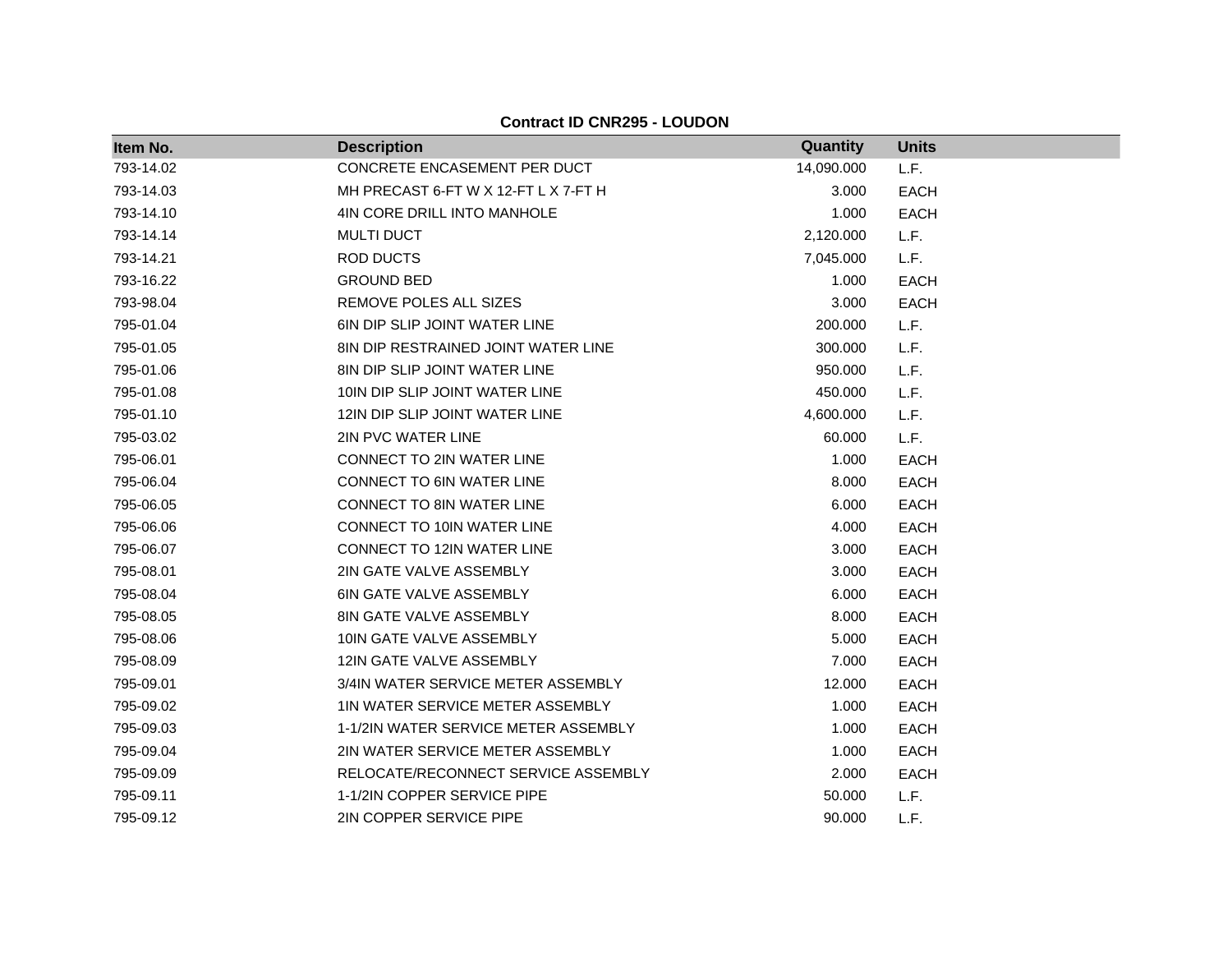| Item No.  | <b>Description</b>                            | Quantity   | <b>Units</b> |
|-----------|-----------------------------------------------|------------|--------------|
| 795-09.28 | 3/4IN COPPER SERVICE PIPE                     | 200.000    | L.F.         |
| 795-09.29 | <b>1IN COPPER SERVICE PIPE</b>                | 50,000     | L.F.         |
| 795-10.03 | 1IN AUTO AIR RELEASE VALVE ASSEMBLY           | 1.000      | <b>EACH</b>  |
| 795-11.01 | <b>BLOW-OFF ASSEMBLY</b>                      | 1.000      | <b>EACH</b>  |
| 795-11.02 | FIRE HYDRANT ASSEMBLY                         | 5.000      | <b>EACH</b>  |
| 795-11.03 | RECONNECT FIRE HYDRANT                        | 1.000      | <b>EACH</b>  |
| 795-11.04 | RELOCATE FIRE HYDRANT                         | 2.000      | <b>EACH</b>  |
| 795-12.01 | <b>REMOVE FIRE HYDRANT</b>                    | 4.000      | <b>EACH</b>  |
| 795-12.02 | <b>REMOVAL OF EXISTING LINE</b>               | (1)        | LS.          |
| 795-13.01 | DI FITTINGS                                   | 15,000.000 | LB.          |
| 797-03.06 | 4IN PVC FORCE MAIN                            | 350.000    | L.F.         |
| 797-05.01 | 8IN DIP GRAVITY SEWER 0FT-6FT DEPTH           | 286.000    | L.F.         |
| 797-05.02 | 8IN DIP GRAVITY SEWER 6FT-12FT DEPTH          | 155.000    | L.F.         |
| 797-05.51 | 8IN PVC GRAVITY SEWER 0FT-6FT DEPTH           | 398.000    | L.F.         |
| 797-05.52 | 8IN PVC GRAVITY SEWER 6FT-12FT DEPTH          | 421.000    | L.F.         |
| 797-07.02 | 48IN MANHOLE 4FT-6FT DEPTH                    | 4.000      | <b>EACH</b>  |
| 797-07.03 | 48IN MANHOLE 6FT-8FT DEPTH                    | 5.000      | <b>EACH</b>  |
| 797-08.05 | <b>6IN PVC PIPE FOR SERVICE LATERAL</b>       | 115.000    | L.F.         |
| 797-08.08 | 6IN CLEAN OUT ASSEMBLY                        | 2.000      | <b>EACH</b>  |
| 797-10.01 | CONNECT 6IN SEWER TO EXIST. MANHOLE           | 1.000      | <b>EACH</b>  |
| 797-10.06 | <b>CONNECT 6IN LATERAL TO SEWER LINE</b>      | 1.000      | <b>EACH</b>  |
| 797-10.16 | CONNECT TO 4IN FORCE MAIN                     | 1.000      | <b>EACH</b>  |
| 797-11.15 | 48IN MH ADJUSTMENT INCREASE HEIGHT            | 2.000      | V.F.         |
| 797-11.20 | 48IN MH ADJUSTMENT DECREASE HEIGHT            | 2.000      | V.F.         |
| 797-11.25 | <b>RETIREIN PLACE 48IN MANHOLE</b>            | 2.000      | <b>EACH</b>  |
| 797-11.31 | <b>RETIREIN PLACE EXISTING SEWER 8IN-14IN</b> | 150.000    | L.F.         |
| 797-11.40 | RESTORE ASPHALT                               | 400.000    | S.Y.         |
| 797-11.41 | <b>RESTORE CONCRETE</b>                       | 100.000    | S.Y.         |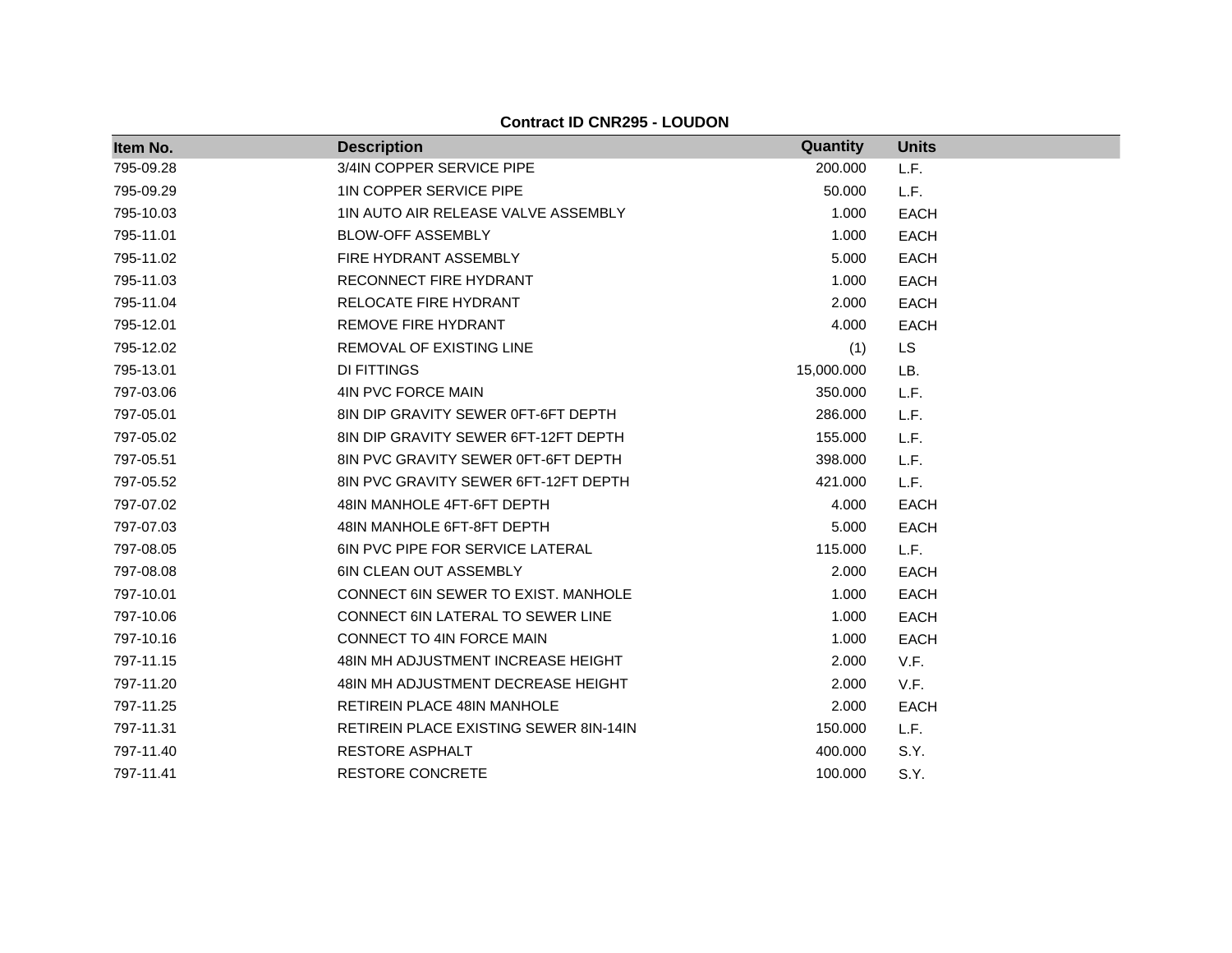#### **Contract ID CNR079 - MONROE**

| Item No.  | <b>Description</b>                                                               | Quantity   | <b>Units</b> |
|-----------|----------------------------------------------------------------------------------|------------|--------------|
| 105-01    | CONSTRUCTION STAKES, LINES AND GRADES                                            | (1)        | LS           |
| 202-01.02 | REMOVAL OF ASBESTOS                                                              | (1)        | <b>LS</b>    |
| 202-04.01 | REMOVAL OF STRUCTURES (DESCRIPTION, STA.)<br>(PARTIAL BRIDGE NO. 62-SR002-05.09) | (1)        | <b>LS</b>    |
| 202-04.02 | REMOVAL OF STRUCTURES (DESCRIPTION, STA.)<br>(PARTIAL BRIDGE NO. 62-SR002-05.18) | (1)        | <b>LS</b>    |
| 209-05    | SEDIMENT REMOVAL                                                                 | 2.000      | C.Y.         |
| 209-08.02 | TEMPORARY SILT FENCE (WITH BACKING)                                              | 570.000    | L.F.         |
| 209-08.03 | TEMPORARY SILT FENCE (WITHOUT BACKING)                                           | 630.000    | L.F.         |
| 307-01.08 | ASPHALT CONCRETE MIX (PG64-22) (BPMB-HM)<br><b>GRADING B-M2</b>                  | 667.000    | <b>TON</b>   |
| 411-01.10 | ACS MIX(PG64-22) GRADING D                                                       | 615.000    | <b>TON</b>   |
| 411-12.03 | SCORING FOR RUMBLE STRIPE (NON-<br>CONTINUOUS) (8IN WIDTH)                       | 0.600      | L.M.         |
| 415-01.02 | COLD PLANING BITUMINOUS PAVEMENT                                                 | 6,350.000  | S.Y.         |
| 604-02.03 | EPOXY COATED REINFORCING STEEL                                                   | 70,868.000 | LB.          |
| 604-03.01 | <b>CLASS A CONCRETE (BRIDGES)</b>                                                | 98.000     | C.Y.         |
| 604-03.04 | PAVEMENT @ BRIDGE ENDS                                                           | 370,000    | S.Y.         |
| 604-03.09 | CLASS D CONCRETE (BRIDGE DECK)                                                   | 221.000    | C.Y.         |
| 604-04.02 | APPLIED TEXTURE FINISH (EXISTING<br>STRUCTURES)                                  | 295.000    | S.Y.         |
| 604-04.03 | <b>BRIDGE END DRAINS(2'X8')</b>                                                  | 2.000      | <b>EACH</b>  |
| 604-05.31 | BRIDGE DECK GROOVING (MECHANICAL)                                                | 1,142.000  | S.Y.         |
| 604-10.05 | <b>CONCRETE</b>                                                                  | 31.000     | S.F.         |
| 604-10.14 | REMOVE EXISTING WEARING SURFACE                                                  | (1)        | <b>LS</b>    |
| 604-10.18 | REINFORCING STEEL (REPAIRS)                                                      | 5,197.000  | LB.          |
| 604-10.30 | BRIDGE DECK REPAIRS (FULL DEPTH OF SLAB)                                         | 225.000    | S.Y.         |
| 604-10.50 | BRIDGE DECK REPAIRS (PARTIAL DEPTH OF SLAB)                                      | 285,000    | S.Y.         |
| 604-10.51 | <b>SCARIFYING</b>                                                                | 1,114.000  | S.Y.         |
| 604-10.54 | <b>CONCRETE REPAIRS</b>                                                          | 30.000     | S.F.         |
| 610-07.03 | 18" PIPE DRAIN (BRIDGE DRAIN)                                                    | 140.000    | L.F.         |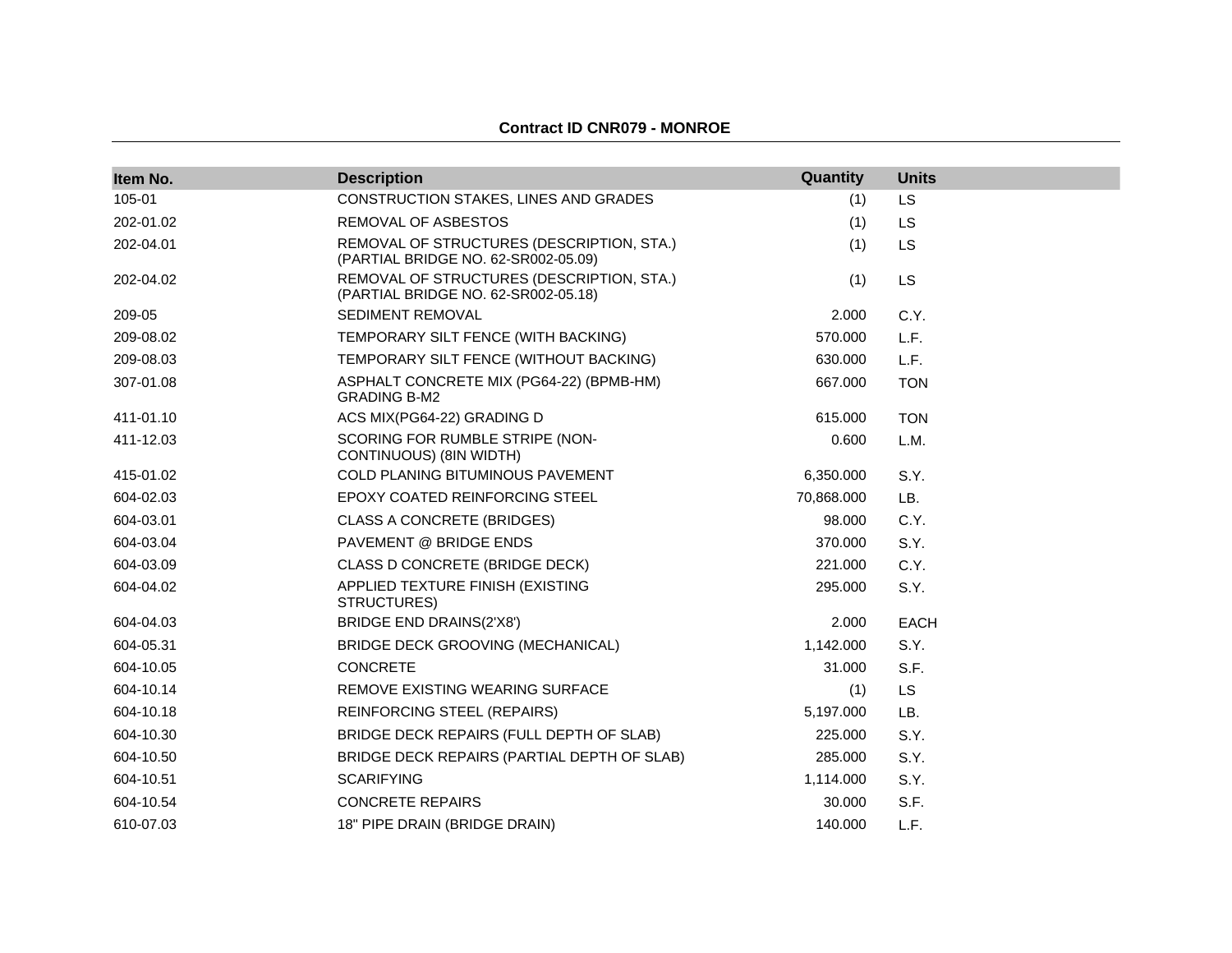## **Contract ID CNR079 - MONROE**

| Item No.  | <b>Description</b>                                | Quantity  | <b>Units</b> |
|-----------|---------------------------------------------------|-----------|--------------|
| 617-01    | <b>BRIDGE DECK SEALANT</b>                        | 852,000   | S.Y.         |
| 620-05.01 | CONC PARAPET SINGLE SLOPE (STD-1-1SS)             | 641.000   | L.F.         |
| 620-10.01 | CONCRETE PARAPET (BRIDGERAIL<br>REPLACEMENT)      | 112.000   | L.F.         |
| 621-05.02 | <b>TEMPORARY SHORING</b>                          | (1)       | <b>LS</b>    |
| 705-01.01 | <b>GUARDRAIL AT BRIDGE ENDS</b>                   | 216,000   | L.F.         |
| 705-02.10 | <b>GUARDRAIL TRANSITION 27IN TO 31IN</b>          | 3.000     | <b>EACH</b>  |
| 705-04.09 | EARTH PAD FOR TYPE 38 GR END TREATMENT            | 5.000     | <b>EACH</b>  |
| 705-06.01 | W BEAM GR (TYPE 2) MASH TL3                       | 63.000    | L.F.         |
| 705-06.20 | TANGENT ENERGY ABSORBING TERM MASH TL-3           | 5.000     | <b>EACH</b>  |
| 705-20.25 | TEMPORARY CRASH CUSHION (MASH TL-3)               | 4.000     | <b>EACH</b>  |
| 706-01    | <b>GUARDRAIL REMOVED</b>                          | 604.000   | L.F.         |
| 707-07.01 | <b>CHAIN-LINK FENCE (BRIDGES)</b>                 | 463.000   | S.F.         |
| 707-08.11 | HIGH-VISIBILITY CONSTRUCTION FENCE                | 180.000   | L.F.         |
| 709-01.01 | <b>RUBBLE STONE RIP-RAP</b>                       | 6.000     | C.Y.         |
| 712-01    | <b>TRAFFIC CONTROL</b>                            | (1)       | <b>LS</b>    |
| 712-02.02 | INTERCONNECTED PORTABLE BARRIER RAIL              | 860.000   | L.F.         |
| 712-04.01 | FLEXIBLE DRUMS (CHANNELIZING)                     | 63.000    | <b>EACH</b>  |
| 712-04.50 | PORTABLE BARRIER RAIL DELINEATOR                  | 25.000    | <b>EACH</b>  |
| 712-05.01 | <b>WARNING LIGHTS (TYPE A)</b>                    | 8.000     | <b>EACH</b>  |
| 712-05.03 | <b>WARNING LIGHTS (TYPE C)</b>                    | 30.000    | <b>EACH</b>  |
| 712-06    | SIGNS (CONSTRUCTION)                              | 442.000   | S.F.         |
| 712-07.03 | TEMPORARY BARRICADES (TYPE III)                   | 48.000    | L.F.         |
| 712-09.01 | REMOVABLE PAVEMENT MARKING LINE                   | 5,530.000 | L.F.         |
| 712-09.04 | REMOVABLE PAVEMENT MARKING (STOP LINE)            | 24.000    | L.F.         |
| 716-12.02 | ENHANCED FLATLINE THERMO PVMT MRKNG (6IN<br>LINE) | 1.000     | L.M.         |
| 717-01    | <b>MOBILIZATION</b>                               | (1)       | <b>LS</b>    |
| 730-40    | TEMPORARY TRAFFIC SIGNAL SYSTEM                   | 1.000     | <b>EACH</b>  |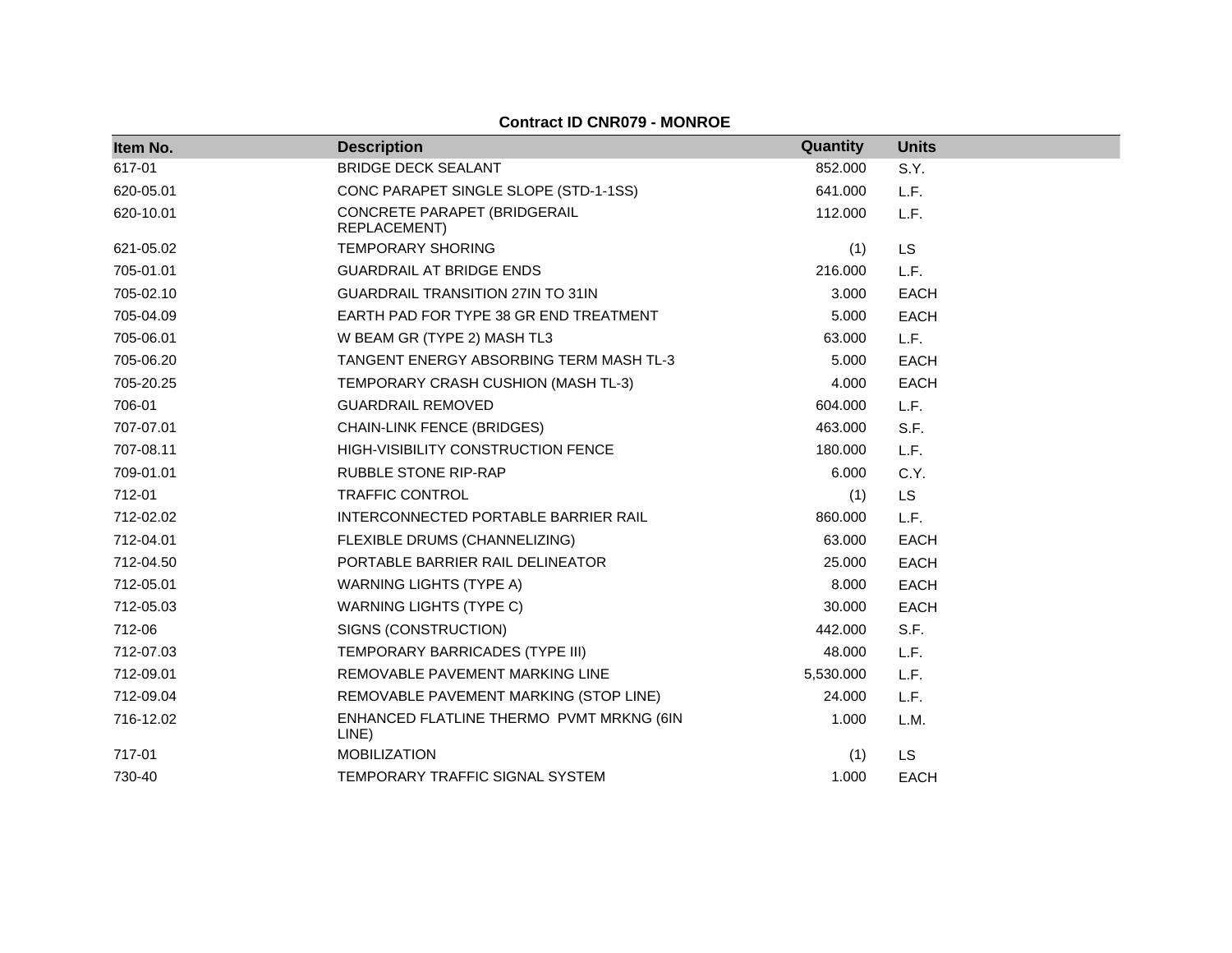| Item No.  | <b>Description</b>                                    | Quantity    | <b>Units</b> |
|-----------|-------------------------------------------------------|-------------|--------------|
| 105-01    | CONSTRUCTION STAKES, LINES AND GRADES                 | (1)         | <b>LS</b>    |
| 109-10.01 | <b>TRAINEE</b>                                        | 4,560.000   | <b>HOUR</b>  |
| 201-01    | CLEARING AND GRUBBING                                 | (1)         | <b>LS</b>    |
| 202-01    | REMOVAL OF STRUCTURES AND OBSTRUCTIONS                | (1)         | LS           |
| 202-03.01 | REMOVAL OF ASPHALT PAVEMENT                           | 984.000     | S.Y.         |
| 202-06.01 | REMOVAL OF BUILDINGS (TRACT NO.) (TRACT NO.<br>82)    | (1)         | <b>LS</b>    |
| 202-06.02 | REMOVAL OF BUILDINGS (TRACT NO.) (TRACT NO.<br>86)    | (1)         | LS           |
| 202-06.03 | REMOVAL OF BUILDINGS (TRACT NO.) (TRACT NO.<br>87)    | (1)         | <b>LS</b>    |
| 202-06.04 | REMOVAL OF BUILDINGS (TRACT NO.) (TRACT NO.<br>91/91A | (1)         | LS           |
| 202-06.05 | REMOVAL OF BUILDINGS (TRACT NO.) (TRACT NO.<br>93)    | (1)         | LS           |
| 202-06.06 | REMOVAL OF BUILDINGS (TRACT NO.) (TRACT NO.<br>98)    | (1)         | <b>LS</b>    |
| 202-06.07 | REMOVAL OF BUILDINGS (TRACT NO.) (TRACT NO.<br>101)   | (1)         | LS           |
| 203-01    | ROAD & DRAINAGE EXCAVATION (UNCLASSIFIED)             | 511,541.000 | C.Y.         |
| 203-02.01 | BORROW EXCAVATION (GRADED SOLID ROCK)                 | 54,139.000  | <b>TON</b>   |
| 203-03    | BORROW EXCAVATION (UNCLASSIFIED)                      | 395,420.000 | C.Y.         |
| 203-04    | PLACING AND SPREADING TOPSOIL                         | 87,223.000  | C.Y.         |
| 203-05    | <b>UNDERCUTTING</b>                                   | 20,298.000  | C.Y.         |
| 203-06    | <b>WATER</b>                                          | 4,675.000   | M.G.         |
| 203-08    | CHANNEL EXCAVATION (UNCLASSIFIED)                     | 508.000     | C.Y.         |
| 204-08    | <b>FOUNDATION FILL MATERIAL</b>                       | 104.000     | C.Y.         |
| 204-08.01 | BACKFILL MATERIAL (FLOWABLE FILL)                     | 10.000      | C.Y.         |
| 209-02.05 | 12" TEMPORARY SLOPE DRAIN                             | 1,185.700   | L.F.         |
| 209-02.07 | 18" TEMPORARY SLOPE DRAIN                             | 342.800     | L.F.         |
| 209-03.20 | FILTER SOCK (8 INCH)                                  | 4,301.000   | L.F.         |
| 209-03.22 | FILTER SOCK (18 INCH)                                 | 910.000     | L.F.         |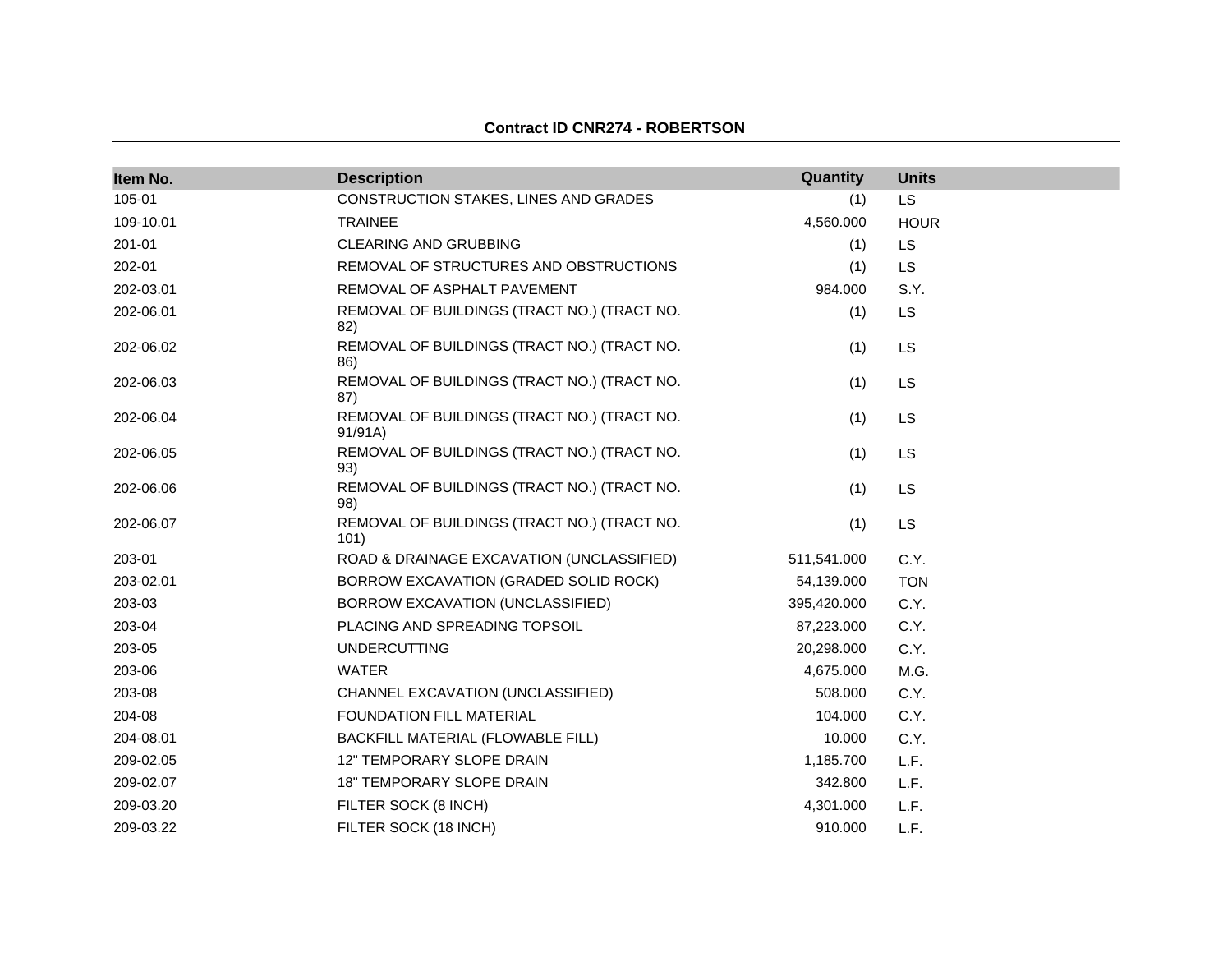|  |  | <b>Contract ID CNR274 - ROBERTSON</b> |
|--|--|---------------------------------------|
|--|--|---------------------------------------|

| Item No.  | <b>Description</b>                                              | Quantity    | <b>Units</b> |
|-----------|-----------------------------------------------------------------|-------------|--------------|
| 209-05    | SEDIMENT REMOVAL                                                | 8,299.000   | C.Y.         |
| 209-08.02 | TEMPORARY SILT FENCE (WITH BACKING)                             | 29,327.000  | L.F.         |
| 209-08.03 | TEMPORARY SILT FENCE (WITHOUT BACKING)                          | 14,471.000  | L.F.         |
| 209-08.04 | TEMPORARY ENHANCED SILT FENCE                                   | 515.000     | L.F.         |
| 209-08.07 | <b>ROCK CHECK DAM PER</b>                                       | 643.000     | <b>EACH</b>  |
| 209-08.08 | ENHANCED ROCK CHECK DAM                                         | 186.000     | <b>EACH</b>  |
| 209-09.01 | <b>SANDBAGS</b>                                                 | 500.000     | <b>BAG</b>   |
| 209-09.03 | SEDIMENT FILTER BAG (15' X 15')                                 | 5.000       | <b>EACH</b>  |
| 209-09.22 | POLYACRYLAMIDE POWDER                                           | 625.000     | LB.          |
| 209-09.23 | POLYACRYLAMIDE LIQUID                                           | 65.000      | GAL.         |
| 209-10.20 | TEMPORARY SEDIMENT TRAP                                         | 3,164.000   | C.Y.         |
| 209-40.42 | CATCH BASIN FILTER ASSEMBLY(TYPE 2)                             | 1.000       | <b>EACH</b>  |
| 209-40.43 | CATCH BASIN FILTER ASSEMBLY(TYPE 3)                             | 21.000      | <b>EACH</b>  |
| 209-65.03 | <b>TEMPORARY DIVERSION CHANNEL</b>                              | 873.000     | L.F.         |
| 209-65.04 | TEMPORARY IN STREAM DIVERSION                                   | 156.000     | L.F.         |
| 303-01    | MINERAL AGGREGATE, TYPE A BASE, GRADING D                       | 269,233.000 | <b>TON</b>   |
| 303-01.01 | <b>GRANULAR BACKFILL (ROADWAY)</b>                              | 3,589.000   | <b>TON</b>   |
| 303-10.01 | MINERAL AGGREGATE (SIZE 57)                                     | 108.000     | <b>TON</b>   |
| 303-10.03 | MINERAL AGGREGATE (SIZE 68)                                     | 136.000     | <b>TON</b>   |
| 303-10.04 | MINERAL AGGREGATE (SIZE ) (SIZE 357)                            | 215.000     | <b>TON</b>   |
| 307-01.01 | ASPHALT CONCRETE MIX (PG64-22) (BPMB-HM)<br><b>GRADING A</b>    | 802.000     | <b>TON</b>   |
| 307-01.08 | ASPHALT CONCRETE MIX (PG64-22) (BPMB-HM)<br><b>GRADING B-M2</b> | 1,450.000   | <b>TON</b>   |
| 307-01.21 | ASP. CONC. MIX(PG70-22) (BPMB-HM) GR. A-S                       | 20,601.000  | <b>TON</b>   |
| 307-02.01 | ASPHALT CONCRETE MIX (PG70-22) (BPMB-HM)<br><b>GRADING A</b>    | 25,048.000  | <b>TON</b>   |
| 307-02.08 | ASPHALT CONCRETE MIX (PG70-22) (BPMB-HM)<br><b>GRADING B-M2</b> | 17,244.000  | <b>TON</b>   |
| 402-01    | BITUMINOUS MATERIAL FOR PRIME COAT (PC)                         | 325.000     | <b>TON</b>   |
| 402-02    | AGGREGATE FOR COVER MATERIAL (PC)                               | 1,435.000   | <b>TON</b>   |
| 403-01    | BITUMINOUS MATERIAL FOR TACK COAT (TC)                          | 205.000     | <b>TON</b>   |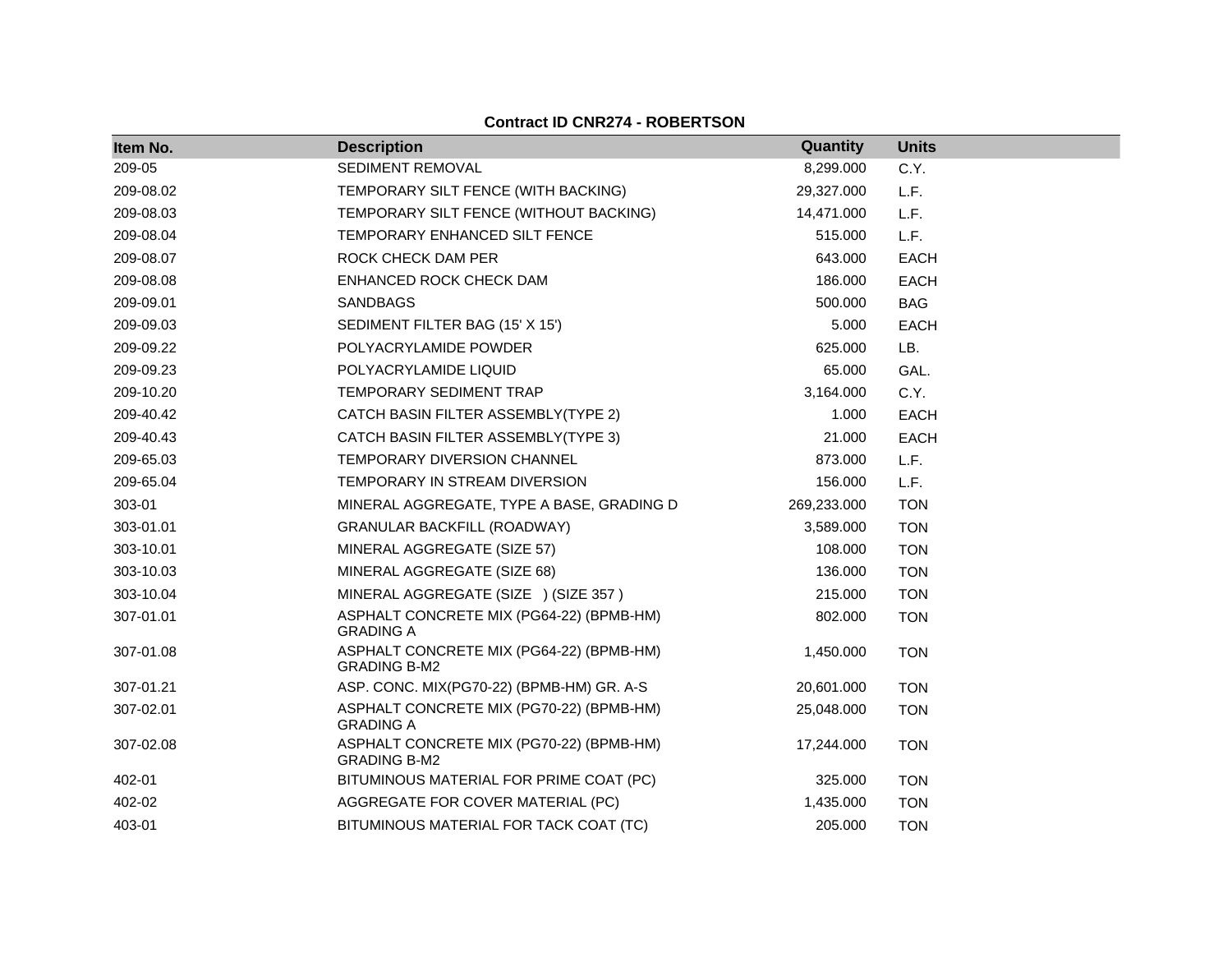| Item No.  | <b>Description</b>                                 | Quantity   | <b>Units</b> |
|-----------|----------------------------------------------------|------------|--------------|
| 407-20.05 | SAW CUTTING ASPHALT PAVEMENT                       | 390.000    | L.F.         |
| 411-01.07 | ACS MIX (PG64-22) GRADING E SHOULDER               | 5,849.000  | <b>TON</b>   |
| 411-01.10 | ACS MIX(PG64-22) GRADING D                         | 1,624.000  | <b>TON</b>   |
| 411-02.10 | ACS MIX(PG70-22) GRADING D                         | 10,110.000 | <b>TON</b>   |
| 411-12.01 | SCORING SHOULDERS (CONTINUOUS) (16IN<br>WIDTH)     | 7.200      | L.M.         |
| 411-12.02 | SCORING SHOULDERS (NON-CONTINUOUS) (16IN<br>WIDTH) | 8.600      | L.M.         |
| 415-01.02 | COLD PLANING BITUMINOUS PAVEMENT                   | 1,042.000  | S.Y.         |
| 604-01.01 | CLASS A CONCRETE (ROADWAY)                         | 707.000    | C.Y.         |
| 604-01.02 | STEEL BAR REINFORCEMENT (ROADWAY)                  | 89,389.000 | LB.          |
| 607-02.02 | 15" CONCRETE PIPE CULVERT(CLASS III)               | 8.000      | L.F.         |
| 607-03.30 | 18" PIPE CULVERT                                   | 2,931.000  | L.F.         |
| 607-05.30 | 24" PIPE CULVERT                                   | 795.000    | L.F.         |
| 607-06.30 | 30" PIPE CULVERT                                   | 385.000    | L.F.         |
| 607-07.30 | 36" PIPE CULVERT                                   | 581.000    | L.F.         |
| 607-08.30 | 42" PIPE CULVERT                                   | 882.000    | L.F.         |
| 607-09.30 | 48" PIPE CULVERT                                   | 244.000    | L.F.         |
| 607-39.02 | 18" PIPE CULVERT (SIDE DRAIN)                      | 1,805.000  | L.F.         |
| 607-39.03 | 24" PIPE CULVERT (SIDE DRAIN)                      | 178.000    | L.F.         |
| 607-39.04 | 30" PIPE CULVERT (SIDE DRAIN)                      | 51.000     | L.F.         |
| 607-39.05 | 36" PIPE CULVERT (SIDE DRAIN)                      | 147.000    | L.F.         |
| 607-39.06 | 42" PIPE CULVERT (SIDE DRAIN)                      | 22.000     | L.F.         |
| 611-01.02 | MANHOLES, $> 4' - 8'$ DEPTH                        | 1.000      | <b>EACH</b>  |
| 611-01.03 | MANHOLES, > 8' - 12' DEPTH                         | 1.000      | <b>EACH</b>  |
| 611-07.01 | CLASS A CONCRETE (PIPE ENDWALLS)                   | 45.000     | C.Y.         |
| 611-07.02 | STEEL BAR REINFORCEMENT (PIPE ENDWALLS)            | 1,066.000  | LB.          |
| 611-07.31 | 18IN ENDWALL (SIDE DRAIN)                          | 18.000     | <b>EACH</b>  |
| 611-07.51 | 15IN ENDWALL (CROSS DRAIN) 3:1                     | 1.000      | <b>EACH</b>  |
| 611-07.54 | 18IN ENDWALL (CROSS DRAIN) 3:1                     | 7.000      | <b>EACH</b>  |
| 611-07.55 | 18IN ENDWALL (CROSS DRAIN) 4:1                     | 4.000      | <b>EACH</b>  |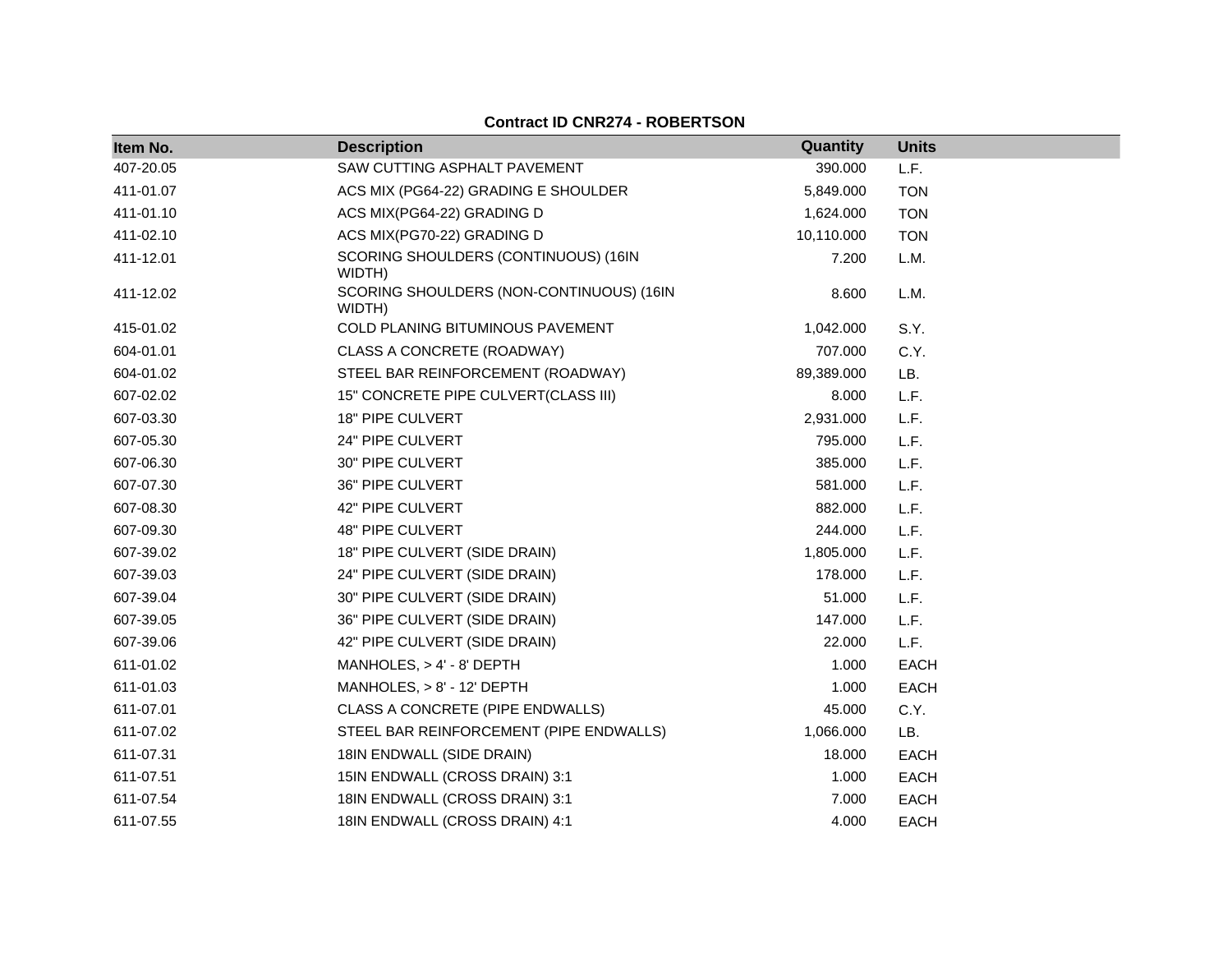| Item No.  | <b>Description</b>                                          | Quantity   | <b>Units</b> |
|-----------|-------------------------------------------------------------|------------|--------------|
| 611-07.56 | 18IN ENDWALL (CROSS DRAIN) 6:1                              | 1.000      | <b>EACH</b>  |
| 611-07.57 | 24IN ENDWALL (CROSS DRAIN) 3:1                              | 3.000      | <b>EACH</b>  |
| 611-07.58 | 24IN ENDWALL (CROSS DRAIN) 4:1                              | 4.000      | <b>EACH</b>  |
| 611-07.60 | 30IN ENDWALL (CROSS DRAIN) 3:1                              | 2.000      | <b>EACH</b>  |
| 611-07.66 | 42IN ENDWALL (CROSS DRAIN) 3:1                              | 1.000      | <b>EACH</b>  |
| 611-07.69 | 48IN ENDWALL (CROSS DRAIN) 3:1                              | 2.000      | <b>EACH</b>  |
| 611-07.70 | 48IN ENDWALL (CROSS DRAIN) 4:1                              | 1.000      | EACH         |
| 611-07.73 | 18IN ENDWALL (MEDIAN DRAIN)                                 | 21.000     | <b>EACH</b>  |
| 611-38.01 | CATCH BASINS, TYPE 38, 0' - 4' DEPTH                        | 5.000      | EACH         |
| 611-38.02 | CATCH BASINS, TYPE 38, > 4' - 8' DEPTH                      | 5.000      | <b>EACH</b>  |
| 611-38.03 | CATCH BASINS, TYPE 38, > 8' - 12' DEPTH                     | 6.000      | <b>EACH</b>  |
| 611-38.04 | CATCH BASINS, TYPE 38, > 12' - 16' DEPTH                    | 1.000      | <b>EACH</b>  |
| 611-38.05 | CATCH BASINS, TYPE 38, > 16' - 20' DEPTH                    | 3.000      | <b>EACH</b>  |
| 611-38.06 | CATCH BASINS, TYPE 38, > 20' - 24' DEPTH                    | 1.000      | <b>EACH</b>  |
| 611-38.08 | CATCH BASINS, TYPE 38, >( ' - ' DEPTH) (28' - 32'<br>DEPTH) | 1.000      | <b>EACH</b>  |
| 621-03.06 | 42" TEMPORARY DRAINAGE PIPE                                 | 135.000    | L.F.         |
| 621-03.07 | 48" TEMPORARY DRAINAGE PIPE                                 | 104.000    | L.F.         |
| 701-02    | <b>CONCRETE DRIVEWAY</b>                                    | 31,970.000 | S.F.         |
| 705-06.01 | W BEAM GR (TYPE 2) MASH TL3                                 | 8,621.000  | L.F.         |
| 705-06.10 | GR TERMINALTRAILING END (TYPE 13) MASH TL3                  | 11.000     | <b>EACH</b>  |
| 705-06.11 | GR TERMINAL (IN-INLINE) MASH TL3                            | 6.000      | <b>EACH</b>  |
| 705-06.20 | TANGENT ENERGY ABSORBING TERM MASH TL-3                     | 11.000     | <b>EACH</b>  |
| 707-08.11 | <b>HIGH-VISIBILITY CONSTRUCTION FENCE</b>                   | 20,076.000 | L.F.         |
| 708-02.01 | MARKERS (CONCRETE R.O.W. POSTS)                             | 122.000    | <b>EACH</b>  |
| 709-05.06 | MACHINED RIP-RAP (CLASS A-1)                                | 14,304.000 | <b>TON</b>   |
| 709-05.08 | MACHINED RIP-RAP (CLASS B)                                  | 9,099.000  | <b>TON</b>   |
| 709-05.09 | MACHINED RIP-RAP (CLASS C)                                  | 3,501.000  | <b>TON</b>   |
| 710-02    | AGGREGATE UNDERDRAINS (WITH PIPE)                           | 47,383.000 | L.F.         |
| 710-05    | LATERAL UNDERDRAIN                                          | 11,846.000 | L.F.         |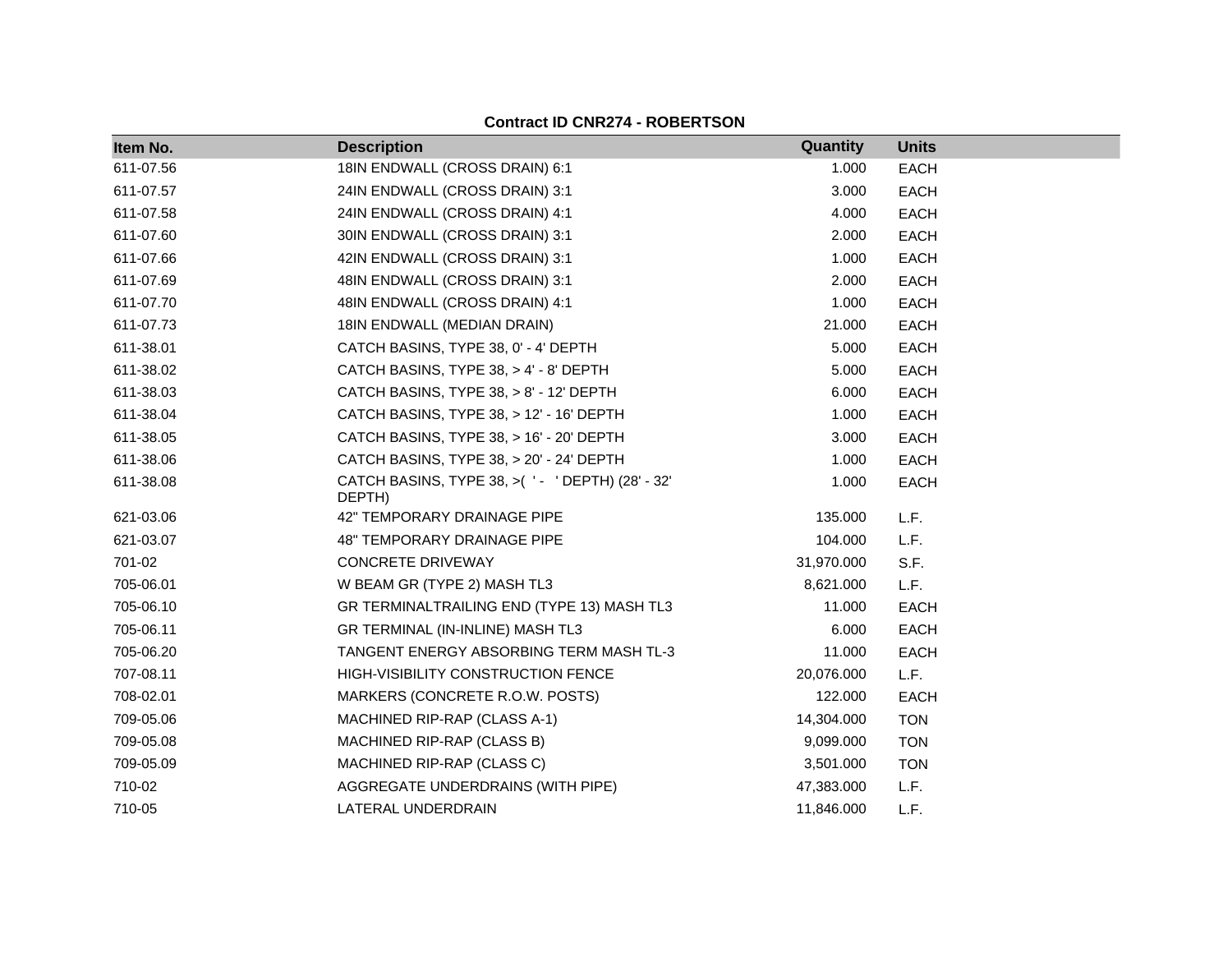**Item No. Description Quantity Units** 710-06.15 LATERAL UNDERDRAIN ENDWALL (6:1) 237.000 EACH 712-01 TRAFFIC CONTROL (1) LS 712-04.01 FLEXIBLE DRUMS (CHANNELIZING) 327.000 EACH 712-05.01 WARNING LIGHTS (TYPE A) 24.000 EACH 712-05.03 WARNING LIGHTS (TYPE C) 20.000 EACH 712-06 SIGNS (CONSTRUCTION) 601.000 S.F. 712-07.03 TEMPORARY BARRICADES (TYPE III) 132.000 L.F. 712-08.03 ARROW BOARD (TYPE C) 1.000 EACH 712-09.01 REMOVABLE PAVEMENT MARKING LINE 8,440.000 L.F. 713-11.01 "U" SECTION STEEL POSTS 1,523.000 LB. 713-11.02 PERFORATED/KNOCKOUT SQUARE TUBE POST 2,939.000 LB. 713-13.02 FLAT SHEET ALUMINUM SIGNS (0.080" THICK) 550.000 S.F. 713-13.03 FLAT SHEET ALUMINUM SIGNS (0.100" THICK) 458.000 S.F. 713-14.22 STREET NAME SIGN (SUSPENDED 0.100IN THICK) 56.000 S.F. 713-15 REMOVAL OF SIGNS, POSTS AND FOOTINGS (1) LS 713-16.01 CHANGEABLE MESSAGE SIGN UNIT 5.000 EACH 716-01.21 Snwplwble Pvmt Mrkrs (Bi-Dir)(1 Color) 242.000 EACH 716-01.22 Snwplwble Pvmt Mrkrs (Mono-Dir)(1 Color) 21.000 EACH 716-01.23 Snwplwble Pvmt Mrkrs (Bi-Dir)(2 Color) 770.000 EACH 716-02.04 PLASTIC PAVEMENT MARKING(CHANNELIZATION STRIPING) 1,039.000 S.Y. 716-02.05 PLASTIC PAVEMENT MARKING (STOP LINE) 451.000 L.F. 716-02.06 PLASTIC PAVEMENT MARKING (TURN LANE ARROW) 35.000 EACH 716-02.08 PLASTIC PAVEMENT MARKING (8" DOTTED LINE) 4,285.000 L.F. 716-05.01 PAINTED PAVEMENT MARKING (4" LINE) 26.000 L.M. 716-05.05 PAINTED PAVEMENT MARKING (STOP LINE) 902.000 L.F. 716-05.20 PAINTED PAVEMENT MARKING (6" LINE) 2.000 L.M. 716-12.02 ENHANCED FLATLINE THERMO PVMT MRKNG (6IN LINE) 31.000 L.M. 716-13.01 SPRAY THERMO PVMT MRKNG (60 mil) (4IN LINE) 1.000 L.M.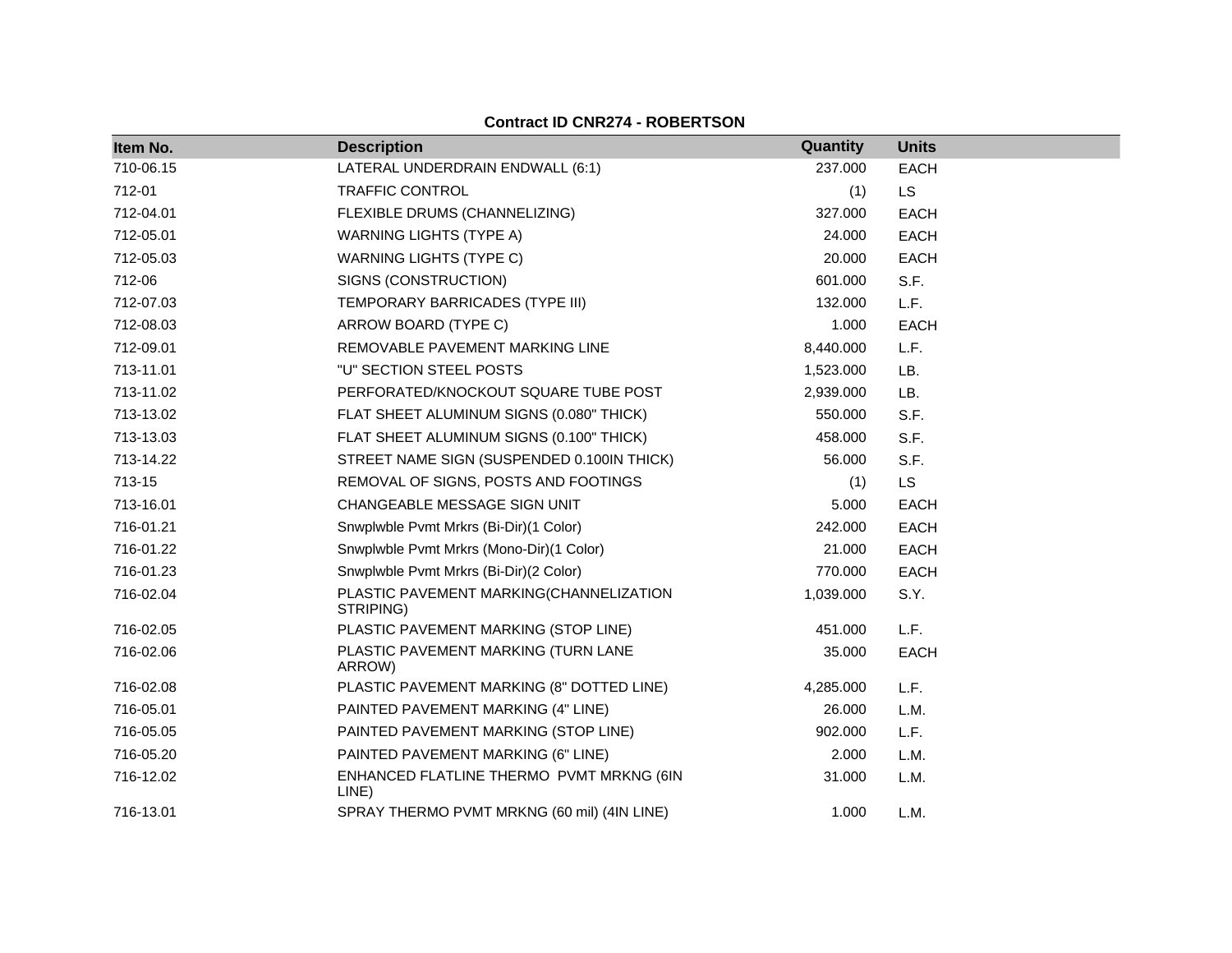| Item No.  | <b>Description</b>                                                         | Quantity   | <b>Units</b> |
|-----------|----------------------------------------------------------------------------|------------|--------------|
| 717-01    | <b>MOBILIZATION</b>                                                        | (1)        | LS           |
| 730-01.02 | REMOVAL OF SIGNAL EQUIPMENT                                                | 1.000      | <b>EACH</b>  |
| 730-02.09 | SIGNAL HEAD ASSEMBLY (130 WITH BACKPLATE)                                  | 6.000      | <b>EACH</b>  |
| 730-02.17 | SIGNAL HEAD ASSEMBLY (150 A2H WITH<br><b>BACKPLATE)</b>                    | 2.000      | <b>EACH</b>  |
| 730-02.30 | SIGNAL HEAD ASSEMBLY (DESCRIPTION) (130 A3<br>WITH BACKPLATE)              | 2.000      | <b>EACH</b>  |
| 730-03.20 | INSTALL PULL BOX (TYPE A)                                                  | 8.000      | <b>EACH</b>  |
| 730-03.21 | INSTALL PULL BOX (TYPE B)                                                  | 9.000      | <b>EACH</b>  |
| 730-05.01 | ELECTRICAL SERVICE CONNECTION                                              | 1.000      | <b>EACH</b>  |
| 730-08.02 | SIGNAL CABLE - 5 CONDUCTOR                                                 | 444.000    | L.F.         |
| 730-08.03 | SIGNAL CABLE - 7 CONDUCTOR                                                 | 900.000    | L.F.         |
| 730-09.01 | SPAN WIRE ASSEMBLY( LBS.MIN.BRK<br>STRENGTH) (22,100 LBS.MIN.BRK STRENGTH) | 677.000    | L.F.         |
| 730-10.01 | TETHER WIRE ASSEMBLY - 1/4" DIAMETER                                       | 677.000    | L.F.         |
| 730-12.01 | CONDUIT 1" DIAMETER (PVC)                                                  | 1,875.000  | L.F.         |
| 730-12.02 | CONDUIT 2" DIAMETER (PVC)                                                  | 65.000     | L.F.         |
| 730-12.03 | CONDUIT 3" DIAMETER (PVC)                                                  | 31.000     | L.F.         |
| 730-13.03 | VEHICLE DETECTOR (4 - CHANNEL, RACK MOUNT)                                 | 3.000      | <b>EACH</b>  |
| 730-14.01 | SHIELDED DETECTOR CABLE                                                    | 4,832.000  | L.F.         |
| 730-14.02 | <b>SAW SLOT</b>                                                            | 1,363.000  | L.F.         |
| 730-14.03 | <b>LOOP WIRE</b>                                                           | 3,778.000  | L.F.         |
| 730-15.32 | CABINET (EIGHT PHASE BASE MOUNTED)                                         | 1.000      | <b>EACH</b>  |
| 730-16.02 | EIGHT PHASE ACTUATED CONTROLLER                                            | 1.000      | <b>EACH</b>  |
| 730-23.01 | STEEL STRAIN POLE (SIGNAL SUPPORT)                                         | 3.000      | <b>EACH</b>  |
| 730-23.02 | STEEL STRAIN POLE (DESCRIPTION) (SIGNAL<br>SUPPORT)                        | 1.000      | <b>EACH</b>  |
| 730-40    | TEMPORARY TRAFFIC SIGNAL SYSTEM                                            | 1.000      | <b>EACH</b>  |
| 740-06.01 | <b>GEOMEMBRANE</b>                                                         | 50.000     | S.Y.         |
| 740-10.03 | GEOTEXTILE (TYPE III) (EROSION CONTROL)                                    | 25,949.000 | S.Y.         |
| 740-10.04 | GEOTEXTILE (TYPE IV) (STABILIZATION)                                       | 57,311.000 | S.Y.         |
| 740-11.02 | TEMPORARY SEDIMENT TUBE 12IN                                               | 2,971.000  | L.F.         |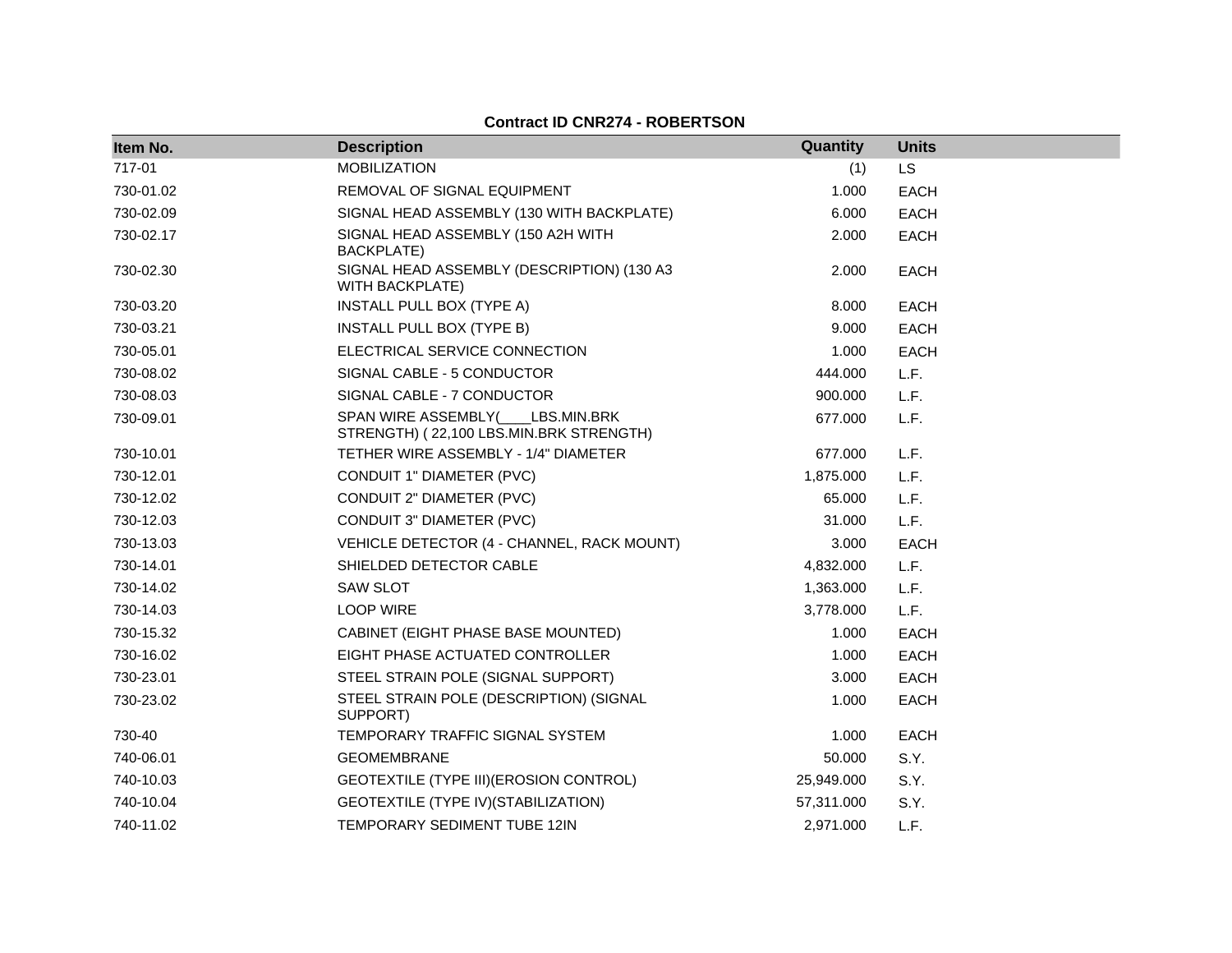| Item No.  | <b>Description</b>                                           | Quantity   | <b>Units</b> |
|-----------|--------------------------------------------------------------|------------|--------------|
| 740-11.03 | TEMPORARY SEDIMENT TUBE 18IN                                 | 32,519.000 | L.F.         |
| 740-11.05 | TEMPORARY SEDIMENT TUBE 24IN                                 | 2,201.000  | L.F.         |
| 801-01    | SEEDING (WITH MULCH)                                         | 4,378.000  | <b>UNIT</b>  |
| 801-01.02 | CROWN VETCH MIXTURE (WITH MULCH)                             | 922.000    | <b>UNIT</b>  |
| 801-01.07 | TEMPORARY SEEDING (WITH MULCH)                               | 8,756.000  | <b>UNIT</b>  |
| 801-02    | SEEDING (WITHOUT MULCH)                                      | 7.000      | <b>UNIT</b>  |
| 801-02.15 | <b>FERTILIZER</b>                                            | 131.000    | <b>TON</b>   |
| 801-03    | WATER (SEEDING & SODDING)                                    | 1,313.000  | M.G.         |
| 802-11.02 | ACER RUBRUM (RED MAPLE 2-5FT CNTNR GRWN)                     | 22.000     | <b>EACH</b>  |
| 802-11.13 | CRATAEGUS PHAENOPYRUM (WSHNGTN<br>HAWTHORN 2-5FT CNTNR GRWN) | 22.000     | <b>EACH</b>  |
| 802-11.18 | LIQUIDAMBER STYRACIFLUA (SWEETGUM 2-5FT<br>CNTNR GRWN)       | 22.000     | <b>EACH</b>  |
| 802-11.26 | PLATANUS OCCIDENTALIS (SYCAMORE 2-5FT<br>CNTNR GRWN)         | 21.000     | <b>EACH</b>  |
| 802-11.57 | VIBURNUM RUFIDULUM (RUSTY BLACKHAW 2-5FT<br>C.G.)            | 22.000     | <b>EACH</b>  |
| 802-12.02 | ACER RUBRUM (RED MAPLE SEEDLNG B.R.)                         | 22.000     | <b>EACH</b>  |
| 802-12.18 | LIQUIDAMBER STYRACIFLUA (SWEETGUM<br>SEEDLNG B.R.)           | 35.000     | EACH         |
| 802-12.26 | PLATANUS OCCIDENTALIS (SYCAMORE SEEDLNG<br>B.R.)             | 21.000     | <b>EACH</b>  |
| 802-12.35 | QUERCUS NIGRA (WATER OAK SEEDLNG B.R.)                       | 13.000     | <b>EACH</b>  |
| 802-12.37 | QUERCUS PALUSTRIS (PIN OAK SEEDLNG B.R.)                     | 13.000     | EACH         |
| 802-12.40 | SALIX NIGRA (BLACK WILLOW SEEDLNG B.R.)                      | 13.000     | EACH         |
| 802-13.04 | CORNUS AMOMUM (SILKY DOGWOOD 2-5FT CNTNR<br>GRWN)            | 21.000     | <b>EACH</b>  |
| 805-12.02 | EROSION CONTROL BLANKET (TYPE II)                            | 2,257.000  | S.Y.         |
| 806-02.03 | PROJECT MOWING                                               | 6.000      | <b>CYCL</b>  |
| 790-04.01 | POLE 45FT CLASS 1 WOOD                                       | 9.000      | EACH         |
| 790-05.07 | POLE 50FT CLASS H1 METAL                                     | 43.000     | <b>EACH</b>  |
| 790-06.07 | POLE 55FT CLASS H1 METAL                                     | 3.000      | <b>EACH</b>  |
| 790-07.07 | POLE 60FT CLASS H1 METAL                                     | 1.000      | <b>EACH</b>  |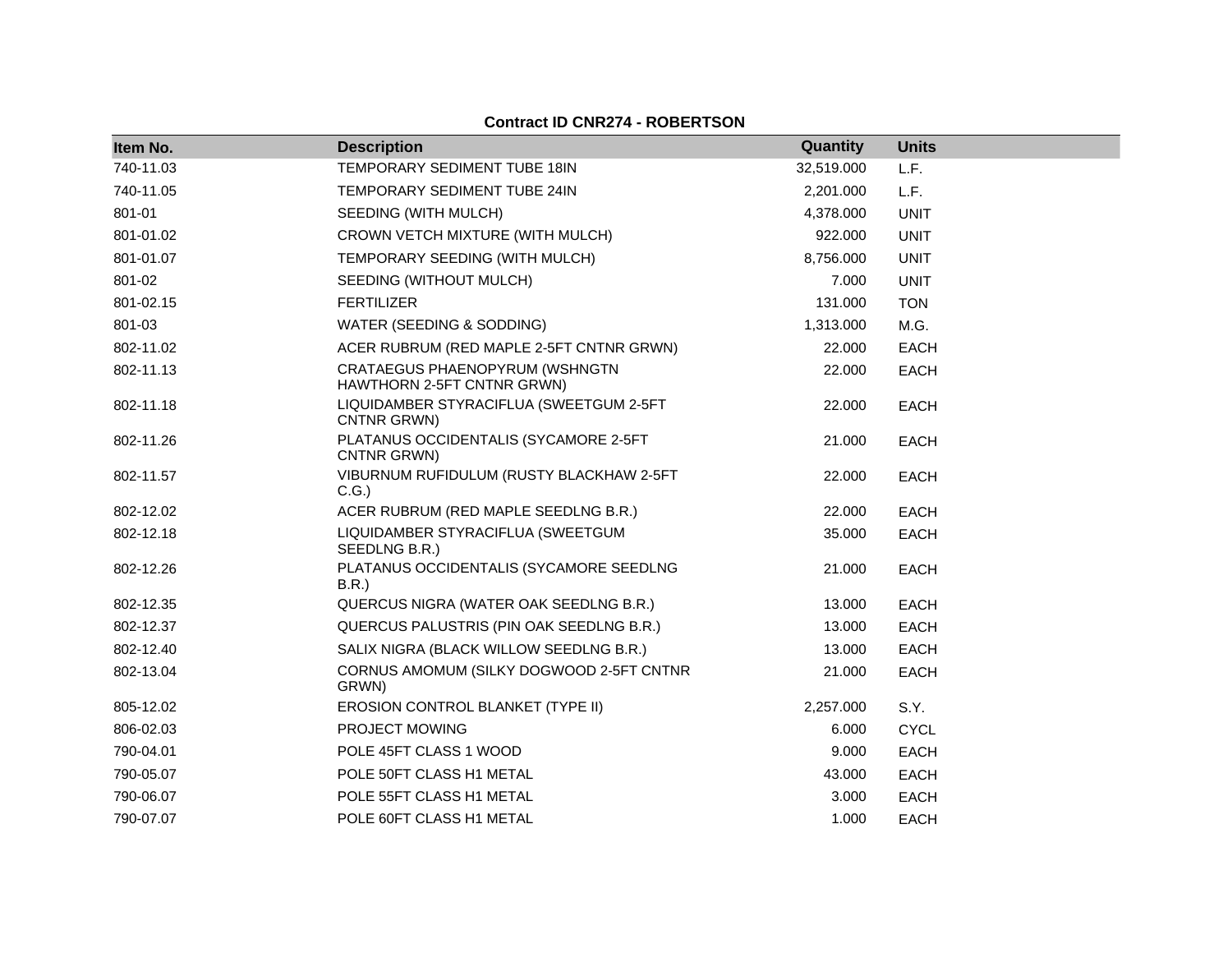| Item No.  | <b>Description</b>                            | Quantity   | <b>Units</b> |
|-----------|-----------------------------------------------|------------|--------------|
| 790-22.01 | 1PH SGL PRIMARY SUPPORT 25KV                  | 1.000      | <b>EACH</b>  |
| 790-22.02 | 1PH DBL PRIMARY SUPPORT 25KV                  | 1.000      | <b>EACH</b>  |
| 790-22.07 | 1PH DBL PTS ANGLE 25KV                        | 2.000      | <b>EACH</b>  |
| 790-22.10 | 1PH SUSPENSION ANGLE 25KV                     | 1.000      | <b>EACH</b>  |
| 790-22.11 | 1PH DDE ANGLE 25KV                            | 1.000      | EACH         |
| 790-22.13 | 1PH DEAD END 25KV                             | 4.000      | <b>EACH</b>  |
| 790-22.15 | 1PH DEAD END TAP W/ EXTENSION 25KV            | 10.000     | <b>EACH</b>  |
| 790-22.16 | 1PH DDE TANGENT 25KV                          | 4.000      | <b>EACH</b>  |
| 790-26.01 | 3PH CROSSARM 25KV                             | 36.000     | <b>EACH</b>  |
| 790-26.12 | 3PH CROSSARM DBL SM ANGLE 25KV                | 5.000      | <b>EACH</b>  |
| 790-26.23 | 3PH VERTICAL DEAD END 25KV                    | 4.000      | <b>EACH</b>  |
| 790-26.25 | 3PH CROSSARM DDE 25KV                         | 3.000      | <b>EACH</b>  |
| 790-26.27 | 3PH CROSSARM DBL DDE 25KV                     | 3.000      | <b>EACH</b>  |
| 790-26.28 | 3PH DBL 10FT XARM DDE 25KV                    | 2.000      | <b>EACH</b>  |
| 790-30.03 | SECONDARY ASSEMBLIES DEADEND                  | 28.000     | EACH         |
| 790-30.04 | SECONDARY ASSEMBLIES MISC                     | 48.000     | EACH         |
| 790-30.06 | SECONDARY CONDUCTOR 6 AL DUPLEX               | 160.000    | L.F.         |
| 790-30.14 | SECONDARY CONDUCTOR 1/0 AL TRIPLEX            | 141.000    | L.F.         |
| 790-31.02 | SERVICE ASSEMBLY-POLE TYPE                    | 4.000      | <b>EACH</b>  |
| 790-32.19 | DN GUY HVY CONST - 1 PREFORM                  | 10.000     | <b>EACH</b>  |
| 790-32.20 | DN GUY HVY CONST-3 BOLT CLAMPS                | 14.000     | <b>EACH</b>  |
| 790-32.21 | OH GUY HVY CONST-THROUGH BOLT TYPE            | 3.000      | <b>EACH</b>  |
| 790-32.23 | <b>GUY GUARD</b>                              | 25.000     | <b>EACH</b>  |
| 790-33.04 | SCREW TYPE ANCHOR 10,000LB-12,000LB           | 24.000     | EACH         |
| 790-36.14 | <b>TRANSFER CONDUCTOR</b>                     | 24.000     | <b>EACH</b>  |
| 790-40.05 | OH COND 3/0 6/1 ACSR PIGEON                   | 9,125.000  | L.F.         |
| 790-40.09 | OH COND 336.4 18/1 ACSR MERLIN                | 27,375.000 | L.F.         |
| 790-40.73 | OH PRI COND<br>(26/1)<br><b>ACSR SPARROW)</b> | 5,198.000  | L.F.         |
| 790-41.47 | UG SEC COND 2/0 AL TPLX                       | 387.000    | L.F.         |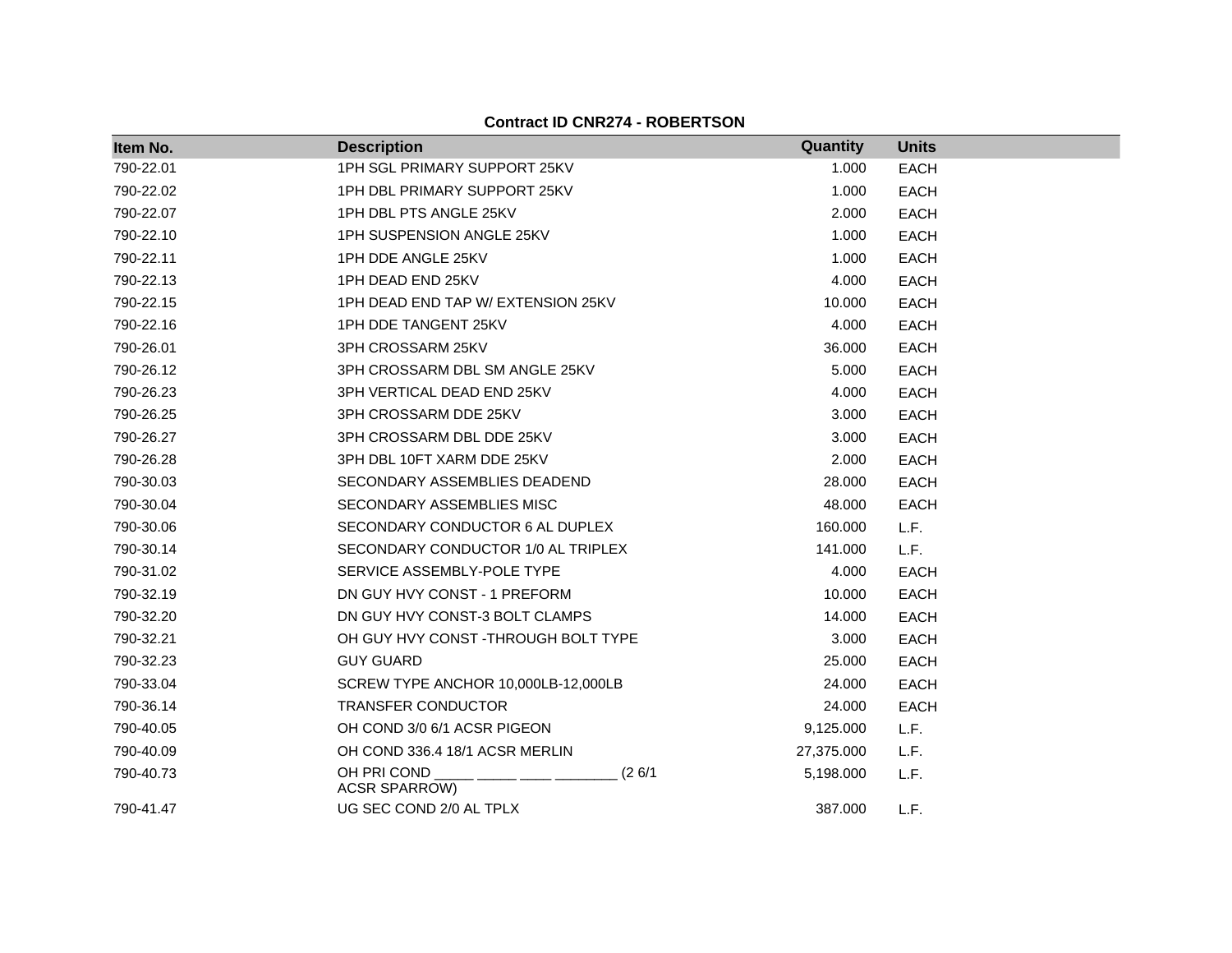| Item No.  | <b>Description</b>                            | Quantity   | <b>Units</b> |  |
|-----------|-----------------------------------------------|------------|--------------|--|
| 790-42.08 | 2IN DIA PVC PIPE                              | 387.000    | L.F.         |  |
| 790-43.50 | SECONDARY RISER W/ 2IN CONDUIT                | 13.000     | <b>EACH</b>  |  |
| 790-46.01 | <b>1PH TRANSFORMER</b>                        | 5.000      | <b>EACH</b>  |  |
| 790-46.03 | 1PH TRANSFORMER CONV W/XARM MTD FUSE &<br>LA. | 6.000      | <b>EACH</b>  |  |
| 790-59.02 | HOOK STICK SWITCH VERTICAL - SINGLE 25KV      | 6.000      | <b>EACH</b>  |  |
| 790-61.01 | 1PH FUSE CUTOUT XARM MOUNT 25KV               | 23.000     | <b>EACH</b>  |  |
| 790-61.03 | 1PH SECTIONALIZERS OR RECLOSER 25KV           | 2.000      | <b>EACH</b>  |  |
| 790-65.06 | LIGHTNING ARRESTER POLE MTD 18 KV             | 28.000     | <b>EACH</b>  |  |
| 790-68.01 | POLE GROUND ROD TYPE                          | 55.000     | <b>EACH</b>  |  |
| 790-68.10 | MISCELLANEOUS ASSEMBLIES                      | 22.000     | <b>EACH</b>  |  |
| 790-68.13 | SGL PHASE MOUNTING BRACKET - FIBERGLASS       | 17.000     | <b>EACH</b>  |  |
| 790-69.31 | <b>STICK PIN</b>                              | 1.000      | <b>EACH</b>  |  |
| 790-69.32 | <b>ARM PIN</b>                                | 12.000     | <b>EACH</b>  |  |
| 790-70.11 | STREET LIGHT - HPS (DESCRIPTION) (100W)       | 3.000      | <b>EACH</b>  |  |
| 790-98.01 | <b>REMOVE WIRE</b>                            | 44,223.000 | L.F.         |  |
| 790-98.02 | <b>REMOVE POLES</b>                           | 47.000     | <b>EACH</b>  |  |
| 790-98.03 | REMOVE FRAMING/ASSOCIATED APPARATUS           | 443.000    | <b>EACH</b>  |  |
| 793-01.08 | POLE 35FT CLASS 5 WOOD                        | 9.000      | <b>EACH</b>  |  |
| 793-01.41 | <b>ANCHOR 1IN</b>                             | 29.000     | <b>EACH</b>  |  |
| 793-13.07 | 4IN SCHEDULE 40 PVC                           | 1,830.000  | L.F.         |  |
| 793-13.12 | 1 DUCT FORMATION @ 36IN DEPTH                 | 836.000    | L.F.         |  |
| 793-13.17 | 2 DUCT FORMATION @ 36IN DEPTH                 | 497.000    | L.F.         |  |
| 793-98.04 | <b>REMOVE POLES ALL SIZES</b>                 | 3.000      | <b>EACH</b>  |  |
| 795-01.18 | 20IN DIP SLIP JOINT WATER LINE                | 9,900.000  | L.F.         |  |
| 795-03.02 | 2IN PVC WATER LINE                            | 530.000    | L.F.         |  |
| 795-03.34 | 6IN C900 PVC WATER LINE                       | 8,300.000  | L.F.         |  |
| 795-03.35 | 8IN C900 PVC WATER LINE                       | 50.000     | L.F.         |  |
| 795-03.36 | 10IN C900 PVC WATER LINE                      | 550.000    | L.F.         |  |
| 795-03.37 | 12IN C900 PVC WATER LINE                      | 700.000    | L.F.         |  |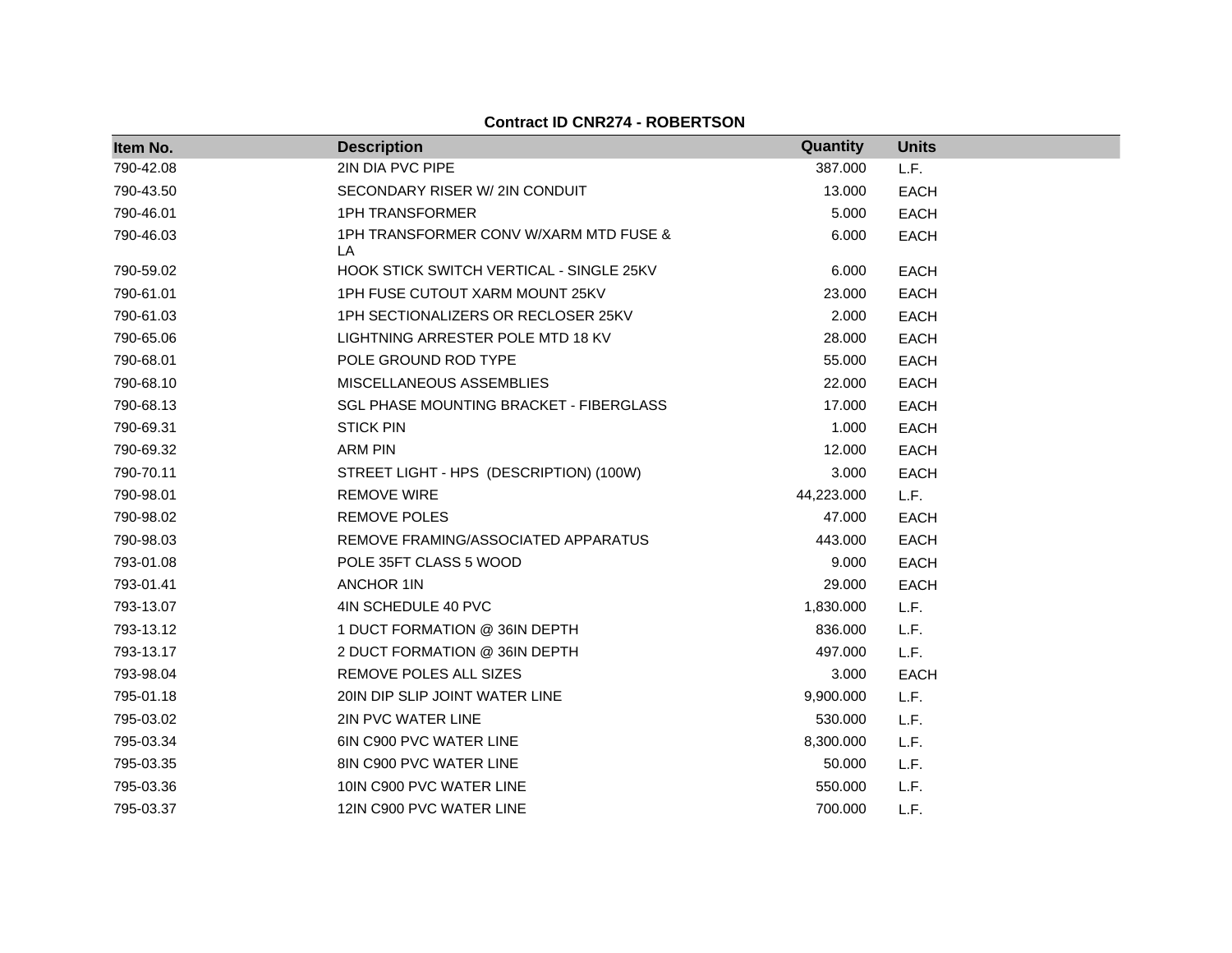| Item No.  | <b>Description</b>                      | Quantity  | <b>Units</b> |
|-----------|-----------------------------------------|-----------|--------------|
| 795-05.14 | HDD __ IN HDPE CASING PIPE-UNCON (2 IN) | 340.000   | L.F.         |
| 795-05.63 | BORE/JACK 12IN STEEL CASING PIPE-UNCON. | 530.000   | L.F.         |
| 795-05.69 | BORE/JACK 30IN STEEL CASING PIPE-UNCON. | 170.000   | L.F.         |
| 795-06.01 | CONNECT TO 2IN WATER LINE               | 5.000     | <b>EACH</b>  |
| 795-06.04 | CONNECT TO 6IN WATER LINE               | 3.000     | <b>EACH</b>  |
| 795-06.05 | <b>CONNECT TO 8IN WATER LINE</b>        | 1.000     | <b>EACH</b>  |
| 795-06.11 | CONNECT TO 20IN WATER LINE              | 2.000     | <b>EACH</b>  |
| 795-07.03 | 6IN X 6IN TAPPING SLEEVE AND VALVE      | 15.000    | <b>EACH</b>  |
| 795-07.06 | 8IN X 8IN TAPPING SLEEVE AND VALVE      | 1.000     | <b>EACH</b>  |
| 795-08.01 | 2IN GATE VALVE ASSEMBLY                 | 6.000     | <b>EACH</b>  |
| 795-08.06 | 10IN GATE VALVE ASSEMBLY                | 4.000     | <b>EACH</b>  |
| 795-08.09 | 12IN GATE VALVE ASSEMBLY                | 1.000     | <b>EACH</b>  |
| 795-08.17 | 20IN BUTTERFLY VALVE ASSEMBLY           | 14.000    | <b>EACH</b>  |
| 795-09.01 | 3/4IN WATER SERVICE METER ASSEMBLY      | 16.000    | <b>EACH</b>  |
| 795-09.09 | RELOCATE/RECONNECT SERVICE ASSEMBLY     | 11.000    | <b>EACH</b>  |
| 795-09.10 | SAMPLE TAP                              | 20.000    | <b>EACH</b>  |
| 795-09.14 | 3/4IN HDPE SERVICE PIPE                 | 970.000   | L.F.         |
| 795-10.05 | 2IN AUTO AIR RELEASE VALVE ASSEMBLY     | 4.000     | <b>EACH</b>  |
| 795-11.01 | <b>BLOW-OFF ASSEMBLY</b>                | 1.000     | <b>EACH</b>  |
| 795-11.02 | FIRE HYDRANT ASSEMBLY                   | 29.000    | <b>EACH</b>  |
| 795-12.01 | REMOVE FIRE HYDRANT                     | 4.000     | <b>EACH</b>  |
| 795-12.03 | PIPE GROUTING                           | (1)       | <b>LS</b>    |
| 795-13.01 | DI FITTINGS                             | 6,000.000 | LB.          |
| 795-13.05 | CREEK CROSSING (DESCRIPTION) (NO. 1)    | (1)       | <b>LS</b>    |
| 795-13.05 | CREEK CROSSING (DESCRIPTION) (NO. 2)    | (1)       | <b>LS</b>    |
| 795-13.05 | CREEK CROSSING (DESCRIPTION) (NO. 3)    | (1)       | LS           |
| 795-14.03 | <b>CLASS C CONCRETE</b>                 | 50.000    | C.Y.         |
| 795-15.02 | 12IN STEEL CASING PIPE OPEN CUT METHOD  | 510.000   | L.F.         |
| 795-15.10 | 30IN STEEL CASING PIPE OPEN CUT METHOD  | 156.000   | L.F.         |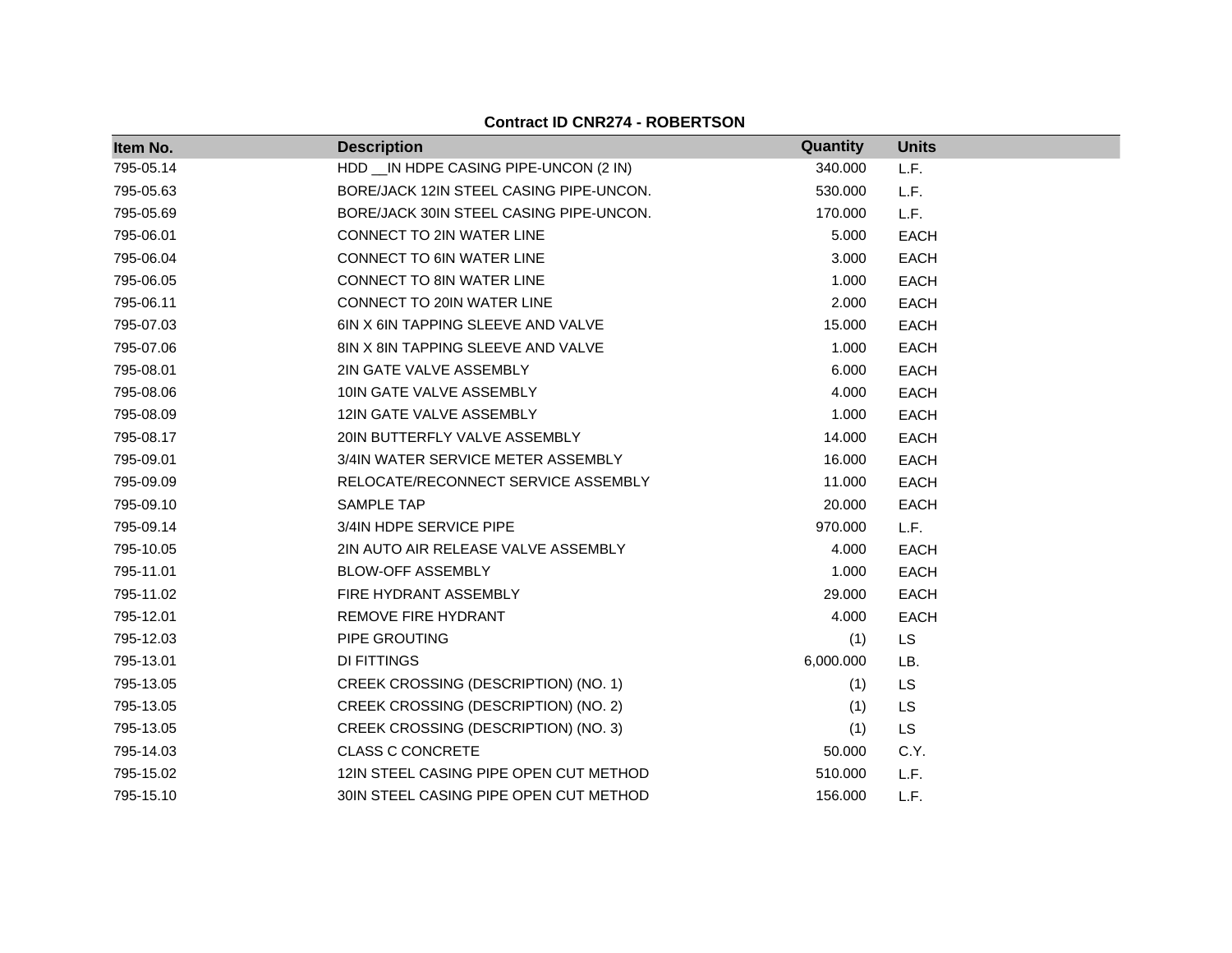| Item No.  | <b>Description</b>                                              | Quantity   | <b>Units</b> |
|-----------|-----------------------------------------------------------------|------------|--------------|
| 105-01    | CONSTRUCTION STAKES, LINES AND GRADES                           | (1)        | <b>LS</b>    |
| 109-10.01 | <b>TRAINEE</b>                                                  | 1,180.000  | <b>HOUR</b>  |
| 201-01    | <b>CLEARING AND GRUBBING</b>                                    | (1)        | <b>LS</b>    |
| 202-01    | REMOVAL OF STRUCTURES AND OBSTRUCTIONS                          | (1)        | <b>LS</b>    |
| 202-02.21 | REMOVAL OF PIPE (DESCRIPTION) (24" PIPE)                        | 1,686.000  | L.F.         |
| 202-02.22 | REMOVAL OF PIPE (DESCRIPTION) (30" PIPE)                        | 102.000    | L.F.         |
| 202-08.15 | REMOVAL OF CURB AND GUTTER (DESCRIPTION)<br>(SEE PLANS)         | 1,357.000  | L.F.         |
| 203-01    | ROAD & DRAINAGE EXCAVATION (UNCLASSIFIED)                       | 19,370.000 | C.Y.         |
| 203-02.01 | BORROW EXCAVATION (GRADED SOLID ROCK)                           | 2,771.000  | <b>TON</b>   |
| 203-03    | BORROW EXCAVATION (UNCLASSIFIED)                                | 20,253.000 | C.Y.         |
| 203-04    | PLACING AND SPREADING TOPSOIL                                   | 8,750.000  | C.Y.         |
| 203-50    | CONSTRUCTION OF HAUL ROAD                                       | (1)        | LS.          |
| 204-08.01 | BACKFILL MATERIAL (FLOWABLE FILL)                               | 500.000    | C.Y.         |
| 209-05    | SEDIMENT REMOVAL                                                | 100.000    | C.Y.         |
| 209-08.02 | TEMPORARY SILT FENCE (WITH BACKING)                             | 1,039.000  | L.F.         |
| 209-08.03 | TEMPORARY SILT FENCE (WITHOUT BACKING)                          | 3,199.000  | L.F.         |
| 209-08.07 | ROCK CHECK DAM PER                                              | 28.000     | <b>EACH</b>  |
| 209-08.08 | ENHANCED ROCK CHECK DAM                                         | 4.000      | <b>EACH</b>  |
| 209-09.04 | SEDIMENT FILTER BAG(15' X 10')                                  | 2.000      | EACH         |
| 209-09.43 | <b>CURB INLET PROTECTION (TYPE 4)</b>                           | 28,000     | <b>EACH</b>  |
| 209-40.30 | CATCH BASIN PROTECTION (TYPE A)                                 | 1.000      | <b>EACH</b>  |
| 209-40.33 | CATCH BASIN PROTECTION (TYPE D)                                 | 16.000     | EACH         |
| 209-65.04 | TEMPORARY IN STREAM DIVERSION                                   | 145.000    | L.F.         |
| 303-01    | MINERAL AGGREGATE, TYPE A BASE, GRADING D                       | 8,129.000  | <b>TON</b>   |
| 303-10.01 | MINERAL AGGREGATE (SIZE 57)                                     | 89.000     | <b>TON</b>   |
| 306-01.01 | PORTLAND CEMENT CONCRETE BASE (PLAIN) 6"                        | 187.000    | S.Y.         |
| 307-01.08 | ASPHALT CONCRETE MIX (PG64-22) (BPMB-HM)<br><b>GRADING B-M2</b> | 73.000     | <b>TON</b>   |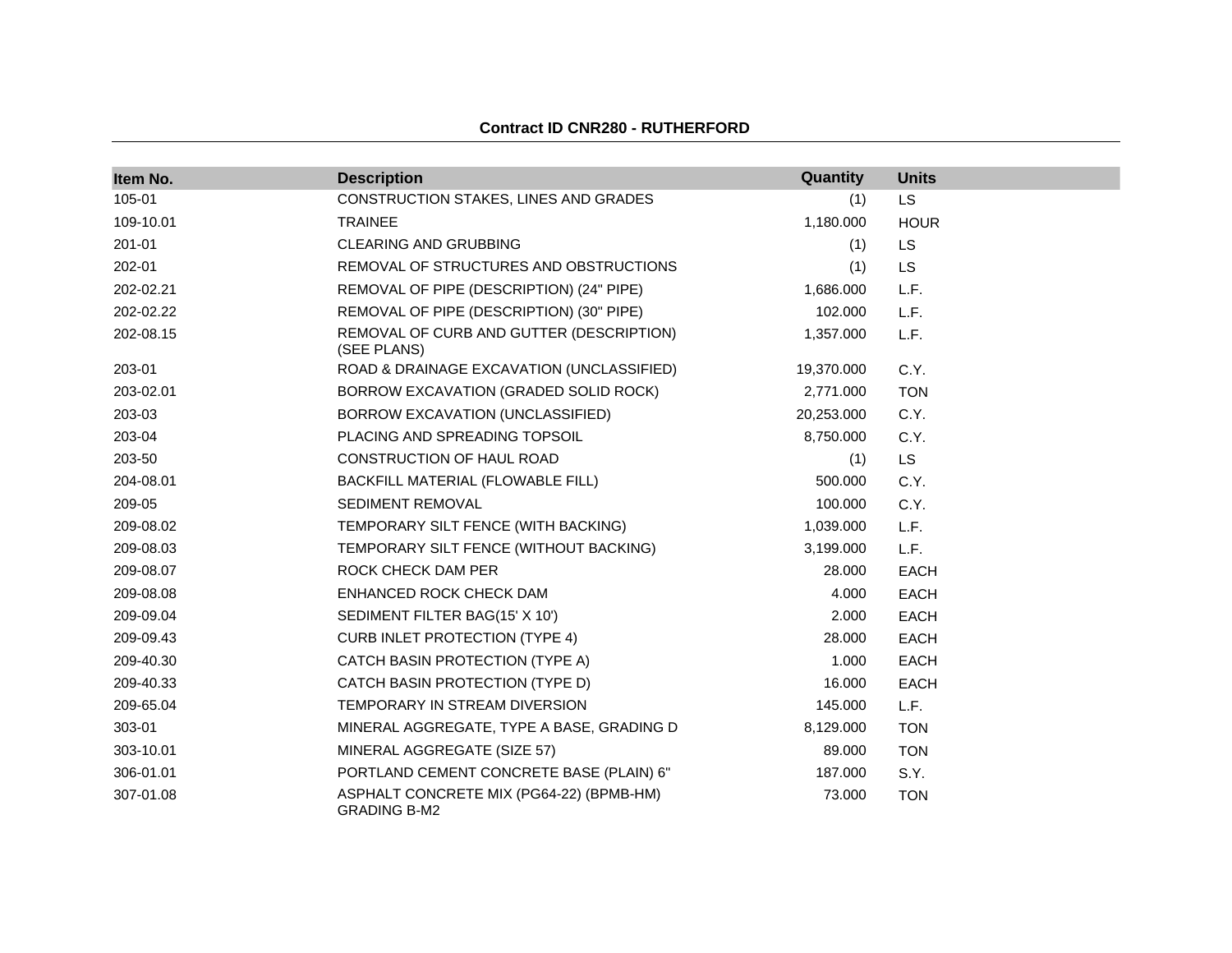| Item No.  | <b>Description</b>                                              | Quantity   | <b>Units</b> |
|-----------|-----------------------------------------------------------------|------------|--------------|
| 307-01.21 | ASP. CONC. MIX(PG70-22) (BPMB-HM) GR. A-S                       | 2,778.000  | <b>TON</b>   |
| 307-02.01 | ASPHALT CONCRETE MIX (PG70-22) (BPMB-HM)<br><b>GRADING A</b>    | 2,778.000  | <b>TON</b>   |
| 307-02.08 | ASPHALT CONCRETE MIX (PG70-22) (BPMB-HM)<br><b>GRADING B-M2</b> | 1,820.000  | <b>TON</b>   |
| 402-01    | BITUMINOUS MATERIAL FOR PRIME COAT (PC)                         | 25.000     | <b>TON</b>   |
| 402-02    | AGGREGATE FOR COVER MATERIAL (PC)                               | 97.000     | <b>TON</b>   |
| 403-01    | BITUMINOUS MATERIAL FOR TACK COAT (TC)                          | 9.000      | <b>TON</b>   |
| 411-01.10 | ACS MIX(PG64-22) GRADING D                                      | 114.000    | <b>TON</b>   |
| 411-02.10 | ACS MIX(PG70-22) GRADING D                                      | 1,238.000  | <b>TON</b>   |
| 415-01.01 | COLD PLANING BITUMINOUS PAVEMENT                                | 169.000    | <b>TON</b>   |
| 604-01.01 | CLASS A CONCRETE (ROADWAY)                                      | 10.000     | C.Y.         |
| 604-01.02 | STEEL BAR REINFORCEMENT (ROADWAY)                               | 800.000    | LB.          |
| 604-04.04 | BRIDGE END DRAINS(4'X8')                                        | 4.000      | EACH         |
| 606-02.03 | STEEL PILES (10 INCH)                                           | 492.000    | L.F.         |
| 606-24.13 | TEMPORARY SHEET PILES                                           | (1)        | <b>LS</b>    |
| 607-03.02 | 18" CONCRETE PIPE CULVERT (CLASS III)                           | 1,087.000  | L.F.         |
| 607-05.02 | 24" CONCRETE PIPE CULVERT (CLASS III)                           | 710.000    | L.F.         |
| 607-06.02 | 30" CONCRETE PIPE CULVERT (CLASS III)                           | 880.000    | L.F.         |
| 607-07.02 | 36" CONCRETE PIPE CULVERT (CLASS III)                           | 877.000    | L.F.         |
| 611-12.01 | CATCH BASINS, TYPE 12, 0' - 4' DEPTH                            | 7.000      | EACH         |
| 611-12.02 | CATCH BASINS, TYPE 12, > 4' - 8' DEPTH                          | 15.000     | <b>EACH</b>  |
| 611-12.03 | CATCH BASINS, TYPE 12, > 8' - 12' DEPTH                         | 3.000      | <b>EACH</b>  |
| 611-14.02 | CATCH BASINS, TYPE 14, > 4' - 8' DEPTH                          | 4.000      | EACH         |
| 701-01.02 | <b>CONCRETE SIDEWALK (6 ")</b>                                  | 19,500.000 | S.F.         |
| 701-02.03 | CONCRETE CURB RAMP                                              | 738.000    | S.F.         |
| 702-01    | <b>CONCRETE CURB</b>                                            | 6.000      | C.Y.         |
| 702-03    | CONCRETE COMBINED CURB & GUTTER                                 | 262.000    | C.Y.         |
| 705-01.01 | <b>GUARDRAIL AT BRIDGE ENDS</b>                                 | 320.000    | L.F.         |
| 705-06.20 | TANGENT ENERGY ABSORBING TERM MASH TL-3                         | 4.000      | EACH         |
| 706-01    | <b>GUARDRAIL REMOVED</b>                                        | 301.000    | L.F.         |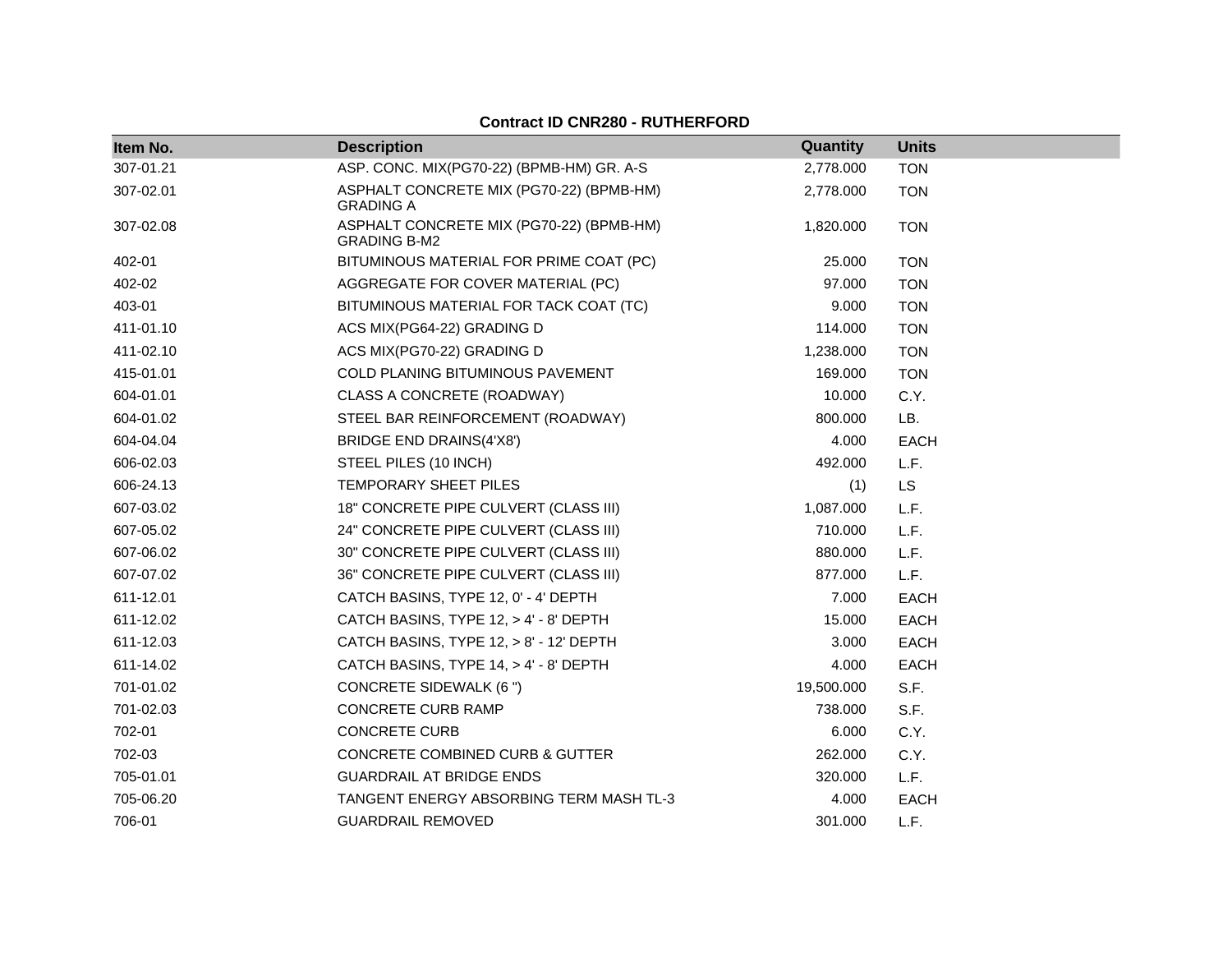| Item No.  | <b>Description</b>                                      | Quantity  | <b>Units</b> |
|-----------|---------------------------------------------------------|-----------|--------------|
| 707-08.11 | HIGH-VISIBILITY CONSTRUCTION FENCE                      | 412.000   | L.F.         |
| 708-02.01 | MARKERS (CONCRETE R.O.W. POSTS)                         | 4.000     | <b>EACH</b>  |
| 709-05.05 | MACHINED RIP-RAP (CLASS A-3)                            | 91.000    | <b>TON</b>   |
| 709-05.06 | MACHINED RIP-RAP (CLASS A-1)                            | 770.000   | <b>TON</b>   |
| 709-05.08 | MACHINED RIP-RAP (CLASS B)                              | 10.000    | <b>TON</b>   |
| 710-02    | AGGREGATE UNDERDRAINS (WITH PIPE)                       | 4,075.000 | L.F.         |
| 710-09.01 | 6" PERFORATED PIPE WITH VERTICAL DRAIN<br><b>SYSTEM</b> | 264.000   | L.F.         |
| 710-09.02 | 6" PIPE UNDERDRAIN                                      | 30.000    | L.F.         |
| 712-01    | <b>TRAFFIC CONTROL</b>                                  | (1)       | <b>LS</b>    |
| 712-02.02 | INTERCONNECTED PORTABLE BARRIER RAIL                    | 1,500.000 | L.F.         |
| 712-04.01 | FLEXIBLE DRUMS (CHANNELIZING)                           | 200.000   | <b>EACH</b>  |
| 712-05.01 | <b>WARNING LIGHTS (TYPE A)</b>                          | 20.000    | <b>EACH</b>  |
| 712-06    | SIGNS (CONSTRUCTION)                                    | 420.000   | S.F.         |
| 712-08.03 | ARROW BOARD (TYPE C)                                    | 4.000     | <b>EACH</b>  |
| 713-11.01 | "U" SECTION STEEL POSTS                                 | 80.000    | LB.          |
| 713-11.02 | PERFORATED/KNOCKOUT SQUARE TUBE POST                    | 350.000   | LB.          |
| 713-11.21 | P POST SLIP BASE                                        | 4.000     | <b>EACH</b>  |
| 713-13.02 | FLAT SHEET ALUMINUM SIGNS (0.080" THICK)                | 40.000    | S.F.         |
| 713-13.03 | FLAT SHEET ALUMINUM SIGNS (0.100" THICK)                | 90.000    | S.F.         |
| 713-14.21 | STREET NAME SIGN (RIGID 0.100IN THICK)                  | 36.000    | S.F.         |
| 713-15.07 | SUSPENDED FLAT SHEET ALUMINUM SIGN (0.080"<br>THICK)    | 4.000     | <b>EACH</b>  |
| 713-15.41 | SIGN REMOVAL (DESCRIPTION)                              | (1)       | <b>LS</b>    |
| 713-16.01 | CHANGEABLE MESSAGE SIGN UNIT                            | 4.000     | <b>EACH</b>  |
| 716-01.21 | Snwplwble Pvmt Mrkrs (Bi-Dir)(1 Color)                  | 48.000    | <b>EACH</b>  |
| 716-01.22 | Snwplwble Pvmt Mrkrs (Mono-Dir)(1 Color)                | 62.000    | EACH         |
| 716-01.30 | REMOVAL OF SNOWPLOWABLE REFLECTIVE<br><b>MARKER</b>     | 48.000    | EACH         |
| 716-02.03 | PLASTIC PAVEMENT MARKING (CROSS-WALK)                   | 470.000   | L.F.         |
| 716-02.04 | PLASTIC PAVEMENT MARKING(CHANNELIZATION<br>STRIPING)    | 20.000    | S.Y.         |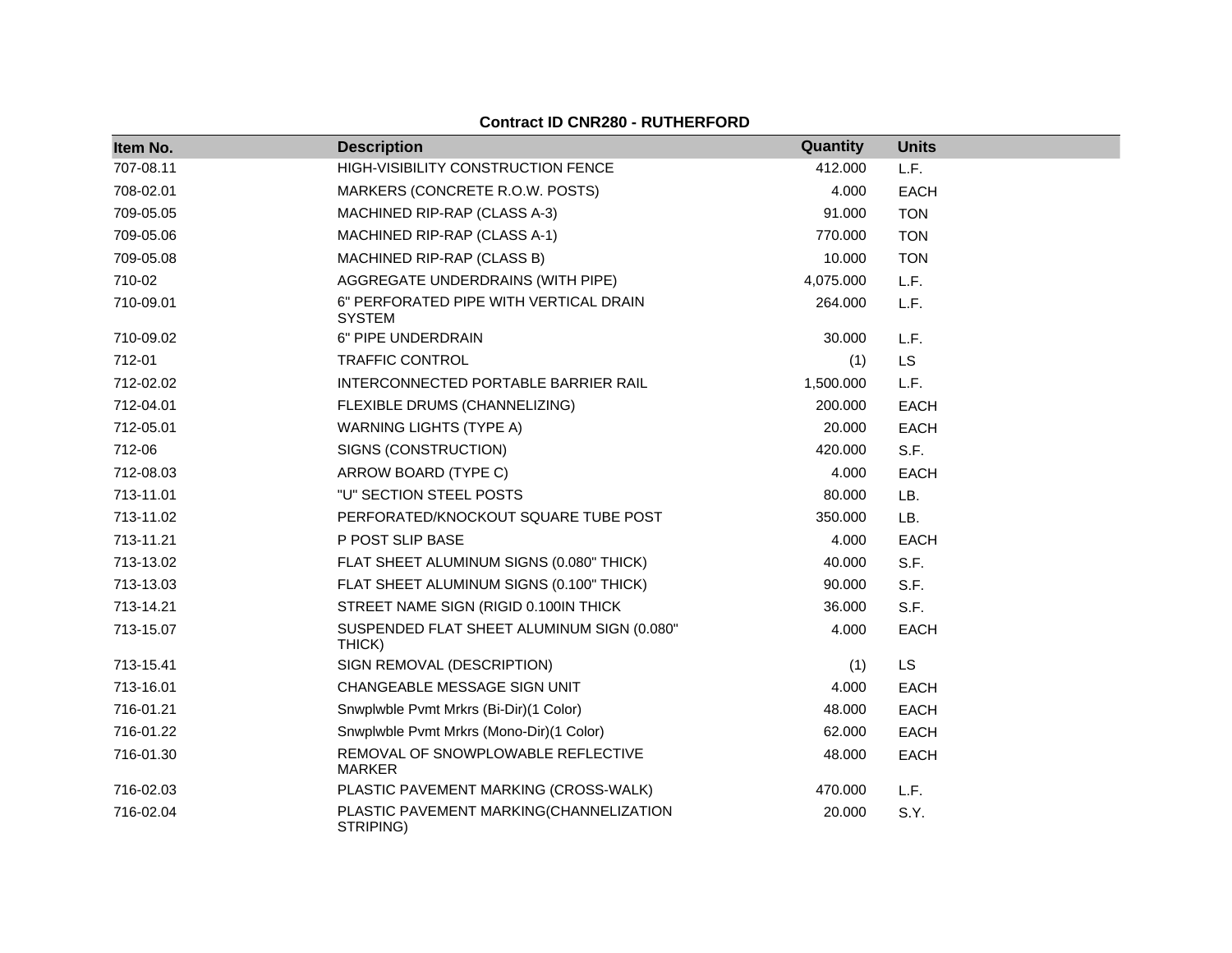| Item No.  | <b>Description</b>                                               | Quantity  | <b>Units</b> |  |
|-----------|------------------------------------------------------------------|-----------|--------------|--|
| 716-02.05 | PLASTIC PAVEMENT MARKING (STOP LINE)                             | 50.000    | L.F.         |  |
| 716-02.06 | PLASTIC PAVEMENT MARKING (TURN LANE<br>ARROW)                    | 10.000    | <b>EACH</b>  |  |
| 716-03.01 | PLASTIC WORD PAVEMENT MARKING (ONLY)                             | 3.000     | <b>EACH</b>  |  |
| 716-04.05 | PLASTIC PAVEMENT MARKING (STRAIGHT ARROW)                        | 4.000     | <b>EACH</b>  |  |
| 716-05.01 | PAINTED PAVEMENT MARKING (4" LINE)                               | 4.000     | L.M.         |  |
| 716-12.02 | ENHANCED FLATLINE THERMO PVMT MRKNG (6IN<br>LINE)                | 2.000     | L.M.         |  |
| 716-12.03 | ENHANCED FLATLINE THERMO PVMT MRKNG (8IN<br><b>BARRIER LINE)</b> | 177.000   | L.F.         |  |
| 716-12.05 | ENHANCED FLATLINE THERMO PVMT MRKNG (6IN<br>DOTTED LINE)         | 280.000   | L.F.         |  |
| 717-01    | <b>MOBILIZATION</b>                                              | (1)       | LS           |  |
| 730-01.02 | REMOVAL OF SIGNAL EQUIPMENT                                      | 1.000     | <b>EACH</b>  |  |
| 730-02.09 | SIGNAL HEAD ASSEMBLY (130 WITH BACKPLATE)                        | 3.000     | <b>EACH</b>  |  |
| 730-02.17 | SIGNAL HEAD ASSEMBLY (150 A2H WITH<br>BACKPLATE)                 | 6.000     | <b>EACH</b>  |  |
| 730-03.21 | <b>INSTALL PULL BOX (TYPE B)</b>                                 | 6.000     | <b>EACH</b>  |  |
| 730-05.01 | ELECTRICAL SERVICE CONNECTION                                    | 1.000     | <b>EACH</b>  |  |
| 730-08.02 | SIGNAL CABLE - 5 CONDUCTOR                                       | 590.000   | L.F.         |  |
| 730-08.03 | SIGNAL CABLE - 7 CONDUCTOR                                       | 1,765.000 | L.F.         |  |
| 730-12.02 | CONDUIT 2" DIAMETER (PVC)                                        | 152.000   | L.F.         |  |
| 730-12.03 | CONDUIT 3" DIAMETER (PVC)                                        | 51.000    | L.F.         |  |
| 730-12.13 | CONDUIT 2" DIAMETER (JACK AND BORE)                              | 228.000   | L.F.         |  |
| 730-12.14 | CONDUIT 3" DIAMETER (JACK AND BORE)                              | 96.000    | L.F.         |  |
| 730-13.02 | <b>VEHICLE DETECTOR (VIDEO)</b>                                  | 4.000     | <b>EACH</b>  |  |
| 730-15.32 | CABINET (EIGHT PHASE BASE MOUNTED)                               | 1.000     | <b>EACH</b>  |  |
| 730-16.02 | EIGHT PHASE ACTUATED CONTROLLER                                  | 1.000     | <b>EACH</b>  |  |
| 730-23.36 | CANTILEVER SIGNAL SUPPORT (DESCRIPTION)<br>(ONE ARM @ 50')       | 1.000     | <b>EACH</b>  |  |
| 730-23.37 | CANTILEVER SIGNAL SUPPORT (DESCRIPTION)<br>(ONE ARM @ 56')       | 2.000     | <b>EACH</b>  |  |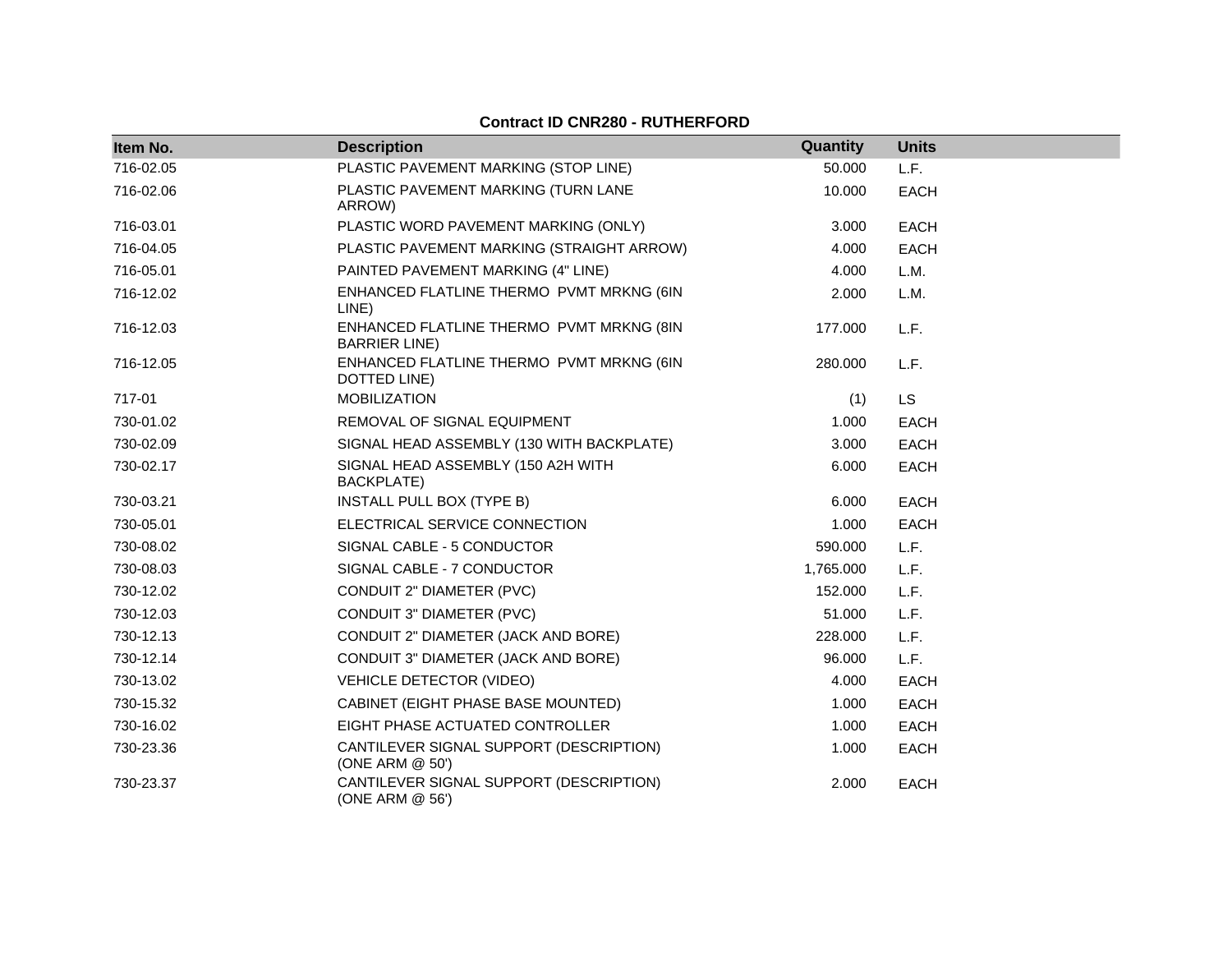| Item No.  | <b>Description</b>                                                             | Quantity    | <b>Units</b> |
|-----------|--------------------------------------------------------------------------------|-------------|--------------|
| 730-23.38 | CANTILEVER SIGNAL SUPPORT (DESCRIPTION)<br>(ONE ARM @ 80')                     | 1.000       | <b>EACH</b>  |
| 730-26.11 | COUNTDOWN PED SGNL HEAD W/AUDIBLE PUSH<br><b>BUTTON &amp; 15IN SIGN</b>        | 8.000       | <b>EACH</b>  |
| 730-40    | TEMPORARY TRAFFIC SIGNAL SYSTEM                                                | 1.000       | <b>EACH</b>  |
| 740-10.03 | GEOTEXTILE (TYPE III) (EROSION CONTROL)                                        | 1,638.000   | S.Y.         |
| 740-10.04 | GEOTEXTILE (TYPE IV) (STABILIZATION)                                           | 2,357.000   | S.Y.         |
| 801-01    | SEEDING (WITH MULCH)                                                           | 315.000     | <b>UNIT</b>  |
| 801-01.02 | CROWN VETCH MIXTURE (WITH MULCH)                                               | 28.000      | <b>UNIT</b>  |
| 801-02    | SEEDING (WITHOUT MULCH)                                                        | 250.000     | <b>UNIT</b>  |
| 801-03    | WATER (SEEDING & SODDING)                                                      | 3.000       | M.G.         |
| 803-01    | SODDING (NEW SOD)                                                              | 2,600.000   | S.Y.         |
| 806-02.03 | PROJECT MOWING                                                                 | 4.000       | <b>CYCL</b>  |
| 202-04.01 | REMOVAL OF STRUCTURES (DESCRIPTION, STA.)<br>(BR. NO. 60SR24301139)            | (1)         | LS           |
| 204-02.01 | DRY EXCAVATION (BRIDGES)                                                       | 348.000     | C.Y.         |
| 204-03.01 | WET EXCAVATION (BRIDGES)                                                       | 117.000     | C.Y.         |
| 204-04.01 | ROCK EXCAVATION (BRIDGES)                                                      | 122.000     | C.Y.         |
| 204-05    | <b>ROCK DRILLING (BRIDGES)</b>                                                 | 54.000      | L.F.         |
| 204-10.01 | FOUNDATION PREPARATION(PR NO. , STA<br>$\lambda$<br>(PIER NO. 1 STA. 68+92.79) | (1)         | LS           |
| 303-01.02 | <b>GRANULAR BACKFILL (BRIDGES)</b>                                             | 64.000      | <b>TON</b>   |
| 604-02.03 | EPOXY COATED REINFORCING STEEL                                                 | 146,024.000 | LB.          |
| 604-03.01 | <b>CLASS A CONCRETE (BRIDGES)</b>                                              | 494.000     | C.Y.         |
| 604-03.02 | STEEL BAR REINFORCEMENT (BRIDGES)                                              | 49,365.000  | LB.          |
| 604-03.04 | PAVEMENT @ BRIDGE ENDS                                                         | 506.000     | S.Y.         |
| 604-03.32 | <b>CLASS DS CONCRETE</b>                                                       | 368.000     | C.Y.         |
| 604-04.01 | APPLIED TEXTURE FINISH (NEW STRUCTURES)                                        | 1,006.000   | S.Y.         |
| 604-04.41 | THREE STAR STATE EMBLEM                                                        | 2.000       | <b>EACH</b>  |
| 604-05.31 | BRIDGE DECK GROOVING (MECHANICAL)                                              | 1,713.000   | S.Y.         |
| 606-02.03 | STEEL PILES (10 INCH)                                                          | 492.000     | L.F.         |
| 606-02.06 | PILE TIPS (STEEL PILES, 10 INCH)                                               | 34.000      | <b>EACH</b>  |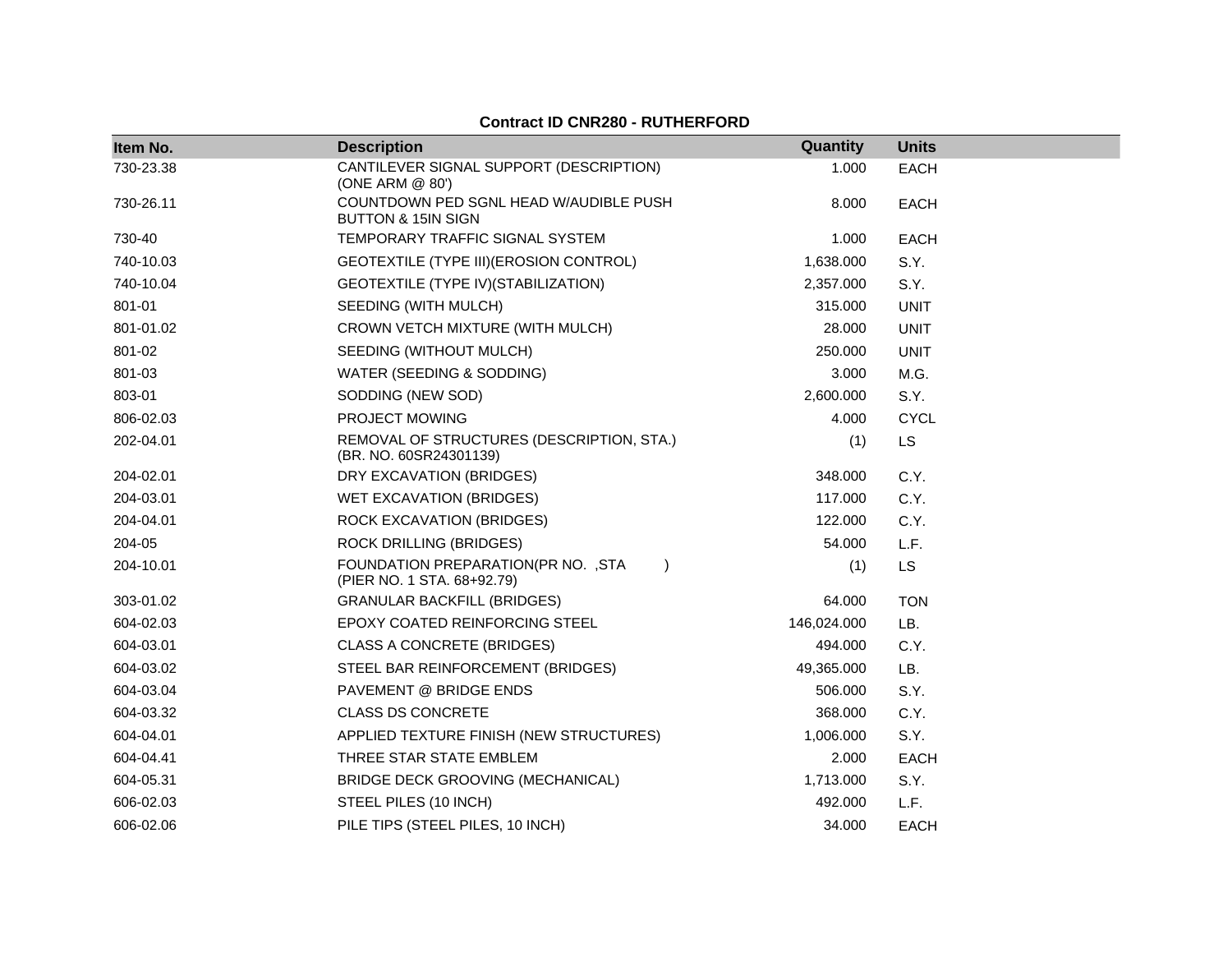| Item No.  | <b>Description</b>                                      | <b>Quantity</b> | <b>Units</b> |
|-----------|---------------------------------------------------------|-----------------|--------------|
| 610-10.45 | DECK DRAINS (DESCRIPTION) (GRATE TYPE 2)                | 4.000           | <b>EACH</b>  |
| 615-01.03 | PRESTRESSED CONCRETE I-BEAM (TYPE III)                  | 1,340.000       | L.F.         |
| 617-02    | <b>BRIDGE DECK CRACK SEALING</b>                        | 188.000         | L.F.         |
| 617-05    | SEALANT (DESCRIPTION) (HMWM)                            | 1.000           | GAL.         |
| 620-05    | CONCRETE PARAPET WITH STRUCTURAL TUBING                 | 335,000         | L.F.         |
| 710-09.01 | 6" PERFORATED PIPE WITH VERTICAL DRAIN<br><b>SYSTEM</b> | 264.000         | L.F.         |
| 710-09.02 | 6" PIPE UNDERDRAIN                                      | 30.000          | L.F.         |
| 714-01.01 | STRUCTURAL LIGHTING (BRIDGE NO.) (BRIDGE NO.<br>1)      | (1)             | <b>LS</b>    |
| 209-08.02 | TEMPORARY SILT FENCE (WITH BACKING)                     | 120.000         | L.F.         |
| 709-05.06 | MACHINED RIP-RAP (CLASS A-1)                            | 4.000           | <b>TON</b>   |
| 790-08.04 | POLE 65FT CLASS H2 METAL                                | 1.000           | EACH         |
| 790-26.24 | 3PH VERTICAL DEAD END LRG COND 25KV                     | 2.000           | <b>EACH</b>  |
| 790-26.26 | 3PH CROSSARM DEAD END 25KV                              | 1.000           | <b>EACH</b>  |
| 790-32.01 | DOWN GUY - THROUGH BOLT TYPE                            | 2.000           | EACH         |
| 790-32.03 | DOWN GUY - THROUGH BOLT ST PL                           | 4.000           | EACH         |
| 790-32.19 | DN GUY HVY CONST - 1 PREFORM                            | 4.000           | <b>EACH</b>  |
| 790-33.19 | ROCK ANCHOR TRIPLE EYE 53IN EXPANDING                   | 2.000           | <b>EACH</b>  |
| 790-33.21 | ANCHOR TWIN EYE POWER INSTALLED                         | 3.000           | <b>EACH</b>  |
| 790-68.11 | DEAD END SHOE                                           | 2.000           | EACH         |
| 790-69.12 | <b>GROUND ASSEMBLY GROUND PLATE TYPE</b>                | 1.000           | <b>EACH</b>  |
| 790-98.02 | <b>REMOVE POLES</b>                                     | 1.000           | <b>EACH</b>  |
| 790-98.03 | REMOVE FRAMING/ASSOCIATED APPARATUS                     | 20.000          | EACH         |
| 791-02.04 | 4IN MDPE GAS MAIN                                       | 220.000         | L.F.         |
| 791-02.05 | <b>6IN MDPE GAS MAIN</b>                                | 1,065.000       | L.F.         |
| 791-06.24 | CONNECT TO 4IN EX. PE MAIN                              | 1.000           | <b>EACH</b>  |
| 791-06.25 | CONNECT TO 6IN EX. PE MAIN                              | 1.000           | <b>EACH</b>  |
| 791-07.01 | 2IN PE GAS VALVE ASSEMBLY                               | 1.000           | <b>EACH</b>  |
| 791-07.02 | 4IN PE GAS VALVE ASSEMBLY                               | 1.000           | <b>EACH</b>  |
| 791-07.03 | <b>6IN PE GAS VALVE ASSEMBLY</b>                        | 1.000           | <b>EACH</b>  |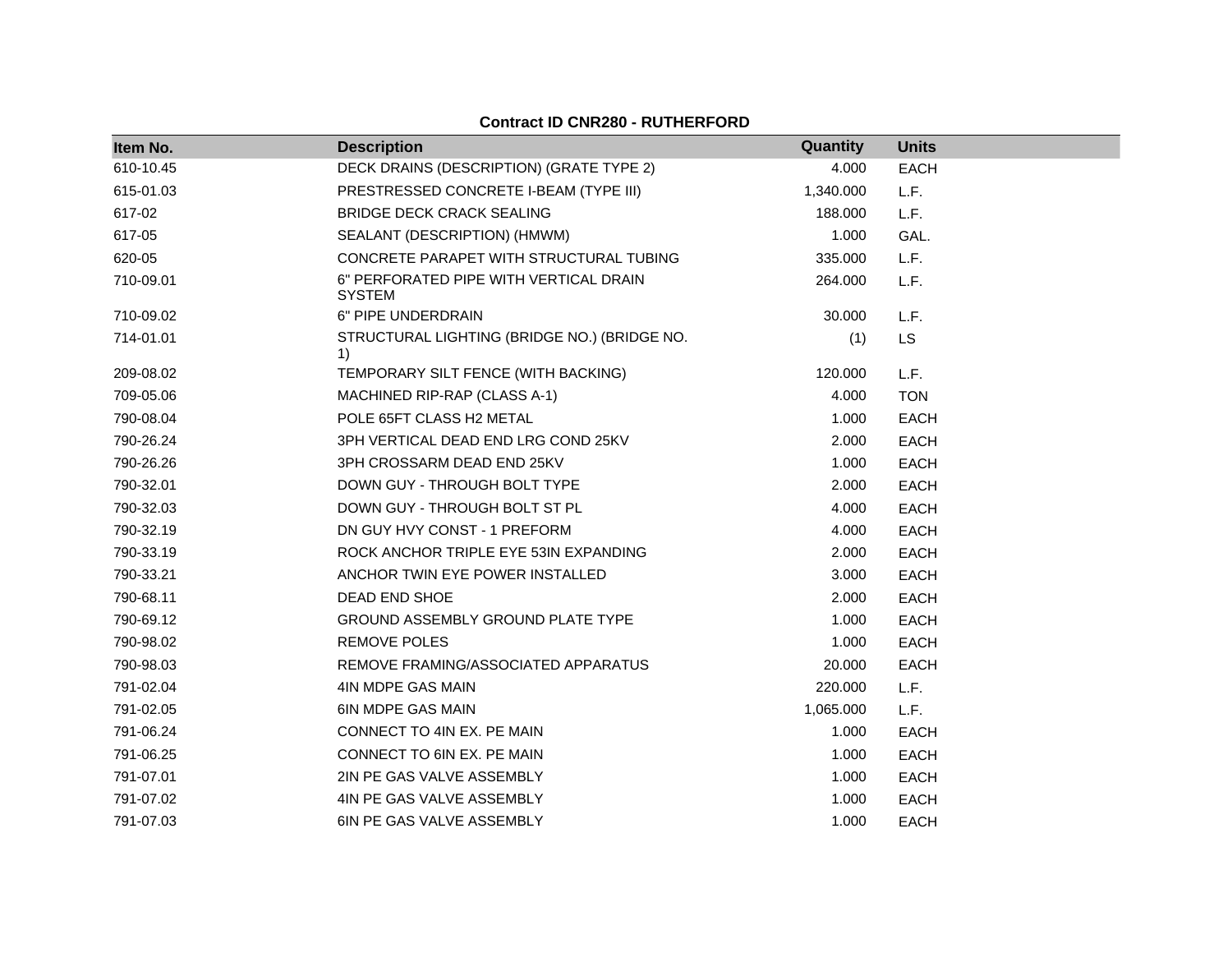**Contract ID CNR280 - RUTHERFORD**

| Item No.  | <b>Description</b>                    | Quantity   | <b>Units</b> |
|-----------|---------------------------------------|------------|--------------|
| 791-08.05 | <b>2IN SERVICE ASSEMBLY</b>           | 2.000      | EACH         |
| 791-08.10 | 2IN PE SERVICE PIPE                   | 15.000     | L.F.         |
| 791-09.07 | <b>RESTORE GRAVEL</b>                 | 55.000     | S.Y.         |
| 791-10.10 | <b>RETIRE GAS MAIN</b>                | (1)        | LS.          |
| 793-07.05 | 96 FIBER (MATERIAL ONLY)              | 3,000.000  | L.F.         |
| 793-11.19 | <b>MARKER POST</b>                    | 4.000      | EACH         |
| 793-11.20 | <b>HANDHOLE 30INX48IN</b>             | 4.000      | <b>EACH</b>  |
| 793-13.51 | DUCT FORMATION @ ___IN DEPTH (1.50")  | 1,701.000  | L.F.         |
| 793-13.52 | _DUCT FORMATION @ ___IN DEPTH (1.25") | 1,701.000  | L.F.         |
| 793-14.12 | 1 1/4IN INNERDUCT                     | 6,804.000  | L.F.         |
| 793-14.13 | 1 1/2IN INNERDUCT                     | 3,402.000  | L.F.         |
| 793-14.20 | PLACE MANHOLE OVER EXISTING CABLE     | 4.000      | EACH         |
| 793-14.21 | ROD DUCTS                             | 10,206.000 | L.F.         |
| 793-14.22 | UNDERGROUND CABLE                     | 5,000.000  | L.F.         |
| 798-05.02 | FIBER OPTIC CABLE ENCLOSURE           | 2.000      | EACH         |
| 798-05.03 | FIBER OPTIC CABLE SPLICE              | 1.000      | <b>EACH</b>  |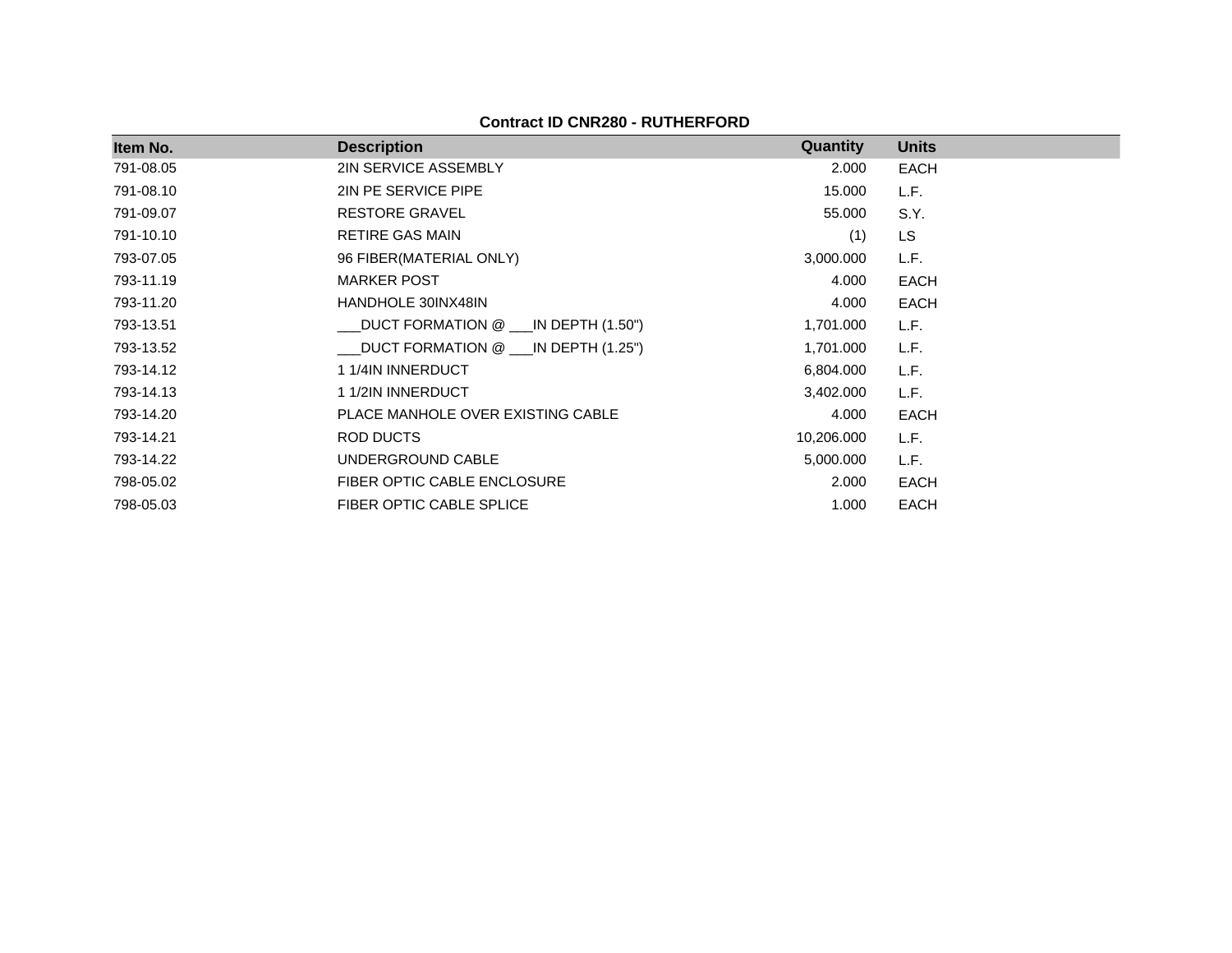| Item No.  | <b>Description</b>                        | Quantity   | <b>Units</b> |
|-----------|-------------------------------------------|------------|--------------|
| 105-01    | CONSTRUCTION STAKES, LINES AND GRADES     | (1)        | <b>LS</b>    |
| 109-10.01 | <b>TRAINEE</b>                            | 2,340.000  | <b>HOUR</b>  |
| 201-01    | CLEARING AND GRUBBING                     | (1)        | <b>LS</b>    |
| 202-01    | REMOVAL OF STRUCTURES AND OBSTRUCTIONS    | (1)        | <b>LS</b>    |
| 202-03    | REMOVAL OF RIGID PAVEMENT, SIDEWALK, ETC. | 500.000    | S.Y.         |
| 203-01    | ROAD & DRAINAGE EXCAVATION (UNCLASSIFIED) | 53,584.000 | C.Y.         |
| 203-06    | <b>WATER</b>                              | 500.000    | M.G.         |
| 203-07    | <b>FURNISHING &amp; SPREADING TOPSOIL</b> | 7,539.000  | C.Y.         |
| 209-02.05 | 12" TEMPORARY SLOPE DRAIN                 | 2,569.000  | L.F.         |
| 209-05    | SEDIMENT REMOVAL                          | 306.000    | C.Y.         |
| 209-08.02 | TEMPORARY SILT FENCE (WITH BACKING)       | 980.000    | L.F.         |
| 209-08.03 | TEMPORARY SILT FENCE (WITHOUT BACKING)    | 9,528.000  | L.F.         |
| 209-08.07 | ROCK CHECK DAM PER                        | 67.000     | EACH         |
| 209-08.08 | ENHANCED ROCK CHECK DAM                   | 12.000     | <b>EACH</b>  |
| 209-09.01 | <b>SANDBAGS</b>                           | 830.000    | <b>BAG</b>   |
| 209-09.03 | SEDIMENT FILTER BAG (15' X 15')           | 3.000      | EACH         |
| 209-09.40 | <b>CURB INLET PROTECTION (TYPE 1)</b>     | 12.000     | EACH         |
| 209-09.41 | <b>CURB INLET PROTECTION (TYPE 2)</b>     | 5.000      | <b>EACH</b>  |
| 209-09.42 | <b>CURB INLET PROTECTION (TYPE 3)</b>     | 1.000      | EACH         |
| 209-09.43 | <b>CURB INLET PROTECTION (TYPE 4)</b>     | 58.000     | <b>EACH</b>  |
| 209-20.03 | POLYETHYLENE SHEETING (6 MIL. MINIMUM)    | 264.000    | S.Y.         |
| 209-40.31 | CATCH BASIN PROTECTION (TYPE B)           | 2.000      | <b>EACH</b>  |
| 209-40.33 | CATCH BASIN PROTECTION (TYPE D)           | 10.000     | <b>EACH</b>  |
| 209-40.41 | CATCH BASIN FILTER ASSEMBLY(TYPE 1)       | 6.000      | EACH         |
| 209-40.42 | CATCH BASIN FILTER ASSEMBLY(TYPE 2)       | 71.000     | <b>EACH</b>  |
| 209-65.03 | <b>TEMPORARY DIVERSION CHANNEL</b>        | 620.000    | L.F.         |
| 303-01    | MINERAL AGGREGATE, TYPE A BASE, GRADING D | 17,530.000 | <b>TON</b>   |
| 303-10.01 | MINERAL AGGREGATE (SIZE 57)               | 696.000    | <b>TON</b>   |

#### **Contract ID CNR259 - SEVIER**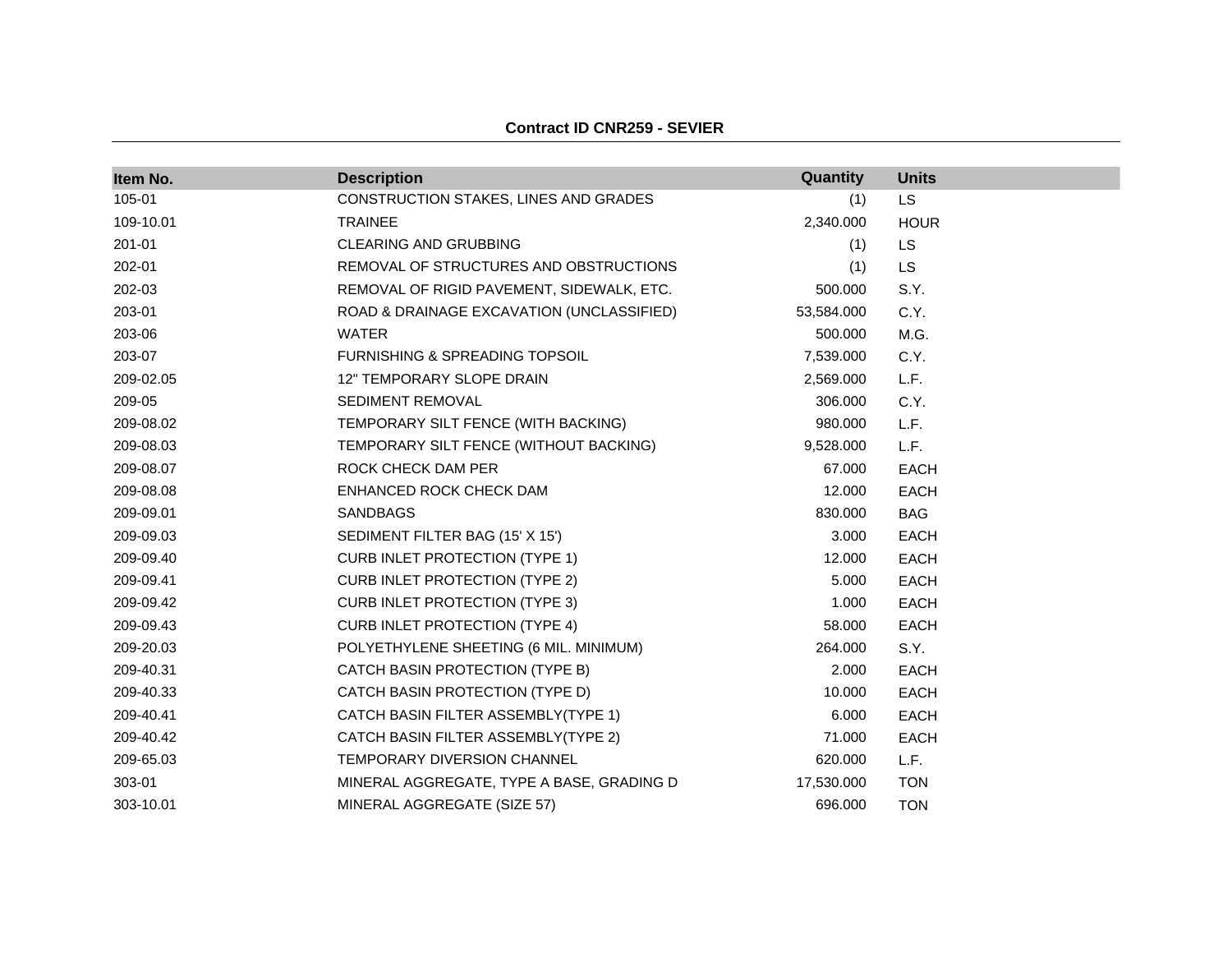| Item No.  | <b>Description</b>                                              | Quantity   | <b>Units</b> |
|-----------|-----------------------------------------------------------------|------------|--------------|
| 307-01.08 | ASPHALT CONCRETE MIX (PG64-22) (BPMB-HM)<br><b>GRADING B-M2</b> | 1,380.000  | <b>TON</b>   |
| 307-01.21 | ASP. CONC. MIX(PG70-22) (BPMB-HM) GR. A-S                       | 2,544.000  | <b>TON</b>   |
| 307-02.01 | ASPHALT CONCRETE MIX (PG70-22) (BPMB-HM)<br><b>GRADING A</b>    | 3,573.000  | <b>TON</b>   |
| 307-02.08 | ASPHALT CONCRETE MIX (PG70-22) (BPMB-HM)<br><b>GRADING B-M2</b> | 8,001.000  | <b>TON</b>   |
| 402-01    | BITUMINOUS MATERIAL FOR PRIME COAT (PC)                         | 48.000     | <b>TON</b>   |
| 402-02    | AGGREGATE FOR COVER MATERIAL (PC)                               | 181.000    | <b>TON</b>   |
| 403-01    | BITUMINOUS MATERIAL FOR TACK COAT (TC)                          | 32.000     | <b>TON</b>   |
| 411-01.07 | ACS MIX (PG64-22) GRADING E SHOULDER                            | 40.000     | <b>TON</b>   |
| 411-01.10 | ACS MIX(PG64-22) GRADING D                                      | 634.000    | <b>TON</b>   |
| 411-02.10 | ACS MIX(PG70-22) GRADING D                                      | 3,065.000  | <b>TON</b>   |
| 415-01.01 | COLD PLANING BITUMINOUS PAVEMENT                                | 178.000    | <b>TON</b>   |
| 604-01.01 | CLASS A CONCRETE (ROADWAY)                                      | 86.000     | C.Y.         |
| 604-01.02 | STEEL BAR REINFORCEMENT (ROADWAY)                               | 18,207.000 | LB.          |
| 604-07.01 | RETAINING WALL (DESCRIPTION) (WALL 1)                           | 1,164.000  | S.F.         |
| 604-07.03 | RETAINING WALL (DESCRIPTION) (WALL 3)                           | 3,445.000  | S.F.         |
| 604-07.04 | RETAINING WALL (DESCRIPTION) (WALL 4)                           | 1,100.000  | S.F.         |
| 607-03.02 | 18" CONCRETE PIPE CULVERT (CLASS III)                           | 7,108.000  | L.F.         |
| 607-05.02 | 24" CONCRETE PIPE CULVERT (CLASS III)                           | 3,370.000  | L.F.         |
| 607-06.02 | 30" CONCRETE PIPE CULVERT (CLASS III)                           | 122.000    | L.F.         |
| 607-08.02 | 42" CONCRETE PIPE CULVERT (CLASS III)                           | 92.000     | L.F.         |
| 611-01.02 | MANHOLES, $> 4' - 8'$ DEPTH                                     | 5.000      | <b>EACH</b>  |
| 611-01.04 | MANHOLES, > 12' - 16' DEPTH                                     | 2.000      | <b>EACH</b>  |
| 611-07.01 | CLASS A CONCRETE (PIPE ENDWALLS)                                | 9.000      | C.Y.         |
| 611-07.02 | STEEL BAR REINFORCEMENT (PIPE ENDWALLS)                         | 880.000    | LB.          |
| 611-07.31 | 18IN ENDWALL (SIDE DRAIN)                                       | 11.000     | <b>EACH</b>  |
| 611-07.32 | 24IN ENDWALL (SIDE DRAIN)                                       | 3.000      | <b>EACH</b>  |
| 611-07.35 | 42IN ENDWALL (SIDE DRAIN)                                       | 2.000      | <b>EACH</b>  |
| 611-12.02 | CATCH BASINS, TYPE 12, > 4' - 8' DEPTH                          | 69.000     | <b>EACH</b>  |

## **Contract ID CNR259 - SEVIER**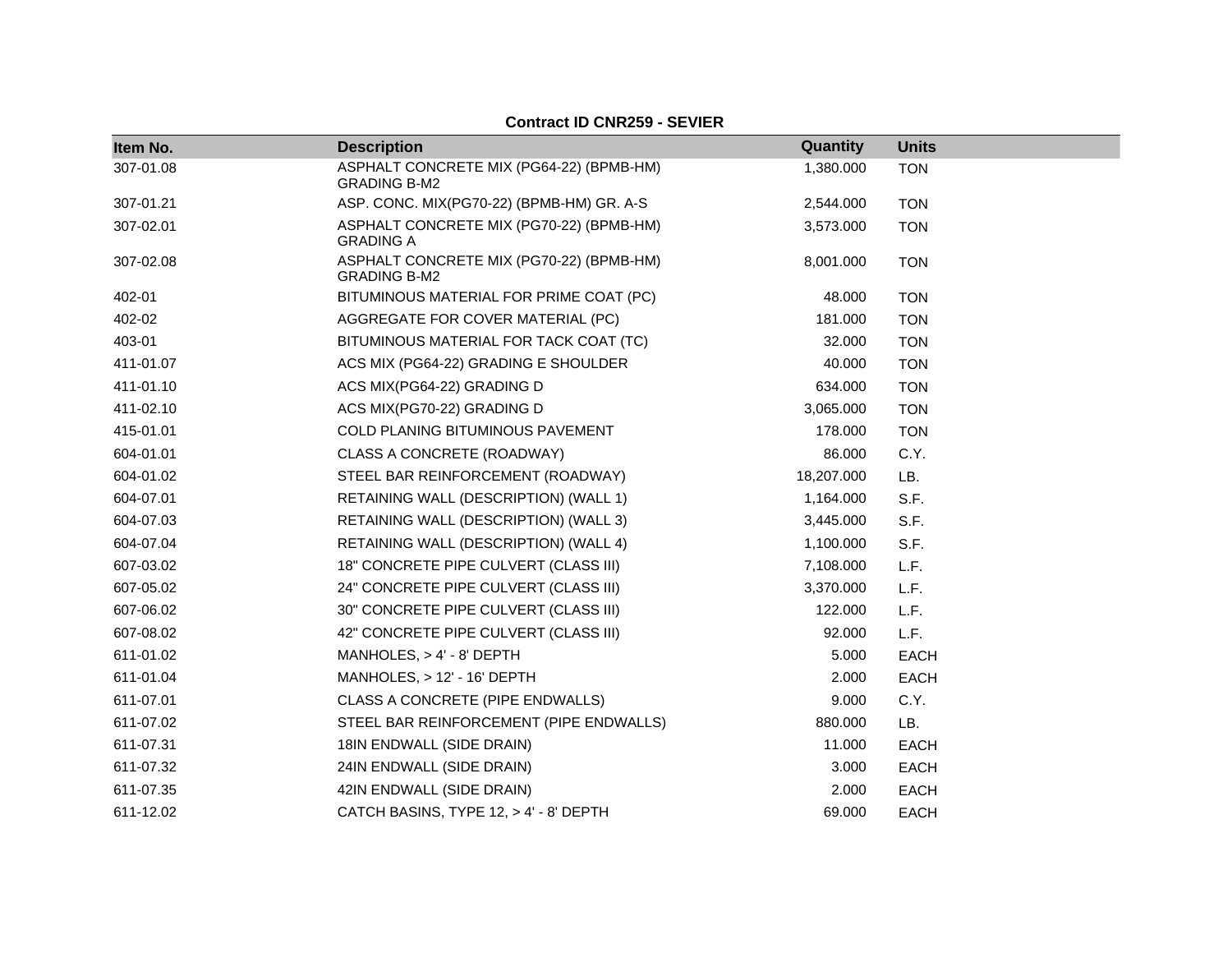| Item No.  | <b>Description</b>                         | Quantity   | <b>Units</b> |
|-----------|--------------------------------------------|------------|--------------|
| 611-12.05 | CATCH BASINS, TYPE 12, > 16' - 20' DEPTH   | 2.000      | <b>EACH</b>  |
| 611-14.02 | CATCH BASINS, TYPE 14, > 4' - 8' DEPTH     | 2.000      | <b>EACH</b>  |
| 611-38.01 | CATCH BASINS, TYPE 38, 0' - 4' DEPTH       | 1.000      | <b>EACH</b>  |
| 611-38.02 | CATCH BASINS, TYPE 38, > 4' - 8' DEPTH     | 3.000      | <b>EACH</b>  |
| 611-38.04 | CATCH BASINS, TYPE 38, > 12' - 16' DEPTH   | 1.000      | <b>EACH</b>  |
| 620-05    | CONCRETE PARAPET WITH STRUCTURAL TUBING    | 200.000    | L.F.         |
| 621-03.04 | 30" TEMPORARY DRAINAGE PIPE                | 91.000     | L.F.         |
| 701-01.01 | <b>CONCRETE SIDEWALK (4 ")</b>             | 55,090.000 | S.F.         |
| 701-02    | <b>CONCRETE DRIVEWAY</b>                   | 13,340.000 | S.F.         |
| 701-02.03 | <b>CONCRETE CURB RAMP</b>                  | 3,884.000  | S.F.         |
| 702-01    | <b>CONCRETE CURB</b>                       | 117.000    | C.Y.         |
| 702-03    | <b>CONCRETE COMBINED CURB &amp; GUTTER</b> | 968.000    | C.Y.         |
| 705-01.01 | <b>GUARDRAIL AT BRIDGE ENDS</b>            | 27.000     | L.F.         |
| 705-02.02 | SINGLE GUARDRAIL (TYPE 2)                  | 316.000    | L.F.         |
| 705-04.04 | <b>GUARDRAIL TERMINAL (TYPE 21)</b>        | 1.000      | <b>EACH</b>  |
| 705-04.09 | EARTH PAD FOR TYPE 38 GR END TREATMENT     | 2.000      | <b>EACH</b>  |
| 705-06.20 | TANGENT ENERGY ABSORBING TERM MASH TL-3    | 2.000      | EACH         |
| 705-08.51 | PORTABLE IMPACT ATTENUATOR NCHRP350 TL-3   | 4.000      | <b>EACH</b>  |
| 707-02.11 | CHAIN-LINK FENCE (6 FOOT) (VINYL COATED)   | 450.000    | L.F.         |
| 707-08.11 | <b>HIGH-VISIBILITY CONSTRUCTION FENCE</b>  | 223.000    | L.F.         |
| 708-02.01 | MARKERS (CONCRETE R.O.W. POSTS)            | 55.000     | <b>EACH</b>  |
| 709-05.05 | MACHINED RIP-RAP (CLASS A-3)               | 100.000    | <b>TON</b>   |
| 709-05.06 | MACHINED RIP-RAP (CLASS A-1)               | 1,677.000  | <b>TON</b>   |
| 709-05.09 | MACHINED RIP-RAP (CLASS C)                 | 3,060.000  | <b>TON</b>   |
| 710-02    | AGGREGATE UNDERDRAINS (WITH PIPE)          | 12,150.000 | L.F.         |
| 711-05.71 | 51IN SINGLE SLOPE CONCRETE BARRIER WALL    | 286.000    | L.F.         |
| 712-01    | TRAFFIC CONTROL                            | (1)        | LS           |
| 712-02.02 | INTERCONNECTED PORTABLE BARRIER RAIL       | 2,000.000  | L.F.         |
| 712-04.01 | FLEXIBLE DRUMS (CHANNELIZING)              | 270.000    | <b>EACH</b>  |
| 712-06    | SIGNS (CONSTRUCTION)                       | 384.000    | S.F.         |

**Contract ID CNR259 - SEVIER**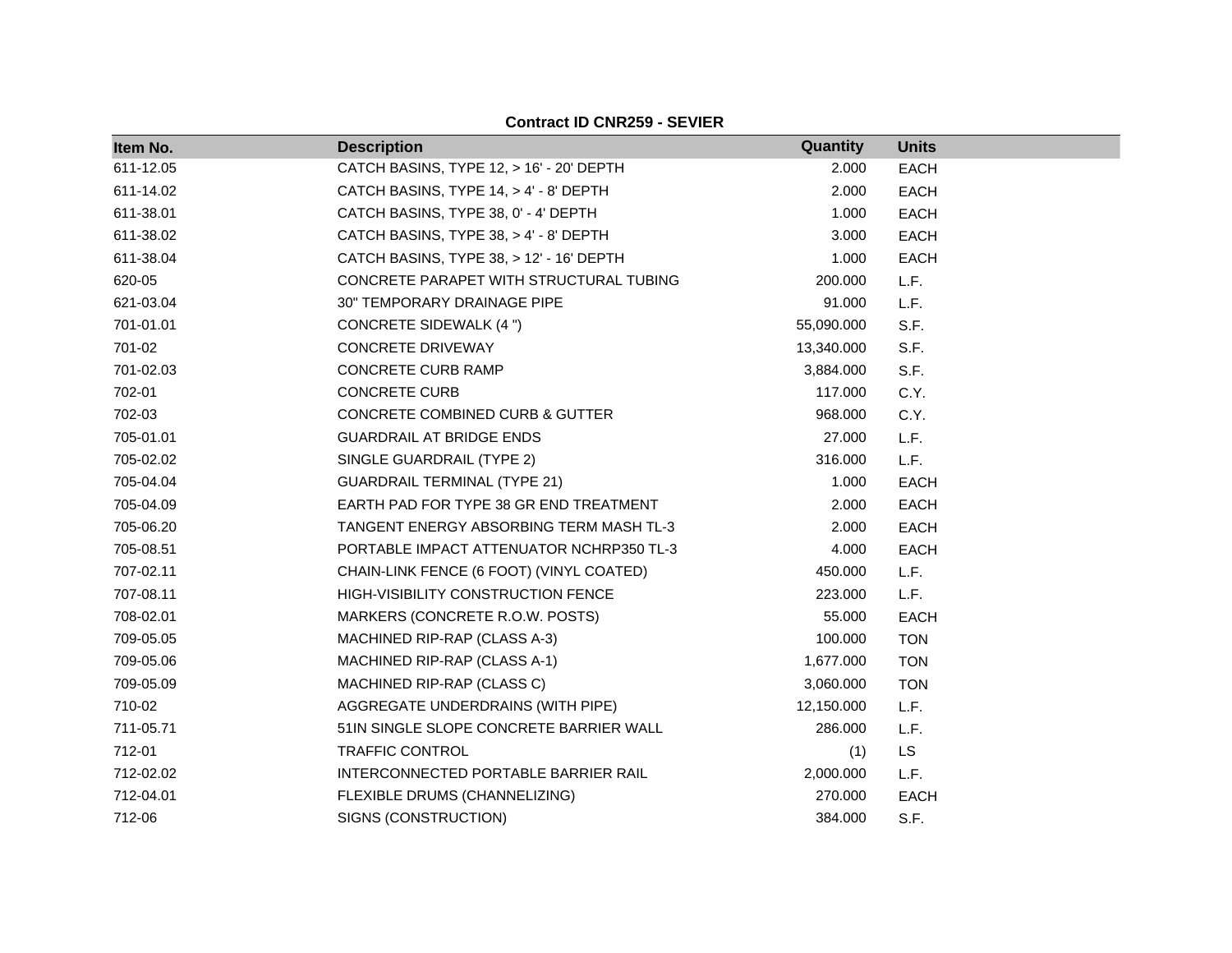| Item No.  | <b>Description</b>                                      | Quantity   | <b>Units</b> |
|-----------|---------------------------------------------------------|------------|--------------|
| 712-07.03 | TEMPORARY BARRICADES (TYPE III)                         | 35.000     | L.F.         |
| 713-11.02 | PERFORATED/KNOCKOUT SQUARE TUBE POST                    | 482.000    | LB.          |
| 713-13.02 | FLAT SHEET ALUMINUM SIGNS (0.080" THICK)                | 254.000    | S.F.         |
| 713-13.03 | FLAT SHEET ALUMINUM SIGNS (0.100" THICK)                | 39.000     | S.F.         |
| 713-14.21 | STREET NAME SIGN (RIGID 0.100IN THICK)                  | 102.000    | S.F.         |
| 713-15.02 | REMOVAL & RELOCATION OF SIGN & SUPPORT                  | 1.000      | <b>EACH</b>  |
| 713-15.07 | SUSPENDED FLAT SHEET ALUMINUM SIGN (0.080"<br>THICK)    | 5.000      | <b>EACH</b>  |
| 713-16.01 | CHANGEABLE MESSAGE SIGN UNIT                            | 4.000      | EACH         |
| 716-01.06 | TEMPORARY RAISED PAVEMENT MARKER, WHITE                 | 90.000     | <b>EACH</b>  |
| 716-01.07 | TEMPORARY RAISED PAVEMENT MARKER, YELLOW                | 170.000    | <b>EACH</b>  |
| 716-01.21 | Snwplwble Pvmt Mrkrs (Bi-Dir)(1 Color)                  | 223.000    | <b>EACH</b>  |
| 716-01.22 | Snwplwble Pvmt Mrkrs (Mono-Dir)(1 Color)                | 165.000    | <b>EACH</b>  |
| 716-02.03 | PLASTIC PAVEMENT MARKING (CROSS-WALK)                   | 822.000    | L.F.         |
| 716-02.04 | PLASTIC PAVEMENT MARKING(CHANNELIZATION<br>STRIPING)    | 374.000    | S.Y.         |
| 716-02.05 | PLASTIC PAVEMENT MARKING (STOP LINE)                    | 295.000    | L.F.         |
| 716-02.06 | PLASTIC PAVEMENT MARKING (TURN LANE<br>ARROW)           | 24.000     | <b>EACH</b>  |
| 716-05.02 | PAINTED PAVEMENT MARKING (8" BARRIER LINE)              | 14,700.000 | L.F.         |
| 716-05.20 | PAINTED PAVEMENT MARKING (6" LINE)                      | 4.000      | L.M.         |
| 716-12.01 | ENHANCED FLATLINE THERMO PVMT MRKNG (4IN<br>LINE)       | 4.000      | L.M.         |
| 716-12.02 | ENHANCED FLATLINE THERMO PVMT MRKNG (6IN<br>LINE)       | 2.500      | L.M.         |
| 717-01    | <b>MOBILIZATION</b>                                     | (1)        | <b>LS</b>    |
| 730-01.02 | REMOVAL OF SIGNAL EQUIPMENT                             | 1.000      | <b>EACH</b>  |
| 730-02.09 | SIGNAL HEAD ASSEMBLY (130 WITH BACKPLATE)               | 9.000      | <b>EACH</b>  |
| 730-02.17 | SIGNAL HEAD ASSEMBLY (150 A2H WITH<br><b>BACKPLATE)</b> | 5.000      | <b>EACH</b>  |
| 730-03.20 | INSTALL PULL BOX (TYPE A)                               | 11.000     | EACH         |
| 730-03.21 | INSTALL PULL BOX (TYPE B)                               | 14.000     | <b>EACH</b>  |
| 730-03.23 | INSTALL PULL BOX (FIBER OPTIC-TYPE A)                   | 7.000      | <b>EACH</b>  |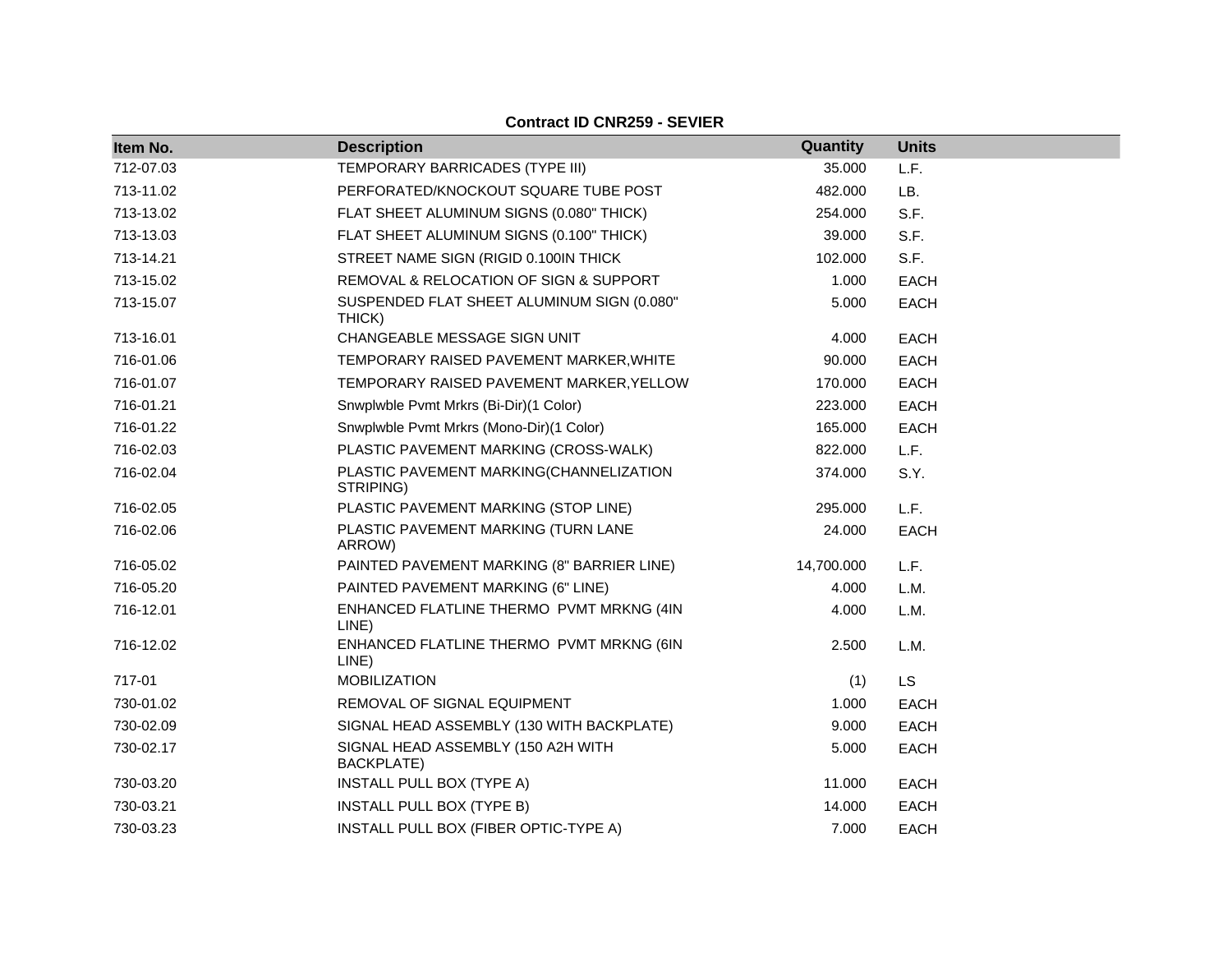| Item No.  | <b>Description</b>                                               | Quantity  | <b>Units</b> |
|-----------|------------------------------------------------------------------|-----------|--------------|
| 730-03.24 | INSTALL PULL BOX (FIBER OPTIC-TYPE B)                            | 2.000     | <b>EACH</b>  |
| 730-05.01 | ELECTRICAL SERVICE CONNECTION                                    | 2.000     | <b>EACH</b>  |
| 730-08.01 | SIGNAL CABLE - 3 CONDUCTOR                                       | 928.000   | L.F.         |
| 730-08.02 | SIGNAL CABLE - 5 CONDUCTOR                                       | 1,313.000 | L.F.         |
| 730-08.04 | SIGNAL CABLE - 9 CONDUCTOR                                       | 1,880.000 | L.F.         |
| 730-08.40 | INTERCONNECT CABLE - FIBER OPTIC<br>(DESCRIPTION) (36 STRAND SM) | 2,074.000 | L.F.         |
| 730-08.41 | INTERCONNECT CABLE - FIBER OPTIC<br>(DESCRIPTION) (6 STRAND SM)  | 111.000   | L.F.         |
| 730-12.01 | CONDUIT 1" DIAMETER (PVC)                                        | 1,296.000 | L.F.         |
| 730-12.02 | CONDUIT 2" DIAMETER (PVC)                                        | 2,036.000 | L.F.         |
| 730-12.08 | CONDUIT 2" DIAMETER (RGS)                                        | 1,608.000 | L.F.         |
| 730-12.09 | <b>CONDUIT 3" DIAMETER (RGS)</b>                                 | 143.000   | L.F.         |
| 730-13.03 | VEHICLE DETECTOR (4 - CHANNEL, RACK MOUNT)                       | 5.000     | EACH         |
| 730-13.08 | VEHICLE DETECTOR (DESCRIPTION) (EMERGENCY<br>PREEMPTION)         | 7.000     | <b>EACH</b>  |
| 730-14.01 | SHIELDED DETECTOR CABLE                                          | 3,671.000 | L.F.         |
| 730-14.02 | <b>SAW SLOT</b>                                                  | 2,305.000 | L.F.         |
| 730-14.03 | <b>LOOP WIRE</b>                                                 | 6,584.000 | L.F.         |
| 730-15.32 | CABINET (EIGHT PHASE BASE MOUNTED)                               | 2.000     | EACH         |
| 730-16.02 | EIGHT PHASE ACTUATED CONTROLLER                                  | 2.000     | EACH         |
| 730-18.01 | <b>MASTER CONTROLLER</b>                                         | 1.000     | <b>EACH</b>  |
| 730-23.30 | PEDESTAL POLE (DESCRIPTION) (PEDESTRIAN)                         | 5.000     | <b>EACH</b>  |
| 730-23.36 | CANTILEVER SIGNAL SUPPORT (DESCRIPTION) (1<br>ARM @ 42')         | 1.000     | <b>EACH</b>  |
| 730-23.37 | CANTILEVER SIGNAL SUPPORT (DESCRIPTION) (1<br>ARM @ 46')         | 3.000     | <b>EACH</b>  |
| 730-23.38 | CANTILEVER SIGNAL SUPPORT (DESCRIPTION) (1<br>ARM @ 52')         | 1.000     | <b>EACH</b>  |
| 730-23.39 | CANTILEVER SIGNAL SUPPORT (DESCRIPTION) (1<br>ARM @ 68')         | 2.000     | <b>EACH</b>  |
| 730-26.11 | COUNTDOWN PED SGNL HEAD W/AUDIBLE PUSH<br>BUTTON & 15IN SIGN     | 12.000    | <b>EACH</b>  |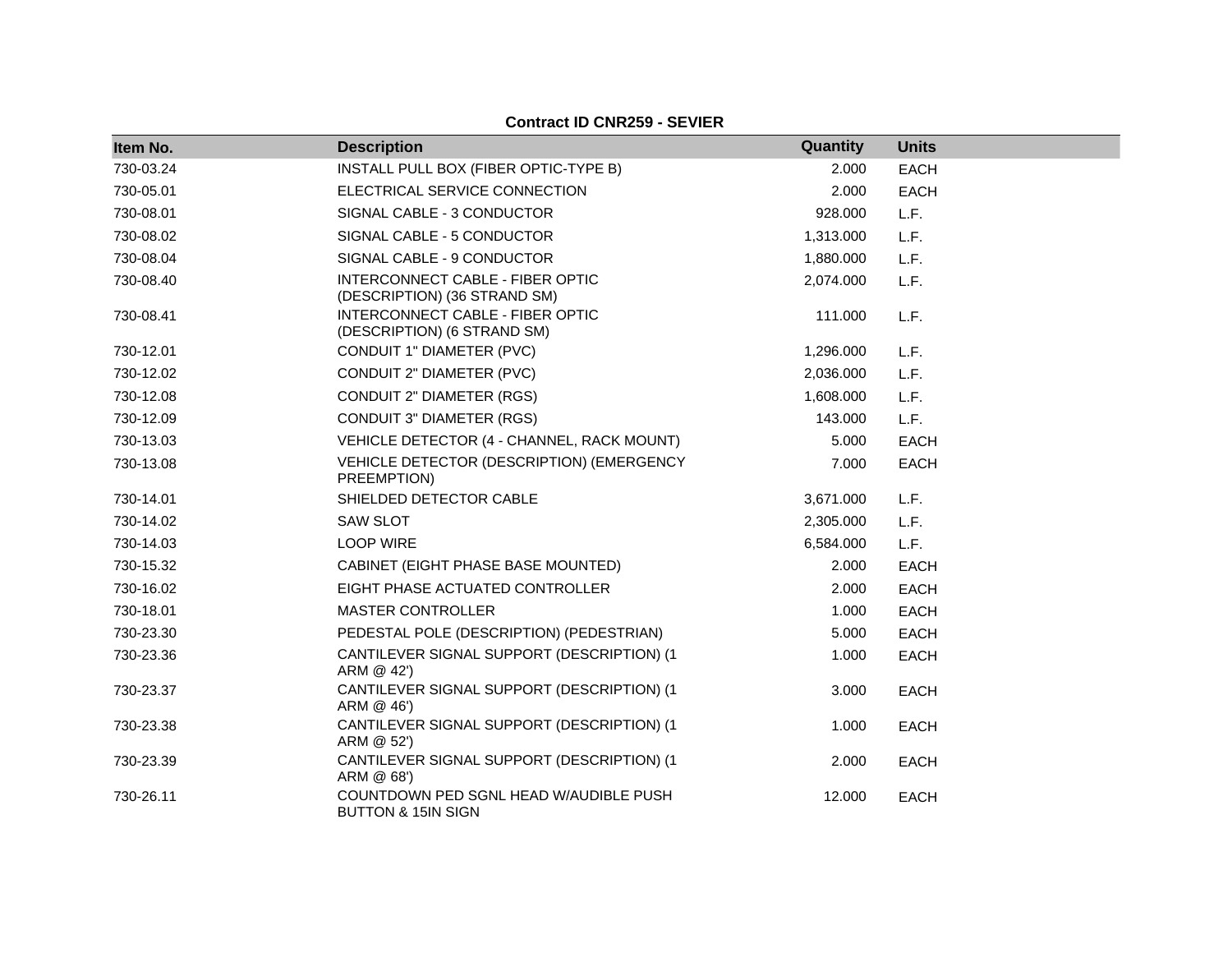| Item No.  | <b>Description</b>                      | Quantity   | <b>Units</b> |
|-----------|-----------------------------------------|------------|--------------|
| 730-40    | TEMPORARY TRAFFIC SIGNAL SYSTEM         | 1.000      | <b>EACH</b>  |
| 740-10.03 | GEOTEXTILE (TYPE III) (EROSION CONTROL) | 4,863.000  | S.Y.         |
| 740-11.02 | TEMPORARY SEDIMENT TUBE 12IN            | 3,744.000  | L.F.         |
| 740-11.03 | TEMPORARY SEDIMENT TUBE 18IN            | 2,405.000  | L.F.         |
| 801-01.07 | TEMPORARY SEEDING (WITH MULCH)          | 915.000    | <b>UNIT</b>  |
| 801-02    | SEEDING (WITHOUT MULCH)                 | 301.000    | <b>UNIT</b>  |
| 801-03    | WATER (SEEDING & SODDING)               | 405.000    | M.G.         |
| 803-01    | SODDING (NEW SOD)                       | 33,925.000 | S.Y.         |
| 805-01.01 | TURF REINFORCEMENT MAT (CLASS I)        | 11,138.000 | S.Y.         |
| 806-02.03 | PROJECT MOWING                          | 4.000      | <b>CYCL</b>  |
| 920-08.22 | <b>TEMPORARY SHORING</b>                | 1.000      | S.F.         |
| 790-03.03 | POLE 40FT CLASS 4 WOOD                  | 4.000      | <b>EACH</b>  |
| 790-05.02 | POLE 50FT CLASS 2 WOOD                  | 3.000      | <b>EACH</b>  |
| 790-06.02 | POLE 55FT CLASS 2 WOOD                  | 1.000      | <b>EACH</b>  |
| 790-07.02 | POLE 60FT CLASS 2 WOOD                  | 21.000     | <b>EACH</b>  |
| 790-07.05 | POLE 60FT CLASS 1 METAL                 | 10.000     | <b>EACH</b>  |
| 790-08.01 | POLE 65FT CLASS 2 WOOD                  | 11.000     | <b>EACH</b>  |
| 790-09.02 | POLE 70FT CLASS 2 WOOD                  | 2.000      | <b>EACH</b>  |
| 790-20.01 | POLE(DESCRIPTION) (65FT CLASS 1 METAL)  | 11.000     | <b>EACH</b>  |
| 790-20.02 | POLE(DESCRIPTION) (70FT CLASS 1 METAL)  | 2.000      | <b>EACH</b>  |
| 790-21.08 | 1PH DEADEND 15KV                        | 14.000     | <b>EACH</b>  |
| 790-25.01 | 3PH CROSSARM SGL 15KV                   | 44.000     | <b>EACH</b>  |
| 790-25.03 | 3PH NARROW PROFILE SGL LG COND 15KV     | 10.000     | <b>EACH</b>  |
| 790-25.07 | 3PH CROSSARM DBL LRG COND 15KV          | 14.000     | <b>EACH</b>  |
| 790-25.19 | 3PH VERTICAL DEADEND 15KV               | 1.000      | <b>EACH</b>  |
| 790-25.21 | 3PH CROSSARM DEADEND SGL 15KV           | 16.000     | <b>EACH</b>  |
| 790-25.24 | 3PH CROSSARM DDE LRG COND 15KV          | 3.000      | <b>EACH</b>  |
| 790-30.03 | SECONDARY ASSEMBLIES DEADEND            | 48.000     | <b>EACH</b>  |
| 790-30.14 | SECONDARY CONDUCTOR 1/0 AL TRIPLEX      | 523.000    | L.F.         |
| 790-30.22 | SECONDARY CONDUCTOR 1/0 AL QPLEX        | 132.000    | L.F.         |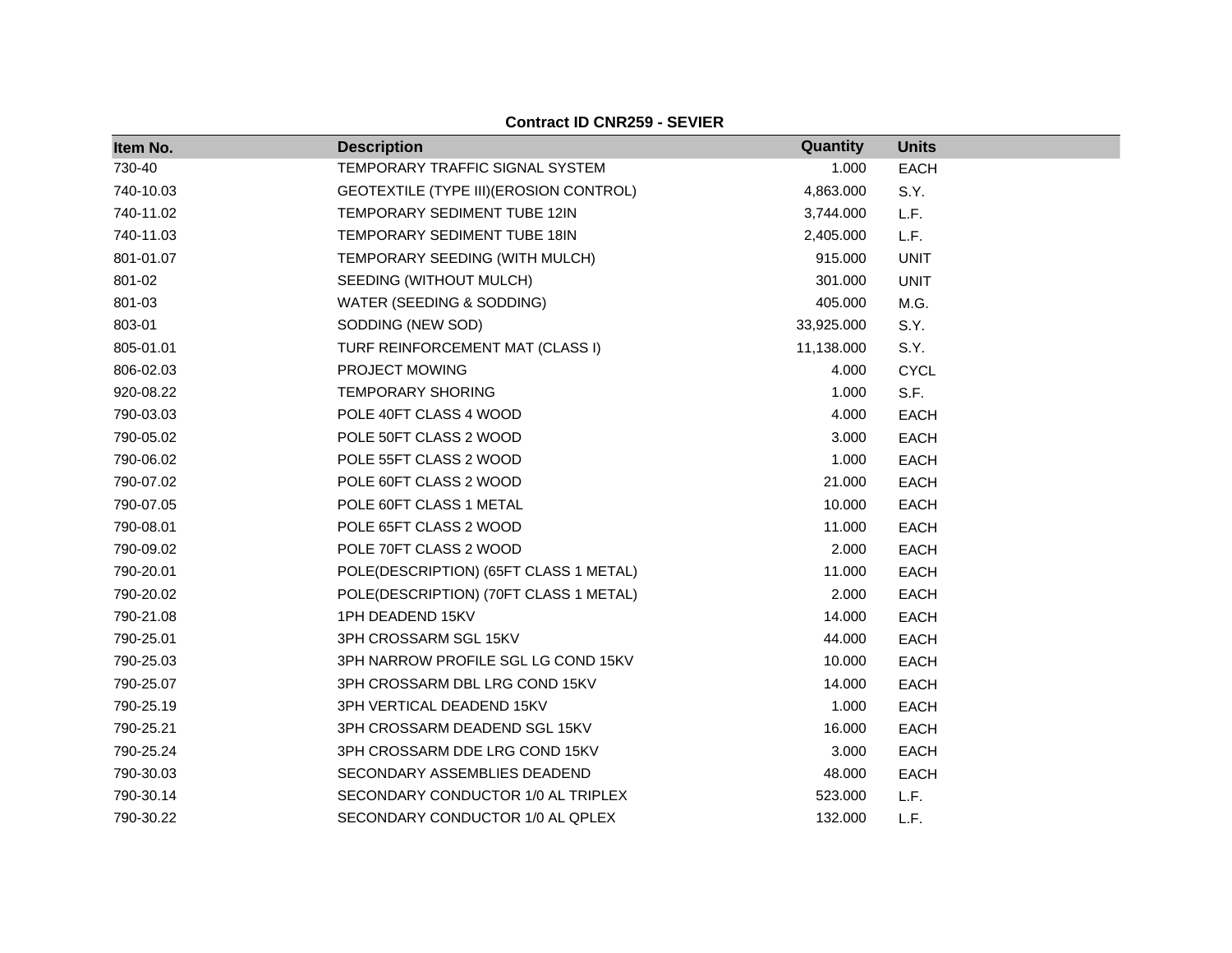| Item No.  | <b>Description</b>                             | <b>Quantity</b> | <b>Units</b> |
|-----------|------------------------------------------------|-----------------|--------------|
| 790-30.42 | SECONDARY CONDUCTOR___ SGL COND (SEE<br>PLANS) | 2,526.000       | L.F.         |
| 790-31.04 | SERVICE CONDUCTOR 6 AL DUPLEX                  | 1,744.000       | L.F.         |
| 790-32.07 | OH GUY - THROUGH BOLT TYPE                     | 19.000          | <b>EACH</b>  |
| 790-32.24 | GUY (DESCRIPTION) (7/16" WITH GUY GUARD)       | 78,000          | <b>EACH</b>  |
| 790-33.32 | SCREW TYPE ANCHOR 36,000LB (F1-6T-P)           | 45.000          | <b>EACH</b>  |
| 790-36.02 | <b>TRANSFER CAPACITOR BANK</b>                 | 1.000           | <b>EACH</b>  |
| 790-36.04 | <b>TRANSFER SERVICE</b>                        | 12.000          | <b>EACH</b>  |
| 790-36.10 | TRANSFER - LIGHT ASSEMBLY                      | 9.000           | <b>EACH</b>  |
| 790-36.12 | TRANSFER EXISTING 3PH<br>TRANSFORMER/RECLOSER  | 1.000           | <b>EACH</b>  |
| 790-36.14 | <b>TRANSFER CONDUCTOR</b>                      | 96.000          | <b>EACH</b>  |
| 790-40.03 | OH COND 1/0 6/1 ACSR RAVEN                     | 1,499.000       | L.F.         |
| 790-40.39 | OH COND 4/0 7 AAC OXLIP                        | 9,169.000       | L.F.         |
| 790-40.43 | OH COND 397.5 19 AAC CANNA                     | 3,293.000       | L.F.         |
| 790-40.49 | OH COND 795 37 AAC ARBUTUS                     | 33,219.000      | L.F.         |
| 790-41.03 | UG PRI COND 1/0 AL 15KV                        | 1,961.000       | L.F.         |
| 790-42.08 | 2IN DIA PVC PIPE                               | 100.000         | L.F.         |
| 790-42.10 | 4IN DIA PVC PIPE                               | 500.000         | L.F.         |
| 790-42.12 | CONDUIT - POLE MTD - 2IN SCH 80 PVC            | 150.000         | L.F.         |
| 790-42.14 | CONDUIT - POLE MTD - 4IN SCH 80 PVC            | 800.000         | L.F.         |
| 790-43.01 | LOADBREAK ELBOW 200A 15KV                      | 10.000          | <b>EACH</b>  |
| 790-43.10 | SPLICE 200A 15KV                               | 2.000           | <b>EACH</b>  |
| 790-43.47 | PRIMARY PULLBOX                                | 1.000           | <b>EACH</b>  |
| 790-43.60 | PRIMARY RISER (DESCRIPTION) (1PH AND 3PH)      | 5.000           | <b>EACH</b>  |
| 790-49.02 | 3PH XFMR BNK POLE MTD W/ FUSE/ARRESTERS        | 3.000           | <b>EACH</b>  |
| 790-52.04 | 15KVA 1PH OH XFORMER 7.2KV 120/240             | 4.000           | <b>EACH</b>  |
| 790-52.06 | 25KVA 1PH OH XFORMER 7.2KV 120/240             | 10.000          | <b>EACH</b>  |
| 790-52.09 | 37.5KVA 1PH OH XFORMER 7.2KV 120/240           | 4.000           | <b>EACH</b>  |
| 790-52.11 | 50KVA 1PH OH XFORMER 7.2KV 120/240             | 4.000           | <b>EACH</b>  |
| 790-52.16 | 75KKVA 1PH OH XFORMER 7.2KV 120/240            | 1.000           | <b>EACH</b>  |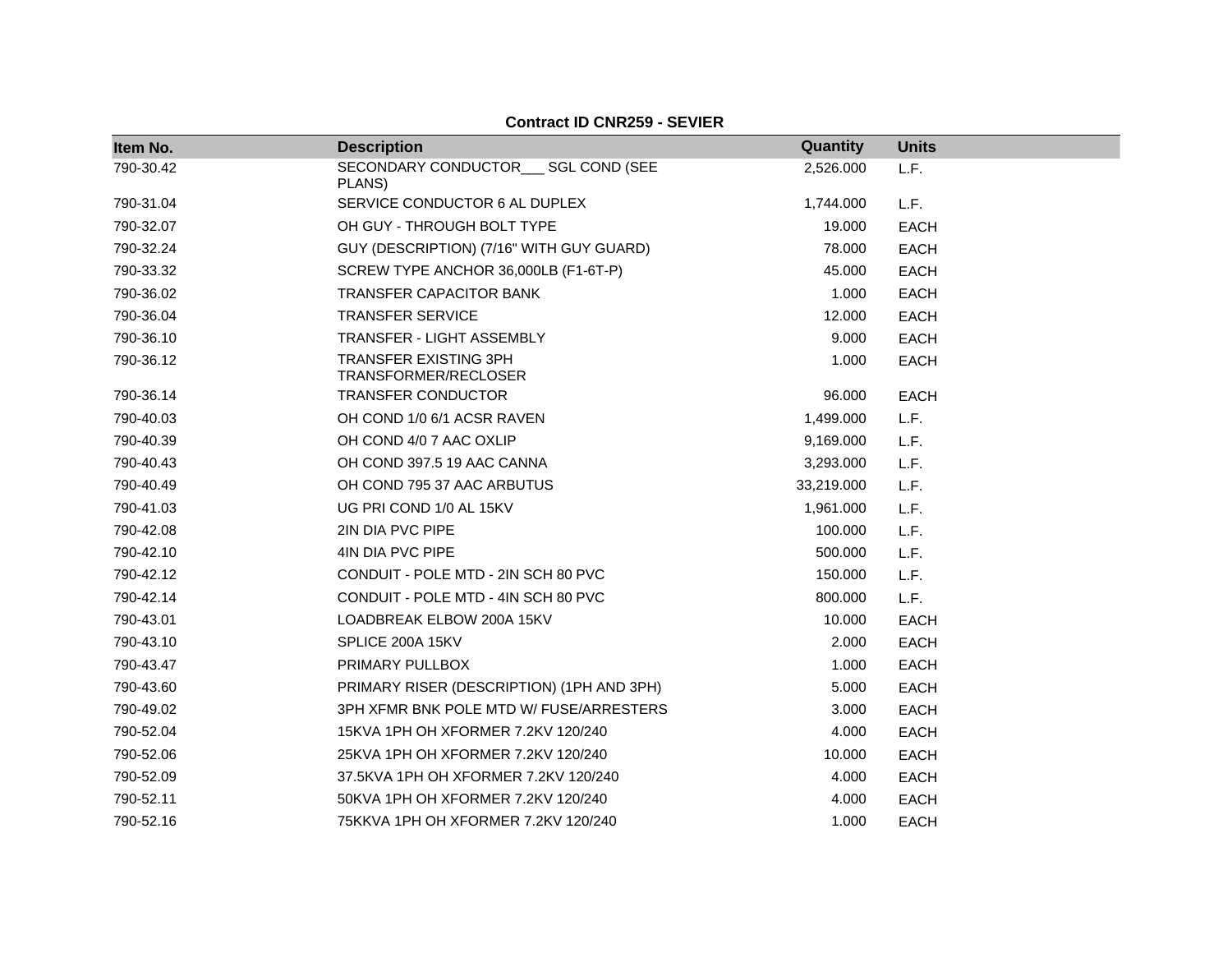| Item No.  | <b>Description</b>                           | Quantity   | <b>Units</b> |
|-----------|----------------------------------------------|------------|--------------|
| 790-58.06 | <b>GOAB SWITCH 15KV</b>                      | 3.000      | <b>EACH</b>  |
| 790-60.02 | 1PH FUSE CUTOUT BRKT MOUNT 15KV              | 10.000     | <b>EACH</b>  |
| 790-68.01 | POLE GROUND ROD TYPE                         | 41.000     | <b>EACH</b>  |
| 790-68.10 | MISCELLANEOUS ASSEMBLIES                     | 4.000      | <b>EACH</b>  |
| 790-98.01 | <b>REMOVE WIRE</b>                           | 60,538.000 | L.F.         |
| 790-98.02 | <b>REMOVE POLES</b>                          | 66.000     | <b>EACH</b>  |
| 790-98.03 | REMOVE FRAMING/ASSOCIATED APPARATUS          | 288.000    | <b>EACH</b>  |
| 791-01.40 | RELOCATE SERVICE                             | 24.000     | <b>EACH</b>  |
| 791-03.01 | <2IN HDPE GAS MAIN                           | 1,200.000  | L.F.         |
| 791-03.02 | 2IN HDPE GAS MAIN                            | 3,250.000  | L.F.         |
| 791-03.04 | 4IN HDPE GAS MAIN                            | 1,425.000  | L.F.         |
| 791-03.05 | <b>6IN HDPE GAS MAIN</b>                     | 6,070.000  | L.F.         |
| 791-04.01 | HDD <2IN PE PIPE - UNCONSOLIDATED            | 200.000    | L.F.         |
| 791-04.02 | HDD 2IN PE PIPE - UNCONSOLIDATED             | 720.000    | L.F.         |
| 791-04.04 | HDD 4IN PE PIPE - UNCONSOLIDATED             | 800.000    | L.F.         |
| 791-04.05 | HDD 6IN PE PIPE - UNCONSOLIDATED             | 810.000    | L.F.         |
| 791-07.01 | 2IN PE GAS VALVE ASSEMBLY                    | 1.000      | <b>EACH</b>  |
| 791-07.02 | 4IN PE GAS VALVE ASSEMBLY                    | 1.000      | <b>EACH</b>  |
| 791-07.03 | 6IN PE GAS VALVE ASSEMBLY                    | 1.000      | <b>EACH</b>  |
| 791-07.30 | 4WAY PE VALVE SYSTEM (4-6IN)                 | 1.000      | <b>EACH</b>  |
| 791-07.31 | 4WAY PE VALVE SYSTEM (2 - 6 IN, 2 - 4 IN)    | 1.000      | <b>EACH</b>  |
| 791-07.32 | 4WAY PE VALVE SYSTEM (2-6IN, 1-4IN, 1-2IN)   | 2.000      | <b>EACH</b>  |
| 791-07.33 | 3WAY PE VALVE SYSTEM (3 - 6 IN)              | 3.000      | <b>EACH</b>  |
| 791-07.34 | 3WAY PE VALVE SYSTEM (3 - 4 IN)              | 1.000      | <b>EACH</b>  |
| 791-07.35 | 2WAY PE VALVE SYSTEM (2 - 6 IN)              | 1.000      | <b>EACH</b>  |
| 791-08.02 | 3/4IN SERVICE ASSEMBLY                       | 18.000     | <b>EACH</b>  |
| 791-08.03 | <b>1IN SERVICE ASSEMBLY</b>                  | 6.000      | <b>EACH</b>  |
| 791-09.15 | 2IN PE TIE-IN (2X2IN TO EXIST)               | 4.000      | <b>EACH</b>  |
| 791-09.16 | 4 IN PE TIE-IN (4X4IN OR 4X2IN NEW TO EXIST) | 6.000      | <b>EACH</b>  |
| 791-09.17 | 6 IN PE TIE-IN (6X4IN OR 6X2IN NEW TO EXIST) | 12.000     | <b>EACH</b>  |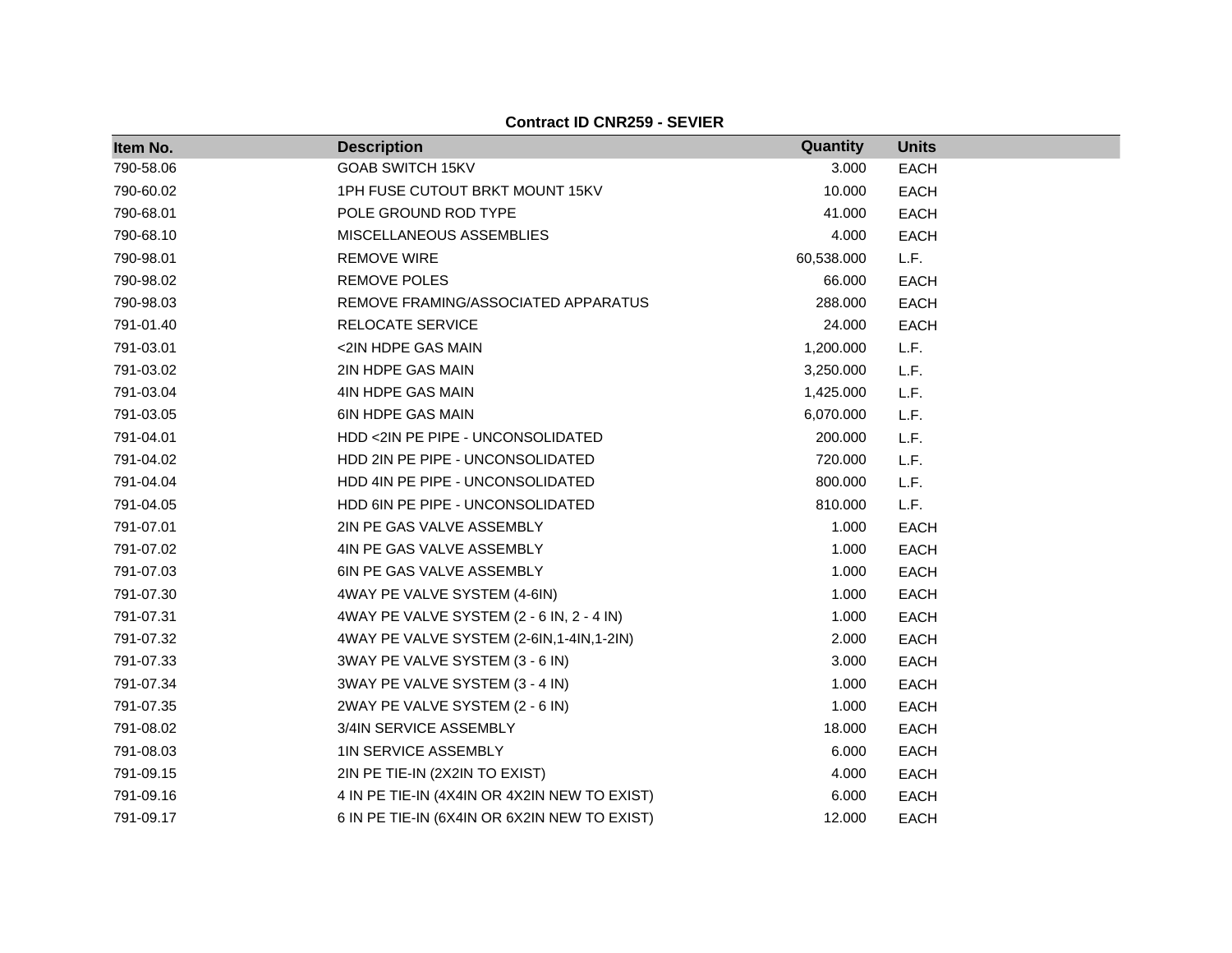| Item No.  | <b>Description</b>                         | Quantity  | <b>Units</b> |
|-----------|--------------------------------------------|-----------|--------------|
| 791-09.18 | 2X2 IN PE BRANCH TIE-IN W/ 2 IN VALVE      | 2.000     | <b>EACH</b>  |
| 791-09.19 | 4X2 IN PE BRANCH TIE-IN W/ 2 IN VALVE      | 2.000     | <b>EACH</b>  |
| 791-09.20 | 6X2 IN PE BRANCH TIE-IN W/ 2 IN VALVE      | 3.000     | <b>EACH</b>  |
| 791-10.10 | <b>RETIRE GAS MAIN</b>                     | (1)       | <b>LS</b>    |
| 793-01.42 | ANCHOR 1 1/4IN                             | 55.000    | <b>EACH</b>  |
| 793-11.21 | HANDHOLE (36IN X 24IN X 24IN)              | 1.000     | <b>EACH</b>  |
| 793-11.25 | CONCRETE HANDHOLE 4FT X 4FT X 4FT          | 2.000     | <b>EACH</b>  |
| 793-12.01 | DIG SPLICE PIT 80 C.F.                     | 3.000     | <b>EACH</b>  |
| 793-13.22 | 3 DUCT FORMATION @ 36IN DEPTH              | 10.000    | L.F.         |
| 793-13.27 | 4 DUCT FORMATION @ 36IN DEPTH              | 570.000   | L.F.         |
| 793-14.02 | CONCRETE ENCASEMENT PER DUCT               | 2,570.000 | L.F.         |
| 793-14.05 | MH PRECAST 4-FT W X 8-FT L X 6-FT H        | 2.000     | <b>EACH</b>  |
| 793-14.20 | PLACE MANHOLE OVER EXISTING CABLE          | 1.000     | <b>EACH</b>  |
| 793-16.01 | MH(RETIRE/REMOVE/GRAVEL BACKFILL)          | 1.000     | <b>EACH</b>  |
| 795-01.03 | <b>6IN DIP RESTRAINED JOINT WATER LINE</b> | 400.000   | L.F.         |
| 795-01.04 | <b>6IN DIP SLIP JOINT WATER LINE</b>       | 6,100.000 | L.F.         |
| 795-01.09 | 12IN DIP RESTRAINED JOINT WATER LINE       | 700.000   | L.F.         |
| 795-01.10 | 12IN DIP SLIP JOINT WATER LINE             | 6,350.000 | L.F.         |
| 795-03.02 | 2IN PVC WATER LINE                         | 150.000   | L.F.         |
| 795-05.63 | BORE/JACK 12IN STEEL CASING PIPE-UNCON.    | 80.000    | L.F.         |
| 795-05.66 | BORE/JACK 18IN STEEL CASING PIPE-UNCON.    | 210.000   | L.F.         |
| 795-05.77 | BORE/JACK 12IN STEEL CASING PIPE-ROCK.     | 80.000    | L.F.         |
| 795-05.80 | BORE/JACK 18IN STEEL CASING PIPE-ROCK.     | 210.000   | L.F.         |
| 795-06.01 | CONNECT TO 2IN WATER LINE                  | 3.000     | <b>EACH</b>  |
| 795-06.03 | <b>CONNECT TO 4IN WATER LINE</b>           | 4.000     | <b>EACH</b>  |
| 795-06.04 | CONNECT TO 6IN WATER LINE                  | 4.000     | <b>EACH</b>  |
| 795-06.32 | CUT AND CAP 4IN WATERLINE                  | 4.000     | <b>EACH</b>  |
| 795-06.33 | <b>CUT AND CAP 6IN WATERLINE</b>           | 4.000     | EACH         |
| 795-07.01 | 4IN X 4IN TAPPING SLEEVE AND VALVE         | 2.000     | <b>EACH</b>  |
| 795-07.03 | 6IN X 6IN TAPPING SLEEVE AND VALVE         | 2.000     | <b>EACH</b>  |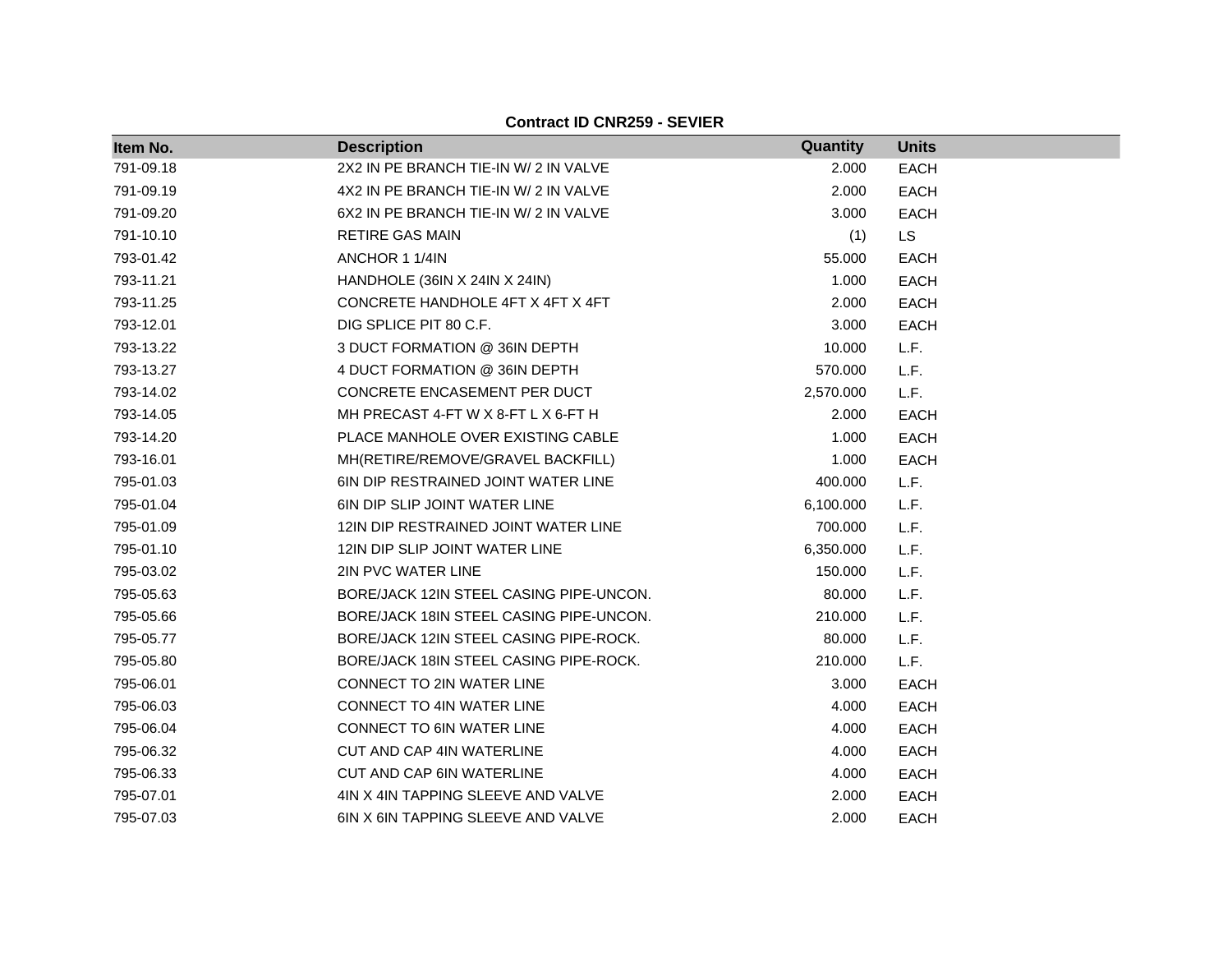| Item No.  | <b>Description</b>                       | Quantity   | <b>Units</b> |  |
|-----------|------------------------------------------|------------|--------------|--|
| 795-07.35 | 2IN X 2IN TAPPING SADDLE AND VALVE       | 1.000      | <b>EACH</b>  |  |
| 795-08.01 | 2IN GATE VALVE ASSEMBLY                  | 2.000      | <b>EACH</b>  |  |
| 795-08.03 | 4IN GATE VALVE ASSEMBLY                  | 2.000      | <b>EACH</b>  |  |
| 795-08.04 | <b>6IN GATE VALVE ASSEMBLY</b>           | 26.000     | <b>EACH</b>  |  |
| 795-08.08 | 12IN BUTTERFLY VALVE ASSEMBLY            | 23.000     | <b>EACH</b>  |  |
| 795-09.01 | 3/4IN WATER SERVICE METER ASSEMBLY       | 15.000     | <b>EACH</b>  |  |
| 795-09.02 | 1IN WATER SERVICE METER ASSEMBLY         | 2.000      | <b>EACH</b>  |  |
| 795-09.09 | RELOCATE/RECONNECT SERVICE ASSEMBLY      | 20.000     | <b>EACH</b>  |  |
| 795-11.01 | <b>BLOW-OFF ASSEMBLY</b>                 | 2.000      | <b>EACH</b>  |  |
| 795-11.02 | FIRE HYDRANT ASSEMBLY                    | 5.000      | <b>EACH</b>  |  |
| 795-11.03 | RECONNECT FIRE HYDRANT                   | 1.000      | <b>EACH</b>  |  |
| 795-13.01 | <b>DI FITTINGS</b>                       | 11,000.000 | LB.          |  |
| 795-13.05 | CREEK CROSSING (DESCRIPTION) (SEE PLANS) | (1)        | <b>LS</b>    |  |
| 795-15.02 | 12IN STEEL CASING PIPE OPEN CUT METHOD   | 200.000    | L.F.         |  |
| 795-15.04 | 18 IN STEEL CASING PIPE OPEN CUT METHOD  | 300.000    | L.F.         |  |
| 797-01.13 | <b>6IN EPOXY COATED DIP FORCE MAIN</b>   | 500.000    | L.F.         |  |
| 797-03.02 | 1-1/4IN PVC FORCE MAIN                   | 100.000    | L.F.         |  |
| 797-03.04 | 2IN PVC FORCE MAIN                       | 100.000    | L.F.         |  |
| 797-03.05 | <b>3IN PVC FORCE MAIN</b>                | 100.000    | L.F.         |  |
| 797-03.06 | 4IN PVC FORCE MAIN                       | 100.000    | L.F.         |  |
| 797-03.08 | <b>6IN PVC FORCE MAIN</b>                | 6,645.000  | L.F.         |  |
| 797-05.51 | 8IN PVC GRAVITY SEWER 0FT-6FT DEPTH      | 40.000     | L.F.         |  |
| 797-05.52 | 8IN PVC GRAVITY SEWER 6FT-12FT DEPTH     | 40.000     | L.F.         |  |
| 797-05.53 | 8IN PVC GRAVITY SEWER 12FT-18FT DEPTH    | 40.000     | L.F.         |  |
| 797-06.62 | BORE/JACK 12IN STEEL CASING PIPE-UNCON.  | 160.000    | L.F.         |  |
| 797-06.75 | BORE/JACK 12IN STEEL CASING PIPE-ROCK.   | 160.000    | L.F.         |  |
| 797-06.89 | OPEN CUT 12IN STEEL CASING PIPE          | 80.000     | L.F.         |  |
| 797-07.02 | 48IN MANHOLE 4FT-6FT DEPTH               | 1.000      | <b>EACH</b>  |  |
| 797-07.03 | 48IN MANHOLE 6FT-8FT DEPTH               | 1.000      | <b>EACH</b>  |  |
| 797-07.04 | 48IN MANHOLE 8FT-10FT DEPTH              | 1.000      | <b>EACH</b>  |  |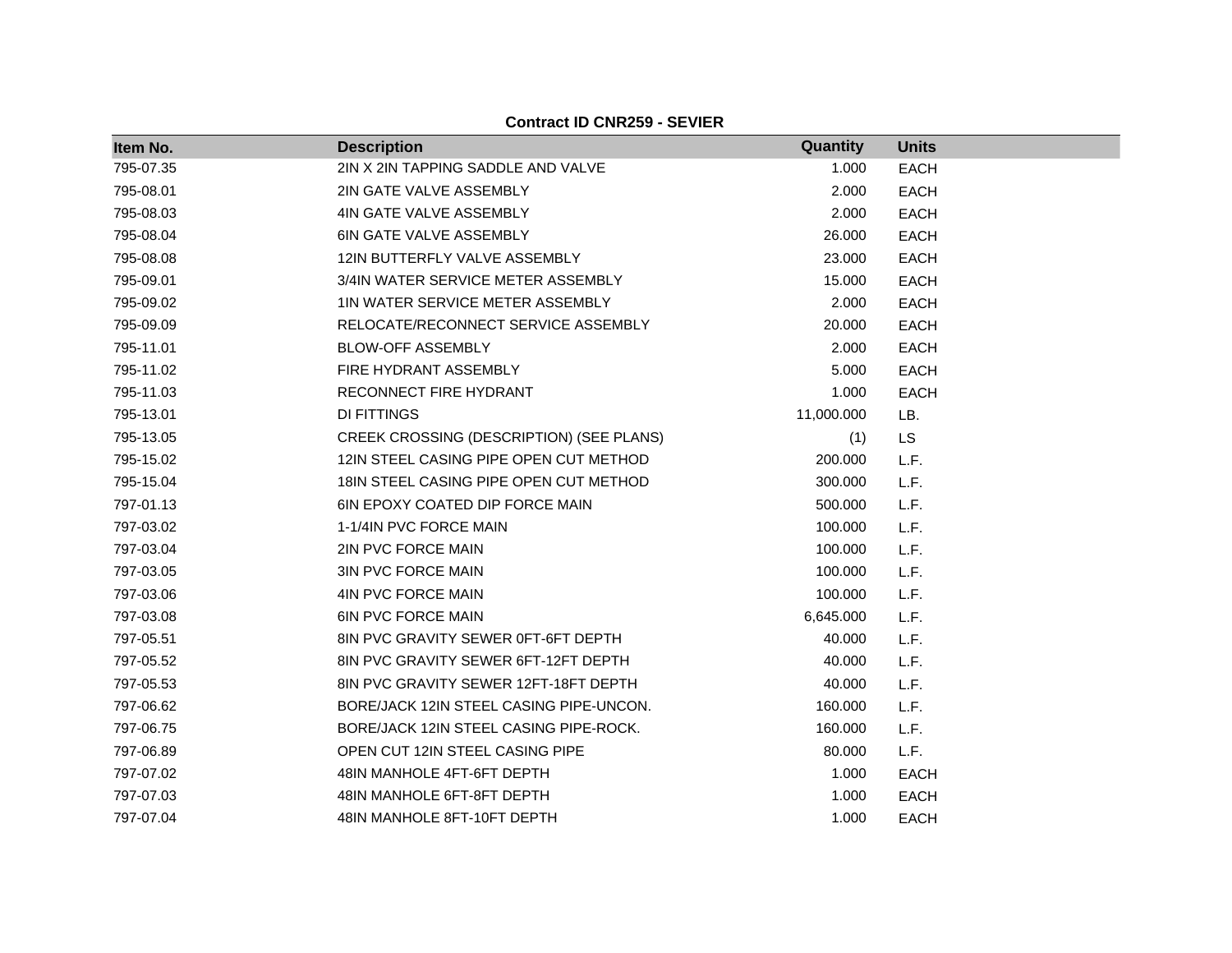| Item No.  | <b>Description</b>                      | Quantity  | <b>Units</b> |
|-----------|-----------------------------------------|-----------|--------------|
| 797-07.05 | 48IN MANHOLE 10FT-12FT DEPTH            | 1.000     | <b>EACH</b>  |
| 797-07.06 | 48IN MANHOLE 12FT-14FT DEPTH            | 1.000     | <b>EACH</b>  |
| 797-08.01 | DI FITTINGS                             | 3,000.000 | LB.          |
| 797-08.05 | <b>6IN PVC PIPE FOR SERVICE LATERAL</b> | 1,500.000 | L.F.         |
| 797-08.08 | <b>6IN CLEAN OUT ASSEMBLY</b>           | 1.000     | <b>EACH</b>  |
| 797-09.02 | 1-1/4IN BALL VALVE                      | 10.000    | <b>EACH</b>  |
| 797-09.04 | 2IN PVC BALL VALVE                      | 5.000     | <b>EACH</b>  |
| 797-09.05 | <b>3IN PVC BALL VALVE</b>               | 2.000     | <b>EACH</b>  |
| 797-09.07 | <b>6IN PLUG VALVE ASSEMBLY</b>          | 5.000     | EACH         |
| 797-09.19 | 1IN COMBO AIR RELEASE VALVE ASSEMBLY    | 4.000     | <b>EACH</b>  |
| 797-10.02 | CONNECT 8IN SEWER TO EXIST. MANHOLE     | 1.000     | <b>EACH</b>  |
| 797-10.06 | CONNECT 6IN LATERAL TO SEWER LINE       | 1.000     | <b>EACH</b>  |
| 797-10.12 | CONNECT TO EXISTING PUMP STATION        | 1.000     | <b>EACH</b>  |
| 797-10.14 | CONNECT TO 2IN FORCE MAIN               | 2.000     | <b>EACH</b>  |
| 797-10.16 | <b>CONNECT TO 4IN FORCE MAIN</b>        | 1.000     | EACH         |
| 797-10.17 | CONNECT TO 6IN FORCE MAIN               | 1.000     | EACH         |
| 797-11.40 | RESTORE ASPHALT                         | 650.000   | S.Y.         |
| 797-11.41 | <b>RESTORE CONCRETE</b>                 | 150.000   | S.Y.         |
| 797-11.42 | <b>RESTORE GRAVEL</b>                   | 200.000   | S.Y.         |
| 797-13.05 | CREEK CROSSING (#) (SEE PLANS)          | (1)       | LS.          |

**Contract ID CNR259 - SEVIER**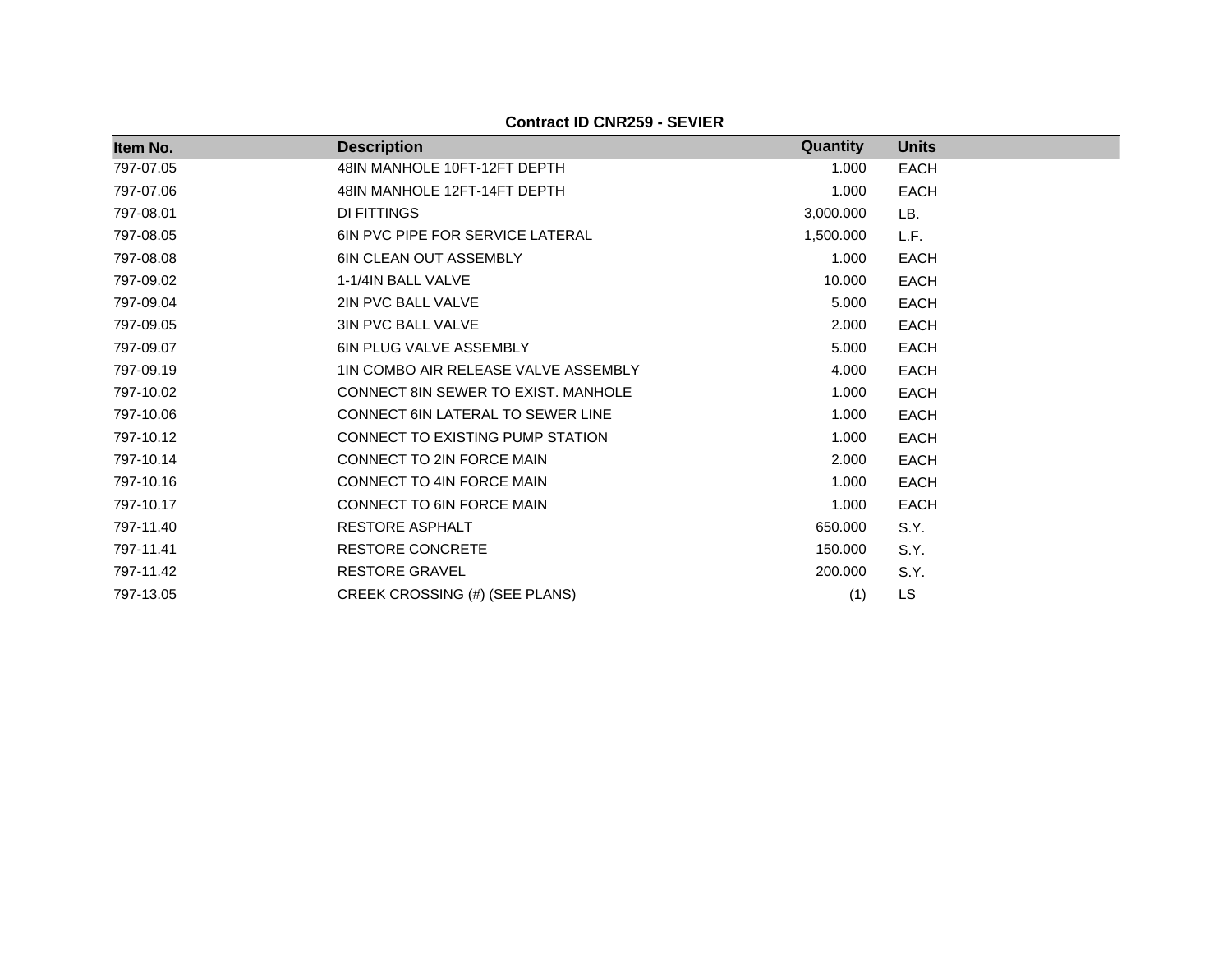| Item No.  | <b>Description</b>                                              | Quantity  | <b>Units</b> |
|-----------|-----------------------------------------------------------------|-----------|--------------|
| 105-01    | CONSTRUCTION STAKES, LINES AND GRADES                           | (1)       | LS           |
| 201-01    | <b>CLEARING AND GRUBBING</b>                                    | (1)       | <b>LS</b>    |
| 202-03    | REMOVAL OF RIGID PAVEMENT, SIDEWALK, ETC.                       | 91.000    | S.Y.         |
| 203-01    | ROAD & DRAINAGE EXCAVATION (UNCLASSIFIED)                       | 200.000   | C.Y.         |
| 203-06    | <b>WATER</b>                                                    | 3.000     | M.G.         |
| 209-08.03 | TEMPORARY SILT FENCE (WITHOUT BACKING)                          | 300.000   | L.F.         |
| 209-40.30 | CATCH BASIN PROTECTION (TYPE A)                                 | 1.000     | <b>EACH</b>  |
| 303-01    | MINERAL AGGREGATE, TYPE A BASE, GRADING D                       | 140.000   | <b>TON</b>   |
| 307-01.01 | ASPHALT CONCRETE MIX (PG64-22) (BPMB-HM)<br><b>GRADING A</b>    | 83.000    | <b>TON</b>   |
| 307-02.08 | ASPHALT CONCRETE MIX (PG70-22) (BPMB-HM)<br><b>GRADING B-M2</b> | 13.000    | <b>TON</b>   |
| 402-01    | BITUMINOUS MATERIAL FOR PRIME COAT (PC)                         | 1.000     | <b>TON</b>   |
| 402-02    | AGGREGATE FOR COVER MATERIAL (PC)                               | 2.000     | <b>TON</b>   |
| 403-01    | BITUMINOUS MATERIAL FOR TACK COAT (TC)                          | 4.000     | <b>TON</b>   |
| 411-02.10 | ACS MIX(PG70-22) GRADING D                                      | 600.000   | <b>TON</b>   |
| 415-01.02 | COLD PLANING BITUMINOUS PAVEMENT                                | 9,057.000 | S.Y.         |
| 701-01.01 | <b>CONCRETE SIDEWALK (4 ")</b>                                  | 112.000   | S.F.         |
| 701-02.01 | CONCRETE CURB RAMP (RETROFIT)                                   | 114.000   | S.F.         |
| 702-03    | <b>CONCRETE COMBINED CURB &amp; GUTTER</b>                      | 4.000     | C.Y.         |
| 712-01    | <b>TRAFFIC CONTROL</b>                                          | (1)       | <b>LS</b>    |
| 712-04.01 | FLEXIBLE DRUMS (CHANNELIZING)                                   | 50.000    | <b>EACH</b>  |
| 712-05.01 | <b>WARNING LIGHTS (TYPE A)</b>                                  | 22.000    | EACH         |
| 712-06    | SIGNS (CONSTRUCTION)                                            | 362.000   | S.F.         |
| 712-08.03 | ARROW BOARD (TYPE C)                                            | 2.000     | EACH         |
| 713-15.36 | REMOVE SIGN, SUPPORT & FOOTING                                  | 6.000     | EACH         |
| 713-16.20 | SIGNS (DESCRIPTION) (STOP R1-1)                                 | 2.000     | EACH         |
| 713-16.21 | SIGNS (DESCRIPTION) (WRONG WAY R5-1a)                           | 2.000     | <b>EACH</b>  |
| 713-16.22 | SIGNS (DESCRIPTION) (RIGHT LANE MUST TURN<br>RIGHT R3-7)        | 1.000     | EACH         |

**Contract ID CNR008 - SHELBY**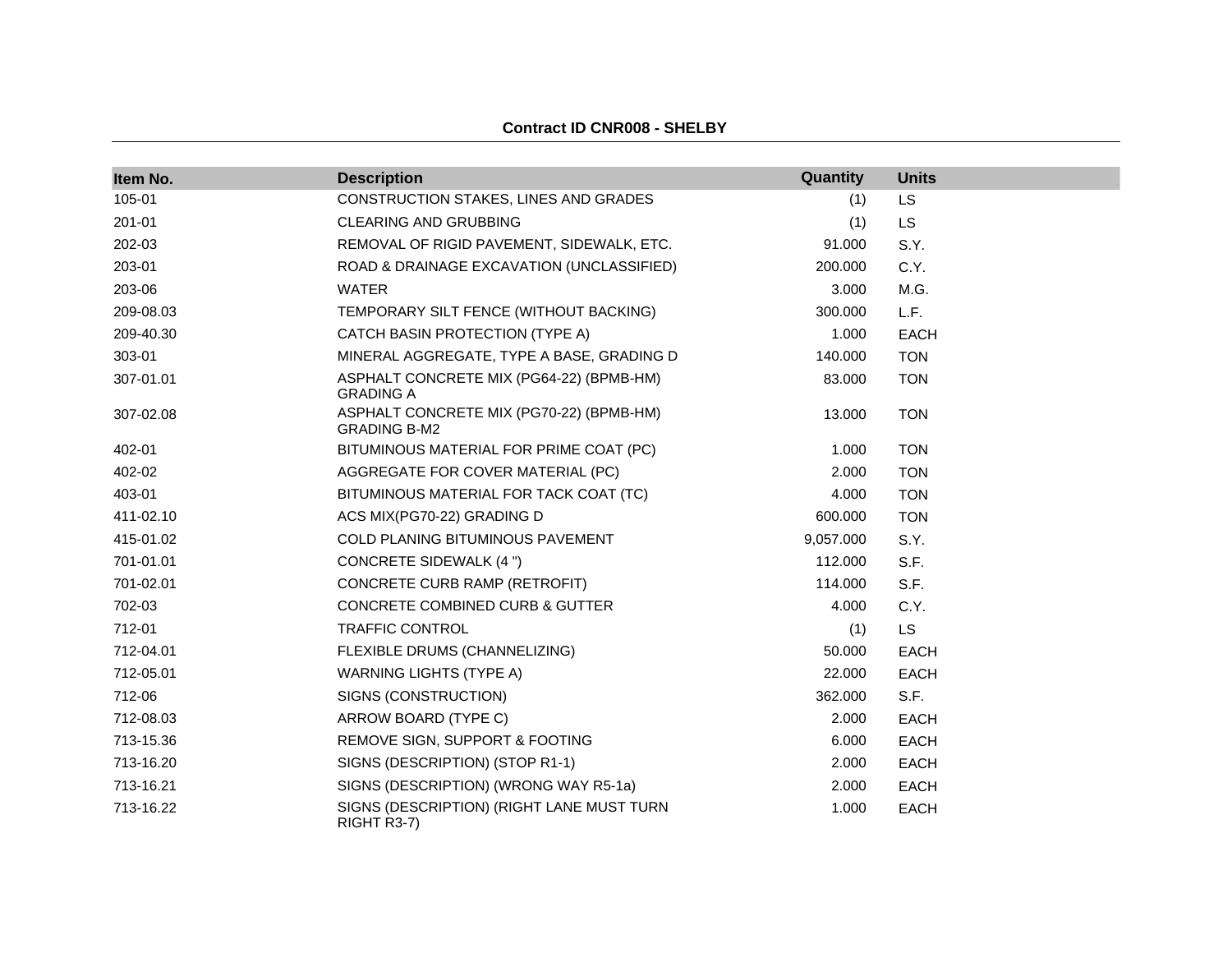| Item No.  | <b>Description</b>                                    | Quantity  | <b>Units</b> |
|-----------|-------------------------------------------------------|-----------|--------------|
| 713-16.23 | SIGNS (DESCRIPTION) (DO NOT ENTER R5-1)               | 2.000     | <b>EACH</b>  |
| 713-16.24 | SIGNS (DESCRIPTION) (CROSS ROAD W2-1)                 | 2.000     | <b>EACH</b>  |
| 713-16.25 | SIGNS (DESCRIPTION) (STOP AHEAD W3-1)                 | 2.000     | <b>EACH</b>  |
| 713-16.26 | SIGNS (DESCRIPTION) (LANE MERGE W4-2)                 | 1.000     | <b>EACH</b>  |
| 713-16.27 | SIGNS (DESCRIPTION) (NEW ALLEN RD)                    | 2.000     | <b>EACH</b>  |
| 713-16.28 | SIGNS (DESCRIPTION) (NEW ALLEN RD)                    | 1.000     | <b>EACH</b>  |
| 713-16.29 | SIGNS (DESCRIPTION) (RALEIGH MILLINGTON RD)           | 1.000     | <b>EACH</b>  |
| 713-16.30 | SIGNS (DESCRIPTION) (WEIGHT LIMIT)                    | 1.000     | <b>EACH</b>  |
| 713-16.31 | SIGNS (DESCRIPTION) (RAL-MILL BRIDGE)                 | 1.000     | <b>EACH</b>  |
| 716-01.23 | Snwplwble Pvmt Mrkrs (Bi-Dir)(2 Color)                | 67.000    | <b>EACH</b>  |
| 716-01.30 | REMOVAL OF SNOWPLOWABLE REFLECTIVE<br><b>MARKER</b>   | 14.000    | <b>EACH</b>  |
| 716-02.04 | PLASTIC PAVEMENT MARKING(CHANNELIZATION<br>STRIPING)  | 131.000   | S.Y.         |
| 716-02.05 | PLASTIC PAVEMENT MARKING (STOP LINE)                  | 12.000    | L.F.         |
| 716-02.06 | PLASTIC PAVEMENT MARKING (TURN LANE<br>ARROW)         | 4.000     | <b>EACH</b>  |
| 716-03.01 | PLASTIC WORD PAVEMENT MARKING (ONLY)                  | 4.000     | <b>EACH</b>  |
| 716-04.04 | PLASTIC PAVEMENT MARKING (TRANSVERSE<br>SHOULDER)     | 385.000   | L.F.         |
| 716-05.01 | PAINTED PAVEMENT MARKING (4" LINE)                    | 1.177     | L.M.         |
| 716-05.02 | PAINTED PAVEMENT MARKING (8" BARRIER LINE)            | 1,761.000 | L.F.         |
| 716-13.01 | SPRAY THERMO PVMT MRKNG (60 mil) (4IN LINE)           | 1.053     | L.M.         |
| 716-13.02 | SPRAY THERMO PVMT MRKNG (60 mil) (6IN LINE)           | 0.033     | L.M.         |
| 716-13.04 | SPRAY THERMO PVMT MRKNG (60 mil) (4IN DOTTED<br>LINE) | 320.000   | L.F.         |
| 716-13.05 | SPRAY THERMO PVMT MRKNG (60 mil) (6IN DOTTED<br>LINE) | 165.000   | L.F.         |
| 717-01    | <b>MOBILIZATION</b>                                   | (1)       | LS           |
| 801-01.07 | TEMPORARY SEEDING (WITH MULCH)                        | 4.000     | <b>UNIT</b>  |
| 801-03    | WATER (SEEDING & SODDING)                             | 10.000    | M.G.         |
| 803-01    | SODDING (NEW SOD)                                     | 300.000   | S.Y.         |

# **Contract ID CNR008 - SHELBY**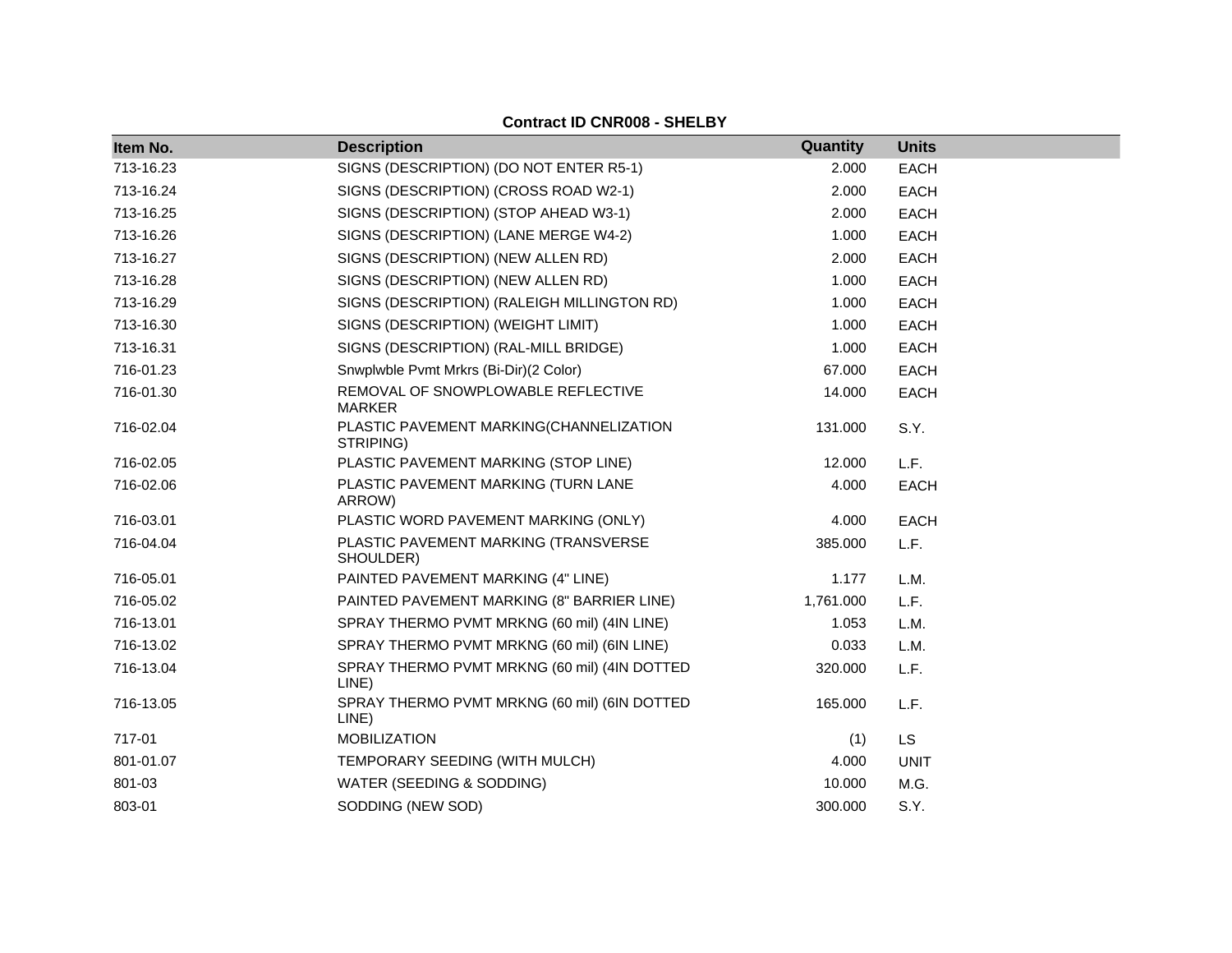| Item No.  | <b>Description</b>                                  | Quantity  | <b>Units</b> |  |
|-----------|-----------------------------------------------------|-----------|--------------|--|
| 209-08.02 | TEMPORARY SILT FENCE (WITH BACKING)                 | 600.000   | L.F.         |  |
| 403-01    | BITUMINOUS MATERIAL FOR TACK COAT (TC)              | 1.000     | <b>TON</b>   |  |
| 411-01.10 | ACS MIX(PG64-22) GRADING D                          | 35.000    | <b>TON</b>   |  |
| 415-01.02 | COLD PLANING BITUMINOUS PAVEMENT                    | 500.000   | S.Y.         |  |
| 604-05.31 | BRIDGE DECK GROOVING (MECHANICAL)                   | 1,200.000 | S.Y.         |  |
| 604-10.05 | <b>CONCRETE</b>                                     | 30.000    | S.F.         |  |
| 604-10.20 | <b>HYDRODEMOLITION</b>                              | 1,200.000 | S.Y.         |  |
| 604-10.30 | BRIDGE DECK REPAIRS (FULL DEPTH OF SLAB)            | 675.000   | S.Y.         |  |
| 604-10.32 | EXPANSION JOINT REPAIRS (TYPE A)                    | 116,000   | L.F.         |  |
| 604-10.43 | PENETRATING WATER REPELLENT CONCRETE<br><b>SEAL</b> | 370.000   | S.Y.         |  |
| 604-10.50 | BRIDGE DECK REPAIRS (PARTIAL DEPTH OF SLAB)         | 60.000    | S.Y.         |  |
| 604-10.54 | <b>CONCRETE REPAIRS</b>                             | 30.000    | S.F.         |  |
| 604-10.60 | EXPANSION JOINT REPAIRS (MODULAR TYPE)              | 152.000   | L.F.         |  |
| 604-10.62 | EPOXY INJECTION REPAIR (COMPLETE AND IN<br>PLACE)   | 240.000   | L.F.         |  |
| 604-10.67 | CONCRETE REPAIRS (DESCRIPTION) (SAW<br>CUTTING)     | 490.000   | L.F.         |  |
| 604-10.89 | MISCELLANEOUS BRIDGE ITEMS (Description)            | (1)       | LS.          |  |
| 604-10.90 | MISCELLANEOUS BRIDGE ITEMS                          | (1)       | <b>LS</b>    |  |
| 604-10.91 | MISCELLANEOUS BRIDGE ITEMS (Description)            | (1)       | LS.          |  |
| 617-02    | <b>BRIDGE DECK CRACK SEALING</b>                    | 570.000   | L.F.         |  |
| 617-05    | SEALANT (DESCRIPTION) (HMWM)                        | 6.000     | GAL.         |  |
| 619-01    | <b>BRIDGE DECK OVERLAY (PMC)</b>                    | 1,200.000 | S.Y.         |  |
| 705-04.50 | PORTABLE BARRIER RAIL DELINEATOR                    | 148.000   | <b>EACH</b>  |  |
| 705-08.51 | PORTABLE IMPACT ATTENUATOR NCHRP350 TL-3            | 14.000    | <b>EACH</b>  |  |
| 712-01    | <b>TRAFFIC CONTROL</b>                              | (1)       | <b>LS</b>    |  |
| 712-02.02 | INTERCONNECTED PORTABLE BARRIER RAIL                | 4,190.000 | L.F.         |  |
| 712-04.01 | FLEXIBLE DRUMS (CHANNELIZING)                       | 380,000   | <b>EACH</b>  |  |
| 712-06    | SIGNS (CONSTRUCTION)                                | 2,602.000 | S.F.         |  |

**Contract ID CNR289 - SHELBY**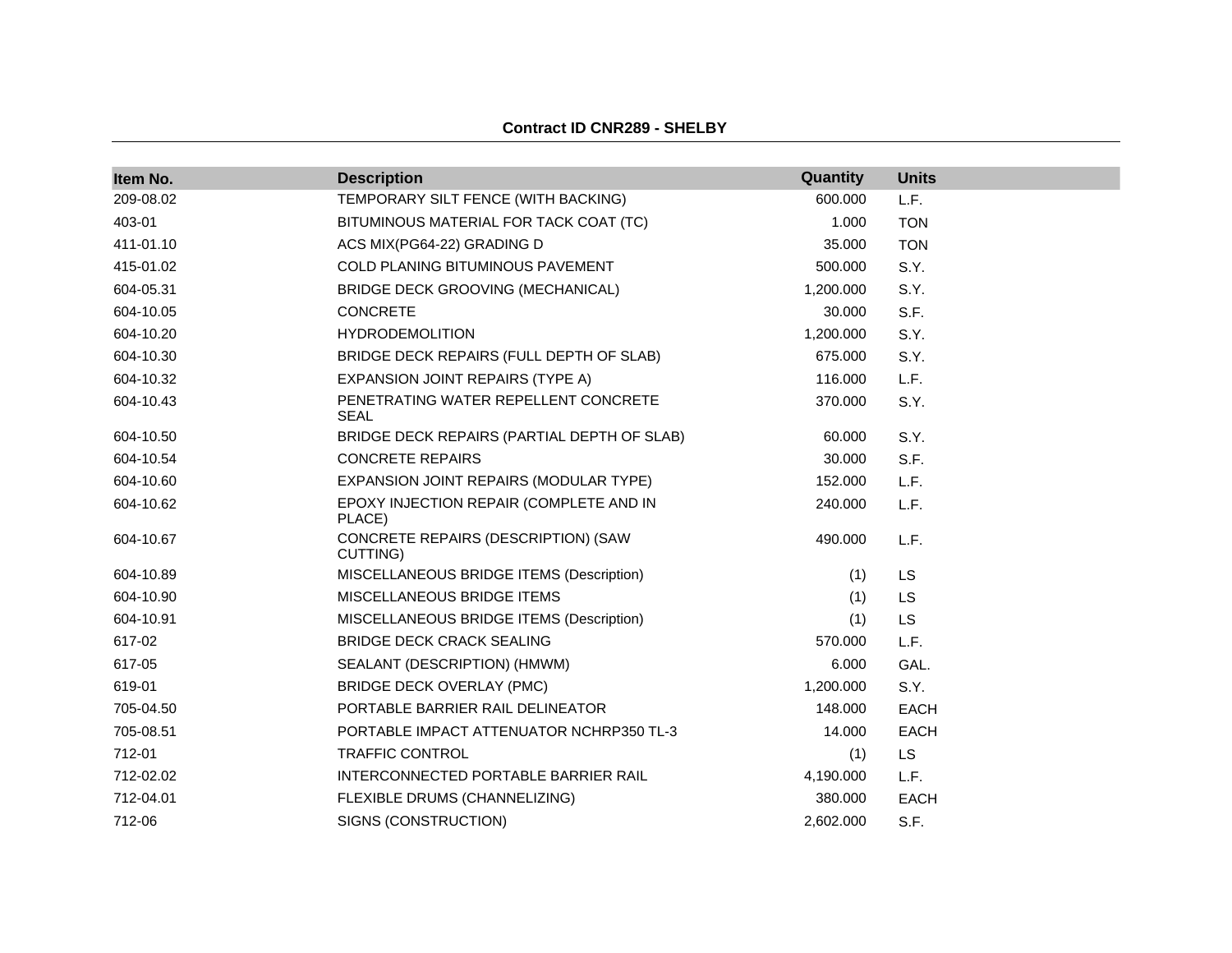## **Contract ID CNR289 - SHELBY**

| Item No.  | <b>Description</b>                          | Quantity   | <b>Units</b> |
|-----------|---------------------------------------------|------------|--------------|
| 712-07.03 | TEMPORARY BARRICADES (TYPE III)             | 610.000    | L.F.         |
| 712-08.03 | ARROW BOARD (TYPE C)                        | 14.000     | <b>EACH</b>  |
| 712-09.01 | REMOVABLE PAVEMENT MARKING LINE             | 13,545.000 | L.F.         |
| 712-09.04 | REMOVABLE PAVEMENT MARKING (STOP LINE)      | 30,000     | L.F.         |
| 713-16.01 | CHANGEABLE MESSAGE SIGN UNIT                | 17.000     | <b>EACH</b>  |
| 716-13.01 | SPRAY THERMO PVMT MRKNG (60 mil) (4IN LINE) | 0.400      | L.M.         |
| 717-01    | <b>MOBILIZATION</b>                         | (1)        | LS           |
| 801-03    | WATER (SEEDING & SODDING)                   | 4.000      | M.G.         |
| 803-01    | SODDING (NEW SOD)                           | 400.000    | S.Y.         |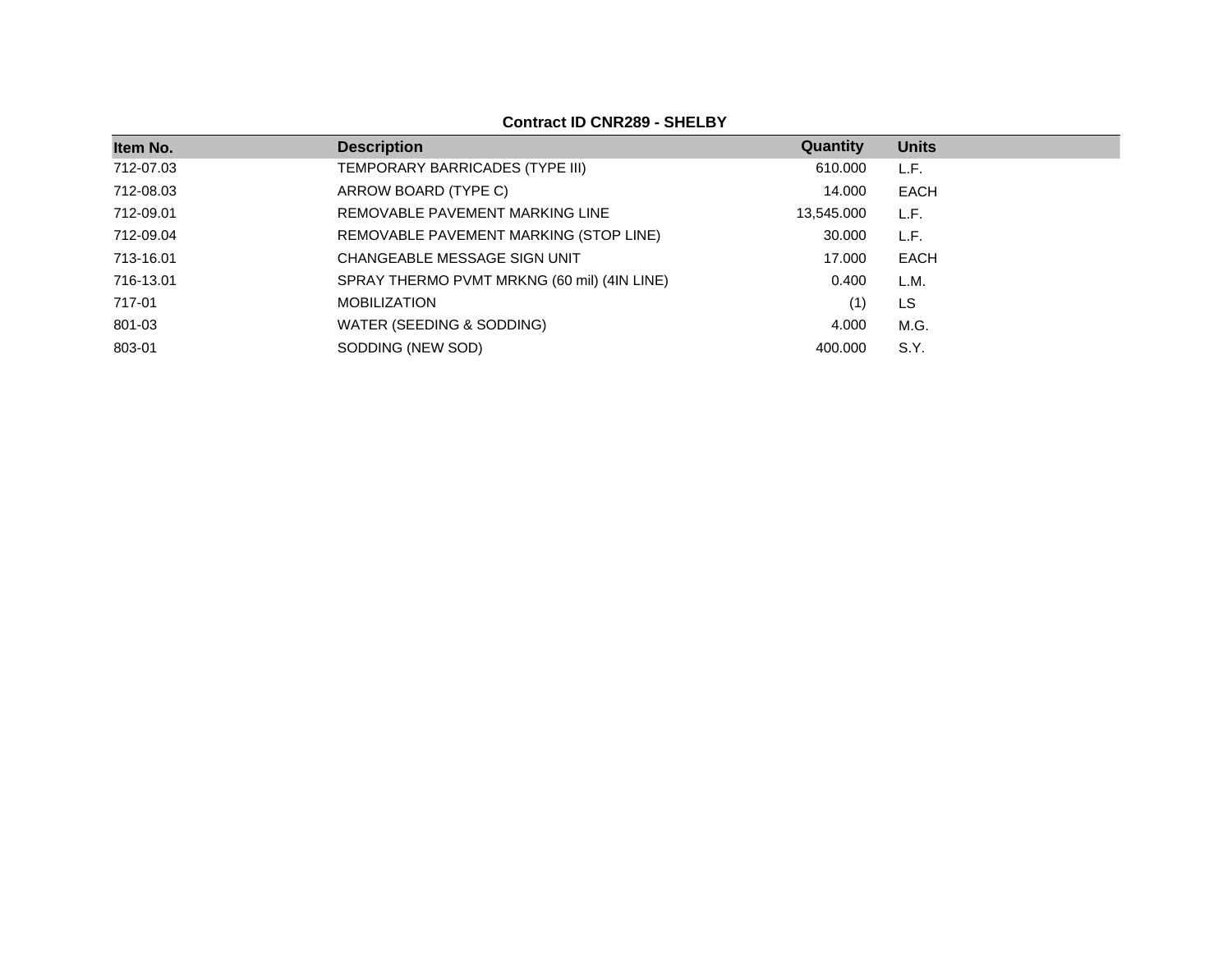| Item No.  | <b>Description</b>                                              | Quantity   | <b>Units</b> |
|-----------|-----------------------------------------------------------------|------------|--------------|
| 105-01    | CONSTRUCTION STAKES, LINES AND GRADES                           | (1)        | LS           |
| 201-01    | <b>CLEARING AND GRUBBING</b>                                    | (1)        | <b>LS</b>    |
| 203-01    | ROAD & DRAINAGE EXCAVATION (UNCLASSIFIED)                       | 23,405.000 | C.Y.         |
| 203-04    | PLACING AND SPREADING TOPSOIL                                   | 716.000    | C.Y.         |
| 203-06    | <b>WATER</b>                                                    | 40.000     | M.G.         |
| 203-07    | <b>FURNISHING &amp; SPREADING TOPSOIL</b>                       | 886.000    | C.Y.         |
| 209-02.06 | 15" TEMPORARY SLOPE DRAIN                                       | 377.000    | L.F.         |
| 209-05    | SEDIMENT REMOVAL                                                | 6.000      | C.Y.         |
| 209-08.02 | TEMPORARY SILT FENCE (WITH BACKING)                             | 491.000    | L.F.         |
| 209-08.03 | TEMPORARY SILT FENCE (WITHOUT BACKING)                          | 381.000    | L.F.         |
| 209-08.07 | ROCK CHECK DAM PER                                              | 28.000     | <b>EACH</b>  |
| 209-08.08 | ENHANCED ROCK CHECK DAM                                         | 3.000      | <b>EACH</b>  |
| 303-01    | MINERAL AGGREGATE, TYPE A BASE, GRADING D                       | 3,737.000  | <b>TON</b>   |
| 303-01.01 | <b>GRANULAR BACKFILL (ROADWAY)</b>                              | 81.000     | <b>TON</b>   |
| 303-10.01 | MINERAL AGGREGATE (SIZE 57)                                     | 58.000     | <b>TON</b>   |
| 307-01.01 | ASPHALT CONCRETE MIX (PG64-22) (BPMB-HM)<br><b>GRADING A</b>    | 1,460.000  | <b>TON</b>   |
| 307-01.08 | ASPHALT CONCRETE MIX (PG64-22) (BPMB-HM)<br><b>GRADING B-M2</b> | 921.000    | <b>TON</b>   |
| 402-01    | BITUMINOUS MATERIAL FOR PRIME COAT (PC)                         | 14.000     | <b>TON</b>   |
| 403-01    | BITUMINOUS MATERIAL FOR TACK COAT (TC)                          | 6.000      | <b>TON</b>   |
| 411-01.10 | ACS MIX(PG64-22) GRADING D                                      | 558.000    | <b>TON</b>   |
| 415-01.02 | <b>COLD PLANING BITUMINOUS PAVEMENT</b>                         | 467.000    | S.Y.         |
| 607-05.30 | 24" PIPE CULVERT                                                | 95.000     | L.F.         |
| 611-07.01 | CLASS A CONCRETE (PIPE ENDWALLS)                                | 1.500      | C.Y.         |
| 611-07.02 | STEEL BAR REINFORCEMENT (PIPE ENDWALLS)                         | 70.000     | LB.          |
| 611-07.57 | 24IN ENDWALL (CROSS DRAIN) 3:1                                  | 1.000      | <b>EACH</b>  |
| 621-03.02 | <b>18" TEMPORARY DRAINAGE PIPE</b>                              | 34.000     | L.F.         |
| 709-05.05 | MACHINED RIP-RAP (CLASS A-3)                                    | 329.000    | <b>TON</b>   |

#### **Contract ID CNR251 - SULLIVAN**